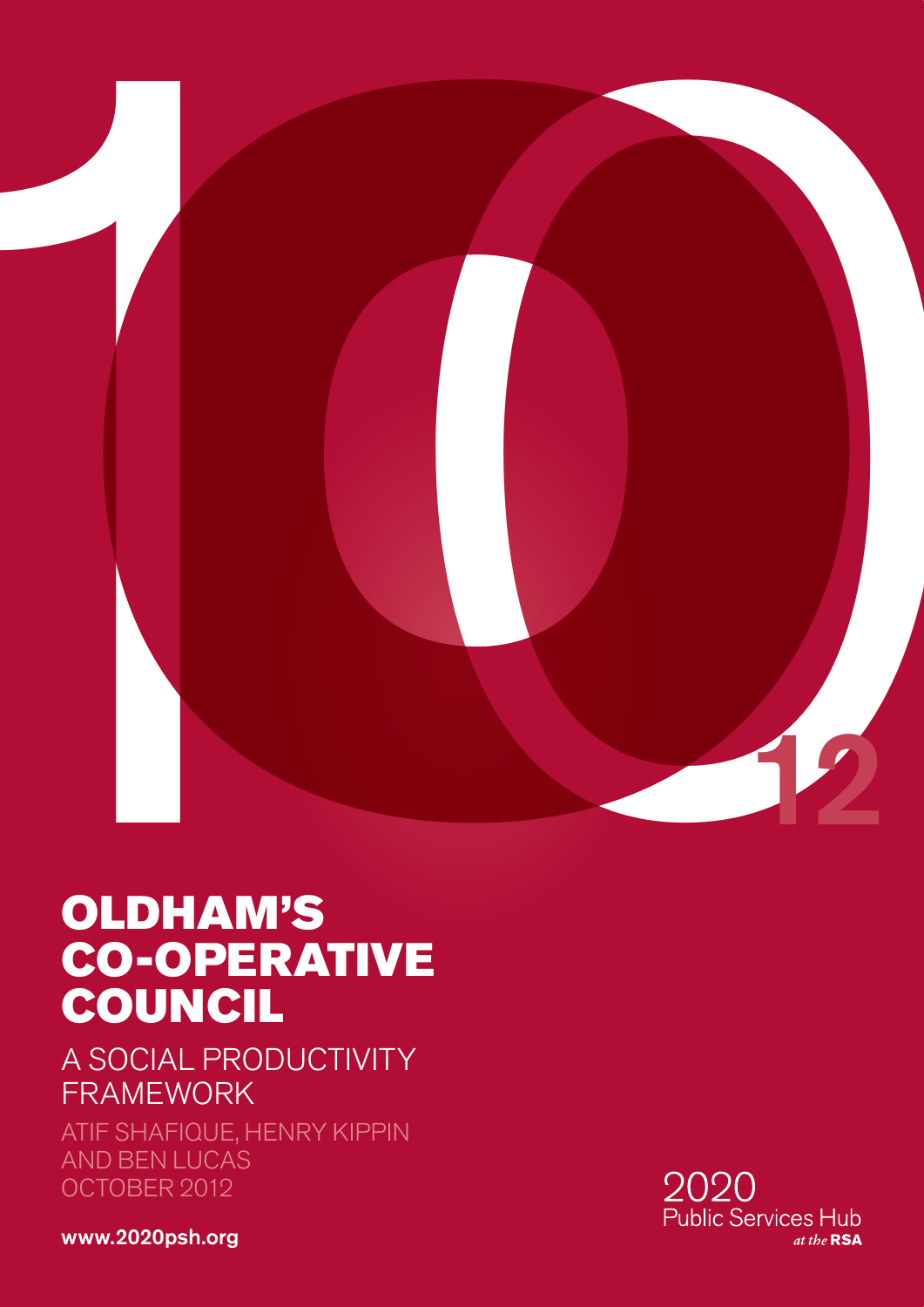



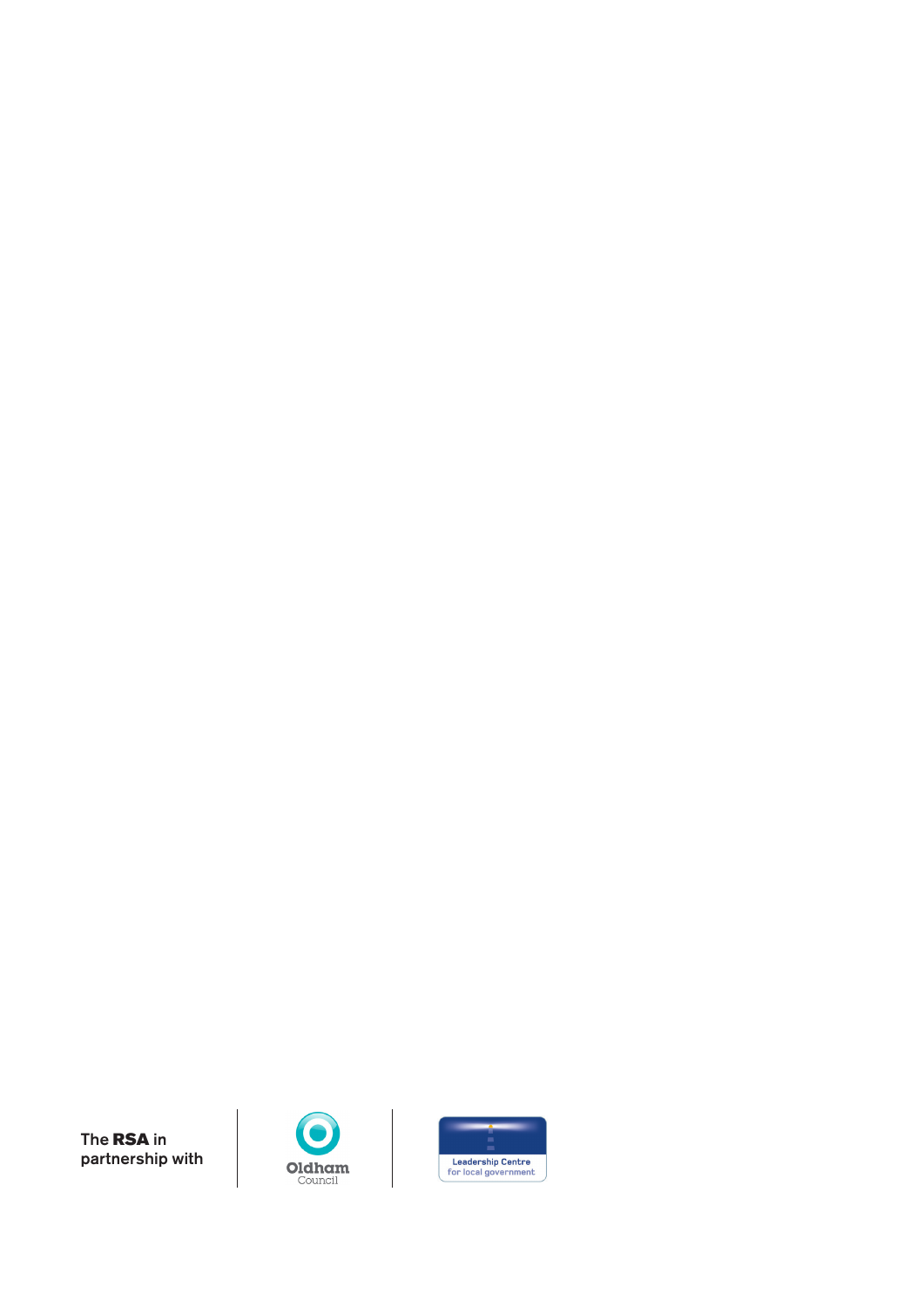# **Contents**

| About the authors                                                             | $\mathbf 2$             |
|-------------------------------------------------------------------------------|-------------------------|
| Acknowledgements                                                              | 3                       |
| Foreword                                                                      | 4                       |
| Introduction and executive summary                                            | $\overline{\mathbf{4}}$ |
| 1. Oldham's co-operative model                                                | 14                      |
| 2. Developing a compelling vision for co-operative Oldham                     | 32                      |
| 3. Supporting community coherence, capability and social cohesion             | 41                      |
| 4. Framing Oldham's future public services                                    | 50                      |
| 5. Building productive partnerships                                           | 55                      |
| 6. Driving internal change: turning Council improvement<br>into social change | 63                      |
| 7. Oldham's co-operative challenge: A social productivity model               | 73                      |
| Appendix                                                                      | 82                      |
| Endnotes                                                                      | 84                      |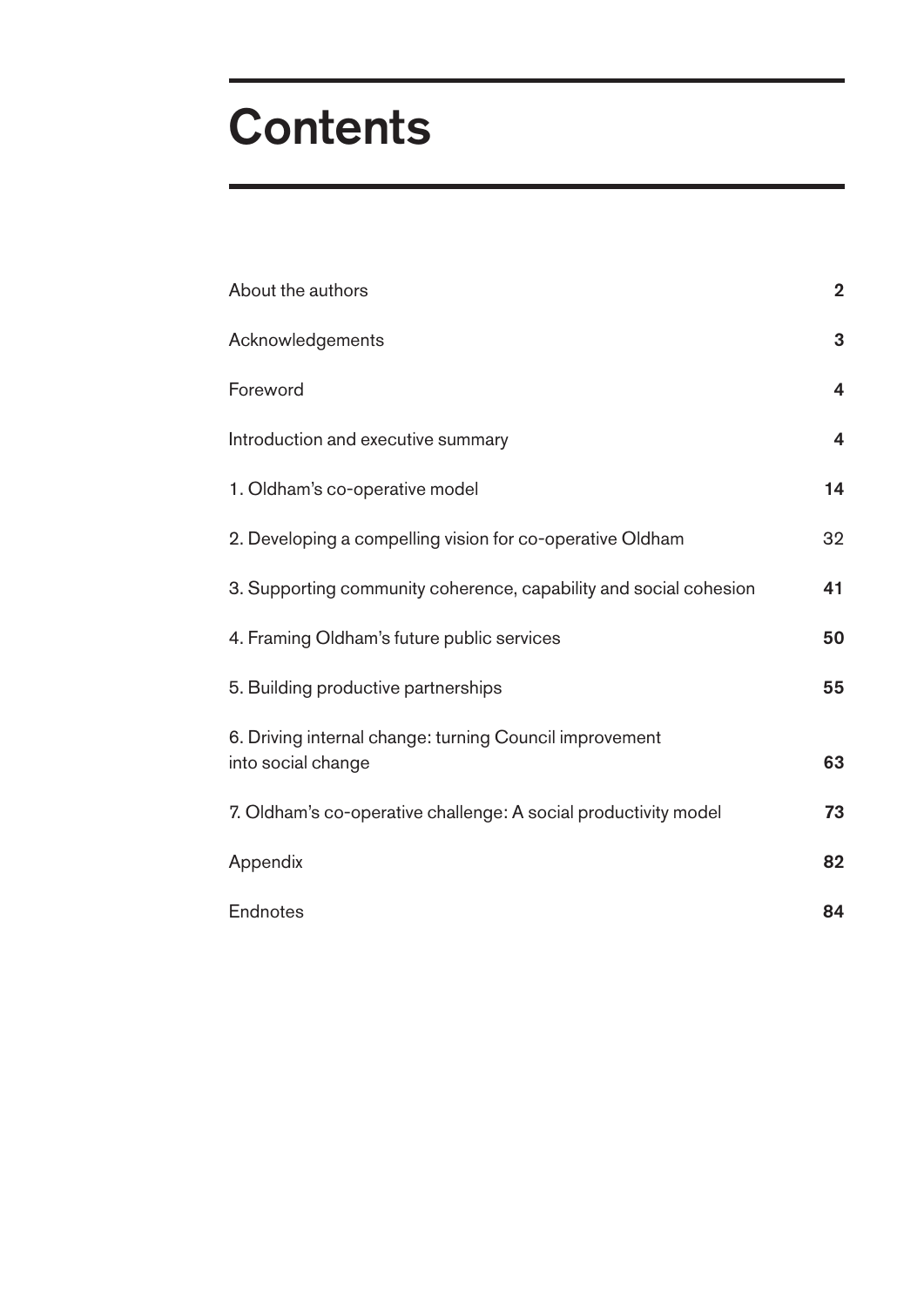## <span id="page-3-0"></span>About the authors

Atif Shafique is Researcher at 2020 Public Services Hub at the RSA

Henry Kippin is Partner at 2020 Public Services Hub, and a visiting lecturer at Queen Mary, University of London

Ben Lucas is Principal Partner at 2020 Public Services Hub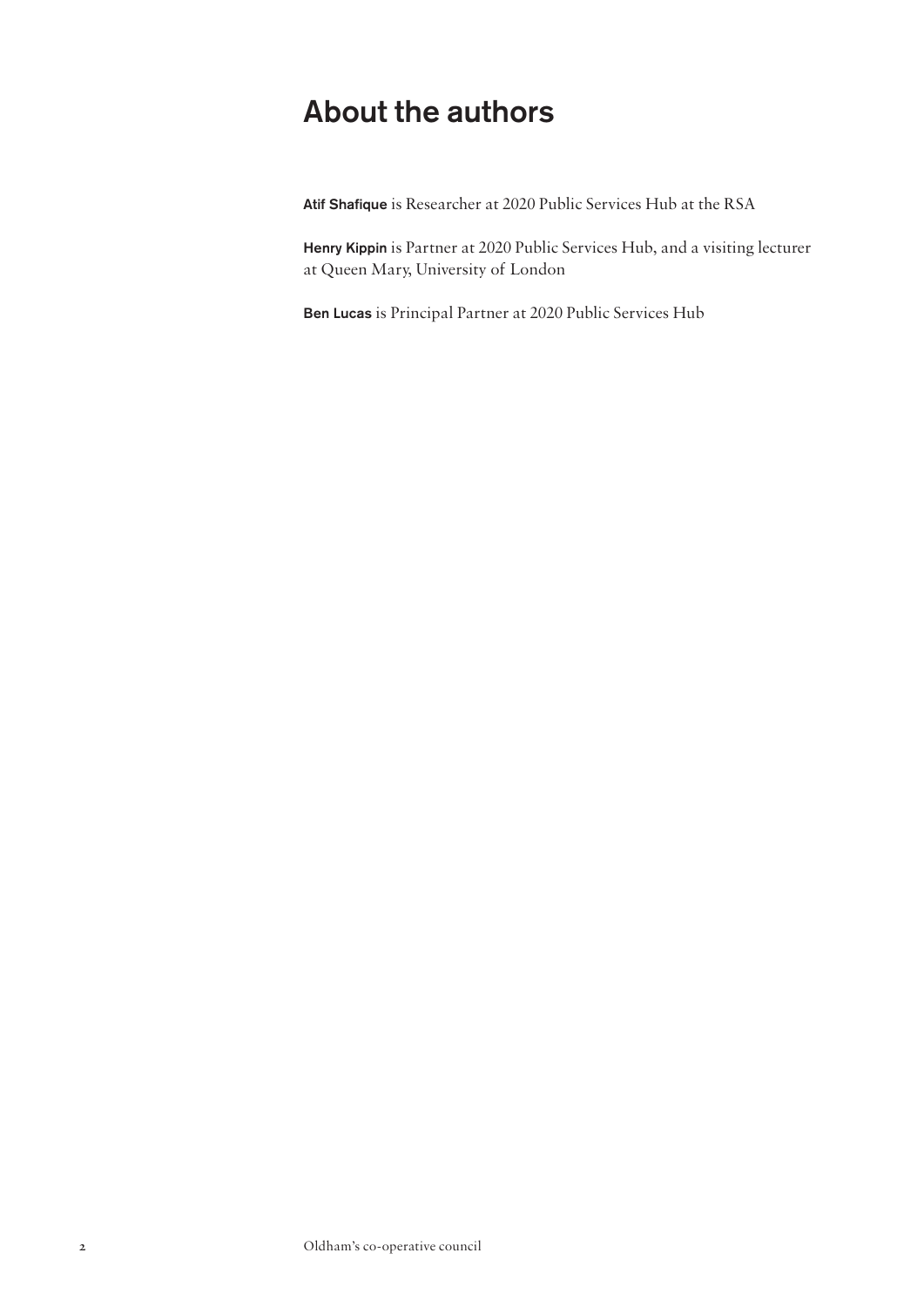## <span id="page-4-0"></span>Acknowledgements

We would like to give special thanks to everyone in Oldham who assisted us with the project by helping us organise the interviews and offering their time to be interviewed. The senior management team, elected members, frontline officers, district teams, third sector representatives and service providers were all very helpful. Thank you to Carolyn Wilkins, Jim McMahon, Paul Wheeler, Shoab Akthar and Charlie Parker for engaging with us throughout the process and offering support and feedback. Many thanks also to the Leadership Centre for Local Government for supporting this project and Joe Simpson at the LGA for their continued interest and support.

We would also like to thank Leanne Wakefield, Zubair Seedar, Zaiem Khan, Elizabeth Fryman, Tazeem Khalid and Clare Hollin for kindly organising the interviews. First Choice Homes Oldham, Voluntary Action Oldham and Positive Steps Oldham were also very supportive. Thank you also to Claire Coulier from the 2020 Hub for contributing to the project and ensuring a successful launch. Thanks to Paul Buddery, Adam Lent and Matthew Taylor from the RSA for comments on a previous draft.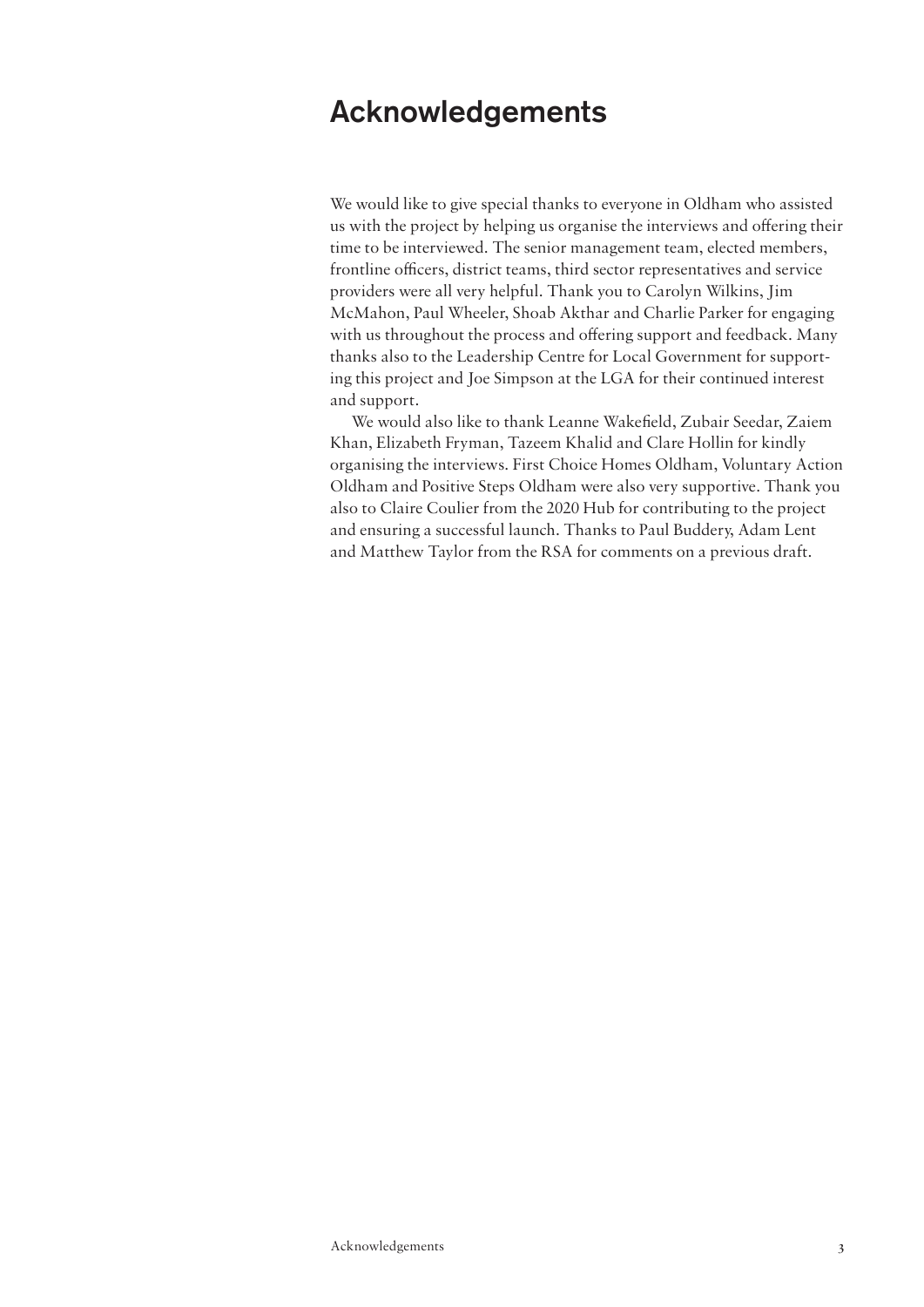## Foreword

Oldham Council are pleased to have commissioned this report in association with the Leadership Centre for Local Government.

We face unprecedented challenges in Oldham. 100 years ago we were one of the world's richest towns at the centre of a global textiles industry. Now we face the challenge of turning the town around after years of managed decline and restoring pride and confidence to all its diverse communities.

It will not be easy and that is why we welcome the external perspective and challenge provided by the RSA and Project 2020.

As a Labour council our priority is jobs. Having someone employed in a household is the most effective form of community development. We want to see more people in work because that is the core of stable and cohesive communities. Bluntly that is what the Labour Party is for. So what can we do in the face of a national recession?

For years people have talked about a cinema in Oldham and nothing has happened. Now the council has taken charge and work will begin next year in converting the historic old Town Hall into a state of the art cinema. Not only that, but we have massive interest from the private sector in the available space for restaurants and other facilities. After years of discussion elsewhere we negotiated a deal with the Manchester Hoteliers Association to locate its ground breaking Hotel Academy in Oldham. Work will begin next year and provide Oldham Town Hall with the equivalent of a four star hotel and conference facility with consequential impact on the rest of the town centre environment.

However there is no point in creating jobs if they don't predominately go to Oldham people. So we have to work with our schools, colleges, and major employers so that the many Oldham people looking for work are job ready. We have to set an example. So from next year all local people who meet the person specification for senior positions in the Town Hall will be guaranteed an interview. We also have to remove the barrier to work and make work pay. We are currently in discussions with our local bus company to provide discounted bus fares to those who want to go to college or in their first year of work. As we currently have the highest bus fares in Europe this could be quite a benefit. We were one of the first councils outside London to introduce a living wage in 2011. Now we want to extend that principle to our suppliers too.

But as a council we have higher ambitions. In fact we want to fundamentally change the relationship with our citizens by becoming a co-operative council and borough. Last week, in association with IChoosr, we launched a national energy switching scheme open to all our residents. In fact the more who sign up the greater the benefit for everyone and we are confident that we can offer savings of up to  $\mathcal{L}$ 150 per household. A real example of co-operative principles in action. Our ultimate ambition is to transform the whole council into a cooperative where everyone does their bit and gets rewarded for their efforts.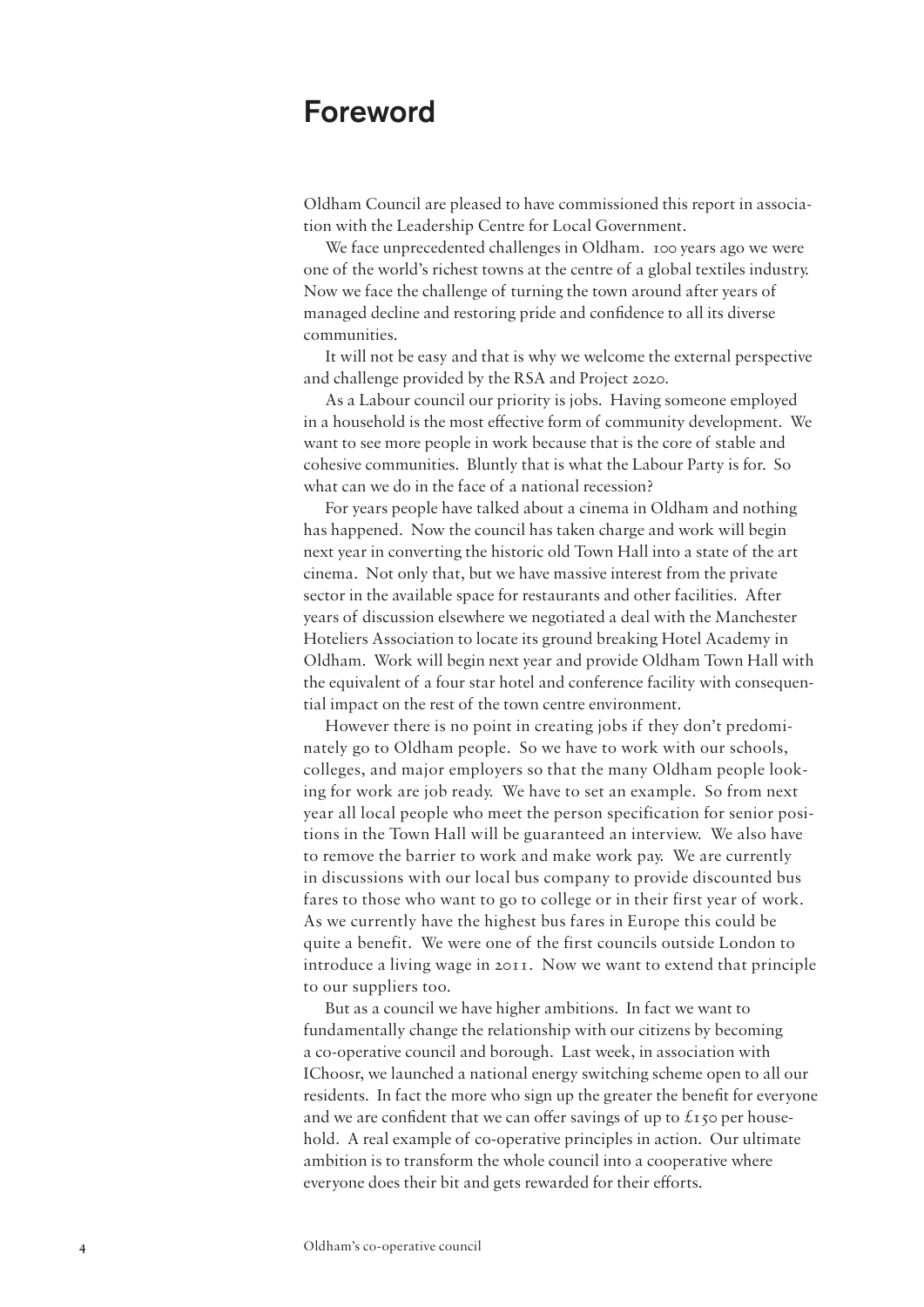As councillors we can't and don't want to do this on our own. As this report indicates we have a mountain to climb to convince our residents and local organisations that we are genuinely on their side and are there for the town rather than the town hall. On behalf of the council I fully accept that challenge.

Finally for me my ambitions for the town are personal too. I have two young sons and I want them to be the first in their family to go to University. When they graduate in the 2020s I want them to see their future in a confident and ambitious Oldham.

Jun McMahon

*Councillor Jim McMahon* Leader of Oldham Council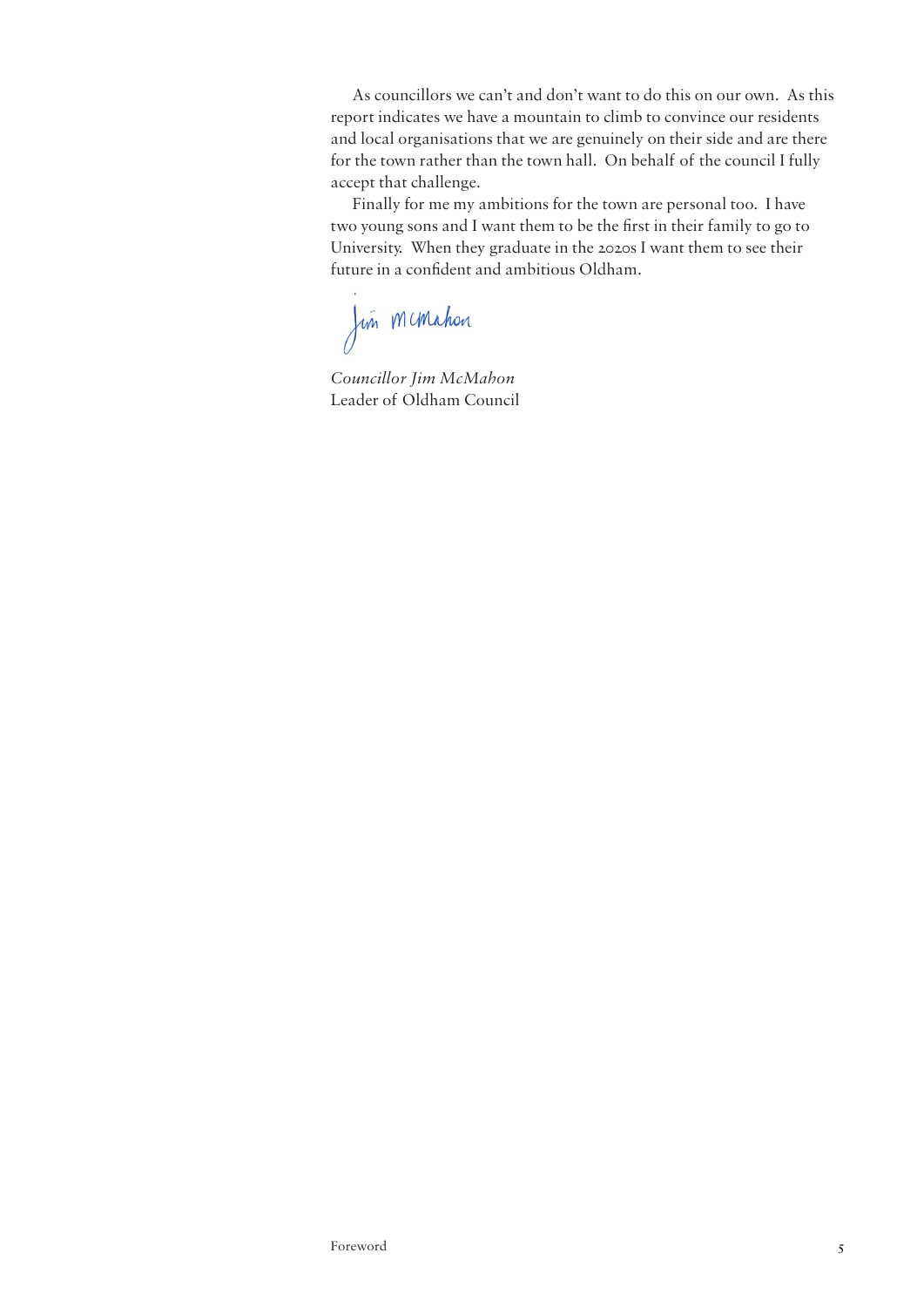## <span id="page-7-0"></span>Introduction and executive summary

Oldham Council – a founding member of the Co-operative councils Network – has embarked on an ambitious journey to build a sustainable economic and social future for the borough. As part of this, the council has committed to reshaping its role and its relationship with local citizens. Like other councils it has been forced to make substantial cuts, but at the same time a planned  $\pounds$ 100m investment programme to revive the town centre offers an opportunity to generate some much needed employment and local pride. RSA's 2020 Public Services Hub was commissioned by the council to describe and assess its emerging co-operative model and to make recommendations about how it could be developed further.

Public services currently face a threefold challenge:

- **1.** Demand is escalating, especially as a result of demographic change.
- **2.** Public spending is being cut.
- **3.** Social outcomes are failing to improve fast enough.

2020 Hub's interest is in the future of public services and how they can be reformed to better reflect the changing needs and circumstances of citizens and society. In its final report in 2010, the independent and cross party 2020 Public Services Commission concluded that the UK needs to move from the Beveridge model of universal top down services to a framework based on *social productivity*.

Social productivity is an approach which recognises that social value can be maximised by improving the quality of the relationship between citizens and services. The aim is to put shared responsibility at the heart of public services through building social capacity, fostering community resilience and working with the grain of people's lives. As our economic prospects have worsened and the spending environment has grown bleaker, it has become increasingly apparent to a number of local authorities and other public bodies that root and branch public service reform is not only critical to ensure funding sustainability but is also inextricably linked with developing a more viable social and economic future for their towns and cities.

The 2020 Hub has worked with a number of pioneers in different sectors to develop social productivity approaches to service reform. Our work in local government with Sunderland City Council and now also with Oldham and the Leadership Centre has focussed on how councils can be at the heart of creating a new relationship between citizens and government; one which is about jointly developing and sharing responsibility for making their places more resilient and productive. At the core of this wider concept of local governance is community leadership and a revitalised role for democratic local politics. This report builds on our previous work to specifically examine both the current reality and future potential of community leadership and co-operative practice in Oldham. It is based on a combination of desk research, site visits, and

*The UK needs to move from the Beveridge model of universal top down services to a framework based on social*  **productivity***.*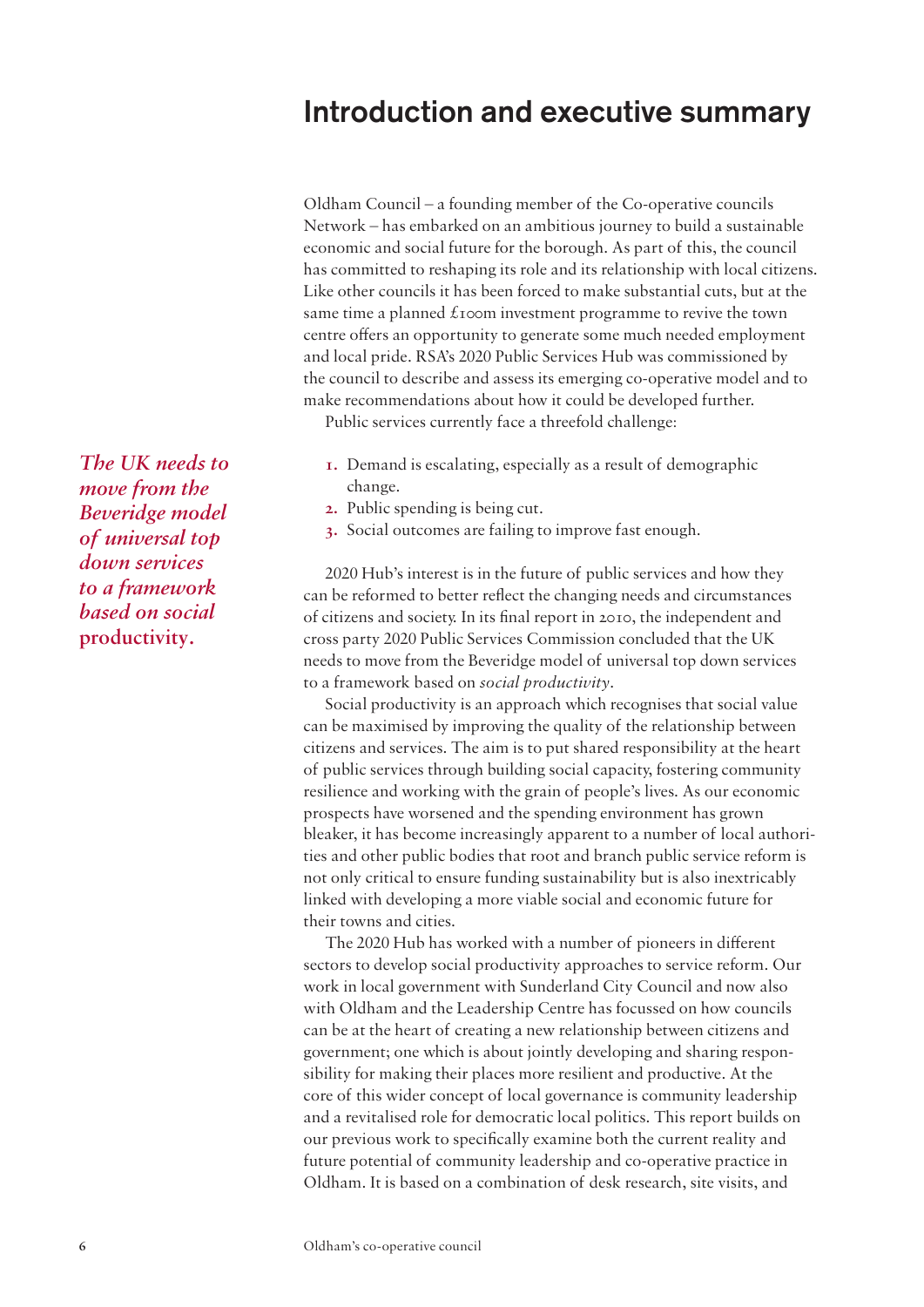interviews with a wide range of Oldham stakeholders. Whilst we have worked closely with Oldham Council in developing this work, the analysis and recommendations represent our views, not necessarily those of the council.

## Background – About Oldham

Like all councils, Oldham is struggling with the twin challenges of a prolonged reduction in revenue combined with a big increase in demand for services. Managing these pressures will be the new reality for at least the rest of the decade.

But Oldham also faces a series of specific issues, which are the product of its place, economy and history. Oldham is a former mill town, which grew in the 19th and early 20th centuries to be the cotton spinning capital of the world. Sitting on the edge of the metropolis of Greater Manchester, it is a town that faces two directions, to the east to the moors and to the south to Manchester. As a place to live, this gives distinct advantages, in terms of quality of life and access to a range of economic opportunities. But it can also make it harder to develop a coherent sense of social and economic place. This is compounded by a highly diverse population within the borough, which has the potential to be an asset to the community but which has in the past often led to fragmentation. Moreover, as one of ten Greater Manchester Boroughs it exists within a multi-layered public service landscape which complicates administrative coherence and management accountability.

Oldham has suffered a steep economic decline since the closure of the mills and its economic fortunes didn't lift greatly even during the long economic boom that Britain enjoyed from the early 1990s until 2008. During that period Oldham – in common with some of the other northern mill towns – was probably best known nationally because of the riots which erupted in the summer of 2001, and which shone a fierce spotlight on the poor quality of community relations in what was an increasingly segregated town.

The council also had its own problems, with a history of poorly performing services and failing governance. The last few years has seen a determined and successful attempt to improve the council's performance and practice. This has required a talented and committed cadre of councillors (across parties) and officers to work closely together to drag the council towards improvement. The results have been impressive, with progress made in the quality of service delivery, in community relations and in governance. This was reflected in the fact that Oldham was recognised as Most Improved Council in 2012 in the Local Government Chronicle awards.

While this improvement has been marked, the challenges of this decade will require far greater changes. Simply doing the same job but better and with less money will no longer be enough. The scale of future demand would overwhelm council services, and in any case the issues confronting Oldham citizens go well beyond the scope of these services.

## A co-operative council for Oldham

The new leadership of the council is ambitious not just for the quality of its administration but for the future of the town. The council is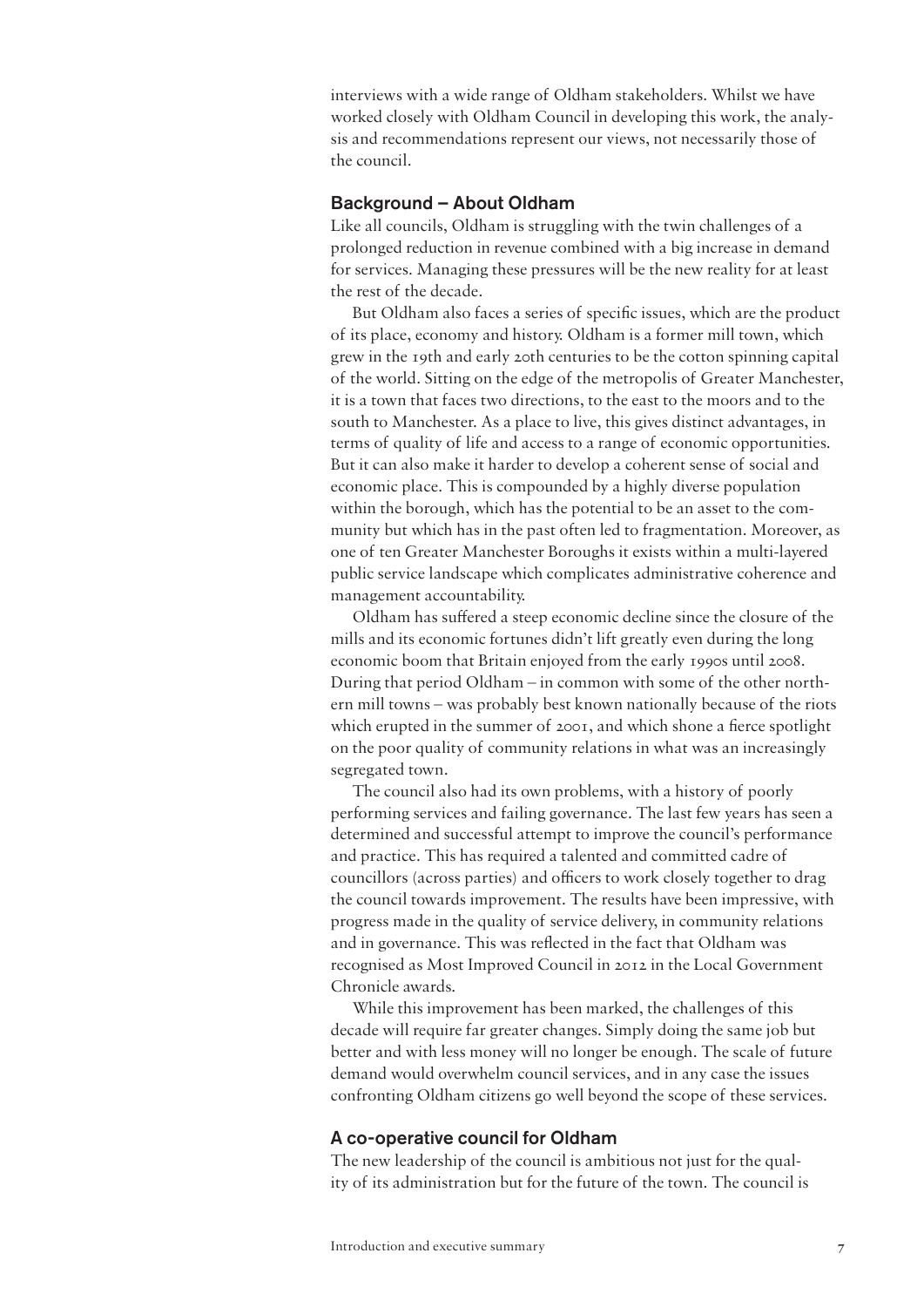committed to developing a long term strategy for managing and reducing service demand, and this in turn is indivisible from the need to build a sustainable social and economic future for the town. What unites these objectives is the need to create a very different relationship between the council and its citizens, where they are partners together in creating a more productive place. This is what Oldham means by being a cooperative council.

Oldham Council's journey began last year with the decision to become a co-operative council. The council has set out a medium to long term strategy leading to the transformation of Oldham as a place. This is envisaged as a ten-year process of public service transformation alongside a strong growth agenda, a push for smarter investment and for a more prosperous and fairer local economy.

More specifically, Oldham's transition to a co-operative model is underpinned by three key processes of change, as follows.

#### 1. A co-operative framework

Oldham's move towards a co-operative operating model is informed by a co-operative framework for whole system change, as the council describes it. The main elements of this framework are:

- Encouraging people and organisations (including the council) in the borough to **follow a set of co-operative principles**, for example those set out in the council's ethical framework and Co-operative Charter.
- Opening up **opportunities for citizens to get more actively involved in decision-making**, including through new online engagement with full council, greater involvement of the Youth Council and a programme of devolution and neighbourhood engagement.
- **Working with residents and community groups to co-produce services**, such as leasing a community centre to a local community group at a nominal fee or mobilising volunteers to support the highways team with community gritting.
- **Opening up service delivery** to include new models such as co-operatives and mutuals.

The council has an ethical framework which focuses on how the organisation uses its resources and influence to deliver maximum social value. This is being led by a council initiated co-operative commission and includes a commitment to the living wage; commissioning for social value; promoting employer-led volunteering; and adopting a Co-operative Charter.

## 2. Devolution, district working, new networks and partnerships

At the heart of Oldham's move to a co-operative borough is devolution to local areas. The idea is to bring services and decision-making much closer to local communities, so that control passes to local people, who then become partners with the council in managing and improving their streets and neighbourhoods. The long term aim is devolve as much as possible from the town hall to local areas, so that services and social and economic outcomes can be co-produced with local citizens. Key elements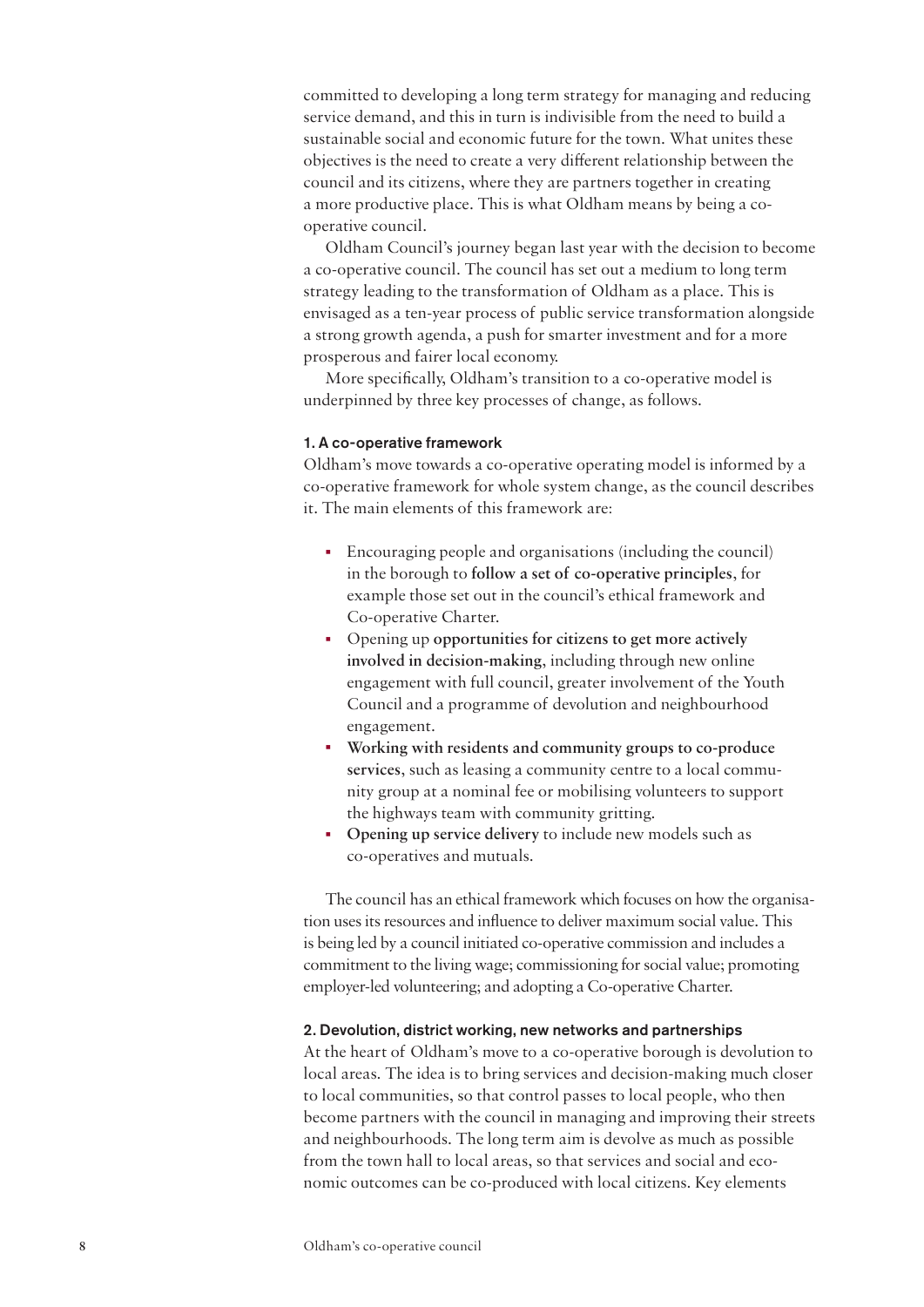which are already in place include new governance and service delivery arrangements:

- The establishment of six district partnerships across the borough, each of which consist of three to four wards, all the ward councillors, and delivery partners including local police and the NHS. District partnerships are responsible for shaping the local service offer and making decisions on devolved services and budgets.
- Each district partnership has a district plan, which sets out local priorities.
- Formal decision-making takes place through district partnership meetings, which also include open and on-line public questions. Residents can trigger a review of decisions made through a 'community call in process'.
- District partnerships have delegated powers and are able to establish sub groups or commissioning groups to add to local provision – such as health and wellbeing groups that will bring a neighbourhood voice to the new Health and Wellbeing Boards.
- Each district partnership will have its own district town hall (five of these have already been set up). An additional town hall for West Oldham is temporarily based in the Civic Centre.
- Ward members use the district town halls to meet citizens, hold ward surgeries and connect with local partners.
- In each district councillors are supported in their community leadership role by a district team, including a caseworker and community development workers.
- Each district has a core offer of key services: youth and sports development, environmental services and community safety. These services formed the first phase of devolution in 2011/12 and are managed by a district co-ordinator and supported by a community development worker.
- These core services are co-located in each of the six district town halls with wider partner and public sector services such as health, libraries, lifelong learning, police, Citizen's Advice Bureau, housing providers and community and voluntary organisations providing citizens with a one stop shop for local council services.
- Together with devolved services, decisions and budgets, the council is also committing hundreds more frontline staff to neighbourhood working. Alongside the core district team of officers that is permanently based in each district town hall, a growing number of staff are 'designated' to spend most of their time in districts. The numbers of staff in both the district teams and among the 'designated' group is growing.
- The council has set up a community dividend fund, which allows community groups to bid for funding to finance neighbourhood initiatives that deliver positive outcomes for their local area. It is hoped this fund will help nurture mutuals and social enterprises and grow community capacity in tough times.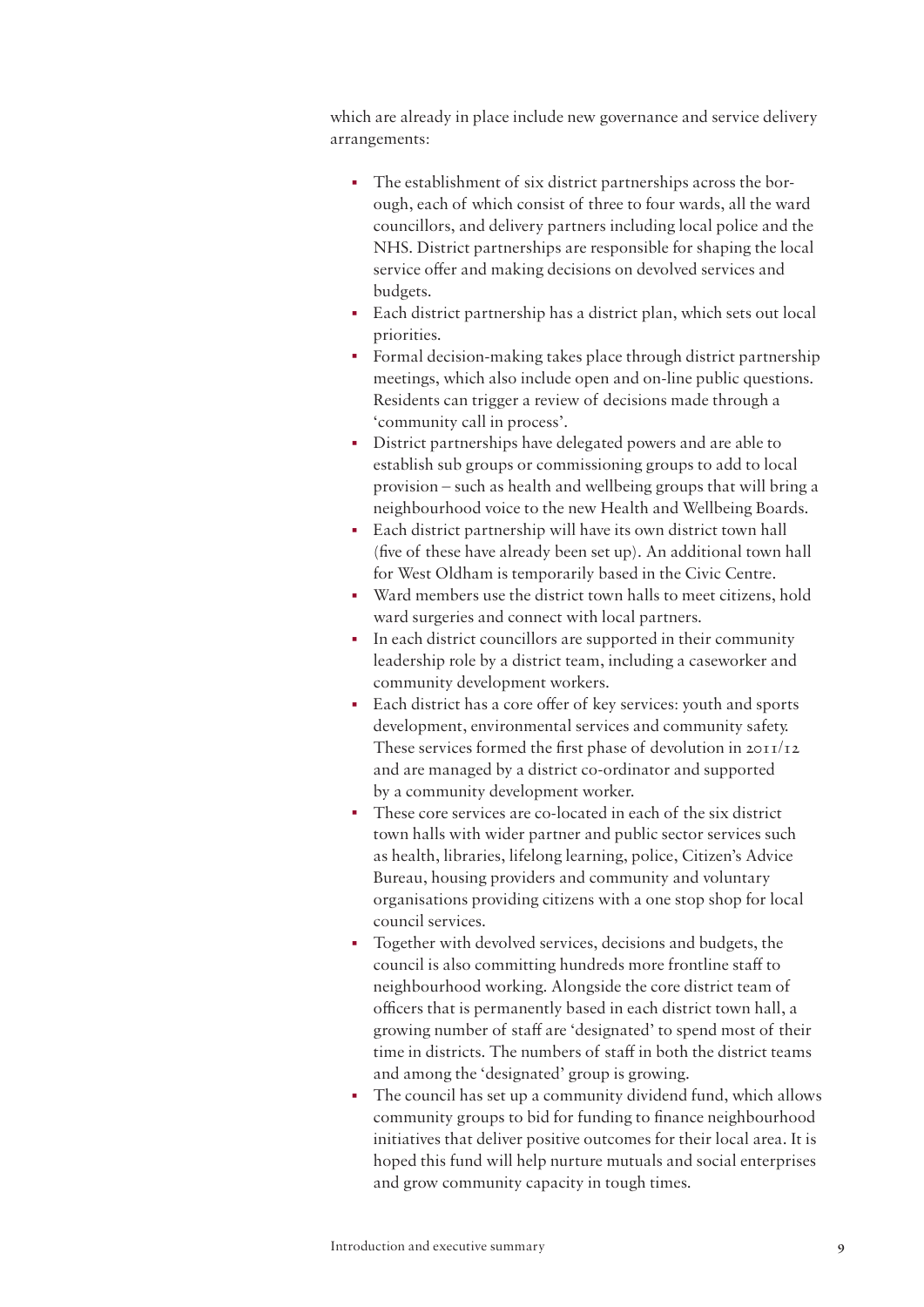• Further devolution of budgets is currently being piloted in two service areas and two districts. This will help establish which parts of their budgets can be devolved, and how local spend is allocated. Devolved budgets will then be rolled out across the borough from 2013.

## 3. Community leadership

Binding all this together has been the transition from executive government to community leadership. While the old way of doing things was to make executive decisions about the narrow scope of council service delivery, the co-operative way is to catalyse, engage and lead the community. Instead of facing inwards towards the council, its committees and staff, community leadership is about working with partner organisations, businesses and local people. It's about people and place, not just public sector. So behaviour change and soft power are at its core. Some of the biggest changes which can be seen so far in Oldham are in the development of community leadership.

- Councillors are expected to be the lynch pins of co-operative Oldham – mobilising and representing their communities and playing mediating and brokerage roles with local residents. They are expected to lead district partnerships, articulate the district service deal and tap into local networks and assets. This district experience is then fed back into the strategic direction of the council through Cabinet Advisory Panels, which create the opportunity to influence borough wide policy.
- Community leadership is about behaviour change across the borough, which is why under the co-operative umbrella the council has run campaigns like "Love where you live" to encourage people to take more responsibility for their neighbourhoods and play a greater role in their local communities by doing their bit.
- Another characteristic of this new type of leadership is working to ensure a fair deal for local people through advocacy and campaigning. A groundbreaking collective energy switching campaign has been launched by the council. People sign up to register their interest in combining their purchasing power and bulk-buy. The group then goes to auction and gets a cheaper deal together on gas and electricity from energy companies. The council is also leading a campaign for fairer bus fares, a big local issue which is also symbolic of wider structural and geographic inequality within Greater Manchester.
- Community leadership is ambitious about Oldham, mobilising local assets to create a more productive economic strategy which can be seen in the revival of the town centre and in the establishment of Hotel Futures, an academy for training hotel staff.
- A Local Leaders Programme has been established for all councillors to equip them with the skills to engage with and drive the co-operative agenda. There is a carrot and stick approach to councillors engagement – they must attend at least half the training modules or forfeit their right to vote on district

*Binding all this together has been the transition from executive government to community leadership.*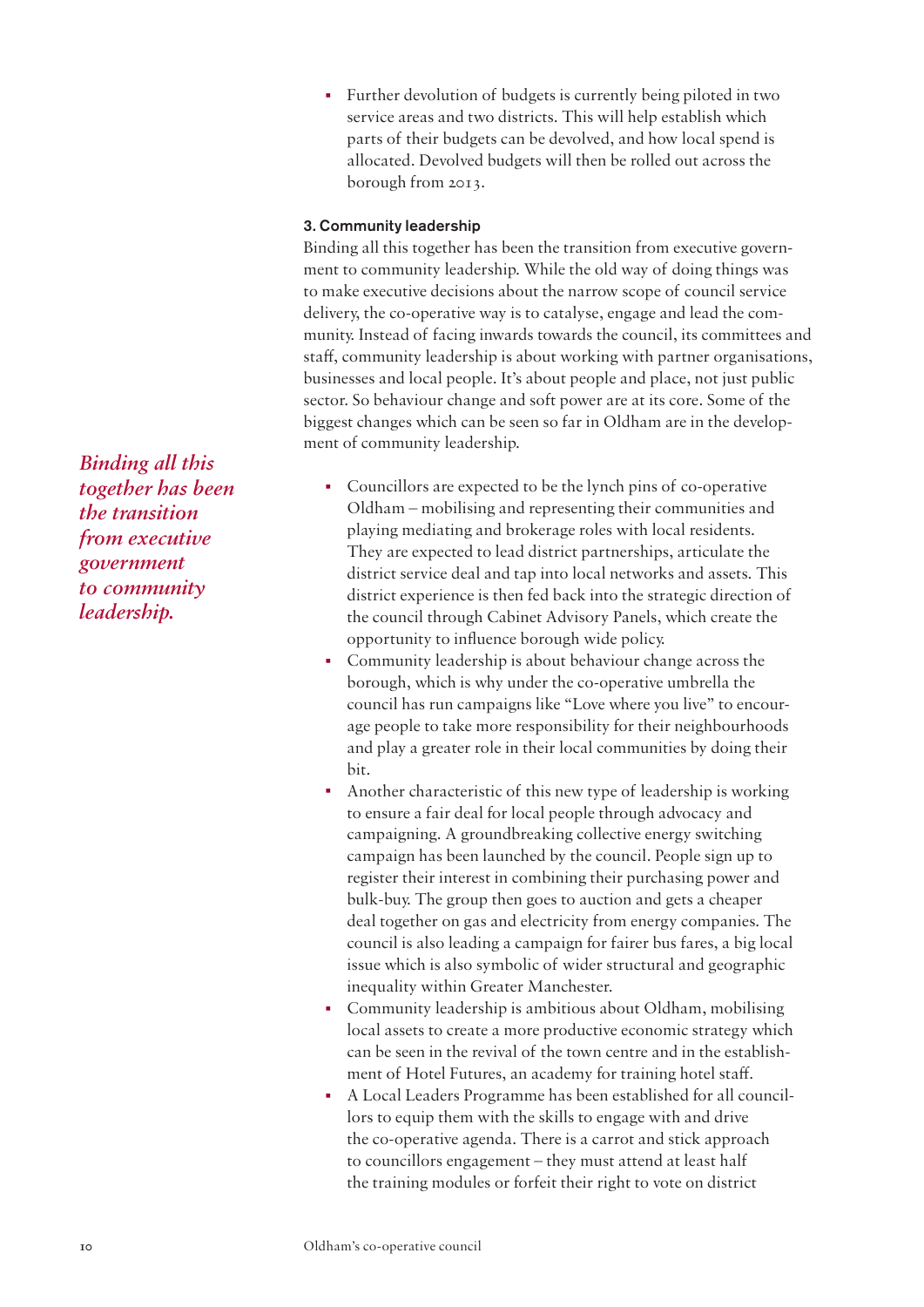partnership budgets and grant awards. Councillors must now also complete their own local annual report.

- This Local Leaders Programme is underpinned with a support capability in each district to enable councillors to fulfil their community leadership role. This consists of a district coordinator, a case worker and a community development officer, each of whom works with the district councillors to build better engagement, insight and partnership with local communities.
- New demands for greater accountability and stronger political leadership are reaching the very top of the council. The Leader and Cabinet are going to greater lengths to constructively reflect on their own personal performance by agreeing to take part in 360 degree feedback. This will allow other councillors, senior managers and local partners in the business and voluntary sectors to give confidential feedback on their current performance both in terms of what they do well and what they could do better.

## Challenges and opportunities

This report sets out not only to describe what Oldham Council has achieved so far but also to assess what challenges the council faces in moving towards a co-operative model, how these might be addressed, and how community leadership can help knit a future strategy together. The scale of change which a co-operative model for local governance involves cannot be overestimated. It is based on very different operating principles to those which have guided municipalism for the last hundred years and turns the relationship between citizens and councils on its head.

Oldham Council has achieved a significant amount since the initial policy and strategy building blocks were put in place last year. The next round of service devolution will see pilots on youth services and highways. More work is also being planned to explore the potential for extending social value through the promotion of mutual and co-operative service delivery vehicles. Yet the council still has some way to go to fulfil its ambitions.

Below we set out some of the major challenges which need to be addressed, and highlight opportunities to work in new ways to address them.

## Challenge 1 – Developing a compelling economic and social vision for co-operative Oldham

While many people in the town are open to the general idea of a cooperative borough, they are unclear about its implications. The council's vision for Oldham needs more depth and clarity, and should focus on the big issues facing the borough – including poverty, economic recession and the impact of welfare reform. Ultimately this is about how Oldham can become a more productive place which nurtures and develops its social and economic assets, whilst supporting those who will be most affected by gaps in social protection and economic opportunity. The recent commitment of the council to provide 300 apprenticeship places to respond to the town centre investment opportunity is one example of the type of ambition which will be needed. A co-operative social and economic strategy will require the town to pull together in a way which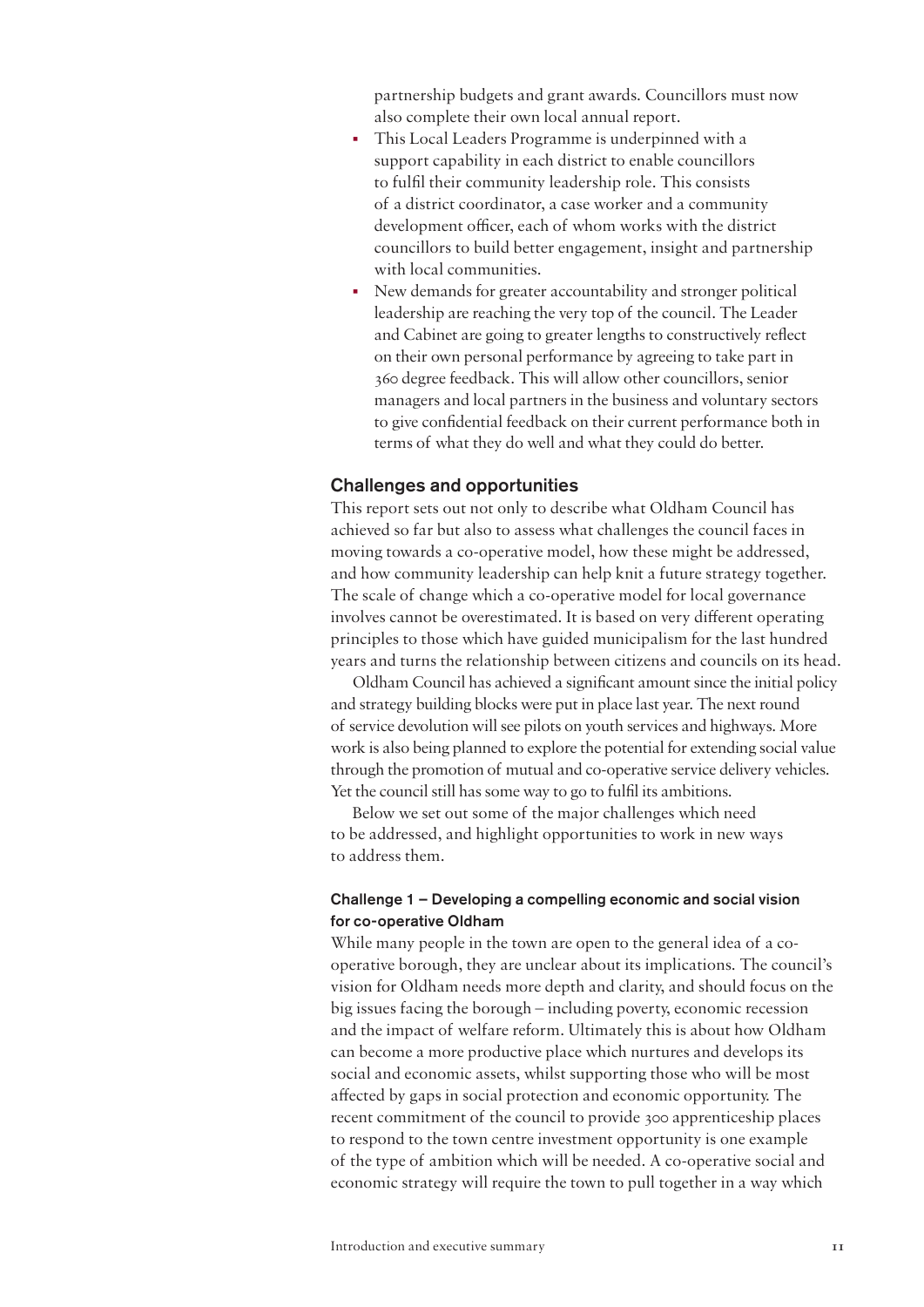it has not in the recent past, local businesses, public service leaders and community organisations will all need to be part of a cohesive economic leadership for the town. The co-operative vision for Oldham will need to build confidence and pride in the town, and raise citizens' expectations of each other.

### A new co-operative deal

Oldham should make explicit the terms of the new co-operative deal extended to citizens, public sector organisations, civil society organisations and businesses. This should be ambitious and should set out the commitments expected from each party to build a more socially and economically productive town. The council should consider developing this in the form of a 'membership club', featuring a range of negotiated benefits for individuals and businesses, and building on the successful energy switching and fares fair campaigns to include micro and social finance for social enterprises and credit union support for local citizens.

A spending and growth review for social productivity in Oldham The council should undertake a local social productivity spending and growth review in the run up to HM Treasury's 2013 Spending Review. This will build awareness of the resources and relationships within the borough, and allow the council to develop a strategic approach to managing them.

## Challenge 2 – Community cohesion and capability

Often the elephant in the room when discussing change in Oldham is the reality of fragmentation along both ethnic and socio-economic lines. Oldham must make efforts to build pride in Oldham and its neighbourhoods as well as trust and accountability as crucial elements of community cohesion.

## Driving community cohesion

A key priority is to drive community cohesion, trust and accountability. Though this must be built from the ground up rather than from the town hall, the council should demonstrate an even handed approach on social issues such as fly tipping across all communities. Because of the sensitivity which inevitably surrounds issues about community behaviour, it is critical that the facts about differing levels of service demand and community response are clear and openly available. These should be discussed by the district partnerships in the context of how they can manage demand and promote co-operative responsibility throughout the borough. A key part of this will be developing locally owned neighbourhood standards which clarify the social deal about what outcomes should be achieved, what role the council, the community and the citizen will need to play in helping to achieve these and what will happen if these aren't met.

## Understanding and supporting social assets and networks that connect communities

Whilst devolution to six districts is a critical component of co-operative Oldham, this must not arbitrarily sever networks which extend across district boundaries. The new community development officers must tap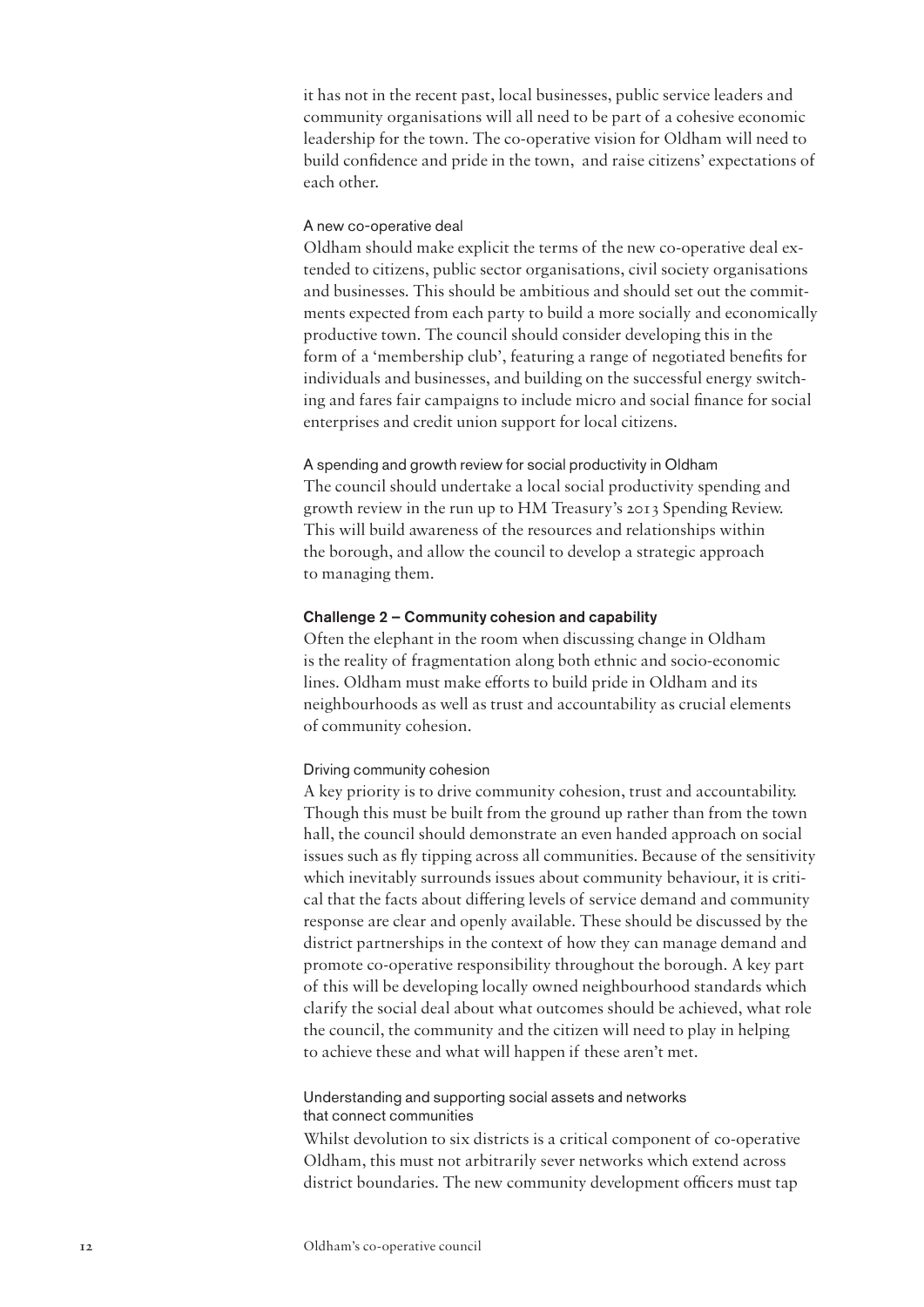into existing social networks and help connect these across districts. They should combine customer insight technology drawn from neighbourhood town hall services with social network analysis and community micromapping to develop an assets, values and deficits social map of their districts. This approach, working with Voluntary Action Oldham, should be mainstreamed across the council, so that supporting and building on social networks becomes embedded into the way in which local leaders engage with their communities.

#### Challenge 3 – The future of Oldham's public services

The co-operative approach implies some very big changes to public services in Oldham, but there isn't yet a coherent picture of what this will mean for public service delivery. It will be important for the council to clearly distinguish the features of a co-operative approach from traditional outsourcing, and to develop co-operative service delivery models that can create social value, maintain jobs and promote social productivity.

## Negotiated district autonomy

In the first instance, each district should negotiate its own service and budget devolution based on a demonstrable economic and social value case, as well as evidence of capability and support from councillors and the local community. Negotiated autonomy must be a 'deal' that is flexible to the realities of particular districts. It should include commitments around service delivery, demand management and budget allocation. This will need to be within the constraints of budget reductions but also needs to consider/accommodate key council priorities.

#### Public service co-ops

The next stage of service reform should explore new delivery models that can reconcile cost savings, co-operative working and building value. That will mean enabling the development of co-operative ownership models with employees and local communities that can catalyse new markets and respond to demand opportunities outside the scope of the public sector. But given that this is a major change, it will be important to work with partners, employees and communities to provide a 'shallow end' for this type of approach, where the risks are more carefully managed and where adequate support is given during transition.

#### Challenge 4 – Building productive partnerships

Oldham is in a different position from other cities and councils exploring new models of local governance. It is part of the wider public service and political landscape of Greater Manchester, a city region which already has a very clear direction of travel. This limits the scope of the council to drive its agenda for change. The challenge for Oldham is to cajole, negotiate, broker with and enthuse its public service and local government partners, just as it is already doing with its local citizens.

#### A co-operative partnership agreement for Oldham

Oldham's approach is fundamentally about working in partnership. Central to public service reform in the borough will be the acceleration of the organisational and cultural change currently taking place. This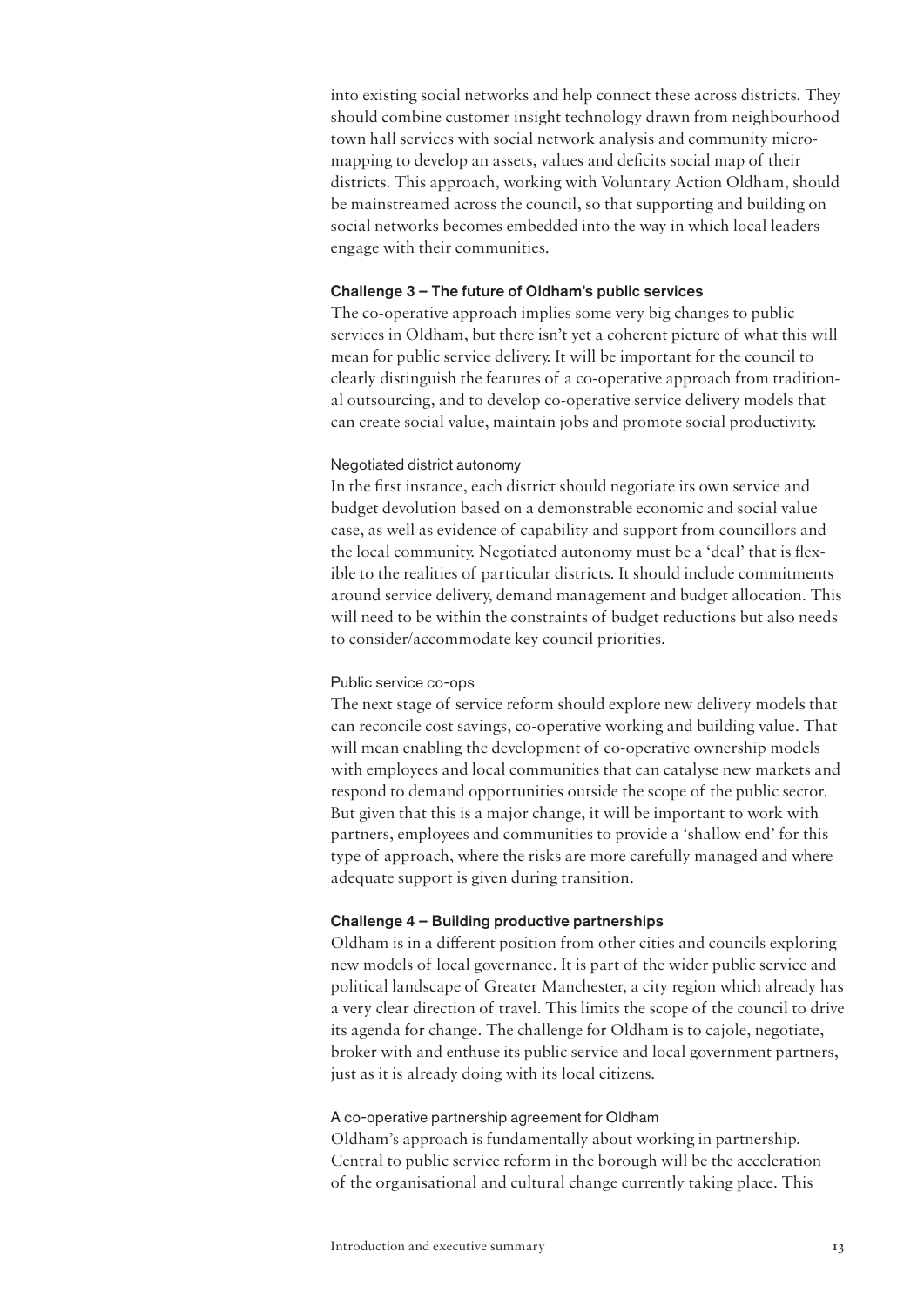needs to be formalised in a roadmap for change with clear milestones and shared priorities in place to increase the pace of change in the borough.

This would create a sense of shared purpose between the co-operative partners and enable citizens and others to scrutinise and hold the council to account on progress.

## A new governance deal within the Greater Manchester Combined Authority (GMCA)

There is already a review of governance underway in the Association of Greater Manchester Authorities (AGMA). The Oldham Plan is being developed as a (much shorter, focused) community strategy and sets out the 'offers and asks' between Oldham and GM – what the borough can offer Greater Manchester and vice versa. This creates the opportunity to develop smarter governance and administration across the conurbation – limiting duplication and increasing service effectiveness.

## Challenge 5 – Turning council improvement into social change

One of the major challenges which the council faces is to embody the change it wants to see in the Borough. The council had a strong change architecture in place to drive the council's recovery during its improvement phase, but this was a classic command and control model. Co-operation cannot be driven in the same way. Instead bottom up drivers are needed, which are embedded in local communities, in democratic politics and in social entrepreneurship. At the same time these need to be connected to other similar change processes which are happening elsewhere across the country, because the co-operative way of doing things takes Oldham into relatively uncharted waters beyond the comfort zone of traditional local government administration. This will pose challenges to the way in which councillors and officers see their roles and how they interact with local communities.

## Developing a Virtual Co-op Academy

There is an opportunity for the council to strengthen its approach by establishing a Co-op Academy to broaden the stakeholder base for local policy development and change management, and draw on the resources and policy networks that already exist in the borough, the broader Manchester city region and beyond. Participants should include Greater Manchester's higher education institutions, Oldham's Further Education (FE) colleges, progressive local authorities and policy partners. The Academy could support the design and implementation of Oldham's future policy agenda; clarify the relationship with the local social economy; share research and ideas about emerging co-operative and co-production best practice; link social policy development with local professional and vocational training; develop social value metrics; and provide a local base for councillor and officer training and development.

## The next generation of Oldham pioneers

In the medium term the council should nurture and develop locally based entrepreneurial staff, so that they can help facilitate co-operation in their communities. Political parties will also need to reassess how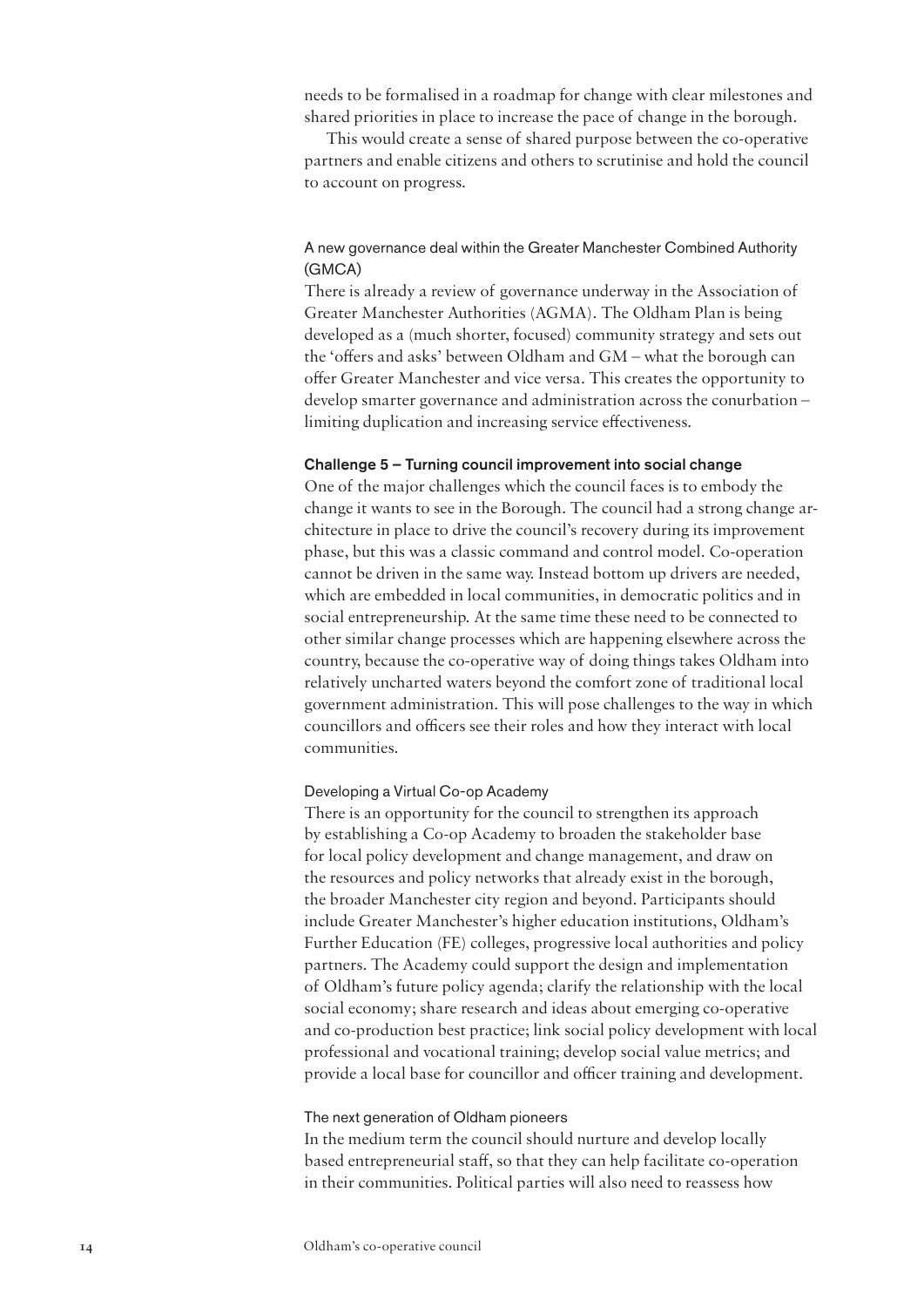elected members are selected, trained and supported to achieve the vision of co-operative Oldham.

## Recommendations for the Local Leaders Programme

The changing role of councillors is not only central to the sustainability and resilience of Oldham's communities, it is the glue that can knit the strands of Oldham's co-operative council model together. So we include specific recommendations for Oldham's Local Leaders Programme.

- More structured support for councillors**.** The Leaders Programme should ensure that elected members are fully supported in their changing roles and are given the tools to become effective community leaders. Segmented, personalised support is key. District caseworkers currently offer support to members but the council could explore allocating account managers to councillors on a 1:2 basis to provide personalised support in accessing information, responding quickly and effectively to residents and navigating new ways of working.
- Leverage the potential of new technology. Digital technology represents a relatively untapped opportunity within the Local Leaders Programme. The next phase of the programme can rectify this. Ward, district and council-wide news can be relayed in online bulletins made smartphone-ready for councillors to access quickly and easily. A directory of services and key contacts – a vital part of dealing with residents' queries – should be available. Member satisfaction can be measured regularly through online pulse surveys, which can provide a means of accounting for the effectiveness of change and a measure of council responsiveness.
- Recruitment and skills development. Stronger links with Oldham's Youth Council – including the fast-tracking of 'star' candidates – should be encouraged. The council should also explore more explicit opportunities to work with political parties in preselection – again ensuring that candidates are elected with open eyes, and awareness of their responsibilities and the leadership role they will be expected to play.
- Commissioning. Councillors will in future need to help their communities determine the services and support they need. They will need to be able to lead a process of community dialogue so that neighbourhood commissioning doesn't just end in fragmentation and/or the reinforcement of existing community divisions. This will require training, talent development and peer group learning and should ideally be facilitated through the Co-operative Academy proposed above.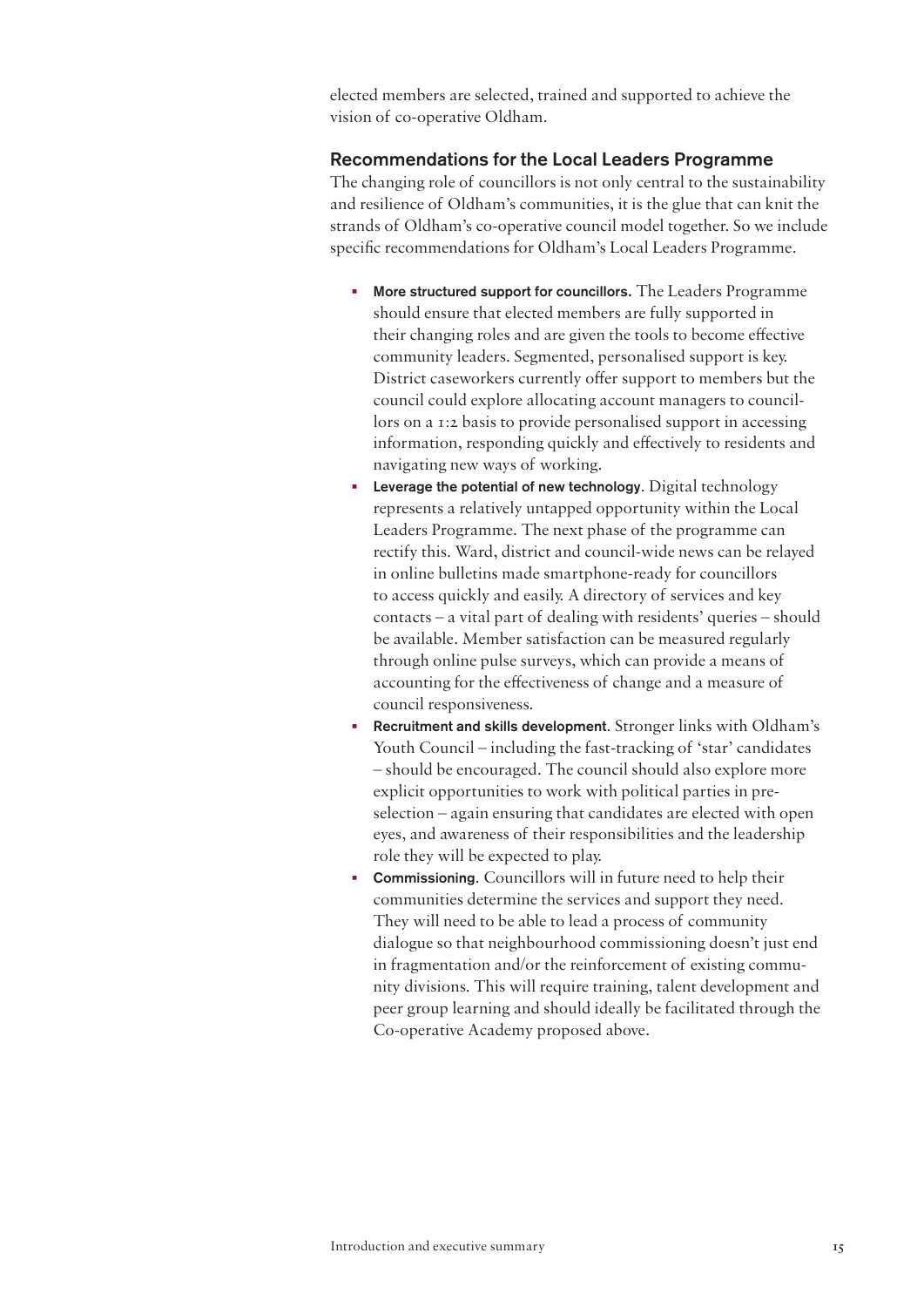# <span id="page-17-0"></span>1. Oldham's co-operative model

This chapter introduces Oldham's co-operative council model. It discusses:

- Key policy strands of the co-operative model, including the role of community leadership.
- Elements of the model already working in practice across Oldham's six districts.
- The planned direction of future reform.

The operating context for local government in England is tougher than ever, with twin pressures of austerity and escalating social demand creating a huge challenge for policymakers. Councils may enjoy greater operational freedom, but their ability to effect positive social and economic change depends upon using it both innovatively and strategically.

A spectrum of responses is emerging, all driven by the imperative to do 'more with less'. Some councils are shifting markedly from their traditional role by outsourcing services and becoming commissioning, rather than delivering, councils. Many are exploring the opportunities provided by the general power of competence, the potential of shared services and combined arrangements, new avenues for trading and charging, and the promise of social finance. Some are handing over more responsibility to citizens to manage assets and services such as libraries. Most are seeking a more reciprocal and less dependency-driven relationship with residents. The majority are also prioritising service integration and preventative working, though translating ambitious plans into reality is understandably difficult.

It is in response to this context that several Labour authorities are applying the spirit of the co-operative movement to the 'business' of local government. The co-operative council approach is distinct from the 'Big Society' reforms of some councils. Its advocates argue that the latter encourages a passive state and depends on volunteerism, while the former lays out a positive role for local government and properly resources services.<sup>1</sup> Yet these Labour councils and the LGA Labour Group recognise that the co-operative council movement cannot simply be defined by opposition to the government – it has to be built on a compelling vision of a 'good society' characterised by the values of mutuality, solidarity and reciprocity.<sup>2</sup>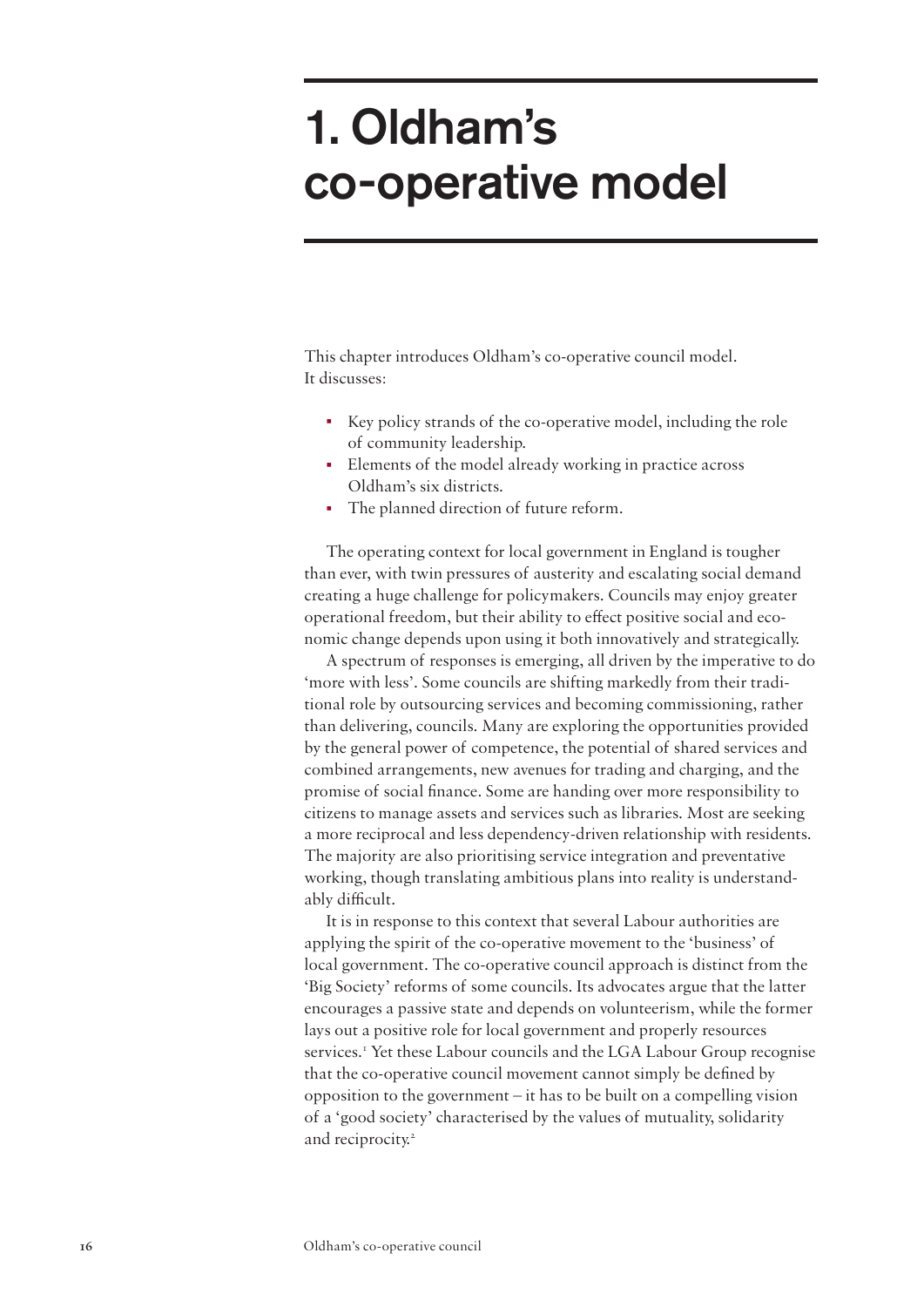## The Co-operative Councils Network

The Co-operative Councils Network is a group of Labour authorities and Labour Groups (in opposition) that are spearheading new co-operative models for local public services. The Network is run by the Co-operative Party and the Oldham Labour Group was a founding member.

While the co-operative councils initiative was originally announced before David Cameron's plans for the 'Big Society', it shares with many Conservative, Liberal Democrat and Labour local authorities a desire to transform the way services are delivered, giving residents greater choice and control and replacing a top-down culture of local government with one that builds local solutions from the ground up, shifting power from the town hall to neighbourhoods and communities.

The Network is also keen to distinguish its approach from the 'Big Society', which it regards as having an overreliance on volunteerism, deprofessionalisation and privatisation. As the diverse range of local authorities and groups in the Network shows, there is no single model of a 'co-operative' approach and it is likely to differ between service areas and local authorities.

The current members of the Co-operative Network include: Oldham, Lambeth, Rochdale, Newcastle, Telford and Wrekin, Salford, Liverpool, Sheffield, York, Stevenage, Redbridge, Sunderland, Kirklees, Brighton and Hove, Plymouth, Stoke, and Cambridge.

Source: see [www.councils.coop](http://www.councils.coop)

Oldham, Lambeth and Sunderland have been at the forefront of co-operative council reforms, and the LGA Labour Group and the Cooperative Councils Network is helping push the agenda forward. Despite its label, being a co-operative council is not simply about co-operatives and mutuals running services and the public sector stepping back. Rather, it is broadly about collective working and shared responsibility for the common good; community self-reliance; and innovation and enterprise.<sup>3</sup> Its key components could be summarised as:

## A rebalanced relationship between the council and citizens

- A rejection of the status quo of a centralised state and top-down delivery, which, it is argued, fuels passivity and dependency and inhibits the co-production of better social and economic outcomes.
- An strengthening of responsiveness, accountability, and an embedding of citizen engagement within a more balanced set of public service governance and delivery mechanisms. Co-operative partnerships across the public, private and social sectors is key to this.
- A democratising of public service delivery mechanisms, encouraging a more diverse supply-side that includes 'spinning out' services to form mutuals or co-operatives, or commissioning the third sector. This has been given different weight by different local authorities.

## More power to citizens and communities

• An accelerated drive towards devolving more decision-making, services and budgets to neighbourhoods, empowering local communities through participatory democracy and reinvigorating the role of councillors as community leaders.4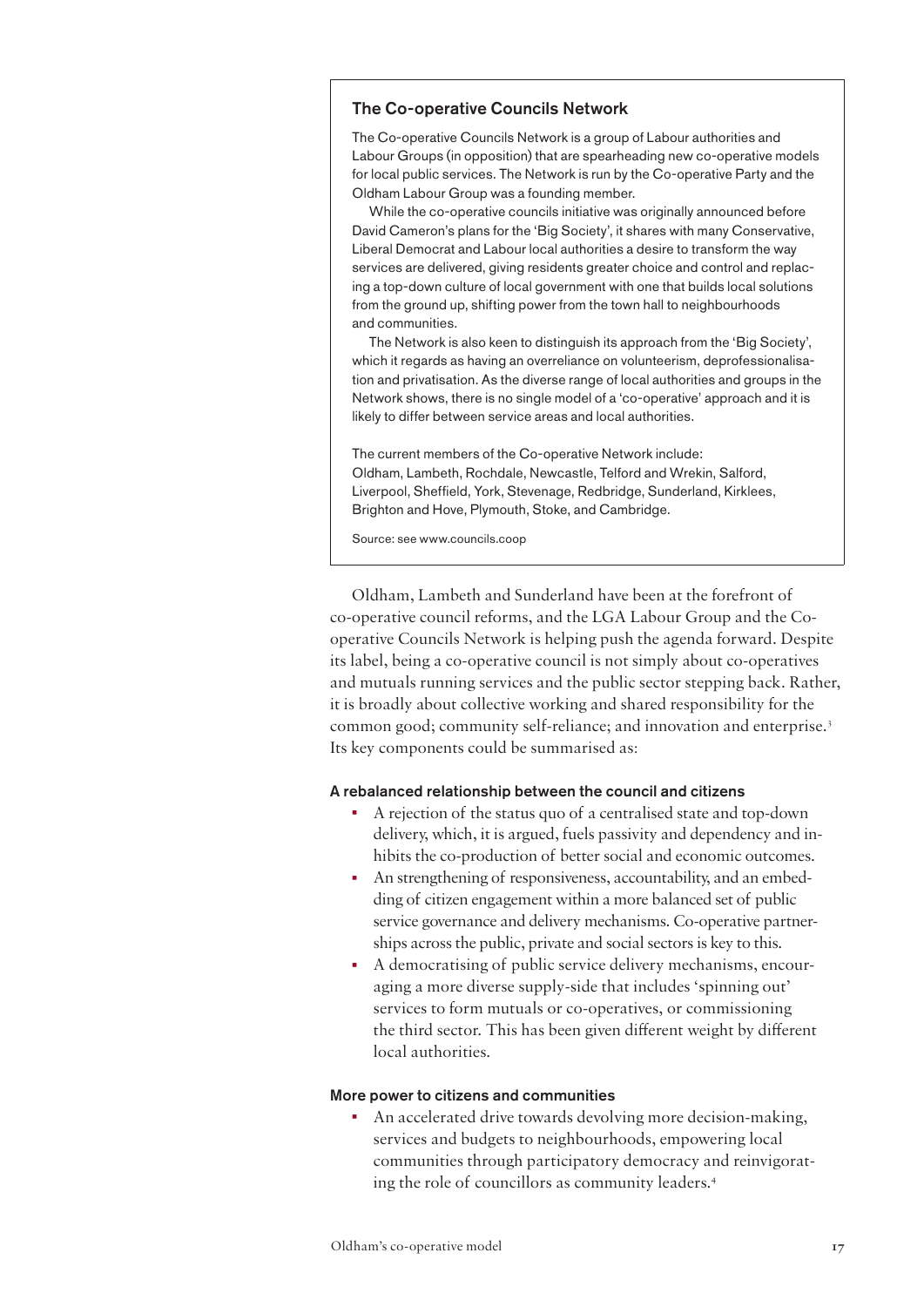- Advocacy for the ownership or management of council assets and services by local people, potentially involving community or third sector groups as delivery partners in a range of services.
- A cognitive shift away from a 'deficit model' of public management, to one that recognises and builds on the often-untapped 'hidden' assets and capabilities of communities.

## Encouraging moral markets

- A goal of nurturing fairer local economies, partly to withstand the pressure of cuts, recession and welfare reforms, and to build resilient, coherent and co-operative communities in the face of looming poverty, housing and employment challenges.
- A commitment to help co-operative and mutual enterprises and credit unions flourish, investing in skills, improving employment practices (including those of the Council), leveraging the council's purchasing power and its role as a major employer to achieve social goals.
- Exploring the potential of re-shaping procurement processes to maximise social value and support local employment and SMEs.

Nevertheless, beyond these broad categories of consensus, local distinctiveness is a vital part of the narrative of change. Each council will have a model relatively unique to its town or city. For instance, Liverpool's approach builds on its history of housing co-operatives; Lambeth has undertaken huge consultations to ensure its model is relevant to its residents; and Oldham's aspirations are inspired by its tradition of a strong and locally representative public sector.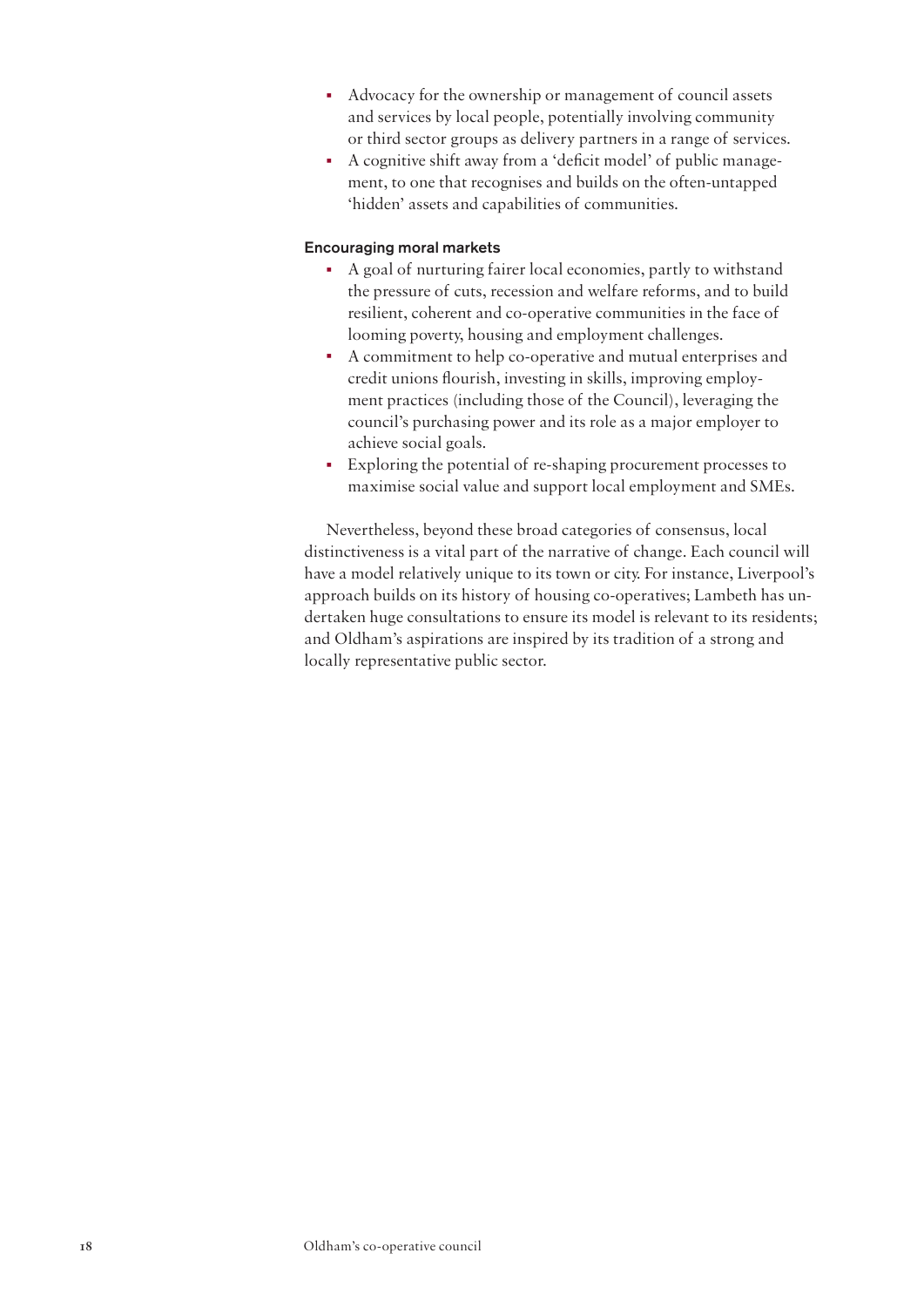#### About Oldham – Key facts and profile

- **•**  Has a population of almost 220,000.
- **•** The net revenue budget for 2012/13 was £225.6 million. The council has cut its net budget by more than £79 million between 2008/9 and 2012/13.
- The Council employs around 2897 people, providing over 700 services.
- The Council has 60 elected members, which represent twenty wards. The Council is controlled by Labour, which has 44 seats. Liberal Democrats have 14 seats, and Conservatives have 2 seats.
- **•** Following a recent past of electoral uncertainty, many predict that it is now likely that Labour will control the Council for the foreseeable future.
- **•**  Oldham has a low-wage, low-skill economy, with low levels of SME growth. It has lost much of its manufacturing base, and is hoping to transition to a skilled, educated leisure economy making use of the entrepreneurship of its younger generation and some of its high quality educational establishments.

What is striking about Oldham is that it is both a beacon of diversity, and a borough of sharp inequality and division. It houses a distinct landscape, with a mix of residential areas, former industrial boom centres, dense urban areas close to Manchester, and villages, valleys and large swaths of countryside to the north and east of the borough. Yet the levels of social inequality are staggering. While Coldhurst in West Oldham is among the 1% most deprived wards in the country with acute housing problems and an unemployment rate of 9.1% (and an economic inactivity rate of 50%), Saddleworth South is among the 20% least deprived wards in England, with an unemployment rate of only 1.4% – the lowest in Oldham. The 2001 disturbances brought some of these issues into sharp focus, highlighting both problems of governance and the reality of segregation in the borough.

The borough will need to think long and hard about how it values the diversity of each neighbourhood and district, while also ensuring that the 'One Oldham' ethos is able to create a sense of common identity that cuts across communities.

## The co-operative approach in Oldham  $-$  a new type of relationship with citizens

Oldham's co-operative approach both shares common features with other councils and is locally distinctive. For example, there is less of a focus on commissioning the not-for-profit sector to deliver services in Oldham than there is in Lambeth. Whilst the council encourages a mixed economy of public service provision, it does not make a presumption towards outsourcing or 'spinning out' services to co-operatives or mutuals, and it emphasises the value of a strong public sector in Oldham.<sup>5</sup> Instead, it follows a holistic and value-based approach (which the council describes as a "whole-system" model), of which commissioning the not for profit sector is only one element.

The 'Oldham model' is about changing the nature of the relationship between the council and the town's residents – which we heard described on occasion as "mutually antagonistic".6 There is acknowledgement that years of centralised decision-making and provision has fuelled residents' dependency on council services and contributed to excessive and avoidable demand pressures (especially for environmental services), while also limiting the capacity of residents to be independent and productive members of their communities. Leveraging community leadership to enhance the capacity of citizens to be resourceful and encouraging behaviour change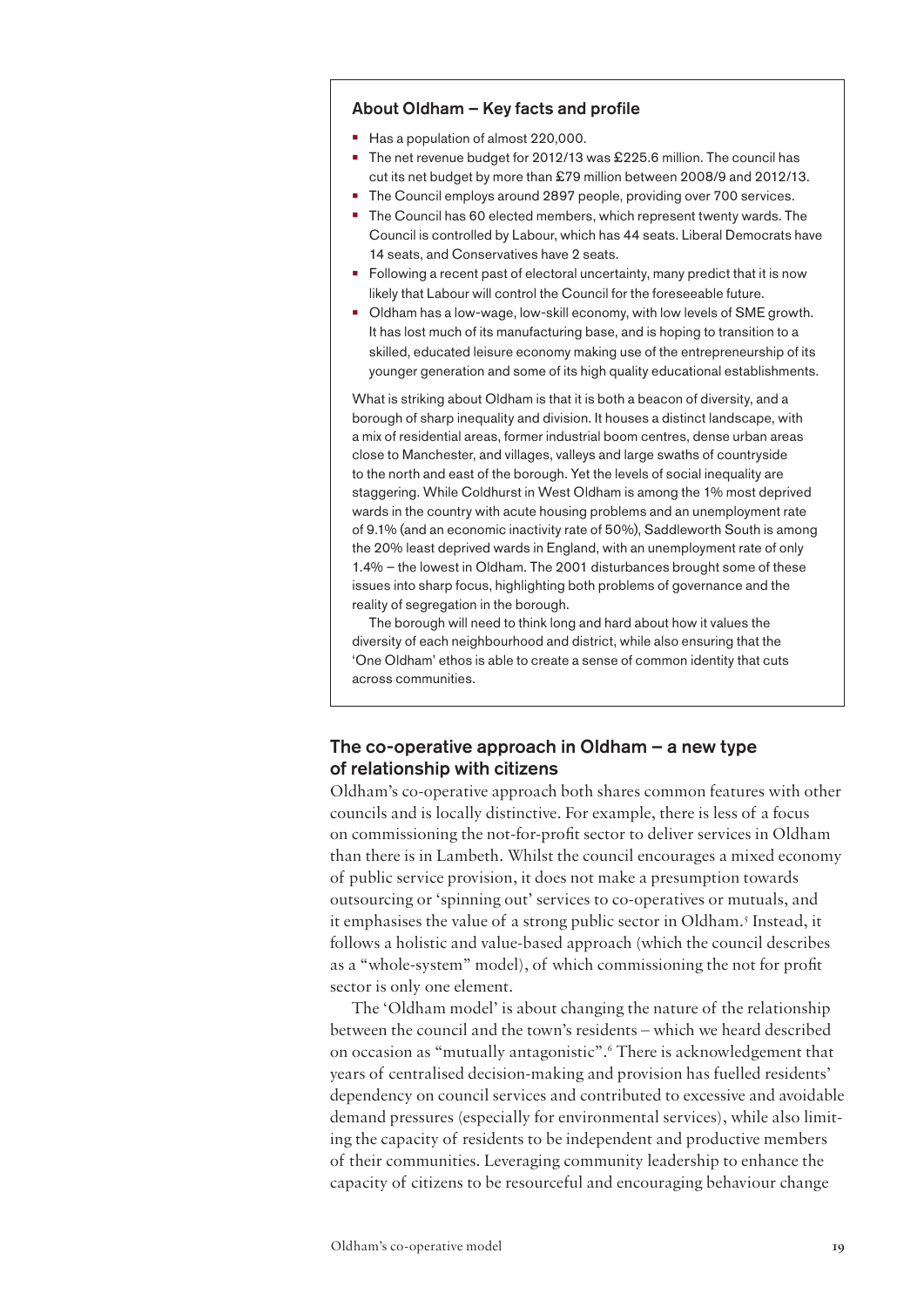and self-help – along with improving the business of the council and breaking down service silos through more integrated services, and moving these services 'upstream' to a more preventative level – is considered vital to managing demand and reconfiguring the citizen-council relationship.7

## A Co-operative Council, a Co-operative Borough – more than just managing decline

While at a relatively early stage of implementation, the co-operative agenda in Oldham is a bold programme that aims to progress past the council's recovery and improvement phase. Officers are keen to stress that the co-operative approach is becoming a core part of the business of the council – shaping its strategic direction, service priorities, budgeting decisions and the corporate plan for the next three years. It includes but looks beyond imperatives around public service reform, addressing the big social and economic issues facing Oldham and providing a set of objectives for success, as well as an overarching narrative situated in the social, economic and historical trends and realities of the borough. Addressing the town's democratic malaise and socio-political fragmentation, ensuring a fairer and stronger local economy, and enabling communities to become more responsible for their neighbourhoods is key to this.

"We are trying to build something truly transformative and distinctive for Oldham. The co-operative agenda is a bold polemic about the wider purpose of the Council, seeing it as more than just a top-down deliverer of services. Despite financial pressures, we are being ambitious – not just managing decline."

## Chief Executive, Charlie Parker

"It was hard enough to achieve progress and growth when times were good, let alone during the worse recession for generations, but [we're] not willing to accept [that our main priority should be] managing decline" Council Leader Jim McMahon<sup>8</sup>

"[We] are not in the business of managing decline, we are about improving the social and economic wellbeing of our residents." Council Leader Jim McMahon

A strong rejection of the 'managed decline' narrative underpins Oldham's approach. Co-operative working is thus about finding ways to mobilise the town's assets to help build a confident and productive borough where 'everyone does their bit'; providing responsive and high quality services; and driving social and economic renewal.9 This is an agenda that aims to work with the grain of residents' lives, driven by what really matters to local people. It will need to deal with the complexities of change, the challenges of coherence and the points of interaction between different strands of reform.

Operationally, three interrelated policy strands drive the programme:

**1.** A Co-operative Framework – framing the council's reforms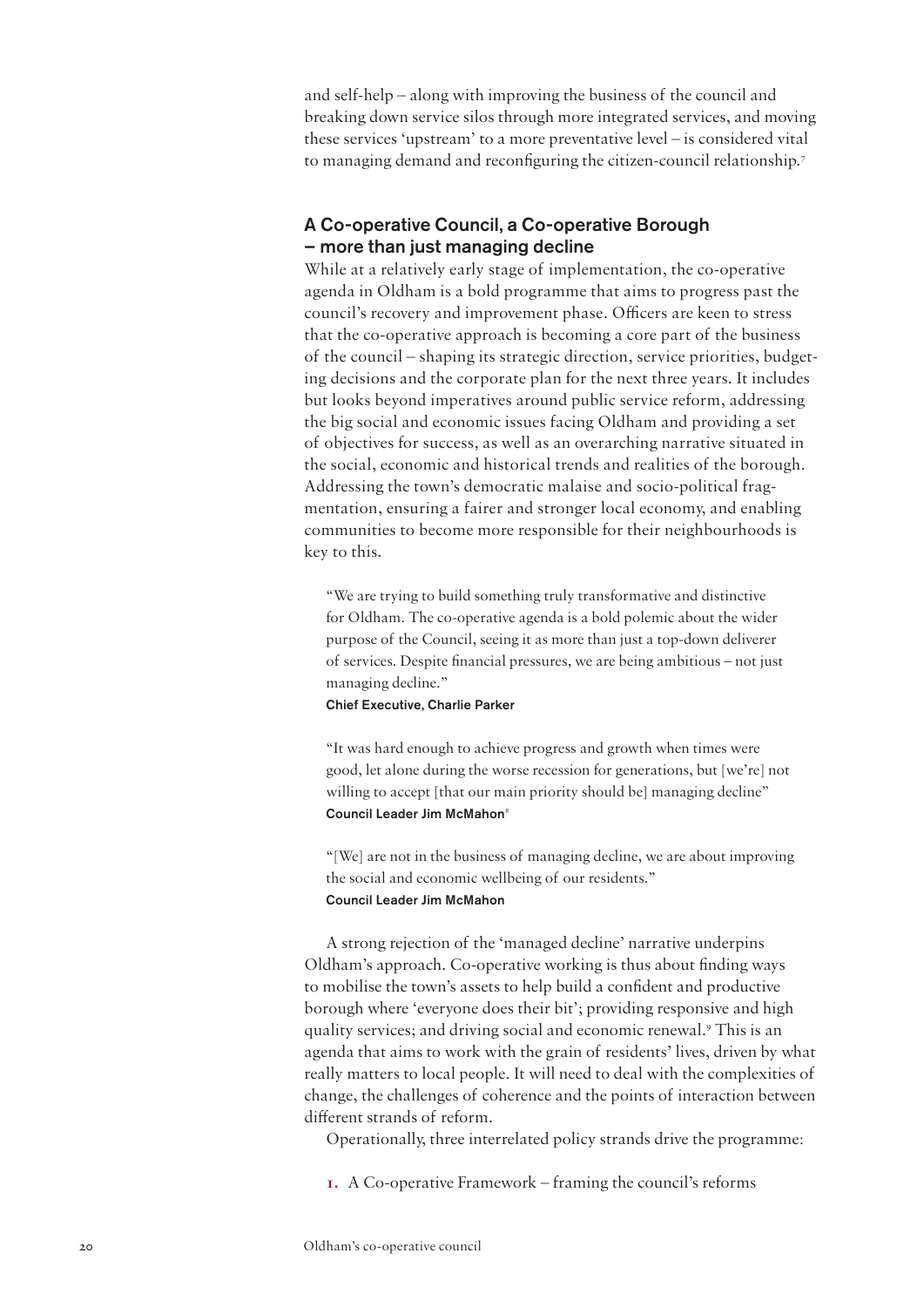around a defined spectrum of co-operative practices and a clear ethical framework.

- **2.** A Devolution and Partnership Agenda devolving decisionmaking, services and budgets to the lowest practical level possible, putting them closer to the communities they serve and helping to forge new partnerships and networks.
- **3.** Community Leadership mobilising agency to drive change and galvanise communities, whether it comes from the council, empowered ward councillors or other community leaders.

These three elements are mutually dependent. Devolution relies on strong local leaders; partnership working will be driven by new (devolved) community networks; and strong local leadership is contingent on having a critical mass of active partners. These core elements are also underpinned by a set of co-operative values and principles contained in the council's co-operative charter, its ethical framework and its Corporate Social Responsibility agenda.



## Three key strands of Oldham's Co-operative model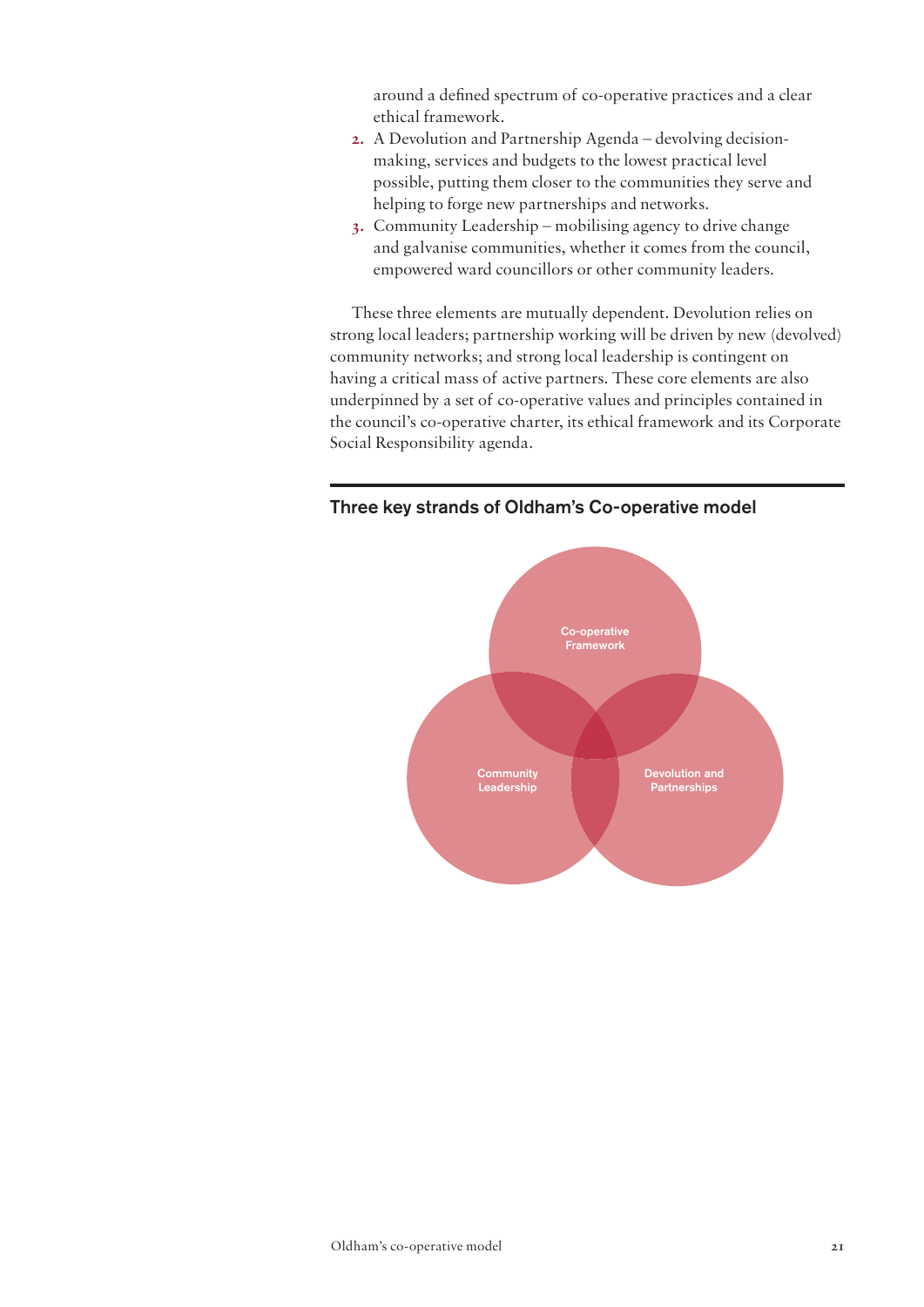## The key strands of Oldham's co-operative model $10$

While the council's co-operative repositioning is a medium to long-term agenda, significant changes have already been introduced, the key facets of which are outlined below.

## 1. A co-operative and ethical framework for local government

Oldham's co-operative reforms are being underpinned by a co-operative framework that broadly encapsulates the essential features of the council's co-operative model. The framework presents what the council describes as a 'whole-system' approach that captures a broad spectrum of co-operative practices, as the diagram below illustrates.

#### The Co-operative spectrum



Taken from Oldham Council, 'Oldham: a Co-operative council'.

The council has taken a number of steps to enable citizens to more actively shape decision-making and to co-produce services with communities. For example, Springhead Community Centre has been leased out to a local community group for a peppercorn rent in exchange for the group delivering family activities and services. Residents are also being supported where possible to co-operate with frontline teams to do their bit in shaping and delivering services – which can be seen in schemes such as community gritting, where Saddleworth Parish Council has taken the lead on mobilising volunteers to support the work of the highways team. The council is also working to cut bureaucracy where possible to enable residents to manage certain services and assets. From training local faith groups to manage parts of the funeral services to handing over the stewardship of a nature reserve site to a local community group through a nominal lease, the emphasis is increasingly on a co-operative model of delivery. However, this is not being pursued through blanket outsourcing or a wholesale transfer of assets and services to communities, and there is a strong emphasis on training and capacity building.

Citizens and community groups are also increasingly being provided with opportunities to actively influence decision-making and co-produce services. Thus, the voluntary, community and faith sector (VCFS) is playing a key role in co-producing spending priorities by constructively engaging with the council to help guide and inform budget proposals. Both full council and district partnership meetings are also being opened up to more active involvement from citizens, for example through broadcasting full council meetings online and allowing residents to submit questions using social media – as well as proposals for a community call-in process that will allow citizens to trigger a review of a decision made in a district partnership.

The devolution of power to districts provides the strongest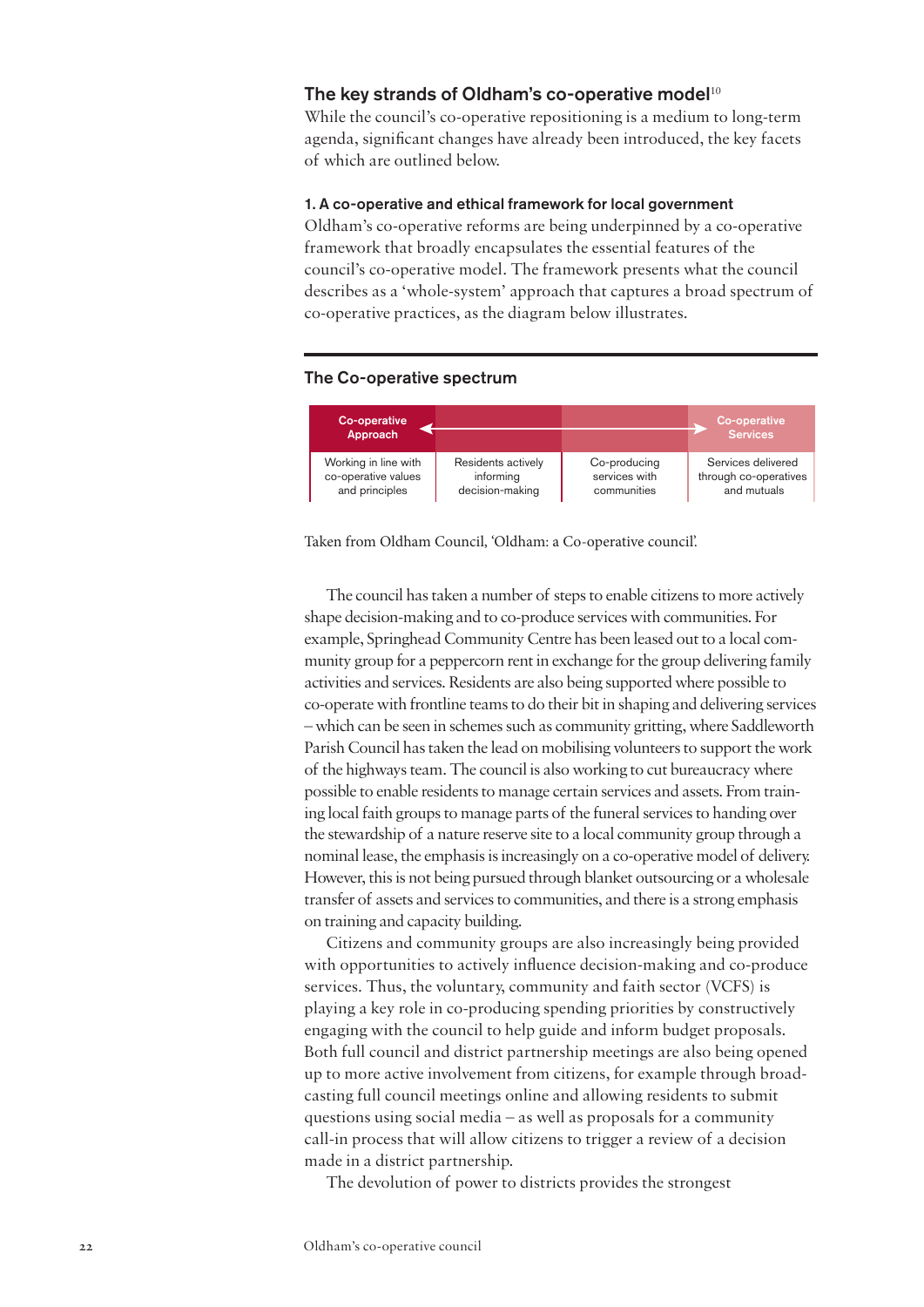opportunities for co-production and active citizenship. Ward councillors and district teams will increasingly be tasked with mobilising communities, creatively engaging citizens and developing district networks to build capacity and in the long term help neighbourhood community groups to joint tender for public service contracts. Proposals for community-led commissioning and participatory budgeting will give citizens direct influence over local spend, as well as the evaluation of local need and the articulation of the appropriate service offer for their neighbourhoods.

### New models of service delivery

While the council holds no presumption about outsourcing, 'spinning out' or commissioning the third sector to deliver services, one end of the co-operative spectrum is also about new delivery models. To deliver on this the council is looking at potentially part-mutualising its adult social care service through a hybrid co-operative and local authority trading company structure, which would enable more frontline independence, creativity and flexibility while mitigating against the perceived risks of mutualisation by keeping a majority shareholding stake for the council.

#### Co-operative values and principles

The council recognises that being a community leader and repositioning to a co-operative model also requires a strong commitment to a clear set of ethical principles and co-operative values. It has therefore pushed forward with the Corporate Social Responsibility framework that was initially proposed in March 2011, towards the end of the previous administration, with the Corporate Social Responsibility statement. This set out how the council would place social responsibility at the heart of its 'core' business, for example by reshaping practices such as procurement and introducing Employer-Supported Volunteering.<sup>11</sup>

This agenda has been refined and strengthened as part of the council's co-operative repositioning and new Ethical Framework, as well as the Cooperative Charter developed by the Co-operative Commission. As part of the commitment to co-operative values, the council:

- Is actively exploring how its procurement strategy can be reshaped to maximise social value, including by requiring suppliers to deliver added community benefits, such as localising parts of their supply chains and creating long-term and sustainable jobs for unemployed people in the borough.
- Has introduced a Living Wage for staff to ensure its commitment to economic fairness, and is extending this to other organisations through its new procurement practices.
- Is evaluating how new delivery models for public services, such as flexible in-house 'business units' and the part mutualisation of adult social care, might deliver greater social value.
- Is ensuring that any diversification or 'opening up' of services is congruent with key CSR principles, such as requiring service providers to commit to the Living Wage and to generating added social value.

It is also developing an employee volunteering scheme that will enable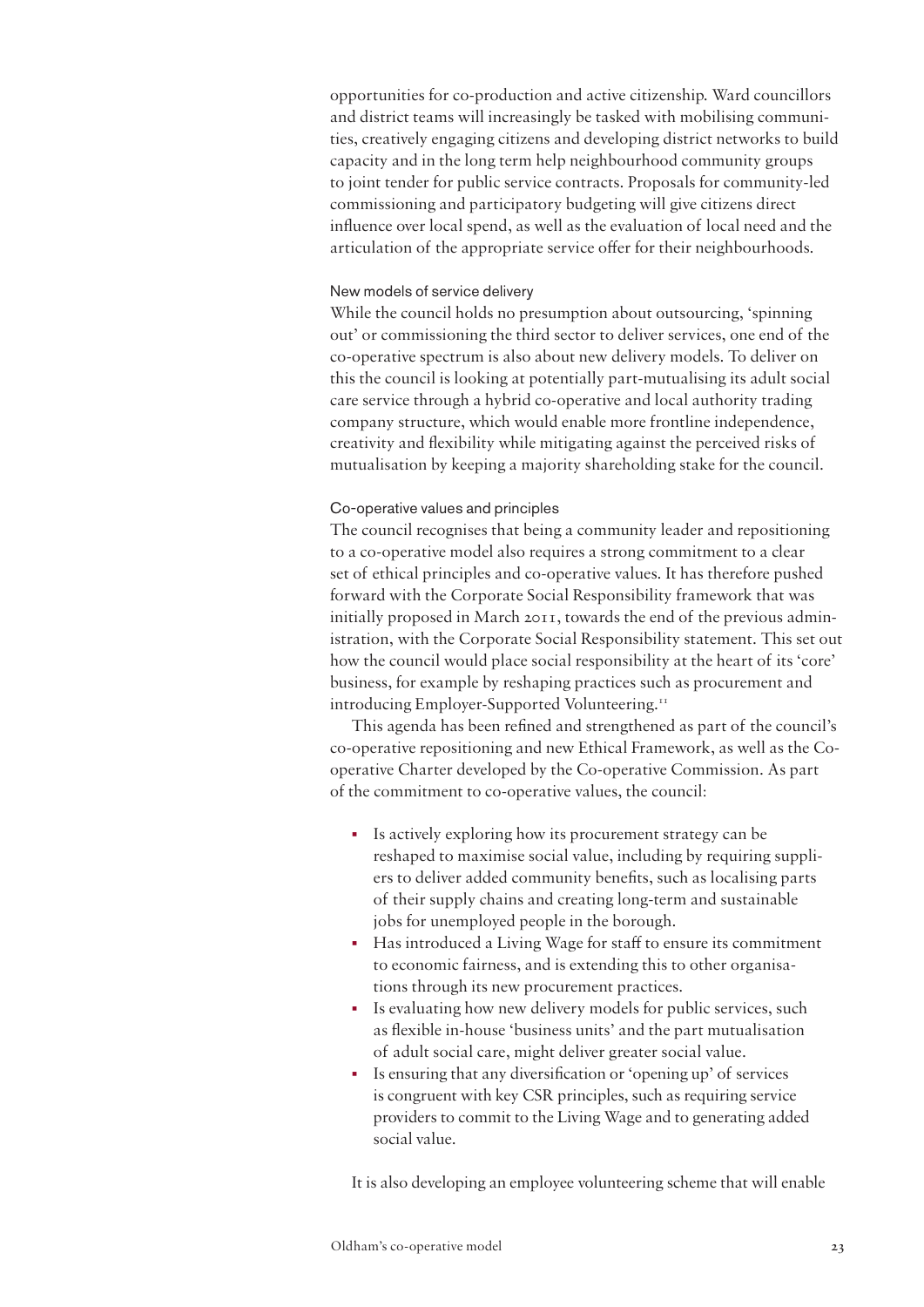council staff to dedicate hundreds of hours of volunteering time to local charities and community organisations. This follows from a successful pilot that saw staff dedicate over 600 hours of their time to volunteering with local community groups and charities. Along with achieving CSR goals, the aim is to also help establish a new relationship between council employees and the communities they serve; strengthen both strategic and informal linkages between the council and the third sector; and also provide much needed capacity to VCFS and community groups, many of whom are facing extremely difficult challenges due to reduced funding.

## The Council's Ethical Framework

The Ethical Framework is informed and driven by ethical principles that are at the heart of Cooperative working. These are:

- **•** Repositioning the Council as a public service, here to serve the people of Oldham and providing strong leadership for the Borough and the council.
- **•** Commitment to improving productivity, collaboration and achieving community benefit.
- **•** Ensuring council resources are used to meet the challenges faced by the borough, whilst ensuring the council is forward thinking and prudent in its approach.

The Ethical Framework is also based on a set of co-operative values that make up the borough's Co-operative Charter, which staff, citizens and partners will be encouraged to adopt:

#### Fairness

We will champion fairness and equality of opportunity, and ensure working together brings mutual benefits and the greatest possible added value. We will enable everyone to be involved.

#### **Openness**

We will be open and honest in our actions and communications. We will take decisions in a transparent way and at the most local level possible.

#### Responsibility

We take responsibility for and answer to our actions. We will encourage people to take responsibility for themselves and their actions. Mutual benefits go hand-in-hand with mutual obligations.

#### Working together

We will work together and support each other in achieving common goals, making sure the environment is in place for self-help.

#### Accountability

We recognise and act upon the impact of our actions on others, and hold ourselves accountable to our stakeholders.

#### Respect

We recognise and welcome different views and treat each other with dignity and respect.

#### **Democracy**

We believe and act within the principles of democracy, and promote these across the borough.

The above has been extracted from Cabinet documents and the Co-operative Charter.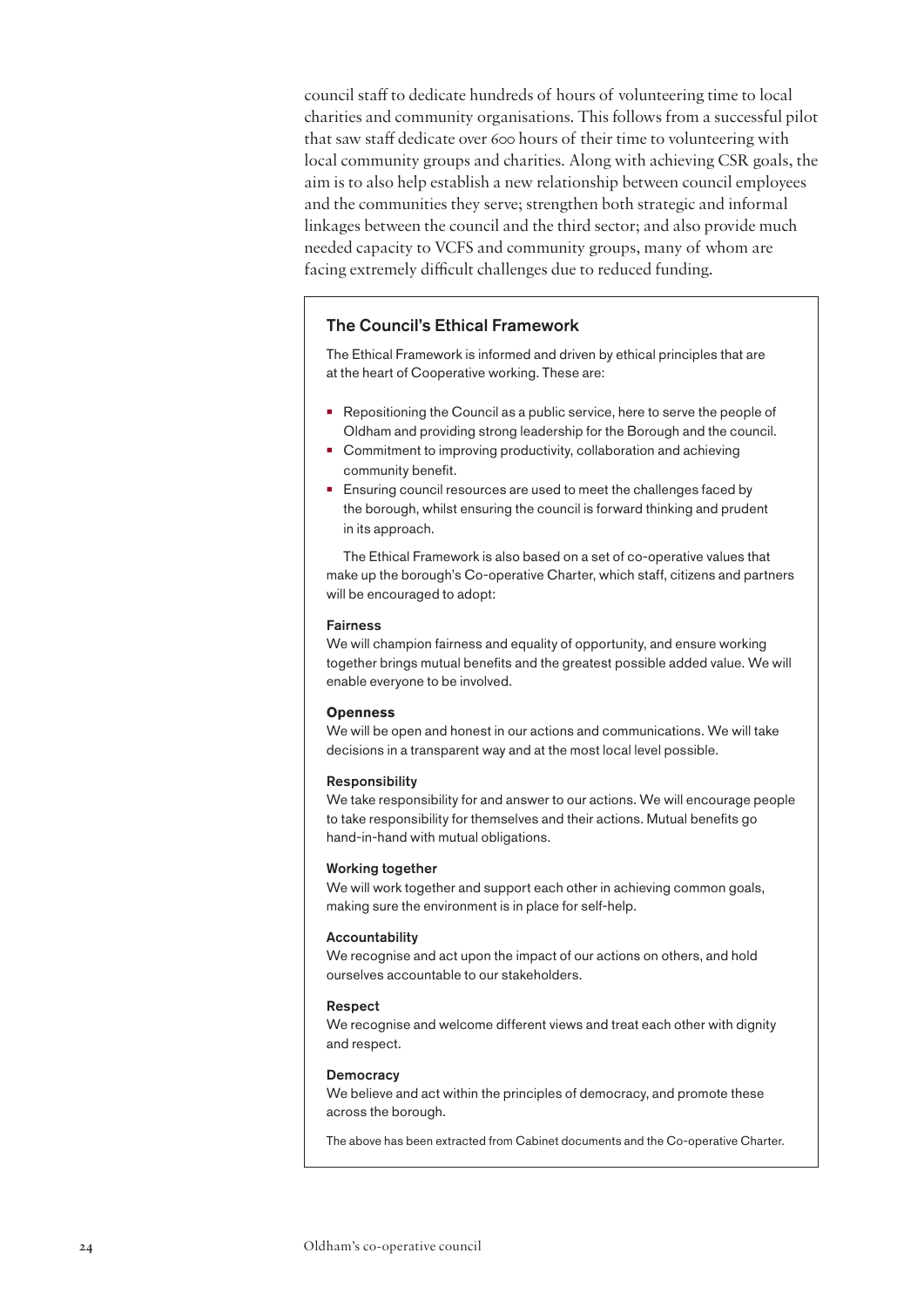## 2. Devolution, district working and new networks and partnerships

#### The objectives of devolution have been agreed as:

- **•** Strengthened relationship between the Council and citizens and places.
- Greater recognition of councillors as civic and community leaders.
- **•** Improved integration across services and partners at a local level.
- Greater citizen involvement in local decisions as well as design, commissioning and delivery of local services.

Extracted from council policy document 'Building a Co-operative Oldham: Devolution to Districts' (2012)

The council's programme of devolution, the implementation of which was agreed in September 2011, is considered a central stand of the cooperative agenda. The long-term aim is to devolve significant budgets, services and decisions to six clearly defined District Partnerships, each of which consist of three or four wards and include all ward councillors in the district and key local partners (such as service delivery partners, the police and NHS). The formal decision-making and governance structure takes the form of District Partnership meetings, which follow an executive model of decision-making and also include open public questions, including through online platforms. Significantly, questions can be submitted up until two hours before the meeting, rather than two clear days in advance, as was the case previously. Local residents are also able to trigger a review of a decision made at a District Partnership meeting through a new 'community call-in process,' which requires one hundred signatures.

## District Partnership meetings

District Partnership meetings (now renamed 'Partners and Communities Together') provide district-level governance and decision-making for individual districts. They take place regularly, typically every two months, and include the following format:

- 1. Public Questions, which can be submitted through social media platforms and submitted just before the meeting.
- 2. Partner updates and discussion.
- 3. District Executive, which is the formal decision-making part of the meeting and makes decisions about local services and resources that are delegated by the council.

Districts Partnerships are also setting up finance sub-committees, which will have responsibility for shaping local spend and financial issues such as resource allocation. Training in finance and executive decision-making in the next round of the Local Leaders Programme will also support the capability of councillors to play a greater role in their districts.

The council is presently the only organisation that delegates decisions and budgets to the District Partnerships. The current framework includes a range of devolved and consulted decisions across place and people services. The next stage of the devolution programme, which has been underway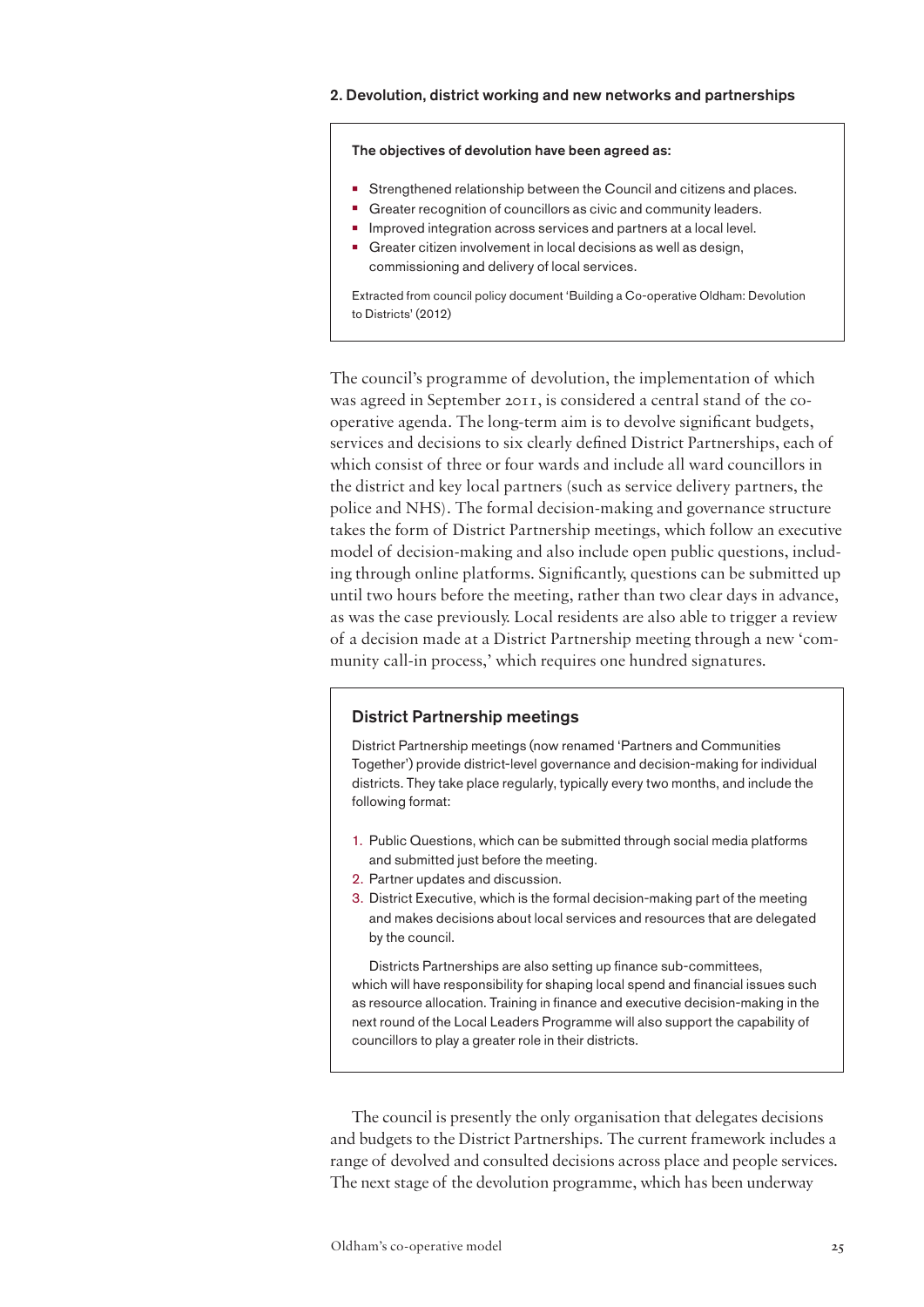since the beginning of the  $20I2/I3$  financial year, will see a more significant devolution of budgets. This is initially being piloted in two service areas (Highways and Youth Service) and within two districts (Failsworth and Hollinwood and Saddleworth and Lees). The pilots are seeking to establish:

- **1.** What elements of budgets can feasibly be devolved.
- **2.** How budgets should be allocated to districts, such as whether they should be ward based or use population and deprivation indices.
- **3.** What potential there is for citizen engagement through participatory budgeting. Following this, a model for rolling out devolved budgets will be developed for 2013.

## Oldham's six District Partnerships – a portrait of diversity and division

Chadderton. Chadderton is a district on the most outer west part of the borough, housing a diverse landscape of farmland and industrial and commercial zones. Similarly to the rest of Oldham, there are some notable contrasts and divisions. Residents in the Central ward are generally less income-deprived, more economically active and better able to afford decent housing and essentials than the average Oldham resident, while the South and North wards have deprivation levels closer to the Oldham average. Despite its proximity to West Oldham, Chadderton has a relatively low proportion of BME communities, although the population of BME residents is growing.

West Oldham. Touching parts of the town centre, West Oldham is nevertheless a deprived and divided district, albeit one that has a strong history of textile mills and mining, the legacy of which is still apparent in its housing, its landscape, and its large BME community. The Coldhurst ward has a high Bangladeshi population, while Werneth and Medlock Vale have relatively high Pakistani populations, with Werneth housing the highest proportion of Pakistanis in Oldham. West Oldham has high levels of deprivation and a lack of decent housing and basic essentials – its wards are among the 10%, 5% and 1% most deprived in England. It also has a relatively young population, with Werneth's under-16 population making up over 30% of the ward, in sharp contrast to the low population of young people in Saddleworth. West Oldham also illustrates many of the hurdles the council will face as it tries to build a co-operative borough. There is a chronic lack of confidence among its communities and a strong sense of division between its neighbourhoods. This has, along with geographical factors, led to a failure to establish a neighbourhood Town Hall in the district, which has meant that the District Team are based in the Civic Centre, rather than a local community hub.

East Oldham. East Oldham lies between the town centre and Saddleworth to the east. It is largely a residential district, but touches some countryside and parks. East Oldham is an ethnically diverse district, although one with relatively divided populations. While the St. James' ward has a below Oldham average proportion of BME residents, St. Mary's has the second highest proportion (almost half) of residents that belong to BME groups. East Oldham also has a relatively high level of income deprivation and lack of decent housing, especially in St. Mary's, as well as higher than average concerns about racist violence or abuse.

Failsworth & Hollinwood. Failsworth is situated close to the M60 motorway, and lies on the Rochdale Canal and the northern part of the River Medlock.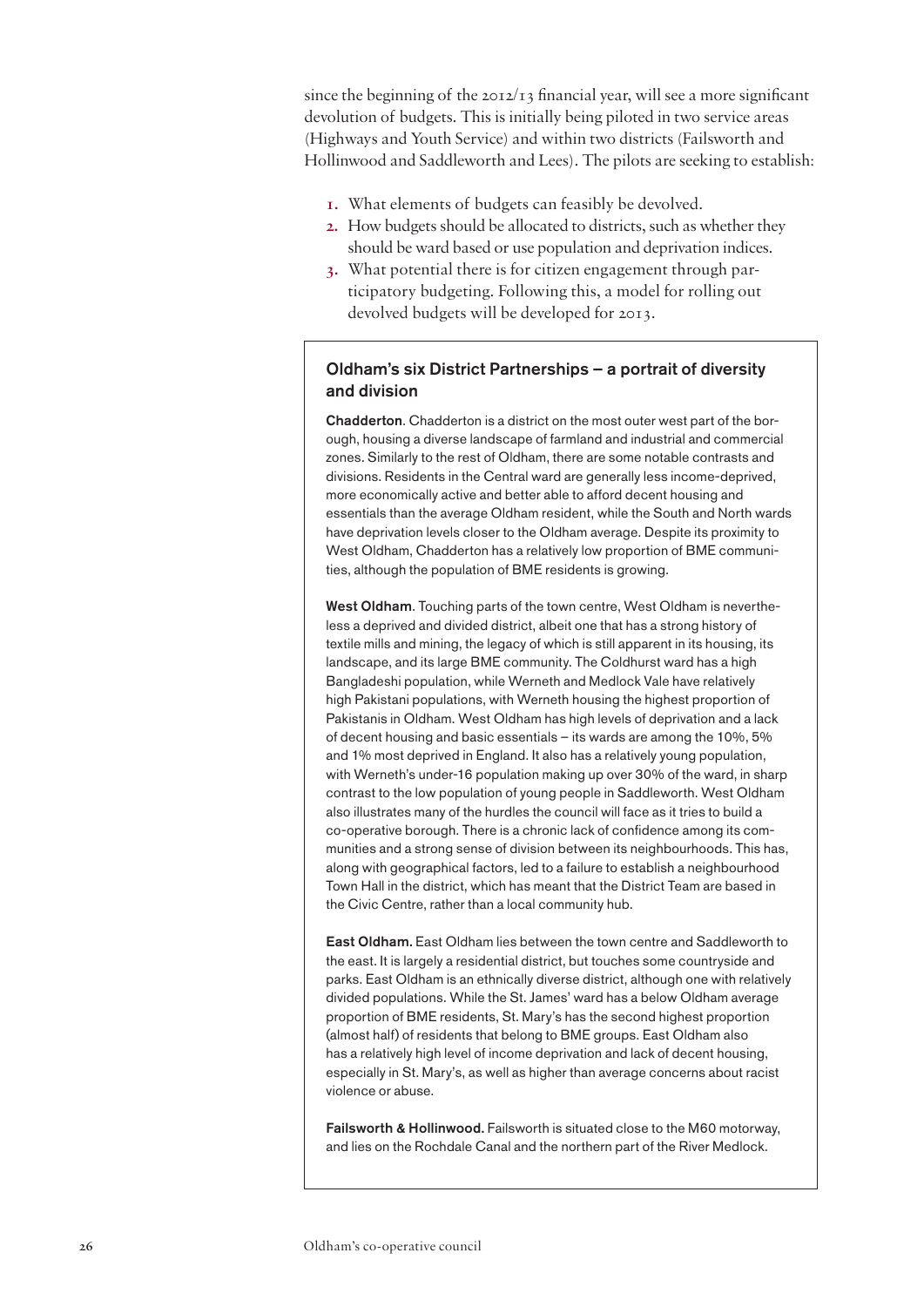Hollinwood boasts a strong industrial past, with cotton mill workers being the area's early occupants. The district has a relatively low proportion of BME residents, but there is a notable division between neighbourhoods in terms of age, with Hollinwood having a relatively young population while Failsworth West has the highest proportion of over-65s in Oldham (one fifth). There is also a clear social and economic divide, with the Failsworth wards having lower than Oldham average levels of deprivation, while Hollinwood is the fifth most deprived ward in the borough, and among the 5% most deprived in England. There are also community safety fears, with slightly less than three in ten in Hollinwood residents feeling safe outside after dark, compared to over 40% in Failsworth and Oldham as a whole.

Royton, Shaw and Crompton. The industrial revolution transformed the valley township of Shaw and Crompton into an industrial hub with enormous cotton mills, six of which have survived and continue to contribute to the local economy. The district touches the foothills of the Pennines, towards the north of Oldham. Its neighbourhoods have strong local traditions (and Shaw hosts a parish council), and it also faces its own unique set of challenges and priorities, with a relatively older population. The district also has a relatively small proportion of residents from a BME background. Compared to Oldham overall, many parts of the district are fairly socially and economically affluent, but there is still higher than national average levels of income deprivation in some areas, particularly within Shaw. The response to the explosion incident in Shaw earlier this year demonstrated both the resilience of the local community and its ability to self-organise – and it also highlighted the potential for all of Oldham's communities to work together, and for the council and partners such as First Choice Homes to contribute in a positive way.

Saddleworth & Lees. Saddleworth and Lees is the furthest east district, with a large geographic size and a landscape that includes open countryside, river valleys, villages and the Huddersfield Narrow Canal. It is west of the Pennines with a historical connection to the West Riding of Yorkshire, and some of its moorland areas are in the Peak District Park, equating to a quarter of the borough. The district is the most prosperous in Oldham, with low levels of income deprivation, relatively high levels of economic activity and higher than Oldham average life expectancy. The district also has a relatively old population, and the lowest proportion of BME residents in Oldham. It has a strong traditional heritage and hosts the Saddleworth Parish Council.

Source: Based on ward profiles and data available at [www.oldham.gov.uk](http://www.oldham.gov.uk)

Service delivery and organisational structures are also being reconfigured to enable stronger district working and to enhance the local integration and responsiveness of services. Each district also has a neighbourhood Town Hall,<sup>12</sup> which is co-located with certain services and is supported by a core team that works full-time in districts, including new community development officers and district caseworkers. As the programme develops, an increasing number of services and staff will be either 'dedicated' or 'designated' to district working. As we discuss below, the progress (or otherwise) of these Town Hall reforms is a key marker for communities.

Oldham's emerging neighbourhood model frames a number of the council's co-operative ambitions, including stronger leadership roles for ward councillors, more locally integrated, efficient, flexible and responsive services, and a new relationship between the council, citizens and their local areas. The expectations of citizens are changing, too.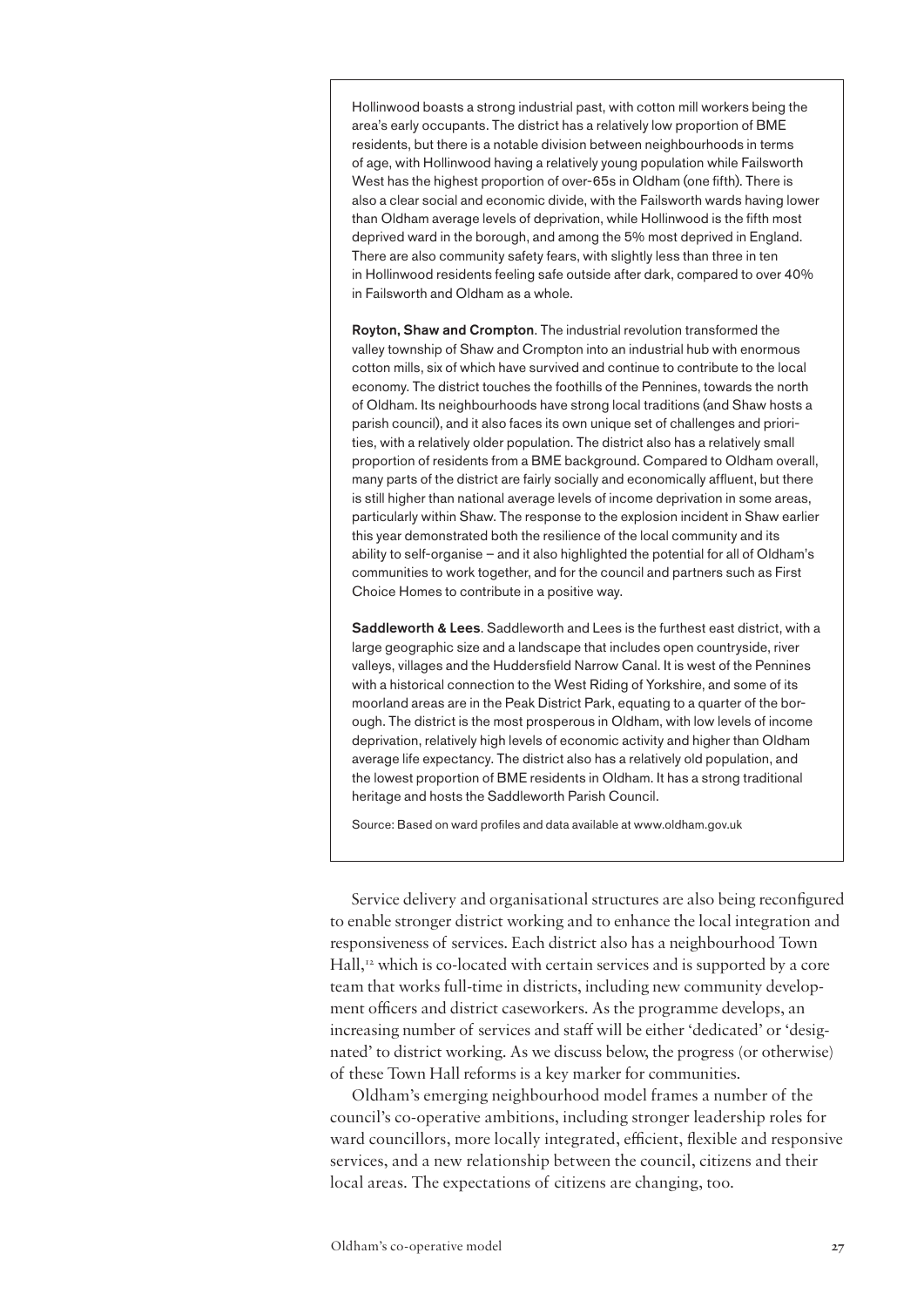## District Partnerships and Neighbourhood Teams

As part of its devolution programme, the council is devolving significant budgets, decisions, services and staff to six District Partnerships, bringing the levers of power closer to local people and empowering ward councillors and local partners to drive positive change in their neighbourhoods and integrate and create responsive local services.

District Partnerships consist of:

- **•**  All ward councillors in the district
- **•** A core District Team based in newly formed neighbourhood town halls, supporting and co-ordinating local action
- **•**  Local partners, including service providers and established organisations such as Voluntary Action Oldham, First Choice Homes Oldham and Positive Steps Oldham, and local neighbourhood police and the NHS. Partners can also include parish councillors and Youth Council representatives. Membership varies according to district preferences.
- **•**  A representative from the District Network.

Each district has a dedicated District Team that drives the neighbourhood agenda and serves local communities. District Teams across Oldham have been formed relatively recently, and include:

- **•**  A District Co-ordinator
- **•**  Neighbourhood caseworker
- **•** Community development officers
- **•**  A District Environmental Manager
- **•**  And other permanent staff, including Business Support, Sports Development, Community Safety, Youth Development, and others according to individual districts' preferences.

Districts are also supported by a range of frontline staff and officers that are spending a greater amount of time working within districts, including in the following areas:

- **•**  Environmental health
- **•**  Highways
- **•**  Adult services
- **•**  Public health
- **•** And some other areas (trading standards, achievement and learning, constitutional services)

Newly established neighbourhood Town Halls will act as a community base for bringing services together and engaging local residents.

In addition to District Partnerships, there are also Area Action Teams and individual ward meetings. Our research indicated that while councillors have mostly engaged at a District Partnership level, they are also increasingly participating in ward based platforms.

- Opportunities to participate in local commissioning and decision-making are predicated on taking greater collective responsibility for neighbourhoods and for individual behaviour. Campaigns such as 'Love Where you Live' and new pilots for 'Neighbourhood Standards' are intended to promote behaviour change and a focus on personal responsibility, local pride and 'making things happen'.
- This will also be supported by District Plans, which are joint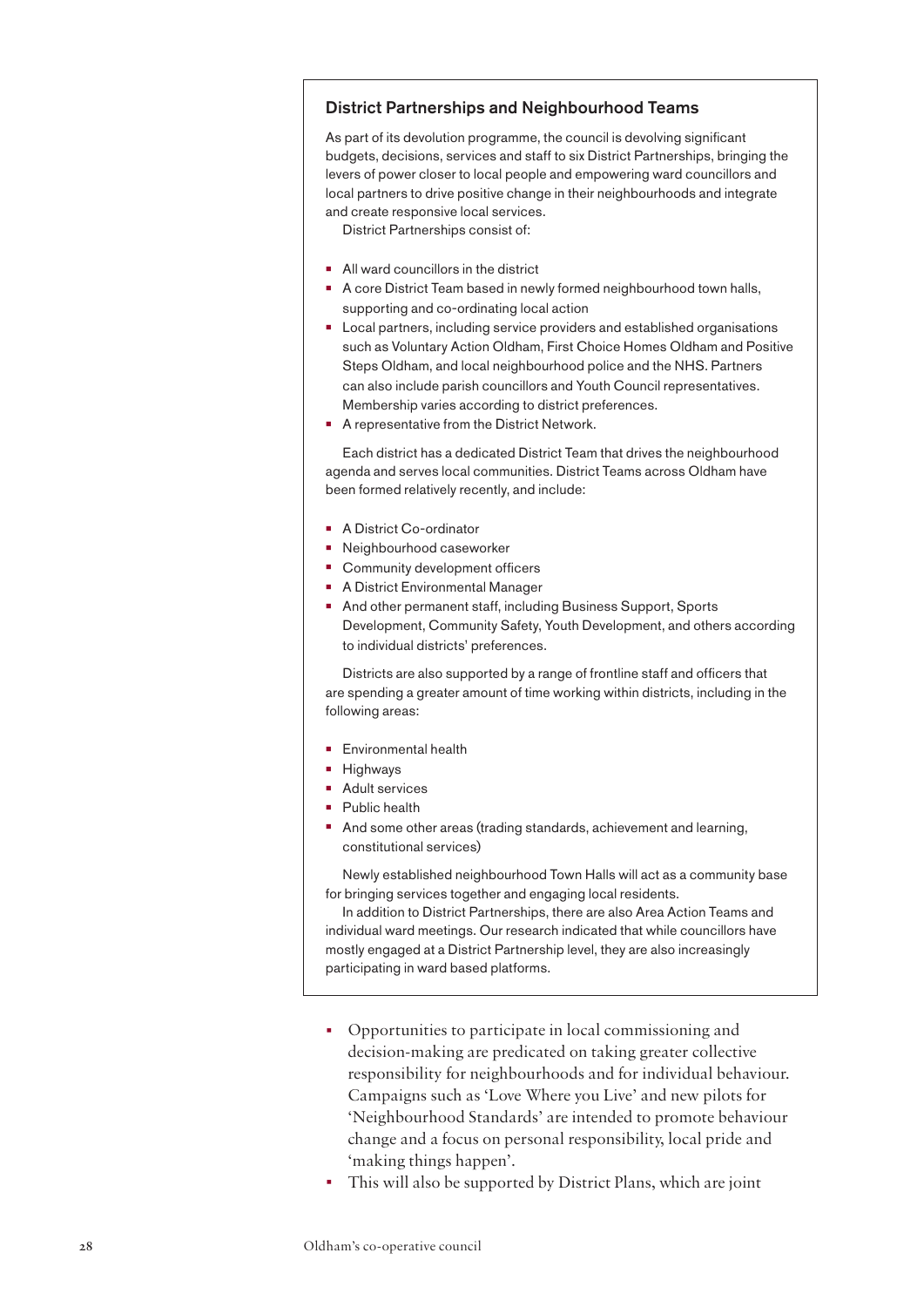partnership plans that engage local partners and citizens to help determine local priorities and co-ordinate neighbourhood action.

- Community development officers are also helping to establish District Networks, which will help provide an infrastructure of support to community organisations and voluntary and community sector (VCS) groups to enable collaborative working and (later) a key role in community commissioning, co-production and in some cases, the direct delivery of services through joint tendering.
- The council has set up a community dividend fund which allows community groups to bid for funding to finance neighbourhood initiatives that deliver positive outcomes for their local area. One recent example of a successful project is Saddleworth Community Hydro, which generates sustainable energy for the local community. It is hoped this fund will help nurture mutuals and social enterprises and grow community capacity in tough times.

## The trajectory of devolution

#### Where it is heading

More staff, services, and budgets operating at a district level

A model for devolved budgets, rolled out across districts

Strong District Networks

Participatory budgeting and community commissioning, feeding into integrated commissioning framework

A unique model for local integrated services, supported by a strong local leadership

More engaged citizens, including through community call-in and neighbourhood plans and standards

Where it is now

Devolution of limited services, decisions and budgets Pilots for further devolution

Staff and service reconfiguration around more district working

Newly established town halls and neighbourhood district teams

Neighbourhood Plans and Standards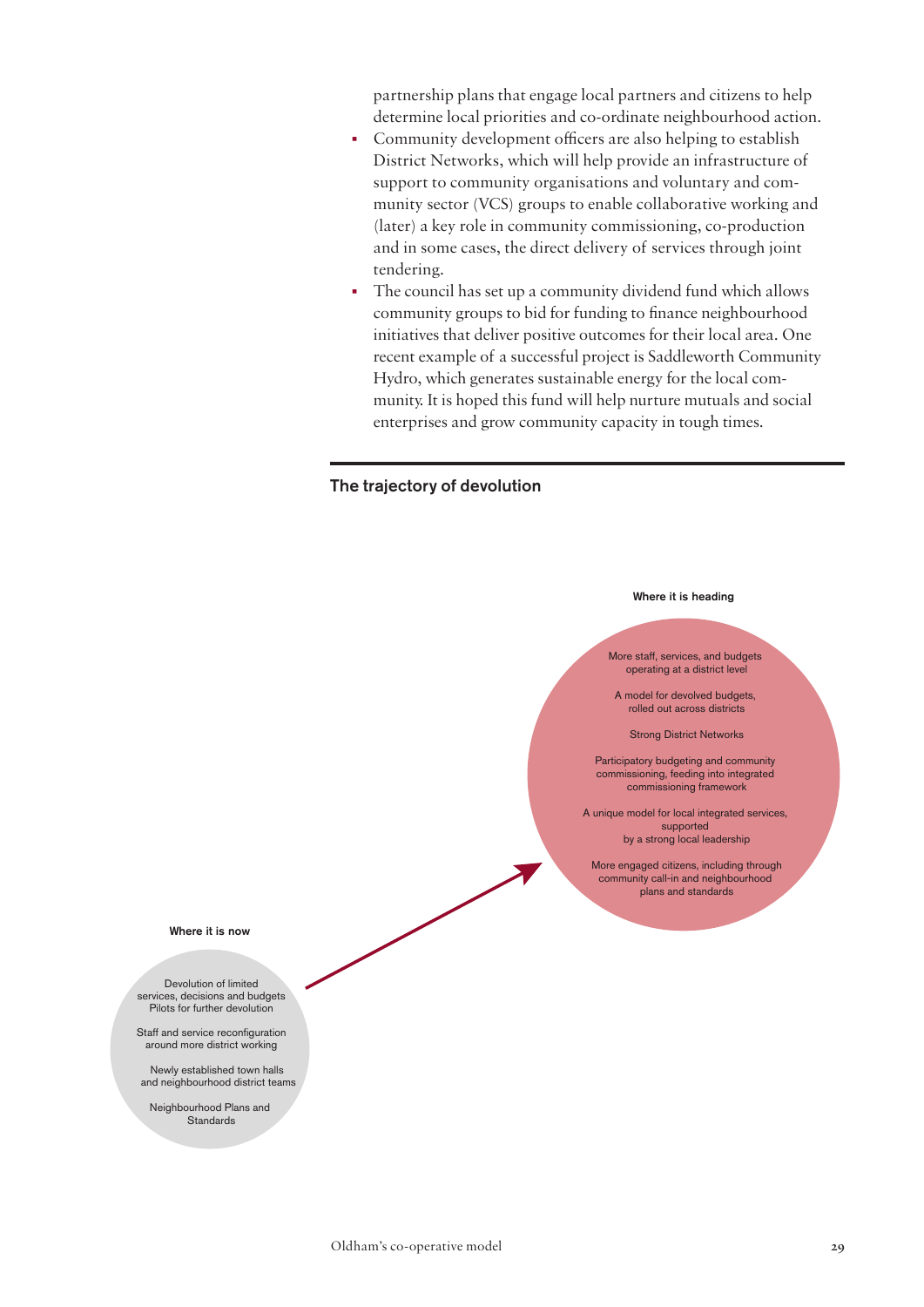#### 3. Community leadership and the changing role of ward councillors

#### Councillors as Community Champions

A renewed civic and community leadership role for councillors is a central part of the council's co-operative vision. The council has introduced a range of support functions, incentives and new powers and responsibilities to encourage ward councillors to become 'champions' and 'anchors' of their local communities. The most direct form of support is the Local Leaders Programme, which is a training programme for councillors that began in 2011 and consists of six modules. The desired outcomes for councillors include:

- **1.** A clearer understanding of their individual and collective roles and a strong knowledge and skill base to support this.
- **2.** A discerning grasp of what leadership models are most relevant for them and their districts.
- **3.** Awareness of how they can meet the challenges of greater neighbourhood working and effectively leverage the new resources and opportunities provided by devolution and co-operative reform.

Future phases of the Local Leaders Programme are also likely to provide new training opportunities, for example in executive decisionmaking and financial aptitude for managing devolved budgets. We provide some recommendations for the development of this programme in the conclusion of this paper.

The devolution agenda offers elected members new opportunities and resources to fulfil their leadership roles. Within districts for example, councillors are being supported by neighbourhood teams, including new community development officers, district co-ordinators and neighbourhood caseworkers. The local town hall will also act as a civic and community 'base' to help councillors tap into the knowledge and expertise of frontline staff and directly engage citizens and key partners and community organisations, which will also be supported by the establishment of District Networks.

Backbench councillors are also being given new opportunities to develop their leadership potential and influence the strategic direction of the council through cross-party Cabinet Advisory Panels, which provide non-executive councillors with the opportunity to influence policy at the earliest stage of the process. It is the aim of the council that this new architecture of support will encourage councillors to spur new forms of place-based leadership, using these resources and their improved skills and local knowledge to mobilise communities, catalyse local collaboration and co-production, and effectively engage citizens and partners in a different kind of relationship with the council.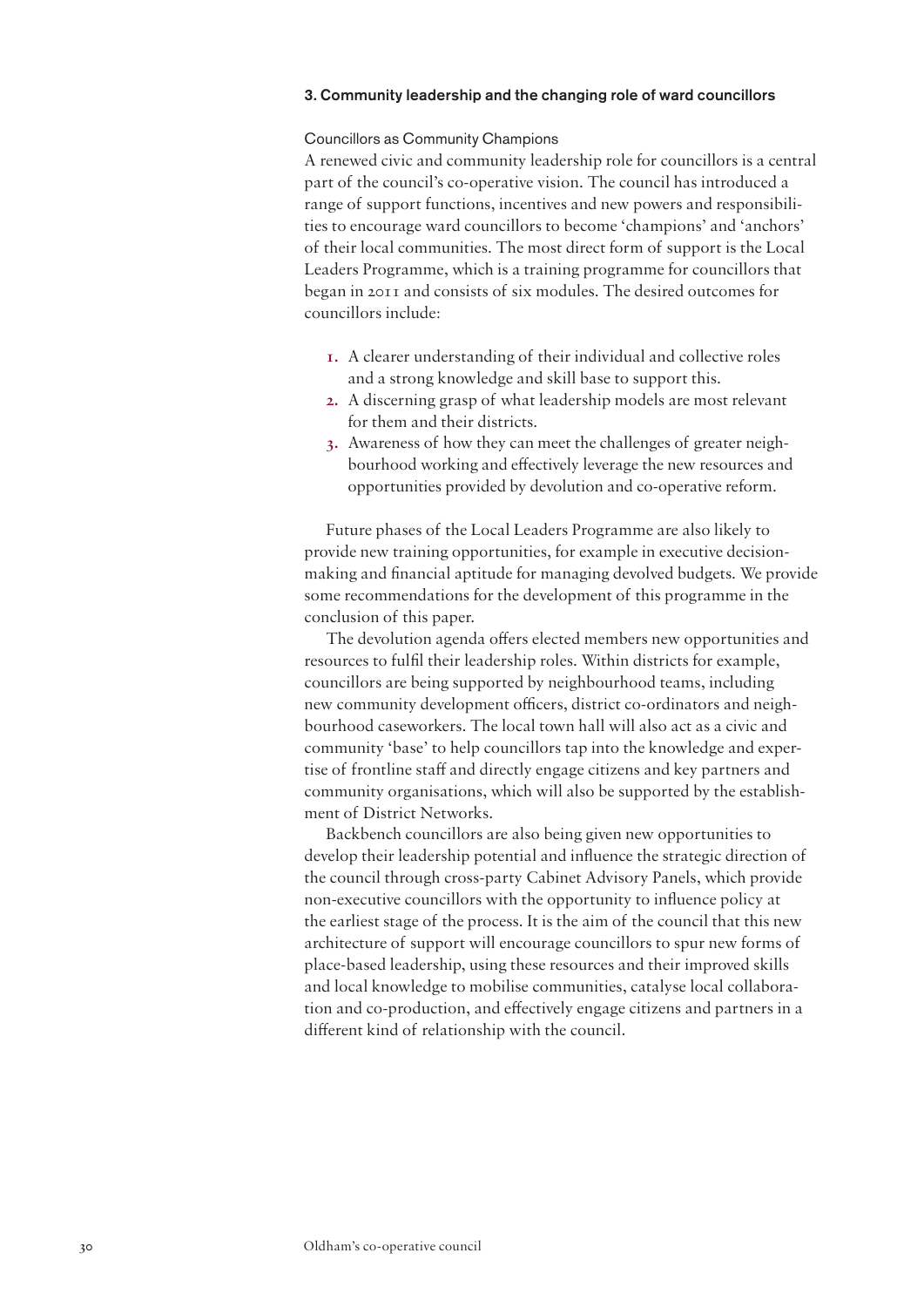## The Local Leaders Programme

The Local Leaders Programme is considered vital to equipping councillors with the skills, knowledge, competencies and attitudes necessary for engaging with and driving the co-operative agenda. An evaluation of the programme based on feedback from councillors found strong overall satisfaction with the modules. The teaching and training includes a mixed model of councillor-led discussions, seminars offering useful tools and models, expert facilitators and speakers, and a range of formats for discussions and activities.

The six modules in 2011 included:

- **Session 1 The local leadership role in 2011.** This aimed to help councillors understand their formal and informal leadership roles, as well as the challenges of getting the right balance, addressing complex neighbourhood issues and becoming a successful local leader.
- **Session 2 Personal leadership skills and understanding. This session** aimed to help councillors understand different models of local leadership, and their own personal preferences and personality style.
- **•** Session 3 Working inside the organisation and the politics. This aimed to enhance councillors' understanding of the council as an organisation, and the relationship between the central leadership and district partnerships, and between elected members and officers.
- **•** Session 4 A deeper look at community leadership in Oldham. This aimed to help councillors define community leadership, cohesion and engagement in an Oldham context, with an understanding of the borough's 'wicked issues' and methods for engaging the hard to reach.
- **•** Session 5 Issues and Challenges workshop. This session included a facilitated workshop of small groups of councillors to explore a range of leadership challenges.
- **•** Session 6 Neighbourhoods, partnerships and outward communication. This session aimed to help councillors get to grips with the opportunities and challenges of working in District Partnerships, forging partnerships across wards, districts and the borough, and communicating effectively with residents, external partners and the media.

Additional 'specialised' sessions were also provided for the Chairs and Vice Chairs of District Partnerships and for learning how opposition groups or nonexecutive members can maximise their influence.

The feedback from councillors that attended the modules was largely positive, and included suggestions that will feed into the programme moving forward. Suggestions included greater exploration of finance and funding, the power of councillors, personality styles, conflict resolution, additional ICT and social media support, and mechanisms for districts to share good practice.

Adapted from council document 'Local Leaders Programme' and evaluation data of the programme.

However, Oldham's approach to 'strong local leadership' also raises the bar of expectation in terms of how councillors adapt to their new leadership roles. The opportunities and resources outlined above are being offered as part of a package that also demands greater responsibility and accountability, including the use of sanctions. Every councillor is now:

- Required to produce a councillor report each year.
- Required to attend at least half of the Local Leaders Programme modules in order to be able to make decisions on District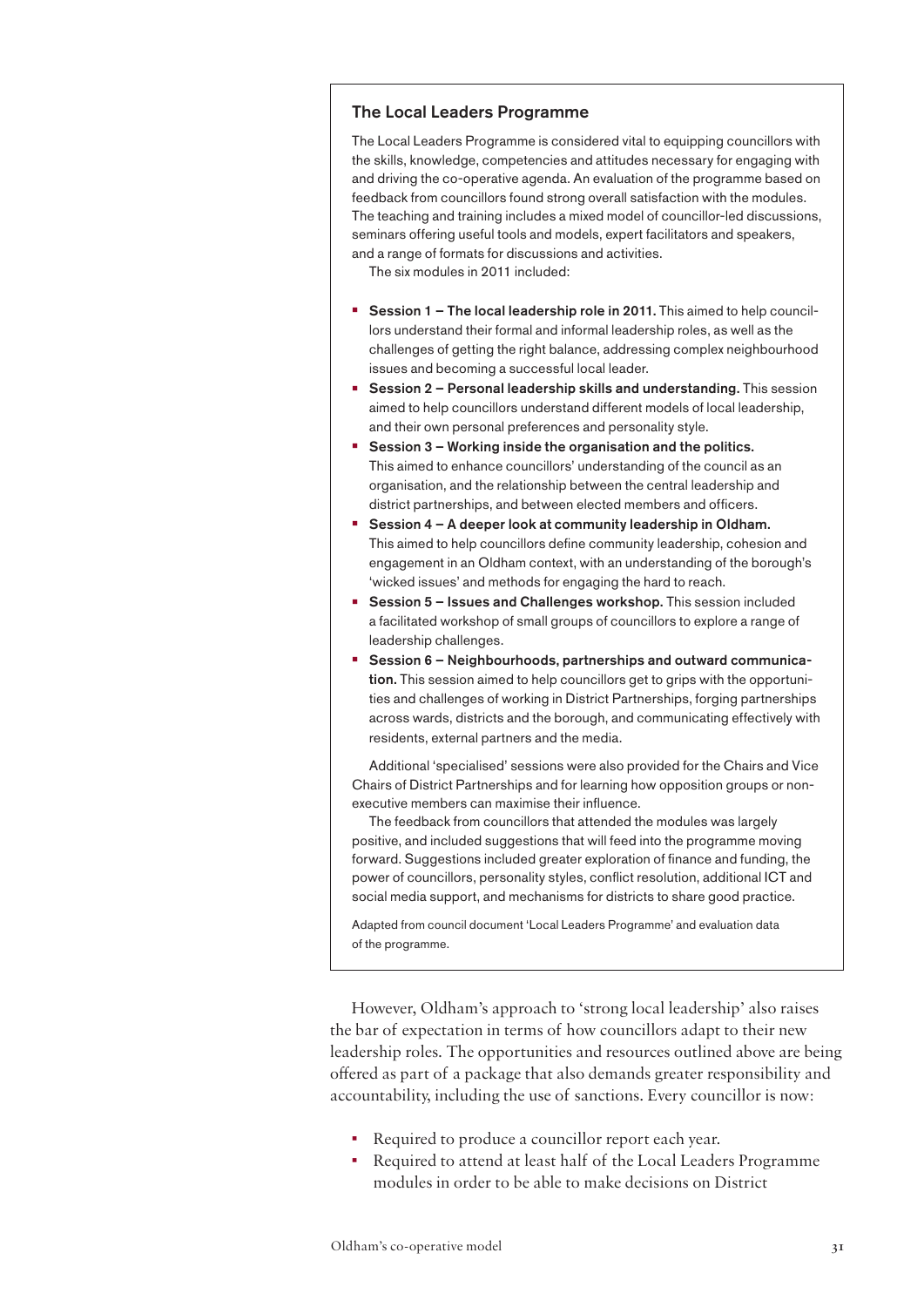Partnership budgets and to allocate individual councillor budgets. Dropping below this fifty per cent attendance standard will mean losing these privileges.

New demands for greater accountability and stronger political leadership are reaching the very top of the council. The Leader and Cabinet are going to greater lengths to constructively reflect on their own personal performance by agreeing to take part in 360 degree feedback. This will allow other councillors, senior managers and local partners in the business and voluntary sectors to give confidential feedback on their current performance both in terms of what they do well and what they could do better.

As governance and decision-making in Oldham becomes more networked, more co-productive and more responsive to citizens (for example the proposed community call-in process), the council will place greater onus on elected members to think strategically about their districts and become effective community leaders.

From executive command and control to innovative community leadership The council is renewing its community leadership role to help transform the borough along co-operative lines. This is an ambitious attempt, which has gained impetus under the new political leadership and is supported by the executive management team, to lay the foundations for a new model of leadership that begins to move beyond the 'command and control' approach that was needed to gain stability during the council's recovery and improvement phase, and sets out a positive new *enabling* role for the council. This is a coherent strategic vision that marries place-based leadership with a commitment to strong internal change. It seeks a more balanced form of community leadership where the council acts as a strong advocate and driver of co-operative change but is also willing to step back to allow others to flourish – with new centres of power and social action emerging around district partnerships, ward councillors, community organisations, neighbourhoods and individual citizens. This facilitative role is crucial to achieving the co-operative objective of building confident, self-reliant communities and is codified in the Corporate Plan and the council's *Co-operative Repositioning* framework for organisational change.

As part of this new role, the council is also looking at freeing up frontline in-house teams by establishing 'business units' that have more independence, increased flexibility and greater freedom from centralised control. This is part of a broader development of a stronger integrated commissioning approach that promotes a collaborative, cross-sectoral focus on the 'big issues' facing the borough, such as education, skills and employment, troubled families, neighbourhoods, and a council-led model of public health. Similarly, the council is also trying to lead by example on managing demand and limiting the impact of the fiscal squeeze by piloting new public service delivery models that minimise duplication, enhance collaboration between services and break down service silos – for example through its ongoing work with AGMA on community budgets and troubled families.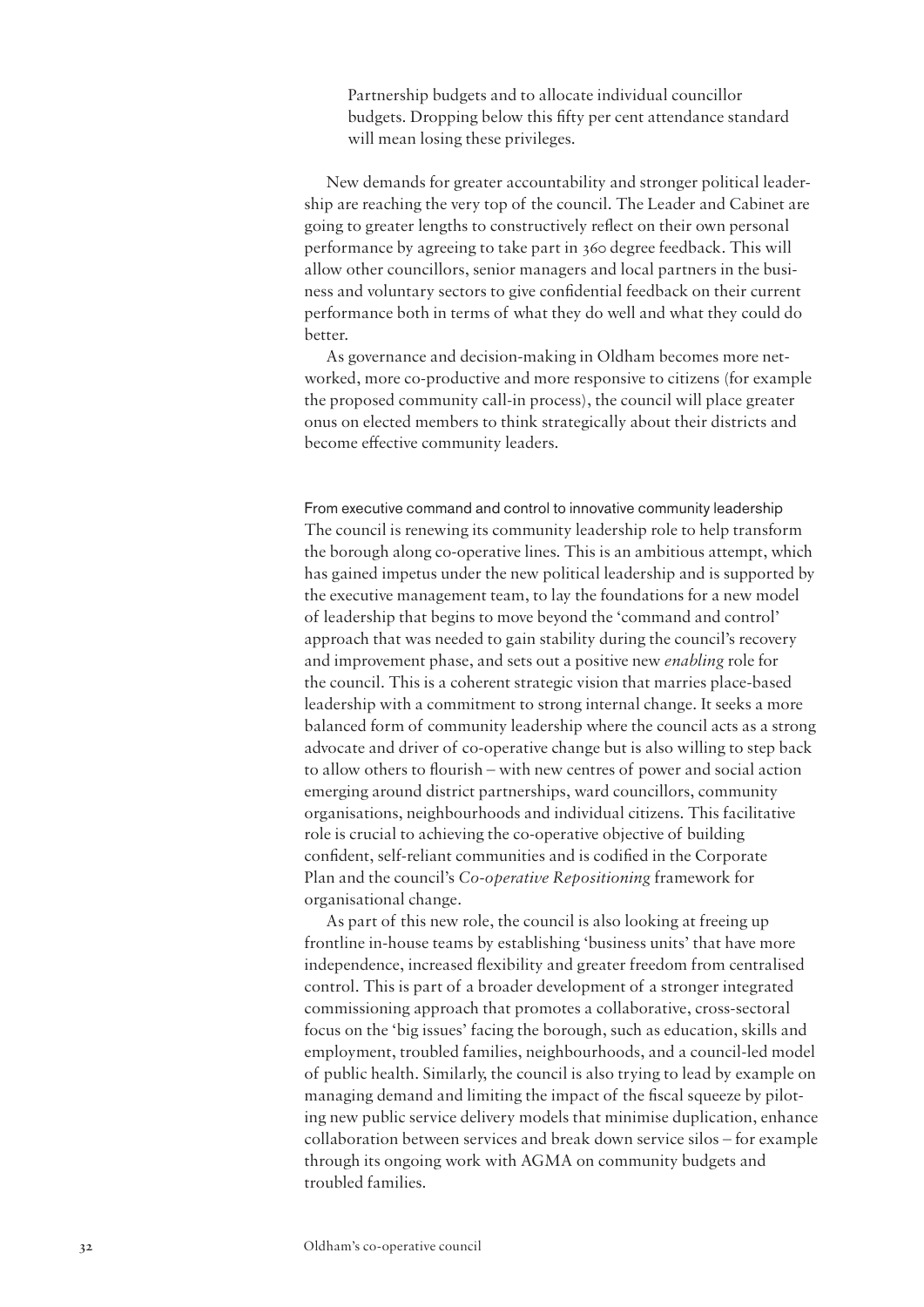A strongly emerging theme of Oldham's community leadership approach is the notion of the *advocating* or *campaigning* council<sup>13</sup> – one that puts its weight behind ensuring greater social equity and supporting changes that really matter to local people. For instance, it is taking the lead on campaigning for fairer bus fares in Oldham – a pressing local issue that is emblematic of wider problems of structural and geographic inequality and fragmentation in Greater Manchester. The *advocating* or *campaigning* council idea is framed as an example of co-operative community leadership – proactive leadership that is at its heart normative and shaped by co-operative values, such as socioeconomic fairness.14 This form of community leadership builds on a vision articulated by the previous administration. In the current context it is also about the council not simply managing decline and austerity, but more importantly articulating an 'Oldham Offer' that identifies the assets of the borough – including those within the council, partner organisations, neighbourhoods and businesses – and seeks to mobilise these to help drive a more productive place. For the council this means using its power and resources to take the lead on economic regeneration, inward investment and helping to build a more skilled local economy which can be seen in the Town Centre Partnership and projects such as Hotel Futures. It is also about using internal resources and assets to support community development for example the council's community dividends scheme and its programme of employee volunteering that is helping to build local capacity by enabling council employees to dedicate hundreds of hours of volunteering time to local charities and community organisations.

This new, co-operative focus is being underpinned by a shift away from a hierarchical, centrally driven model of leadership resting on the council's traditional role as a 'deliverer', and towards a less prescriptive, more facilitative form of leadership built around complex new partnerships, more dispersed forms of power and influence, and a changing set of roles and relationships. Thus, the council is rethinking service design and delivery by stepping up co-production and building a more mixed economy of service provision. This approach entails an appreciation of the value of the public sector but is also open to greater diversification, for example by exploring mutual models for adult social care; supporting community organisations to deliver services; and being more enterprising, including through commercially trading services. The new service offer also involves giving greater control to district partnerships to help commission and deliver services in more localised ways, with less central control, a trimmed down management structure and a closer integration between service delivery and neighbourhood working. This is part of a more fundamental repositioning by the council as it looks for ways to enable others to flourish and take greater responsibility for building confident communities. This is partly about removing bureaucratic barriers to community selfhelp and encouraging behaviour change; but it is also about sharing power and actively supporting communities through co-production, community commissioning and driving partnerships at both a borough-wide level (for example the co-operative commission) and across districts (such as district partnerships and district community networks).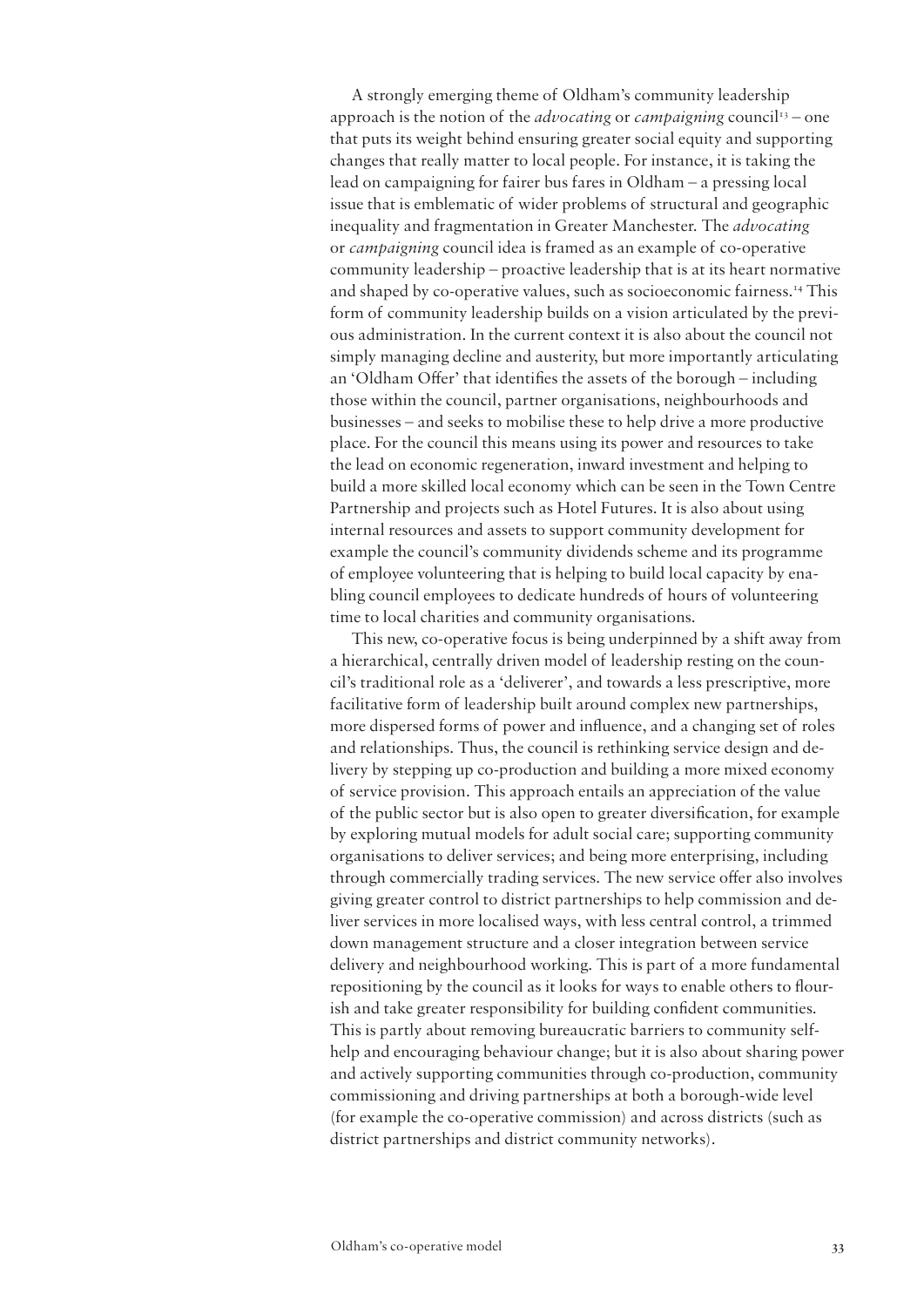# <span id="page-35-0"></span>2. Developing a compelling vision for co-operative Oldham

Over the next five chapters we discuss some key challenges for Oldham. These include:

- Developing a compelling co-operative narrative for Oldham.
- Supporting community coherence, capability and social cohesion.
- The future of Oldham's public services.
- The need to build productive local partnerships.
- The internal mechanisms of change.

Oldham faces acute social and economic challenges. Even before the global economic downturn, the town was in stagnation while other parts of the UK experienced steady growth. Since then, the global recession and the coalition government's deficit reduction strategy have had a strong impact on the borough – for example, the number of jobseeker's allowance claimants rose by 19 per cent from 2010 to 2011, compared with a regional increase of around 15 per cent and a national increase of 10 per cent.<sup>15</sup> Deprivation in the borough remains high and unequally distributed, with a notable divide between wards and districts on a number of social, economic and health indicators.

## The big issues facing Oldham

With a strong reliance on the public sector for employment, and a lowskilled, low-wage economy, low rates of business start-ups and SME growth, and low levels of aspiration and confidence among residents, it is uncertain how the borough will respond to a significantly slimmer council, a stronger national focus on growth and a clear central government welfare agenda of 'making work pay'. While there is a strong commitment from the council not to simply manage decline, it is evident that their future role will be as much about determining the distribution of cuts as it will be about public service transformation. Seen in this context, it is vital that, if it is to retain relevance, the co-operative agenda directly addresses the 'big issues' facing the borough, and is shaped in a way that is relevant to the lives of local people. This in turn is likely to build trust and begin to address the historic antagonism and disconnect between citizens and the council.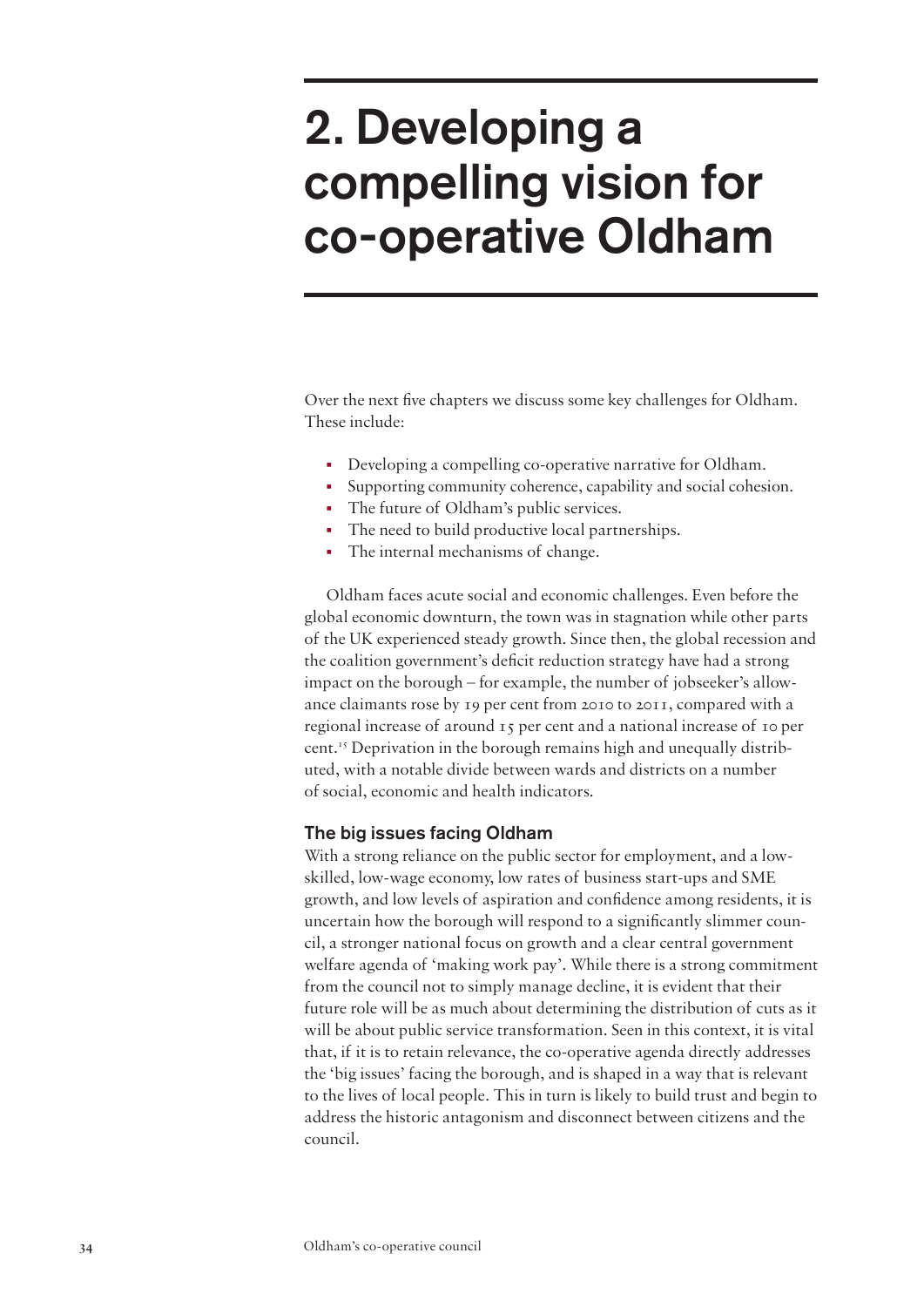"I [know] the bottom line is that trust in politicians and institutions depends on results – so we really must deliver what we're aspiring to do here for the borough."

# Oldham Council Leader Jim McMahon<sup>16</sup>

There is a notable shift in the council's thinking towards framing the co-operative agenda more explicitly around meeting the social and economic challenges of the borough for example through a corporate and democratic commitment to building a 'productive place' where enterprises thrive, and a critical exploration of what a co-operative council might mean in terms of addressing social exclusion or campaigning for fairer transport and energy. This reflects emerging thinking about 'egalitarian devolution' among Labour activists across the country, where radical decentralisation is not simply about rolling back the state to end the dependency culture, but, more importantly, is about using the process to drive social equity, build community resilience and deliver the social and economic outcomes citizens really need and want.17 This line of thinking sees the co-operative agenda as a means, or a process, rather than an end in itself. Instead of being about the council's own performance, it is about carving out a new direction of travel for the borough and its residents through community leadership, greater collective responsibility and social innovation. Two challenges will be key here.

#### 1. Driving productivity with the co-operative agenda

Our research suggests the council must creatively exploit the opportunities available for economic growth, but in a way that also generates added social value and is consonant with co-operative principles. The business end of this strategy could, at least in the immediate term, focus its energy on getting the borough back on its feet through dynamic regeneration, private sector job creation and planning and development.

This means maximising opportunities around the Oldham town centre, the Metrolink, the strategic value of Oldham's geographic location within Greater Manchester, skills and apprenticeships, and bringing in new businesses, helping to encourage business start-ups and generating inward investment. This will be vital in transforming Oldham's low-skill, low-wage economy into a more thriving, skilled local economy with a revitalised private sector that is able to create jobs during a sustained period of public sector cuts.<sup>18</sup>

Community leadership and a culture change will be key to this transition. Our research suggests that despite feeling relatively proud of Oldham,19 many residents lack aspiration and have little confidence about the borough's future direction – an attitude some within the council fear is self-defeating.<sup>20</sup> This is compounded by difficulties in harnessing the skills and knowledge of a burgeoning professional class that works outside the borough and lacks a strong economic or civic attachment to Oldham.

As devolution progresses, it will be important to consider how ward councillors and other community leaders might address this through new forms of engagement, campaigning and neighbourhood plans. By being more effectively embedded within their communities, these community leaders could help identify local pockets of entrepreneurism, support potential business start-ups (perhaps through access to support from the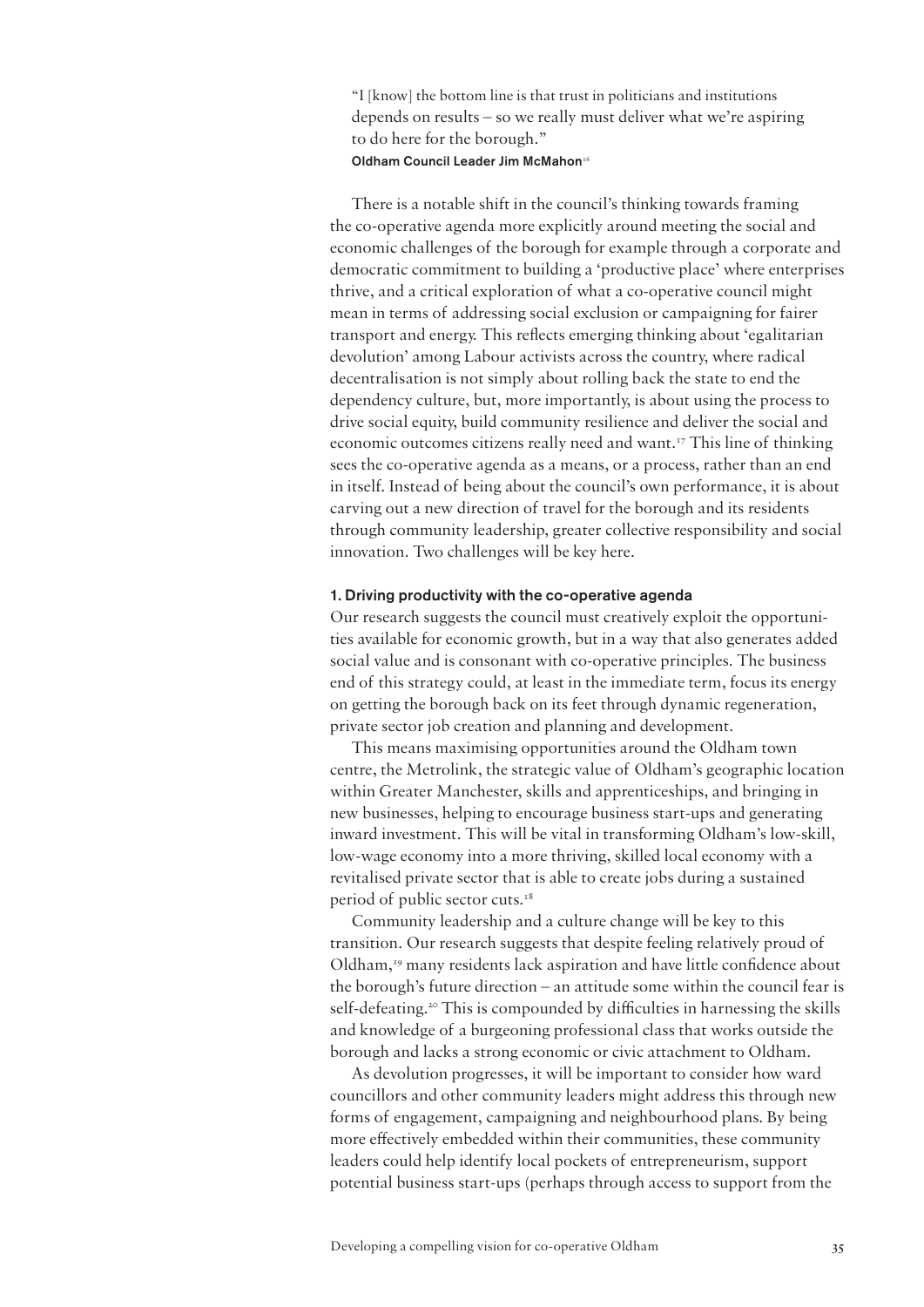council's employee volunteering programme, especially if it extends to private companies) and spot opportunities to bring local people out of the 'informal economy' and into the 'real' one. They could also help generate a sense of pride in local areas and build the confidence of local people, and convince those with professional skills about the value of Oldham as a place for work and aspiration.

But it is equally vital that this economic growth and regeneration agenda is clearly shaped by a framework of co-operative principles. In significant ways, this is already happening through the council's Ethical Framework and CSR agenda. Along with ensuring that the council and those it does business with pay employees the living wage, the council is also reviewing its procurement, commissioning and performance practices and considering how they can be reoriented towards generating greater shared value and contributing to meeting Oldham's social and economic challenges. For example, it is looking at designing contracts to include 'local economic benefit clauses' for employing local people, supporting local communities, providing apprenticeship and work experience opportunities, and using local supply chains. This is an emerging strategy that aims to use the council's enormous productive potential – for example its role as a major local employer and its purchasing power – to achieve better outcomes for the borough.

In addition to maximising its economic clout, the council is also channelling its political influence, including its role as a community leader, to help create the conditions for a fairer, more co-operative local economy and service settlement. It has therefore adopted a stronger focus on becoming an advocating or campaigning council, building on ideas from the previous administration.

One example of this is Oldham council's 'Fares Fair' campaign, which is seeking to address the structural economic inequalities in public transport caused by the deregulation of bus services in 1986 – which has led to a situation in which residents in the relatively deprived North East conurbations of Greater Manchester can pay 50 per cent more for bus services than those in the suburbs of the south of Greater Manchester.<sup>21</sup>

Part of this focus on economic fairness is also about exploring what role credit unions and co-operatives (such as Oldham's recent Fuel Co-op and its energy switching campaign), in addition to traditional regeneration and housing policy, can play in driving the agenda forward. The council is also developing an explicit co-operative approach to key service areas by ensuring, for example, that its forthcoming social inclusion strategy has clear links to the co-operative agenda.<sup>22</sup>

"This ['Fares Fair'] campaign is born from our ambitions to become a cooperative council. Rather than being a Local Authority that just empties your bins and sprays your weeds, we want to be more relevant to residents' lives by finding ways we can improve their lot. That's not just because we have to, but because we can."

Oldham Cllr Sean Fielding<sup>23</sup>

But where might Oldham Council go from here? The analysis above suggests they are following a two-layered strategy.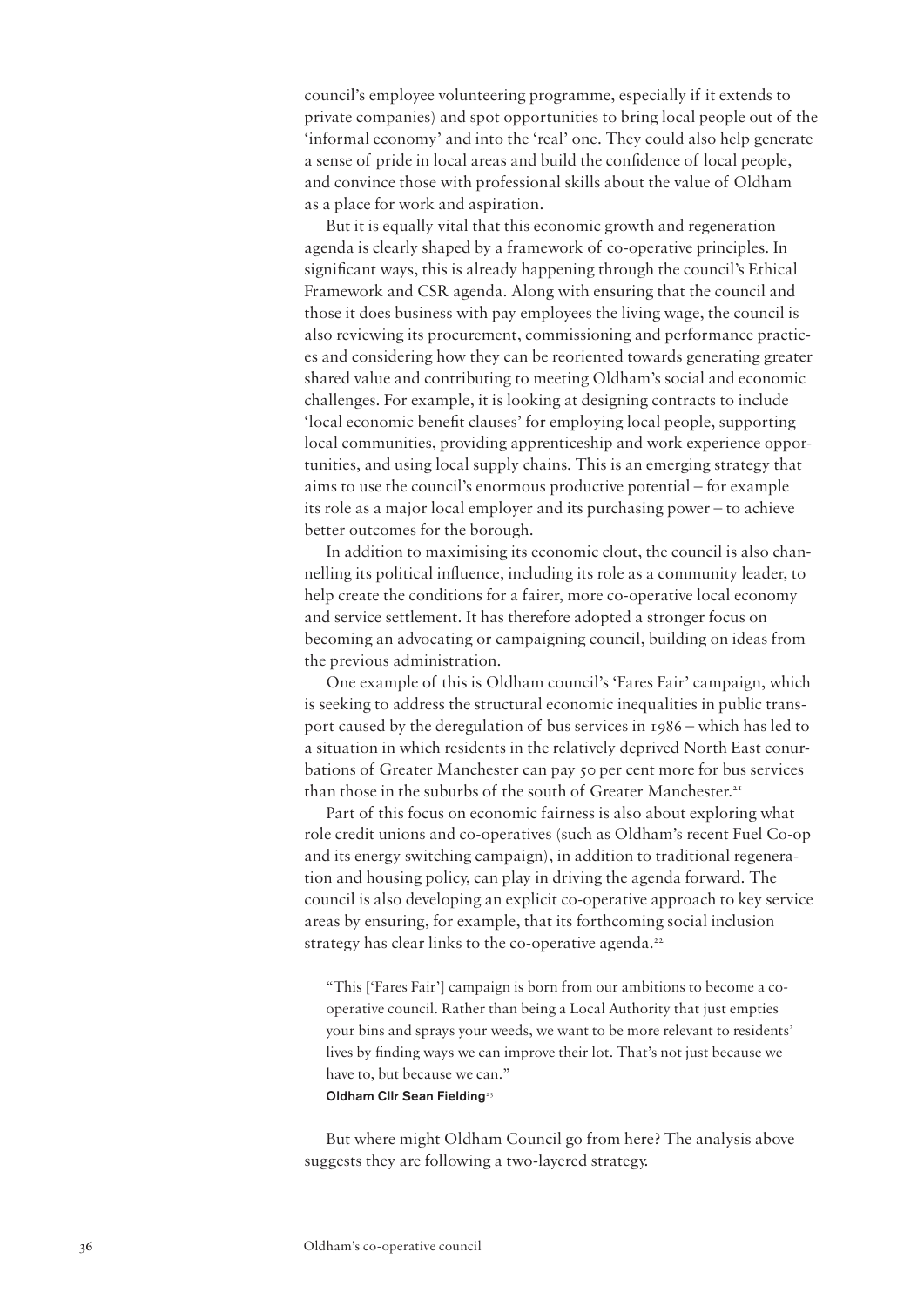The first layer of this centres around job creation, traditional regeneration and investment, and a sensible effort to facilitate private sector growth. This is the most immediate and pressing economic goal: getting the borough back on its feet; moving towards a skilled leisure economy and beyond a low-wage and low-skilled marketplace; and shifting the balance of growth towards the private sector to help offset the consequences of a contracting public sector. This might be described as the recovery imperative.

The second layer begins to apply elements of the co-operative agenda to this process by exploring how the council, its partners and service providers can contribute to building social and economic resilience within the borough and its communities. This could be described as the improvement and innovation imperative.

By recognising the points of connection between public services, local economic markets and citizen behaviour and outcomes, this could potentially help establish a third strategic layer: *transformation*, mirroring the council's own internal recovery, improvement and innovation journey. In practical terms, this third layer could help lay the foundations for a 'cooperative economic masterplan' for Oldham that brings together public services, the third and private sectors and communities around a joint strategic vision for achieving transformative change in the borough. Such a strategy could focus on breaking down silos and mapping the borough's assets and centres of productive potential, and then draw up action plans to creatively leverage these to achieve co-operative objectives that matter to local people.

#### A local strategic spending and growth review

This would mean seeing public services not just as spenders of wealth, but also as catalysts for new forms of growth, productivity and investment. Rather than the currently fashionable (and erroneous<sup>24)</sup> view that the public sector is 'crowding out' the private sector and alternative markets, local public services in Oldham could instead become engines for stimulating demand and creating new markets both within and outside the public sector. Doing this will require creative answers to questions such as:

- How might the council use its local influence and spending power to create a market of social and micro-enterprises around adult social care, particularly if it becomes part mutualised?
- Could this new marketplace save significant sums of money by raising revenue in innovative ways, being less dependent on council funding streams and achieving better outcomes through genuine, micro-level co-production?
- How might social value tendering and community commissioning drive this process?
- And how could these savings, as well as the savings achieved from borough-wide public service integration and community budgets, be re-invested into the local economy?

Currently the council is beginning to think about how to generate growth in tough times and in the longer term. For example, it is reducing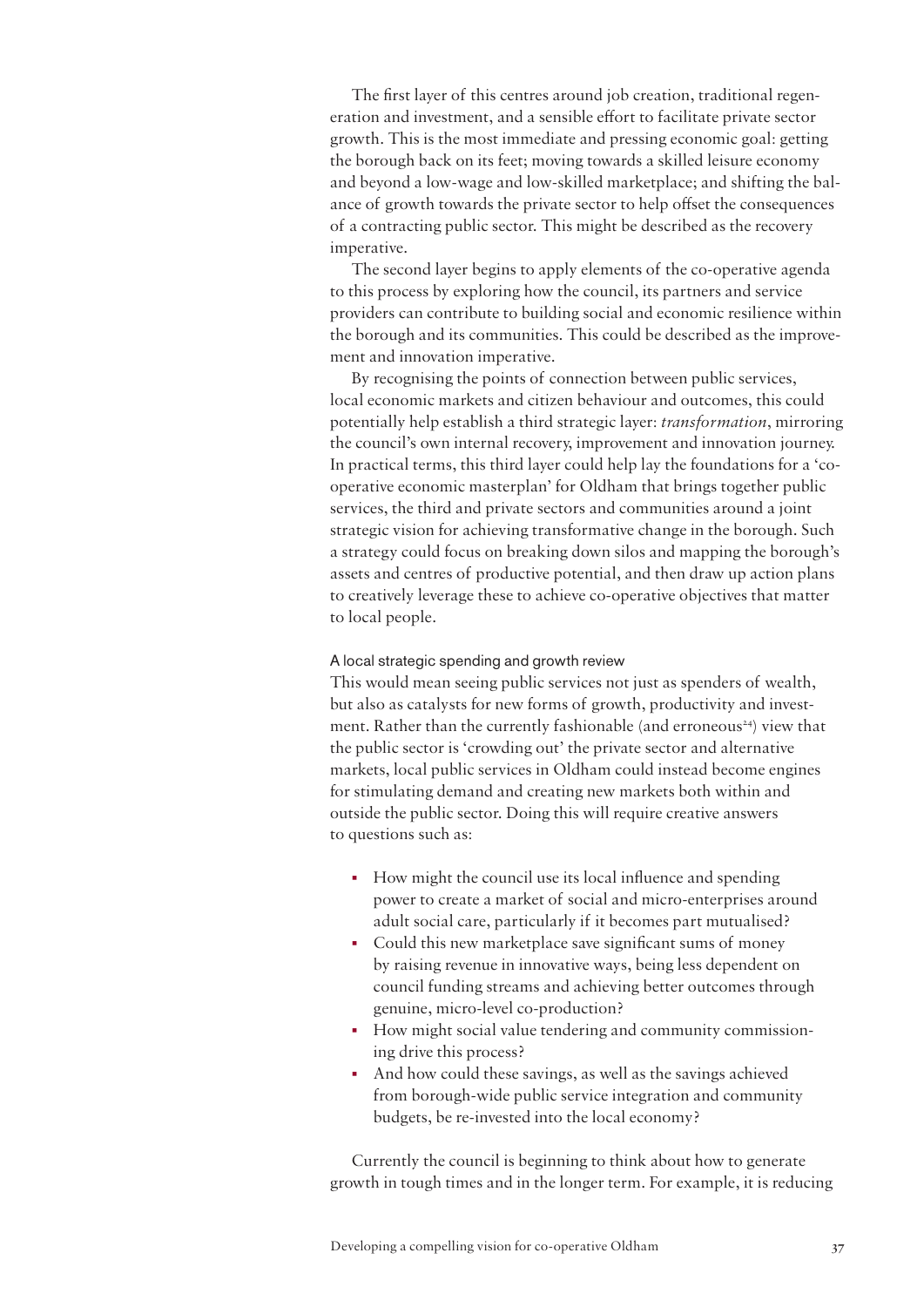service budgets to create an economic job creation fund to help offset 4,000 predicted job losses by 2020.25 But what this is missing is a coherent strategic framework that would allow the council to demonstrate that it is doing more than just managing decline. This could take the form of a local strategic spending and growth review involving a systematic examination of the local ecosystem of public services, public and private revenue streams, regional opportunities, local market growth and community potential. By combining knowledge on local services with business intelligence about the private sector and a systematic mapping of social and economic assets in the borough, such a review could develop a genuine 'whole-place' understanding of Oldham that might begin to find answers to the big strategic questions facing the town.

A review could, for example, help the council find ways to turn the savings generated from public service integration and community budgets into new investment products for supporting business start-ups or community social enterprises. It could also set up a more ambitious community dividend fund where community groups or VCS organisations are part-funded by the savings they help generate through co-production and neighbourhood commissioning.

More ambitiously, the council could begin to think about ways in which it might create a local social investment market and what this might mean in terms of its role. By becoming a hub for social investors and investees, empowering citizens to become social investors in their neighbourhoods through seed funding and peer-to-peer investment, and developing social investment products (such as social impact bonds) for public services, this could potentially help the council become more of a strategic enabler than a centralist manager, and help it achieve local co-operative objectives.26 Crucially, it could allow access to new forms of capital – beyond grants and contracts to deliver services – as public finances become increasingly squeezed.

Such a shift does not necessarily need to focus on social enterprises directly delivering services, as central government recommends. Rather, it could equally focus on social enterprises undertaking community initiatives that could help improve outcomes and reduce demand for public services – thereby enabling this new social market to become a core part of the council's 'upstream' approach to managing demand without directly taking over large swathes of service provision. This would allow new, innovative markets to be created around public services, but without a narrow focus on liberalising delivery. It would also require new forms of collaboration between the council, the community and the third sector, with more equal 'shared spaces' providing a structure and a set of principles to the process.

"The co-operative council agenda is not only about transforming services. It is also about making maximum use of public resources and local spend to achieve real benefits for communities across Oldham." Senior Cabinet Member of Oldham Council

The role of the local private sector will also be critical. A local strategic spending review could help establish what opportunities there are for private companies not only to generate growth and create jobs, but also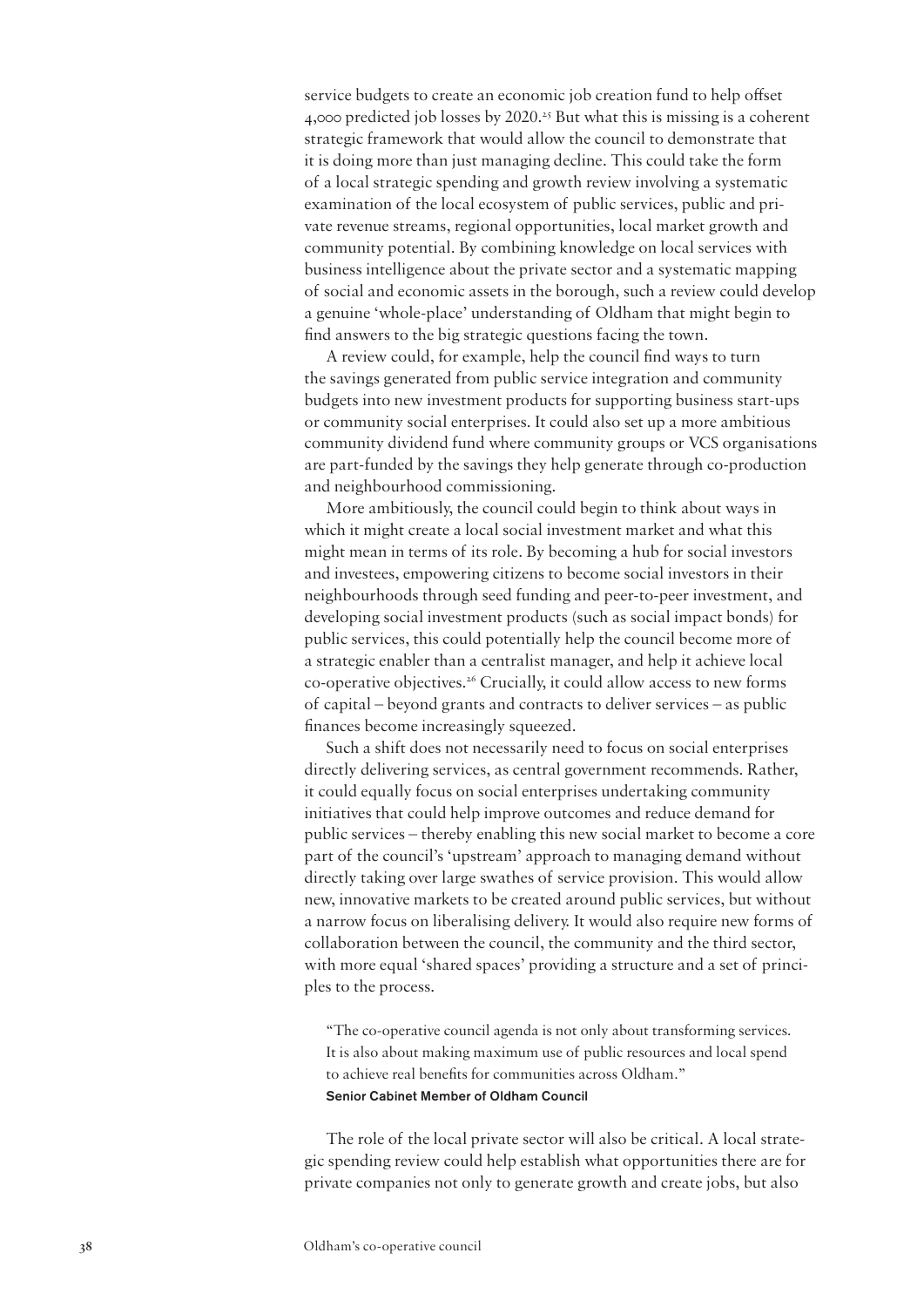to create shared value by working with local communities as part of their 'core' business, tying profit to social aims.

The RSA's work with B&Q and its 'community footprint' initiative could serve as a model for what can be achieved. This work demonstrates that private companies, such as retailers, can help build social capital by maximising their potential as hubs for social interaction, support local economic growth with new supply-chain arrangements, provide goods and services that are locally beneficial, and invest in communities through stronger CSR activities.<sup>27</sup>

Oldham town centre could be a key starting point here, and the Town Centre Partnership provides an already existing structure for the council and businesses in the town centre to think strategically about these issues. This new approach could also extend beyond the town centre. For example, there have been positive noises from Trinity Mirror, whose northern printing arm is based in Hollinwood, about engagement with the cooperative agenda, such as through employee volunteering schemes.<sup>28</sup>

A key challenge for the council will be how it goes about translating this potential into a qualitatively different relationship with local business. Part of this might include integrating and pooling the employee volunteering schemes of the council and local businesses to maximise community benefit. It may also include a borough-wide CSR framework that includes interested private sector companies and helps drive co-operative objectives through community investment. Whatever path the council pursues, it is important that it leverages its community leadership role to ensure that there is a clear structure and vision to the process. For example, it might develop a coherent, long-term 'market strategy' that involves strong collaborative relationships with business, which could help ensure private sector buy-in and create a strong enabling environment for commercial and social market growth.<sup>29</sup>

To assist this, the council might look to relevant frameworks such as those developed by Business in the Community, as well as the 2020 Hub's work on 'shared spaces' for public service and business collaboration.<sup>30</sup>

"The co-operative council for me is about working in partnership with anyone that provides a service, broadly defined. This means working with businesses and engaging them in a new type of relationship is vital – this is why we have set up, for example, the Town Centre Partnership." Oldham Council Deputy Leader Cllr Shoab Akthar

It is clear that the above would be part of a long-term process – a possible third strategic layer of the council's current approach, with job creation and private sector growth, and social and economic resilience being the most pressing and immediately deliverable priorities. This transformative layer would be an important step-up from what the council is currently exploring in areas such as CSR, traditional regeneration and community benefit clauses in public service contracts.

Some might argue Oldham will not have the skills or capacity to implement this new transformative approach to public service productivity, especially in the context of unprecedented cuts. This is why a strategic spending review may be crucial – it could help set out the opportunities, the potential, the threats and the capacity for change. Moreover,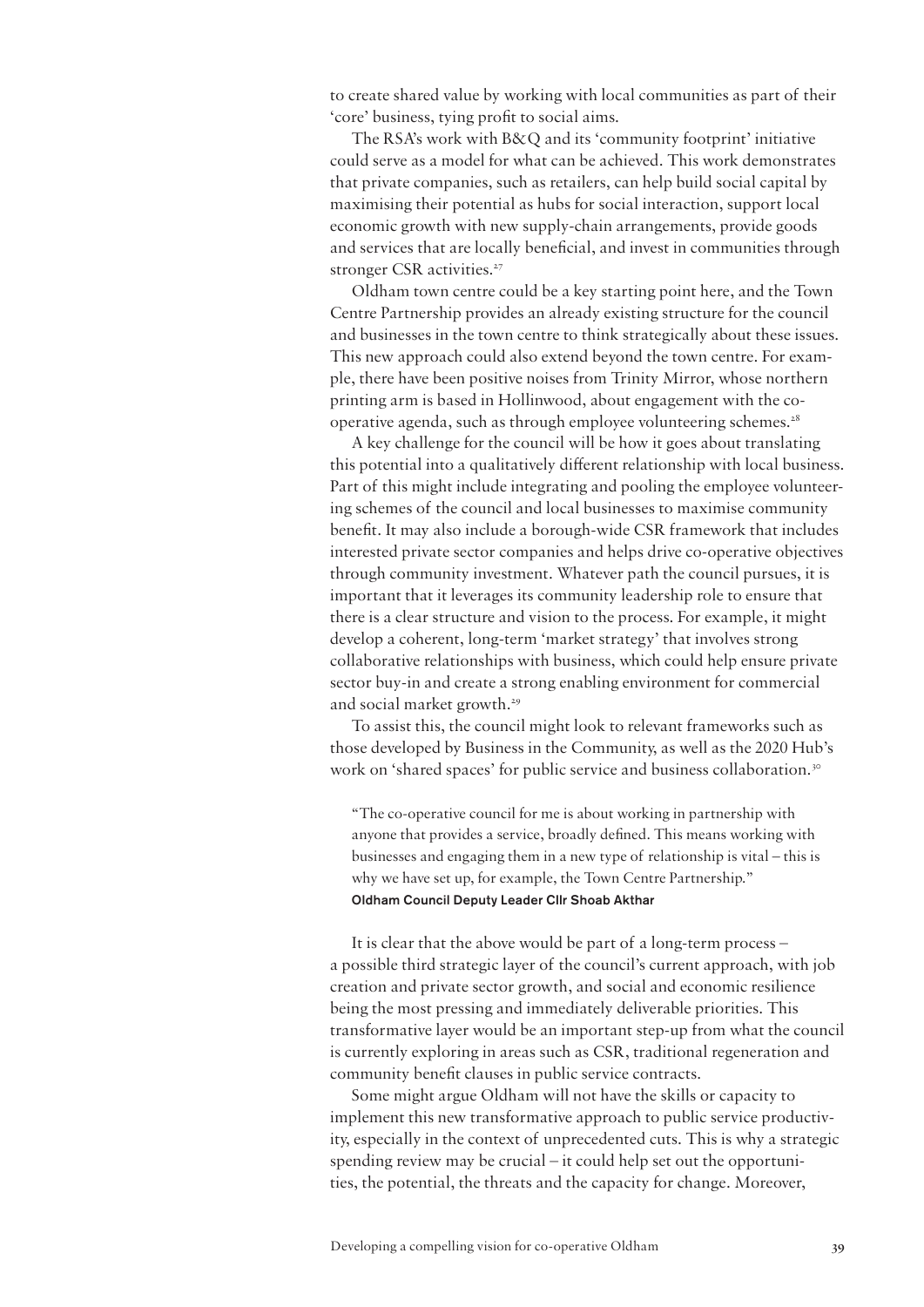leveraging public sector influence and stimulating demand to help create new markets does not necessarily require a Keynesian injection of greater spending power, which councils will obviously not have access to during austerity. Rather, this new approach to productivity is about using current pots of money and influence more strategically to maximise outcomes and efficiency, using the creative potential of different sectors.

We have been told by senior officers and elected members in Oldham that even when the borough received a significant grant, outcomes for its citizens hardly improved. This suggests public service transformation is as important as levels of funding, and that simply cutting service budgets while waiting for austerity to end risks precluding a more strategic approach to maximising public resources for social benefit. Austerity makes strategic spending and service design more critical. The council's success in this area could determine whether its citizens are convinced that it is doing more than just managing decline.

#### 2. Actively engaging Oldham's citizens

The success of the council's repositioning and the viability of the cooperative model will depend on the degree to which it both understands local communities and is shaped by citizens through deeper forms of engagement. If the council is to build a co-operative borough that truly reflects local aspirations, this will be vital. In many respects, this is already a central part of the council's reform agenda. In terms of services, greater devolution and a renewed focus on 'customer insight' or business intelligence is expected to spur new forms of frontline engagement with citizens.

Neighbourhood teams and ward councillors – the 'civic entrepreneurs' closest to citizens – will be able to construct a direct link between feedback from local residents and the delivery of services at a local level, while also tapping into local knowledge and leveraging 'willing localists' or local 'changemakers' and community groups to hep drive a greater control of assets, decisions and services by citizens.31 New forms of participation and co-production – for example participatory budgeting, opening up district partnership (DP) meetings through social media and replacing formal engagement structures with innovative approaches through emerging district community networks – are also a key part of the council's approach.

Yet the council and its district partnerships will need to be discerning in thinking about how to best engage citizens. A strong focus currently is on the potential of social media, with full council meetings and district partnerships increasingly – and successfully – employing online engagement tools. But as research by the Young Foundation suggests, social media does not provide a 'shortcut' to increased participation and experiences similar problems around a lack of serious engagement beyond committed individuals. The focus of the council's engagement strategy should be on enhancing local citizens' sense of efficacy, or the degree to which they feel they can influence their local area. Crucially, this should be far less about formalised structures – such as consultations, regeneration boards and formal meetings – and more about harnessing the often 'under the radar' types of participation facilitated by grassroots activity – often in local community hubs such as schools and neighbourhood institutions and events.32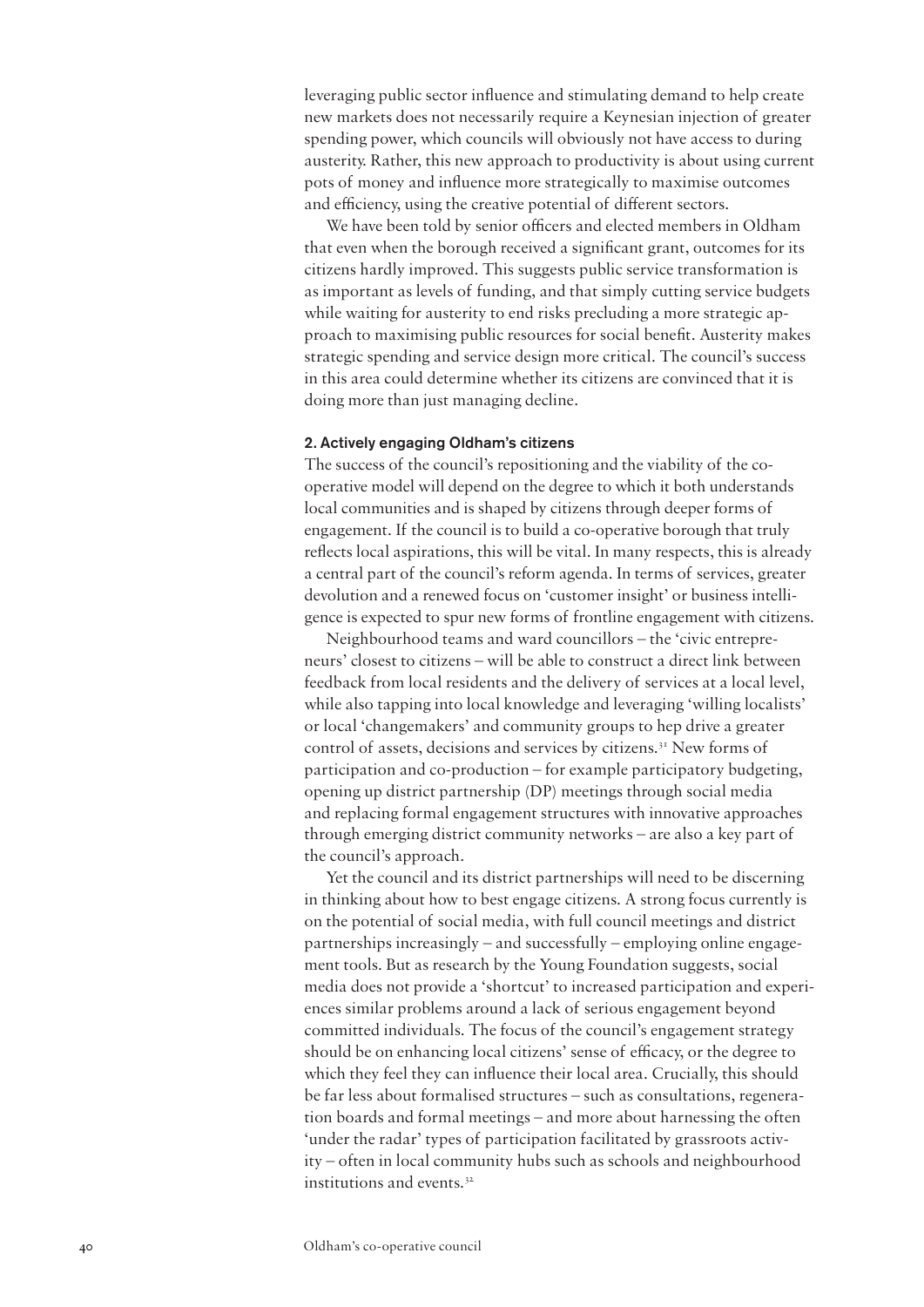The extent to which the council and its districts are able to identify, harness and tap into the potential of these spaces without politicising or formalising them could determine how well the co-operative agenda is linked to what local residents truly need and want.

Through our research we were informed of a number of examples of these spaces and forms of participation in Oldham – from a local school being a crucial hub for engagement with public services in one neighbourhood, to the success of a ward councillor carrying out his surgeries in informal community settings. Importantly, our research also indicated that many of these community hubs and assets were unknown to the council.

"…I have always believed that many of the best co-operative schemes will be organic – i.e. ones that residents and businesses innovate and come up with themselves to tackle what they identify as a local priority." Oldham Council Leader Jim McMahon<sup>33</sup>

"Citizens need to be empowered through community development and given the skills and capacity needed to play a stronger role in developing high value interventions for their communities. It is vital that District Networks do not become too formalised and instead build on existing social infrastructure and social assets."

# Senior Third Sector representative

If the co-operative agenda is to truly help facilitate behaviour change and more community responsibility for services with less involvement from the council, a systematic understanding and mapping of community assets and local capacity will be crucial. District teams and community development workers will be key here, and it is important that they have the right tools.

The council's existing citizens' surveys, which focus primarily on formal volunteering and participation, could also be supplemented with tools that capture broader participation, as well as techniques for 'micromapping' community groups that are below the radar.<sup>34</sup> RSA's Civic Pulse is one such tool: it has a broader understanding of civic participation and its key drivers, and can gauge the capacity of local citizens to engage in subtler and more contemporary forms of participation – such as time banks, supporting friends and family and building social capital – that are overlooked by traditional surveys.35 Importantly, these survey tools are able to evaluate the local state of social networks and civic skills, as well as the confidence and emotional resilience of citizens.

## The confidence to engage

Throughout our research we were told that several communities, for example in West Oldham, simply do not have the confidence to engage with the council's co-operative agenda and its focus on collective responsibility and behaviour change. Having a deeper and more systematic understanding of local capacity and active citizenship could be crucial in helping district teams and community leaders to identify gaps in local capacity, help build community confidence and make services more responsive at a neighbourhood level.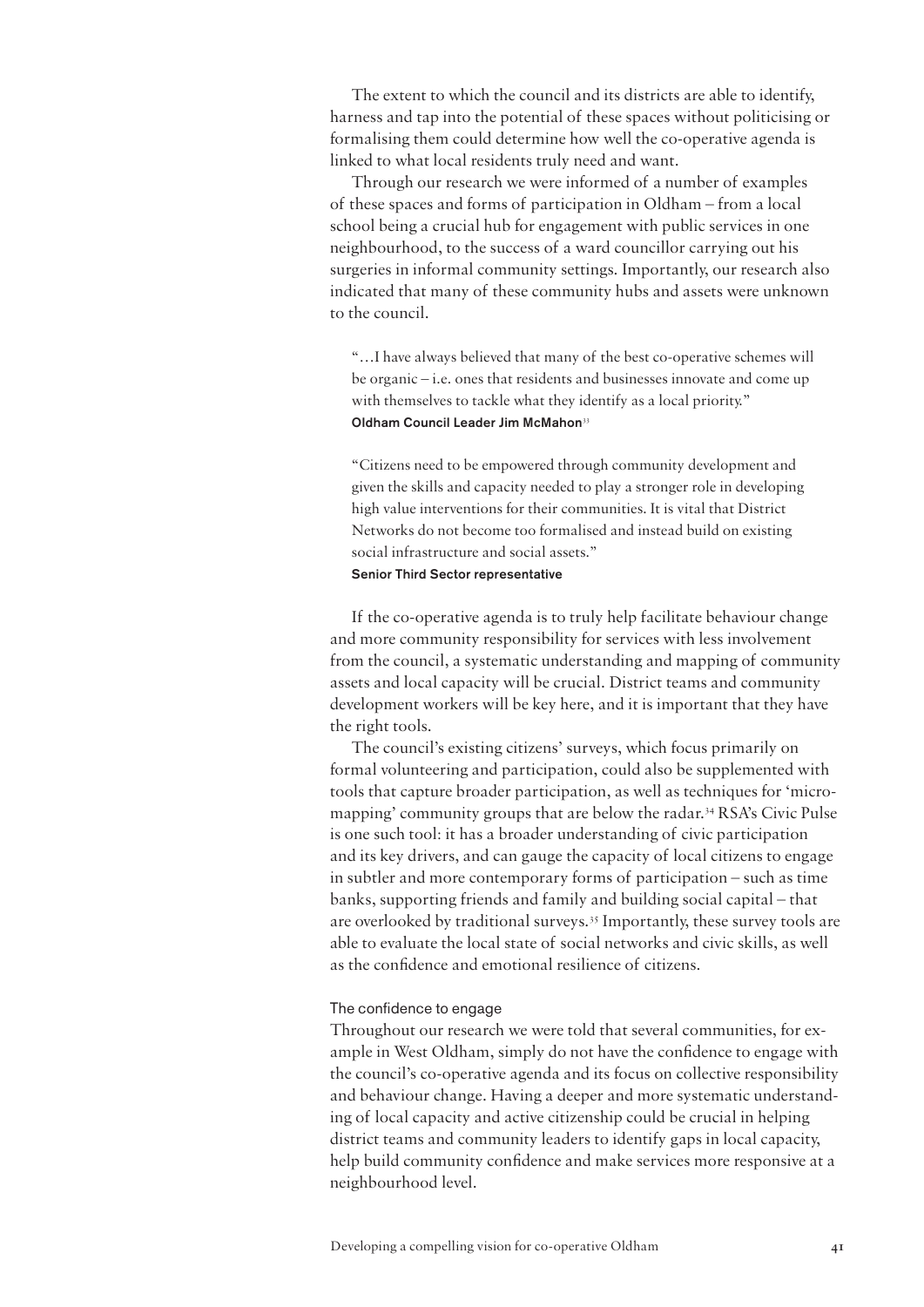The council's research on 'value modes' – which has found that the majority of Oldham's residents are pragmatists that are willing to change their behaviour if it benefits their friends and family – could be expanded and used more systematically across districts. For example, one district (Roundthorn Salem) has commissioned a social network analysis and a 'value mode' evaluation of citizens' individual underlying values, which has provided it with a rich picture of how social networks operate locally; how they differ between communities; how citizens' underlying values influence the strength of their social networks; and the relationship between social networks and education, employability and access to resources.<sup>36</sup>

The RSA's recent work on changemakers, which helps identify influential individuals that can mobilise residents and facilitate change at a local level, could be another useful tool if the council wants to employ community intelligence to ensure that the co-operative agenda is shaped by what truly matters to local people; and in a way that is consonant with local values and capacity. Crucially, it will also help identify gaps in local capacity and provide district teams with intelligence on what work needs to be done to build local capacity and strengthen social capital, which is vital if citizens are to have the confidence to take greater responsibility for services.37 Several of our interviewees were worried about how cuts might have an impact on capacity building, with some suggesting that the co-operative agenda risked becoming associated with 'the Big Society' without proper financing, outreach and capacity building. In other words, it is vital that communities are given strong structures of support to become more active citizens.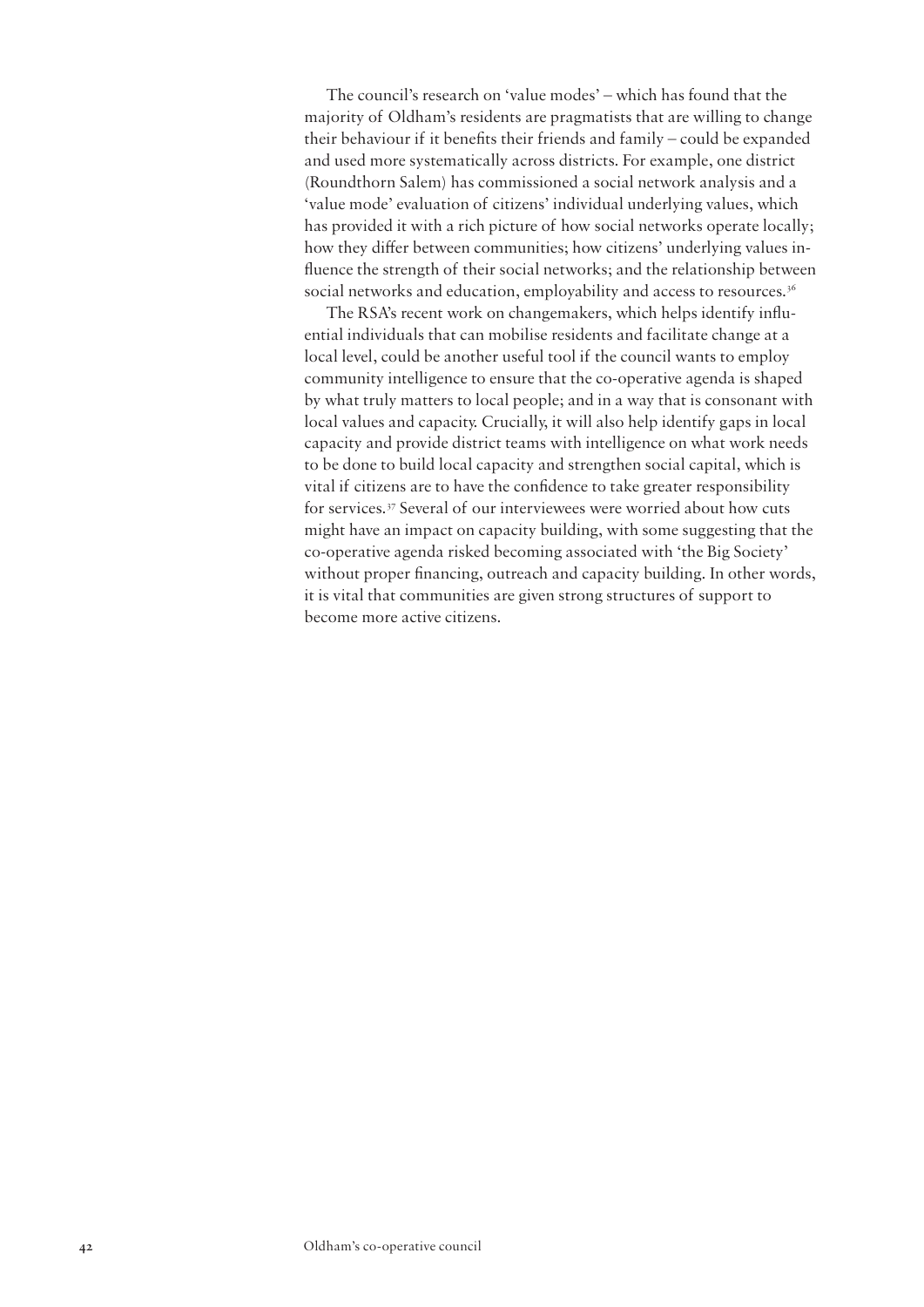# 3. Supporting community coherence, capability and social cohesion

One of the most important – and difficult – challenges for the council as it moves to a co-operative model is ensuring that this nascent agenda impacts positively on a borough that has historically been very fragmented. Oldham has long-standing issues of social inequality, ethnic division, poor governance, limited social capital and complex housing and welfare problems which interact with an often-fractured policy mix that has struggled to strategically grapple with the need to build more inclusive and responsible communities, beyond the usual prescription of grants and top-down intervention.

Since the 2001 riots, Oldham has taken a number of strides in improving governance, tackling segregation (especially in education), encouraging inter-faith dialogue and employing community leadership to strengthen cohesion across the borough.<sup>38</sup> Citizens' surveys undertaken by the council also suggest that residents now perceive racial tension as less of an issue, especially those from Asian backgrounds.<sup>39</sup> Nevertheless a number of challenges remain, many of them structural and some of them intractable.

# Oldham's divided communities

Our research indicates that there is still a degree of mistrust and misunderstanding between communities and across wards and districts, including simmering tensions around resource allocation and perceived policy favouritism, and often-unfounded perceptions about ethnic variations in service use and dependency. There are also serious issues of segregation in housing, with some estates, such as Clarkwell, made up entirely of a single ethnicity.<sup>40</sup>

This is part of a wider problem of different communities often leading disparate, parallel lives. For example, our interviewees provided anecdotal evidence of residents not crossing into parts of the borough they deemed designated for a different community. This polarisation has a direct impact on citizens' interaction with services: one frontline worker told us how it led to many residents refusing to make use of a new highquality library that was only a small distance away from their existing, 'grotty' library, because it was in a 'no go' area. The establishment of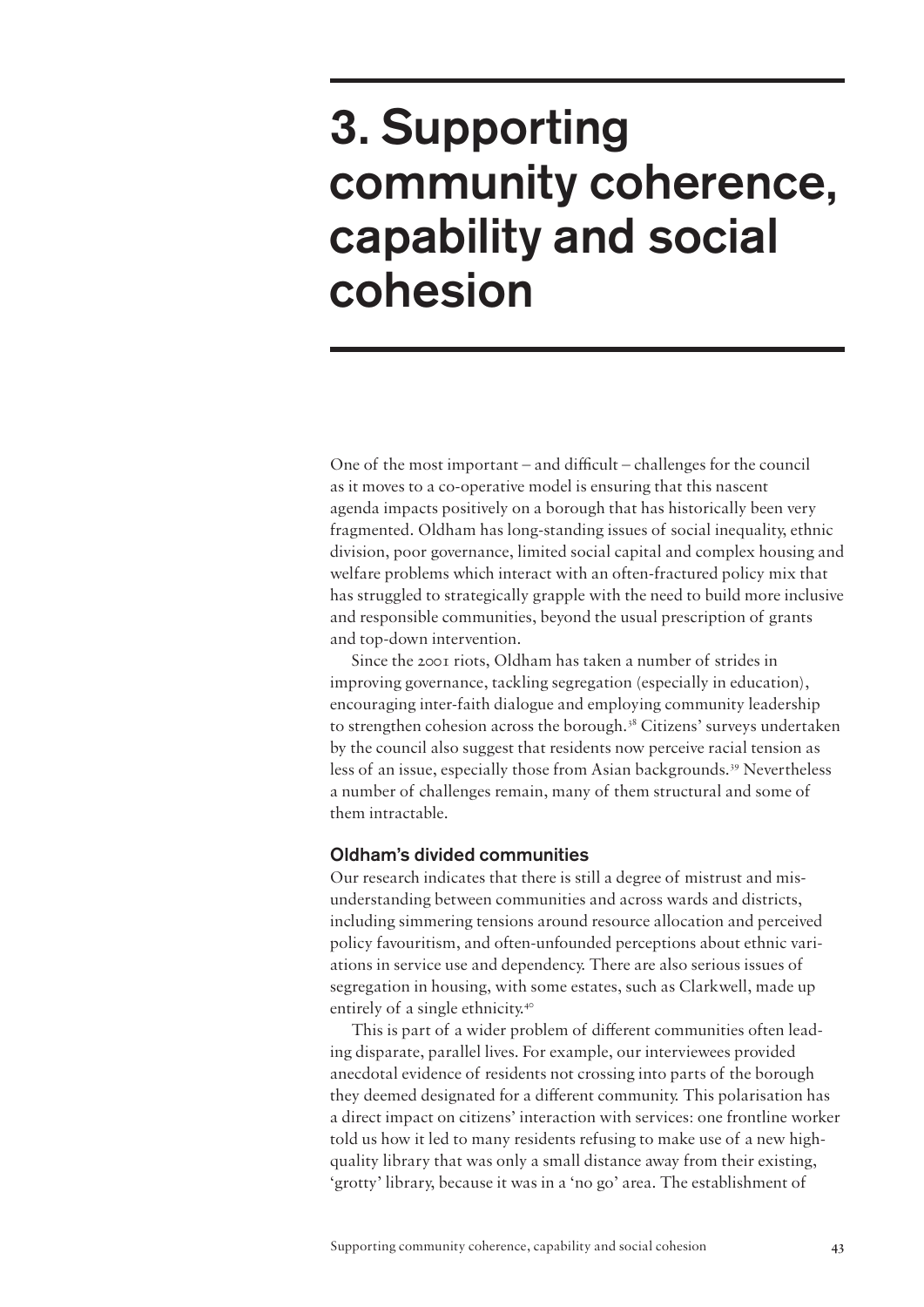West Oldham's neighbourhood Town Hall has also been significantly delayed, in large part due to these pressures combined with geographical difficulties. Our research also made clear that divisions in ethnicity are also closely connected to patterns of social inequality, social isolation and a chronic lack of participation and community confidence in some areas of the borough.

While it is in the cusp of change, the democratic process in Oldham also in some respects still plays out in a way that enables certain actors to make political capital out of this fragmentation, instead of regarding it as a problem that needs to be systematically addressed. For example, narrow forms of engagement persist; there are issues around patronage and social status; representation is still a problem; and senior officers often have limited interaction with parts of the borough. The changing national context is also likely to present real challenges. With unprecedented cuts, including to community cohesion grants, some fear that a lack of proper resourcing will detrimentally impact on cohesion efforts.41 Welfare reforms and the localisation of some benefits are also likely to have a significant impact on a borough with high unemployment rates, high levels of sickness-related benefits and a low-skill, low-wage economy.

As a 'Big Society' vision of localism rolls out, there are also fears that it will only be privileged groups with high degrees of social and economic capital that will take advantage of the new opportunities for active citizenship, leading to a community empowerment agenda that is exclusive and risks exacerbating existing divisions and inequities.42

"Community cohesion will be especially important in the current climate of recession and cuts, where many will naturally become more protective of dwindling pots of money. We must avoid a blame culture, and a more co-operative council will also need to mean a more cohesive and mutually empowered borough."

#### Oldham Council Senior Cabinet Member

Potential tensions in how cuts are distributed across the borough will also be accompanied by the possible risks of the council's devolution programme, especially if it follows a model of negotiated autonomy where the distribution of power and budgets could vary between districts, and where different communities may be at different stages of preparedness for greater autonomy. Ending the dependency culture, building self-reliant communities and moving away from a paternalistic model of centralised management will all require a serious effort to make cohesion and coherence inside and between communities and within policymaking a key part of the long-term co-operative agenda. We believe there are two key challenges here.

#### 1. Leveraging district partnerships and community leadership

Oldham's district partnerships and its community leaders will need to take the lead on building cohesion and empowerment, supported by the council and key private sector and VCS organisations, and codified in districts' neighbourhood plans.

Following the disturbances in 2001, the council placed community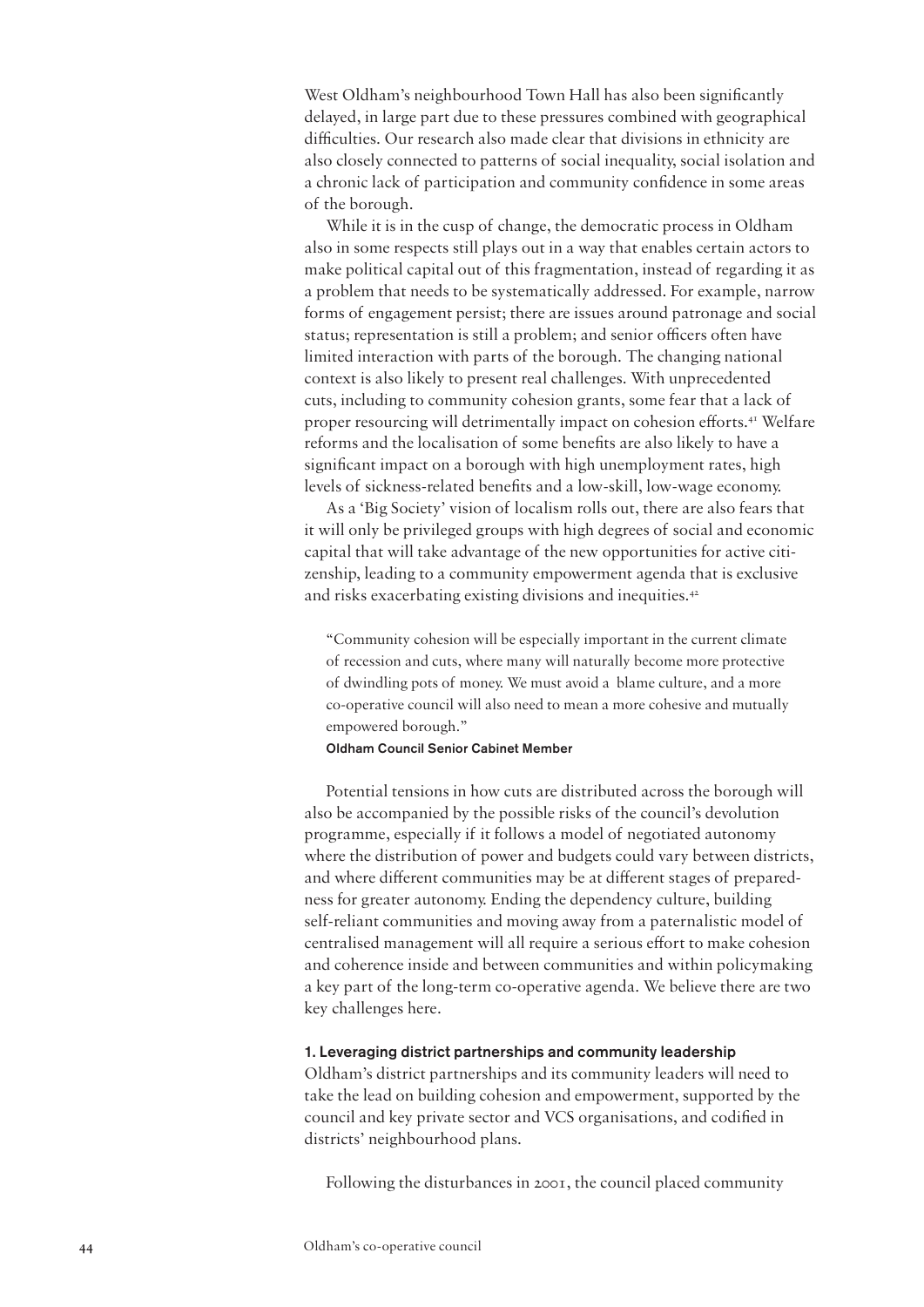cohesion at the centre of its Community Strategy and Corporate Plan, and developed the 'Forward Together' strategy for building long-term community cohesion. A subsequent review praised the performance of the Local Strategic Partnership, and the Leader and Chief Executive at the time in particular, but also found that community cohesion initiatives were supported by an overly centralised approach that had created a dependency culture.

The review recommended that the empowerment and cohesion agenda should be more actively shaped by communities themselves, including through active involvement from businesses and the VCS, as well as citizens and community leaders. This could provide the basis for a more coherent and strategic approach linked to the 'real', lived experiences of people in the borough.43

Seen in this context, Oldham's emerging shift away from a command and control model, and its stronger focus on citizens taking greater responsibility, provides real opportunities. At the same time, governance is in a degree of flux, with the LSP being effectively wound down and the devolution programme still at a nascent stage. Therefore, the way in which district partnerships and community leaders (including ward councillors) choose to respond to this challenge is vitally important.

A key measure of success will be the degree to which they are able to develop a strategic approach to community cohesion and empowerment – one that works with the grain of people's lives and drives collaboration at a number of different levels. In other words, how might community cohesion be built from the ground up?

Understanding local social networks and working with businesses, the VCS and community groups to support the development of 'bonding', 'bridging' and 'linking' capital will be crucial.44 Bridging capital – the connections individuals or groups have to those that are different or outside their particular group – is currently a limited commodity in Oldham, with sharp ethnic and socioeconomic divisions. Research shows that this has an impact on community cohesion, employment opportunities and access to public resources and services. For example, evidence such as the community divisions in the use of libraries mentioned earlier suggests community assets in Oldham are largely 'social goods', or resources and facilities that are publicly available but often scare, exclusive and shaped by patterns of conflict and competition between different groups. There is a relative lack of 'public goods' that are a genuine resource for all communities.45 This in turn may serve as a barrier to regeneration and is likely to be connected to problems of unequal access to resources, services and opportunities for participation. This also fuels distrust and misgivings about the allocation of resources and the focus of well-meaning policy interventions such as targeted support for specific communities and area-based initiatives (ABIs), which some have argued risk reinforcing isolation by creating "tightly defined and protected" identities.<sup>46</sup>

The challenge for Oldham's leadership will be to transform loose but protected structures of 'social goods' into inclusive (public) social resources that are used jointly by various communities. This may require a fundamental shift in how ward councillors see their community leadership roles. Some of those we interviewed indicated that some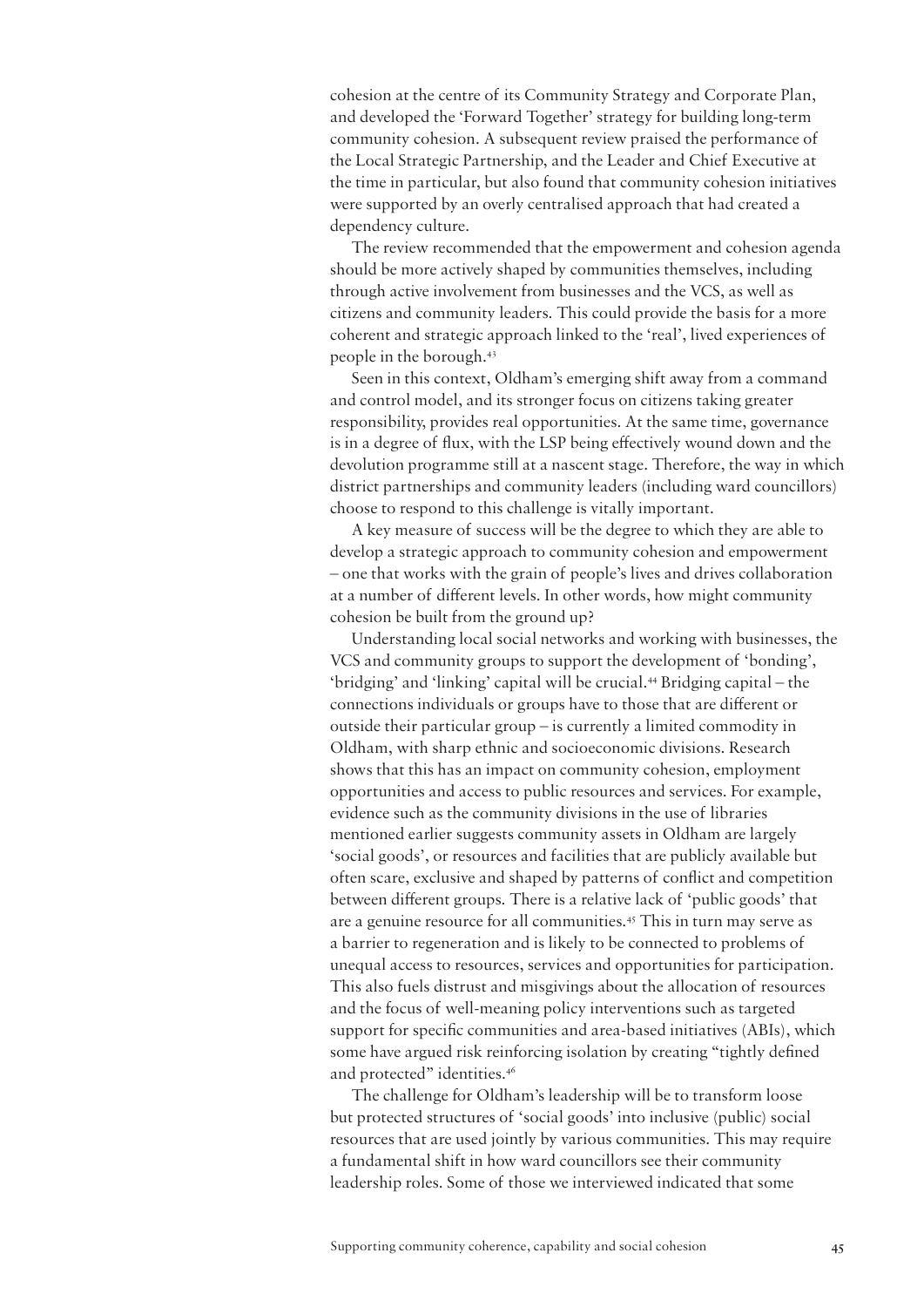councillors are too often concerned with gaining status or ensuring electoral viability, which sometimes leads them to focus their attention on particular communities and consequently reinforces divisions. A renewed community leadership role – supported by member development and the local leaders programme – could steer councillors towards becoming more active 'champions' of all of their communities by placing greater emphasis on the value of mediation, brokerage and the building of bonding and linking capital. Frontline workers or 'civic entrepreneurs' with a deep understanding of local areas will also be crucial to building bridges between communities and supporting them to jointly leverage and make use of social resources and help shape local services.<sup>47</sup>

"Creating stronger, more connected and cohesive communities requires better community leadership, greater social capital and more focus on building strong, prosperous neighbourhoods."

Senior representative from First Choice Homes

## 'Nudging' towards working together

Our research suggests that devolution and stronger district working could provide a number of valuable opportunities to push this agenda forward. As one senior cabinet member put it, "devolution should be shaped in a way that encourages community groups to work together, rather than being 'protective' over their individual spheres of influence as they have historically been."

One way of achieving this is to reconfigure the council's relationship with civil society through new funding and engagement practices that 'nudge' community groups towards joint working. For example, new grants could be awarded which are specifically designed to bring different communities together and strengthen bonding capital. More ambitiously, emerging district networks could operate in a way that creatively leverages the influence and community expertise of the VCS and local businesses to encourage community groups from different neighbourhoods to pool budgets and undertake joint initiatives. This could potentially lead to collaborative tendering of services and a community commissioning and participatory budgeting process that is explicitly structured to be inclusive and based on ensuring that local services and resources become shared 'public goods', rather than 'sectional' assets divided between protected zones of ownership.

Our interviewees made clear that this requires a serious and committed effort to identify and empower hard to reach groups, particularly in deprived wards that have minimal participatory confidence and limited reserves of economic and social resilience. Despite the current financial environment, it is imperative that confidence and capacity building becomes a core part of the co-operative agenda and the work of district teams. Rather than simply being based around grants, training and traditional community development, this could also be closely tied to the council's economic regeneration and productive place agenda. For example, the council, the VCS, businesses and educational institutions could work together to provide meaningful apprenticeships, work experience, volunteering opportunities and community dividend schemes as a method for building inter-community confidence and resilience. The potential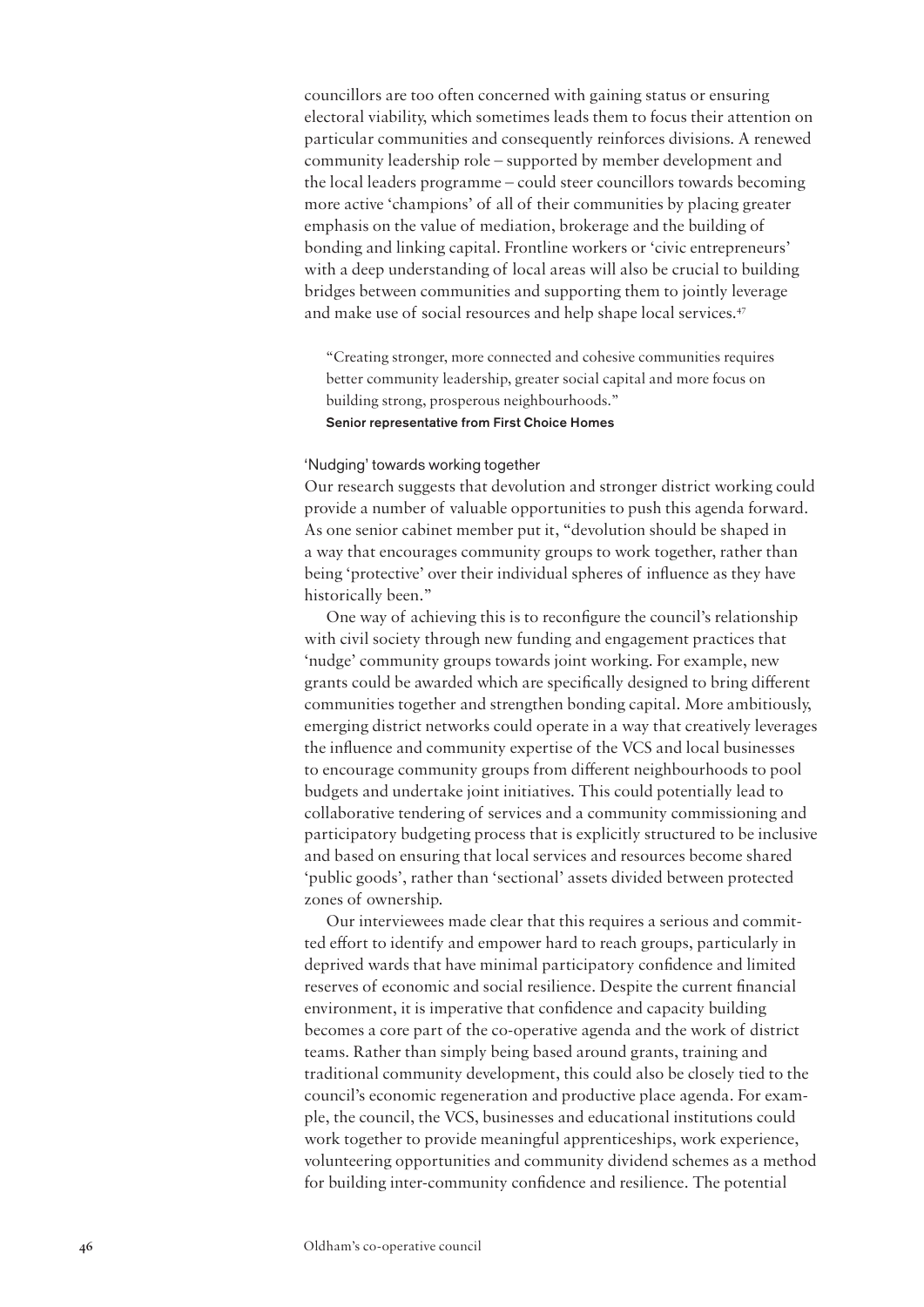for capacity transfer to smaller neighbourhood groups from larger VCS groups (for example through the MySociety network), service providers and the private sector (through social value clauses in contracts) could also be explored, particularly since it is these groups that are closest to the heart of local communities.

A new and more creative form of engagement at a neighbourhood level may also be required. For example, through community mapping and social network analysis, district teams could identify and draw on the untapped potential of local changemakers or community 'anchors' – individuals that are not as outward facing as self-appointed community 'elders' but nevertheless help steer social relationships and practices at a grassroots level – to help drive community cohesion. This will also need to be informed by a recognition that the role of the council in community cohesion should be one of an 'enabler' or 'facilitator' – empowering communities to have a greater role in promoting inter-community interaction and exchange. Research shows that citizens are wary of the state 'politicising' community cohesion, and that meaningful community development often takes place through 'informal' social interaction, such as in schools, shops and on the street.<sup>48</sup>

Rather than just employing large interventions (which are also difficult given the budget cuts), the council could also think about 'light touch' ways to encourage cohesion through creatively using the often 'hidden' spaces of interaction that exist within informal community settings. Crucially, where cohesion between communities is an explicit part of the conversation, there must also be clear, honest and accountable frameworks of engagement that enable communities to raise concerns, communicate openly and transparently and have their views taken into account or challenged by factual evidence. In Oldham there is a pressing need to challenge myths and make data about service use across districts more open and transparent. The council could explore what sort of communication and educational strategies might be utilised to challenge and educate as part of inclusive engagement frameworks, with district partnerships taking the lead on this.

#### 2. Developing a coherent policy approach

Addressing fragmentation within the borough and driving social cohesion may also need a more coherent and ambitious policy approach that joins up various local agendas such as welfare reform, economic regeneration and growth, and public service reform, to help tackle social and financial exclusion and inequality.

While Oldham is a relatively deprived town with a challenging labour market, it is also highly fractured and divided across a number of other social and economic indicators. Employment, life expectancy and various health, social and economic outcomes vary drastically between different wards and districts. For example, Coldhurst in West Oldham, which has a large Bangladeshi population, is among the 1% most deprived wards in England, with six in ten people experiencing 'income deprivation' and almost seven in ten children living in income-deprived households – significantly more than both national and borough-wide averages.

In contrast, Saddleworth South has the lowest unemployment rate  $(1.4\%)$ , low levels of income deprivation and only one in twenty children lives in an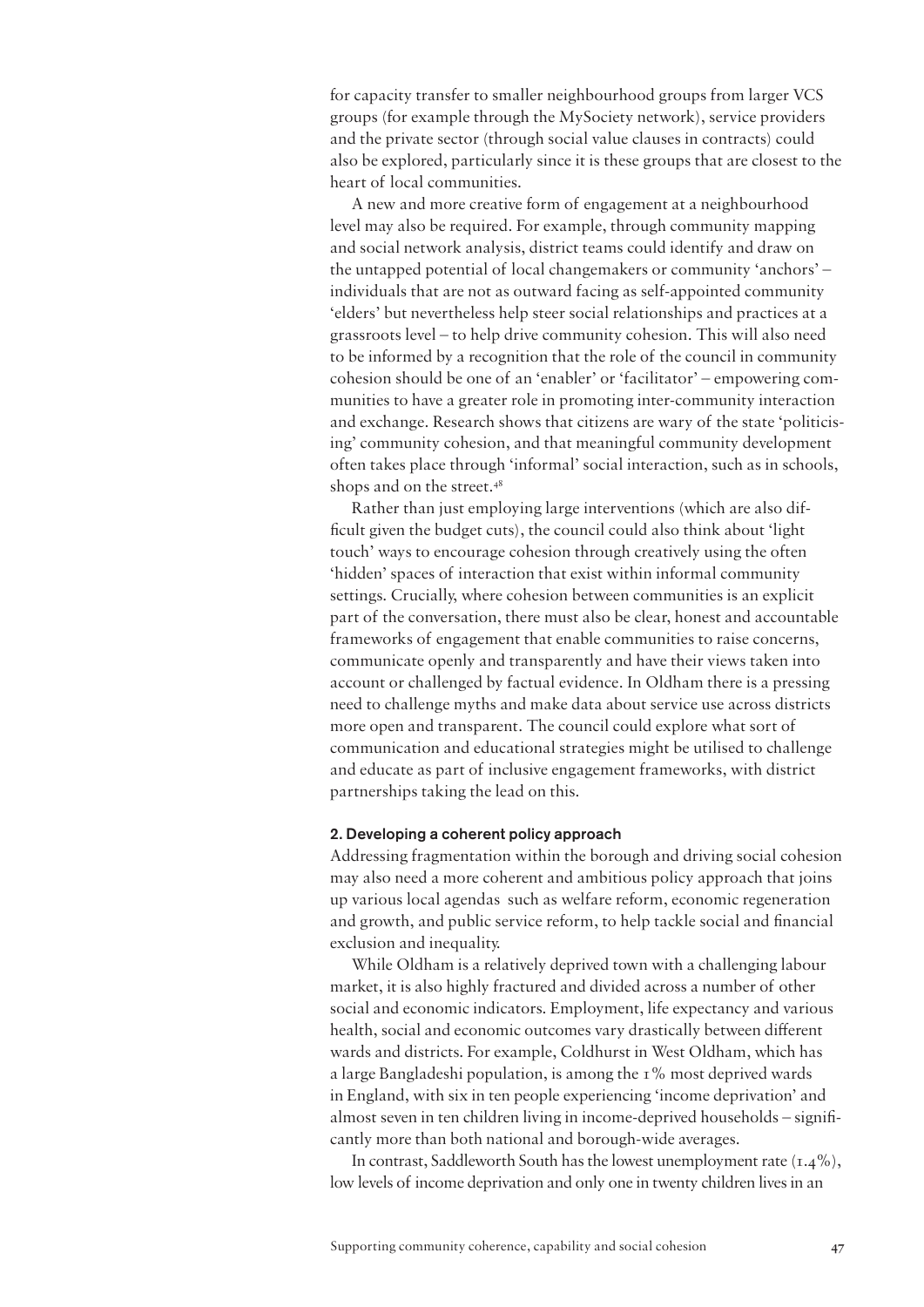income-deprived household.49 Moreover, many communities in Oldham have very little confidence engaging with the council or local labour markets, and have been described as extremely hard to reach. This suggests that the inherent problem in the council-citizen relationship in Oldham is not only a high level of dependency, but also in many cases a large degree of *detachment* from the council, local services, the economy and local networks of support.

|                                | <b>Coldhurst ward</b>                                                                                                                                                                                                                                                                                | <b>Saddleworth South</b><br>ward                                                                                                                                                                                                                                                        | Oldham average                                                                                                                                                                                                          |
|--------------------------------|------------------------------------------------------------------------------------------------------------------------------------------------------------------------------------------------------------------------------------------------------------------------------------------------------|-----------------------------------------------------------------------------------------------------------------------------------------------------------------------------------------------------------------------------------------------------------------------------------------|-------------------------------------------------------------------------------------------------------------------------------------------------------------------------------------------------------------------------|
| Demographics                   | Young (31.2%<br>under 16), relatively<br>large Bangladeshi<br>population (48.9%)<br>and 56.9% of<br>residents belonging to<br>BME groups.                                                                                                                                                            | <b>Relatively low</b><br>proportion of young<br>people (16.7% under<br>16); low proportion of<br>residents belonging to<br>BME groups (1.5%).                                                                                                                                           | 22.2% of residents<br>are under 16, and<br>13.8% belong to BME<br>groups.                                                                                                                                               |
| Income                         | Most deprived ward<br>in Oldham; among<br>1% most deprived<br>in England. Nearly<br>7 in 10 children live<br>in income-deprived<br>households with sharp<br>increases in income<br>deprivation since<br>2004. Three in five<br>households (60.7%)<br>receive Housing and/<br>or Council Tax benefit. | Least deprived ward<br>in Oldham and among<br>20% least deprived<br>wards in England. Only<br>one in twenty (4.7%)<br>children under 16 live<br>in income deprived<br>households; and only<br>11.4% of residents<br>receive Housing and/<br>or Council Tax benefit.                     | 31.6% of under 16s<br>live in income-deprived<br>households. 30.7%<br>receive Housing and/<br>or Council Tax benefit.                                                                                                   |
| Economic activity              | Unemployment rate<br>(based on claimant<br>count) is 9.1% with<br>an economic inactivity<br>rate of 50%.                                                                                                                                                                                             | Lowest unemployment<br>rate in Oldham (1.4%).                                                                                                                                                                                                                                           | Average<br>unemployment rate<br>is 4.9%, with an<br>economic inactivity<br>rate of 33.1%.                                                                                                                               |
| Housing and<br>basic amenities | 40.5% of houses<br>are owner occupied;<br>22.8% are described<br>as "overcrowded":<br>and 28% of residents<br>say they cannot<br>afford to keep their<br>accommodation warm<br>in the winter, with<br>42% using a pre-pay<br>gas and/or electricity<br>meter.                                        | 6.9% of household<br>accommodation<br>is rented from the<br>council; with only<br>2.4% of houses being<br>"overcrowded"; and<br>only 6% say they<br>cannot afford to keep<br>their accommodation<br>warm in the winter,<br>with 10% using a<br>pre-pay gas and/or<br>electricity meter. | 68.4% of houses<br>are owner occupied;<br>7.3% are described as<br>"overcrowded"; 18%<br>say they cannot keep<br>their accommodation<br>warm in the winter:<br>and 24% use pre-pay<br>gas and/or electricity<br>meters. |
| Health                         | Life expectancy for<br>males is 70.1 years.                                                                                                                                                                                                                                                          | Male life expectancy<br>is 80.2 and female<br>life expectancy is<br>85.1 years.                                                                                                                                                                                                         | Average male life<br>expectancy is<br>75.5 years.                                                                                                                                                                       |

# A borough of sharp contrasts?

"An important measure of success of the co-operative agenda will be how well it helps us engage hard to reach groups and promote social and financial inclusion."

Senior Oldham Council Cabinet Member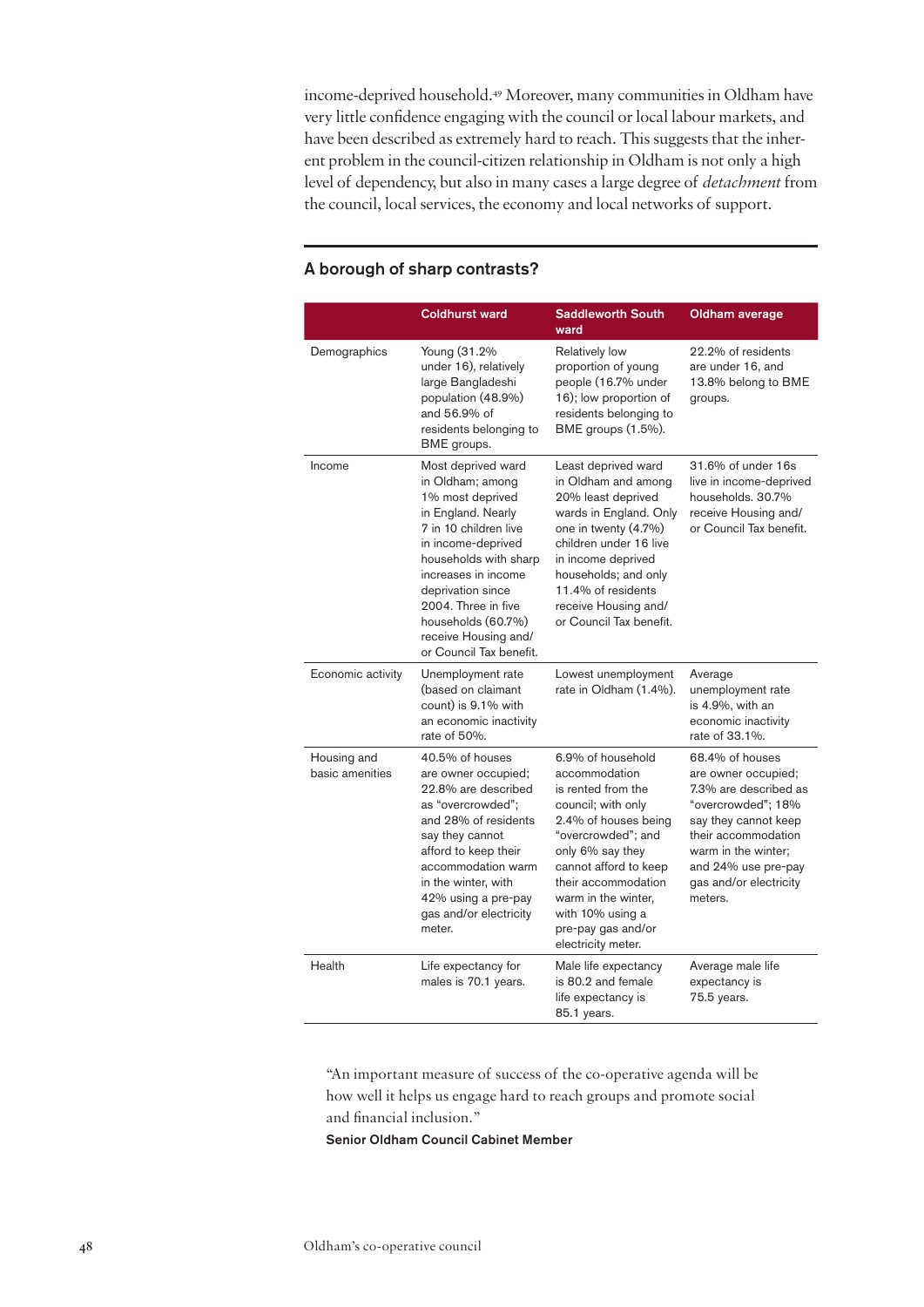"BME communities in particular were very hard hit by the collapse of the cotton industry. The lack of confidence this created and the failure to effectively engage these residents and address the high levels of segregation in Oldham poses serious challenges for the council's co-operative agenda." Senior representative from a large not for profit provider

#### Joining up Oldham

With over 30 per cent of residents in Oldham receiving housing and/ or council tax benefit and a structurally problematic, unequal and lowskilled, low-paid local economy, it is crucial for the council to properly consider and anticipate the impact of austerity and central government policy changes. This is particularly in relation to housing, the localisation of benefits, changing local government finance arrangements (such as business rate retention) and a welfare focus on ending dependency and making work pay. Moreover, it is also important that the council thinks creatively about what role the co-operative and public service reform agenda can play. The council has already carried out assessments and consultations as part of its recent budget proposals. It has noted the disproportionate impact that the global recession and economic austerity has had on Oldham, with a shrinking public sector leading to a relatively significant increase in unemployment. It has also recognised the likely impact of the Welfare Reform Bill, particularly given Oldham's economic context and its low-skill, low-wage economy and the need to maximise strategic opportunities around the Metrolink and regional collaboration.

The council has also assessed the likely impacts of benefit changes, changes to local government financing, and public health and education reforms. While the changes present strategic opportunities, the council also recognises that they involve "continued uncertainties and transfer of risk to the local authority," particularly as a result of the localisation of council tax benefit, and the local government resource review. The proposals suggest that developing and sustaining reserves will be required to mitigate these issues.<sup>50</sup> However, many have cautioned against the potentially detrimental impact of using council reserves to fill the hole left by funding shortfalls and service cutbacks, arguing instead that it is vital to utilise reserves to invest in local growth and development, which is particularly important for Oldham.<sup>51</sup>

There is clearly a large challenge in using public resources in the fairest and most efficient way possible. Various studies have shown that reducing inequality can have a profound impact on a range of social, economic and health outcomes. This includes reducing crime and anti-social behaviour, increasing life expectancy and educational attainment, improving quality of life, and building more confident and cohesive communities.<sup>52</sup> This suggests that helping to close the gap between Oldham's richest areas and its most deprived areas could contribute to addressing many of the borough's most entrenched problems, which in turn could relieve the pressure on public services over the long term. Nevertheless, this has to be pursued smartly and in a manner that acknowledges the limits of local government power in the UK's highly centralised political and administrative system.

This underscores the need for the council to look at intra-borough fragmentation, social cohesion, welfare and social and economic issues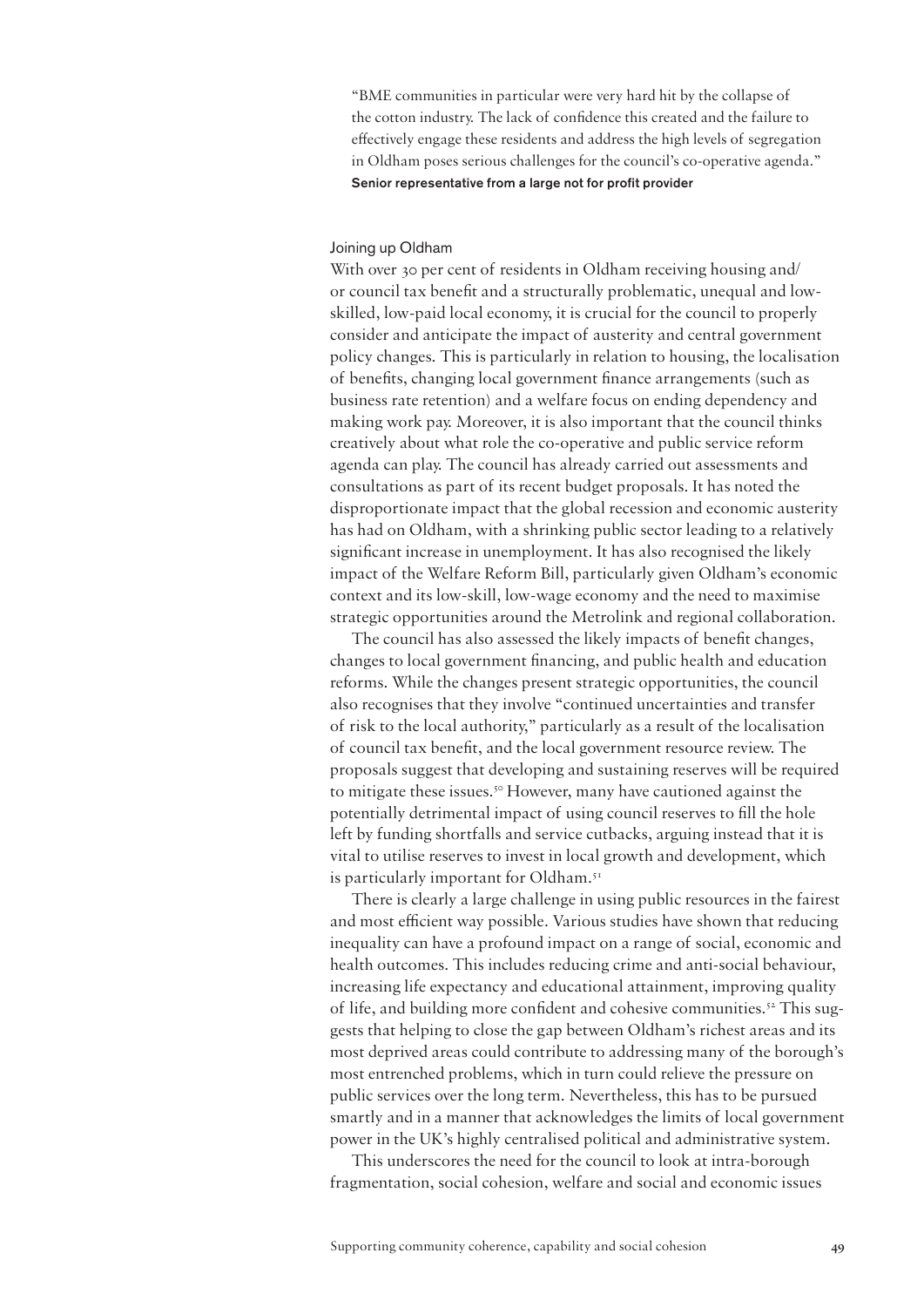in a far more strategic, creative and joined up way. An important part of this could involve conducting a local strategic spending review, as was discussed in Chapter 2. It is clear that to make maximum use of limited public resources to achieve key social and economic outcomes, a 'whole place' understanding of the borough – including its services, its private and public markets, and its wider resources and assets – will be crucial. This could also be accompanied by a social and financial inclusion and equality task force, similar to the Islington Fairness Commission and Camden's Equality Taskforce,53 and possibly led by the Co-operative Commission. This would help the council achieve a deeper understanding of the current and future impact of the changing financial and policy context on the borough's diverse communities, and what potential solutions there may be to address fragmentation, including what role the council can play. This could explore, for example:

- How and why the borough's communities are being impacted on differently, including the impact on/the role of community groups, social networks and levels of social capital.
- How the design and delivery of public services can promote social cohesion and drive better access and outcomes in times of austerity. This could consider, for example, how the council could expand and speed up a 'whole place' approach to welfare based on integrating services, breaking down silos and pooling budgets. Moreover, it could look at how the council's CSR and ethical framework could shape procurement to actively address social inequality. It could also consider the pivotal role of ward councillors and district partnerships in engaging 'hard to reach' groups.
- The likely impact of more integrated (and community) commissioning and the devolution of budgets, and how these might be shaped to promote more equality and fairness between wards and districts.
- A co-operative approach to social and financial inclusion and equality – for example examining how credit unions, the energy co-op, social enterprises and new financial products can provide fair and affordable energy, transport and finance to parts of the borough that need it the most, as well as ensuring that need is met, structural inequality is addressed and personal debt levels do not rise significantly at a time of austerity. This could be combined with tough enforcement action on payday loan companies and loan sharks.
- The potential for co-operative principles to be codified in an 'Oldham Compact' between the council, the VCS, the private sector and local businesses which could include commitments on, for example, apprenticeship and employment opportunities, particularly for deprived wards; CSR activities to support underrepresented communities and encourage employers to offer a living wage; and commitment to fair economic principles.
- Opportunities to complement private sector initiatives with efforts to build a market for social investment, developing strategies to tap into the large amounts of social finance capital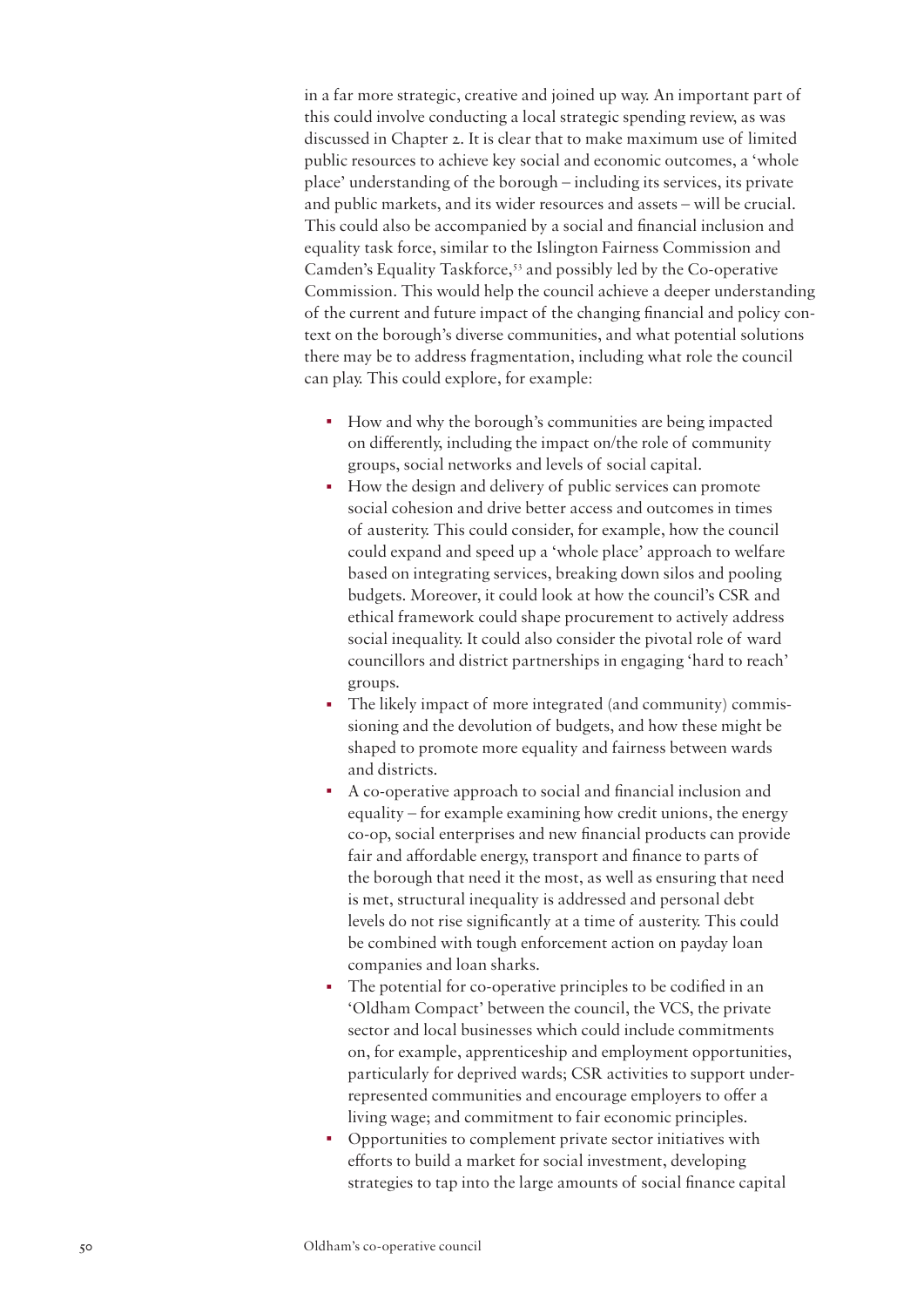available nationally, and making this a core part of the borough's inward investment strategy. This could mean making Oldham an attractive place to invest not only for the private sector, but also for social investors looking to do good – turning the relative deprivation, but also the real potential, of the borough into a selling point. This approach could also look to initiatives such as Kent's 'Margate Task Force', which used a community social enterprise as a 'provider of last resort', providing 'intermediate' employment opportunities in wards where high levels of long term worklessness and low levels of demand for labour made it difficult for the private sector to profitably provide routes to work.54

• Making greater fairness and social equality a key guiding principle of the borough's regeneration agenda, maximising regional resources and opportunities from Greater Manchester where possible.

The ideas above suggest that there are a number of opportunities to join up various agendas – local growth, public service reform, behaviour change and community leadership – to help anticipate the impact of austerity, recession and central government reforms and develop lasting solutions that make maximum use of both public resources and the wider assets of the borough. This approach also explicitly recognises that the traditional policy mix of top-down welfare entitlements and grants alone is insufficient. Just as public services need to be reformed and moved upstream to a preventative level, so should local markets be shaped to promote a fair distribution of social and economic goods – which, over the long term, could reduce welfare dependency, drive social cohesion and better social outcomes, and relieve pressure on dwindling pots of public money.

There is real potential for the council to build on its CSR and ethical framework, and its increasing engagement with different sectors to help built a more skilled, better-paid and fairer local economy, and combine this with a focus on public service reform to preventatively tackle fragmentation and social inequality across the borough. In many ways this agenda is being taken up nationally by the Labour party, which can be seen in the increased emphasis on a responsible and fair capitalism and an emerging policy of pre-distribution for creating fairer outcomes even before the stage at which wealth is redistributed and public service interventions take place.55 The council could assess what potential there is for Oldham to become an early, leading edge council exploring this emerging model.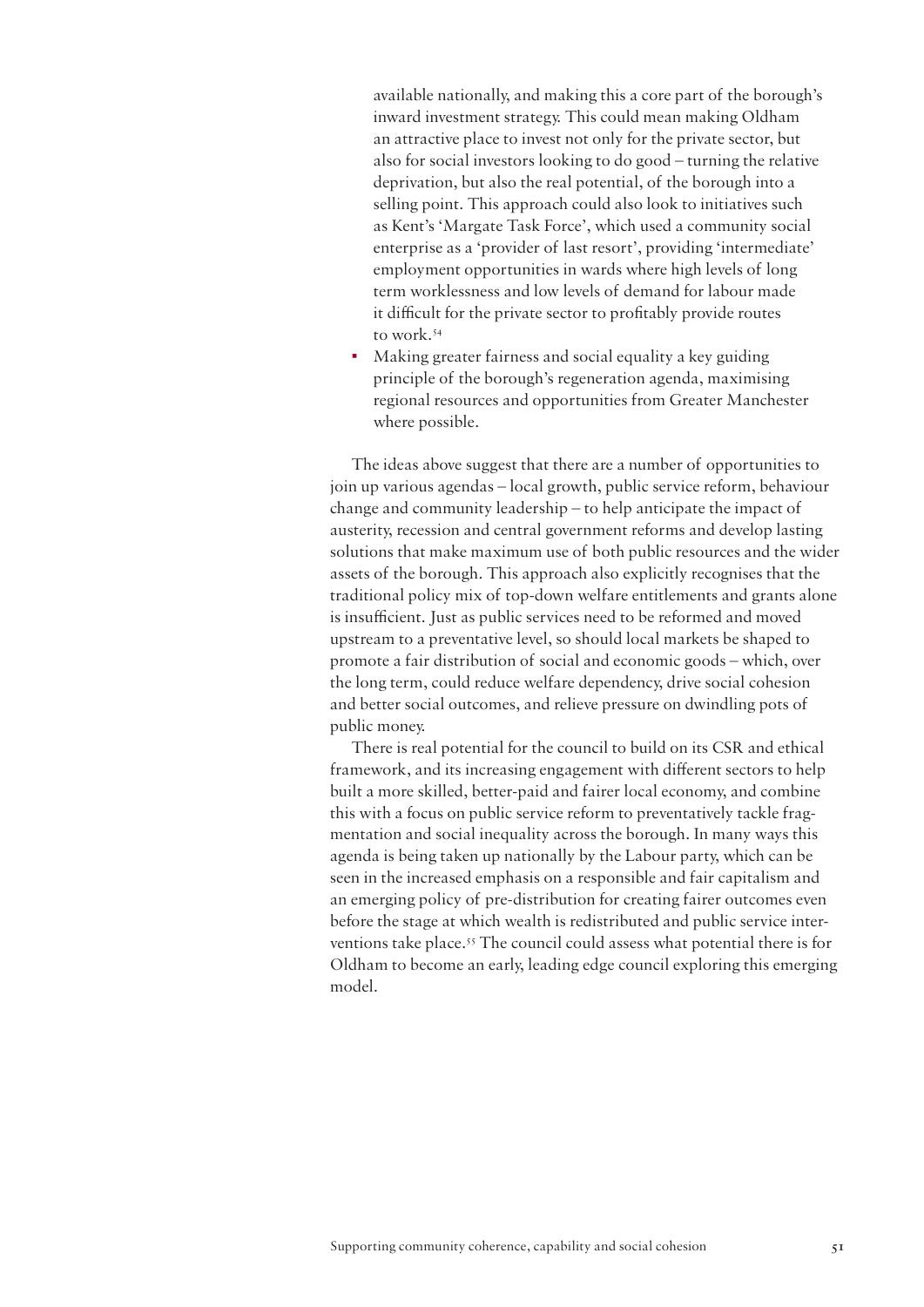# 4. Framing Oldham's future public services

Oldham has set out a clear path to public service transformation with its intention to shift away from centralised management and towards greater neighbourhood and community governance. By devolving services and budgets to districts, reconfiguring service delivery around neighbourhood working, empowering ward councillors and freeing up frontline staff through new business units, the council is seeking to cut through the bureaucracy of the traditional 'Town Hall' model of local politics and make services more responsive and more integrated around the needs and aspirations of local people at the lowest level possible.

# The risks for Oldham Council's new democratic vision

In the long term, this could mean less of a direct role for the council with fewer tiers of management, a stronger role for local community leaders and active citizens, and a service offer that is congruent with the unique aspirations of individual districts and neighbourhoods. Yet this is still at an early stage, and there are serious tensions and risks in the council's vision. For example, despite the clear desire to end the dependency culture and empower communities, there are obvious risks (and some reluctance) in moving away from the command and control approach that has been the basis of council improvement since 2008. Issues of capacity, capability, geographic equity and the implications of more dispersed and complex networks of power and influence, as well as the difficulties in radically restructuring services to a more local level, are clear.

Our research indicates these issues are already cropping up. For example, so far there seems to have been very limited engagement from citizens with neighbourhood offices. Moreover, key areas of the public service reform agenda are centrally driven, for example the 'troubled family' pilots, and a degree of paternalism still shapes the way in which the co-operative agenda is currently being rolled out. The council will need to think strategically about how it aims to transform devolution from a conceptual framework into a tangible set of structures, relationships and practices with a palpable impact on service delivery and ways of working at a neighbourhood level. More fundamentally, it will need to carve out a path to a democratic rather than a 'managerial' devolution,<sup>56</sup> but in a way that is able to manage risks to service quality, social equity and community cohesion.

We suggest there are two key challenges to address.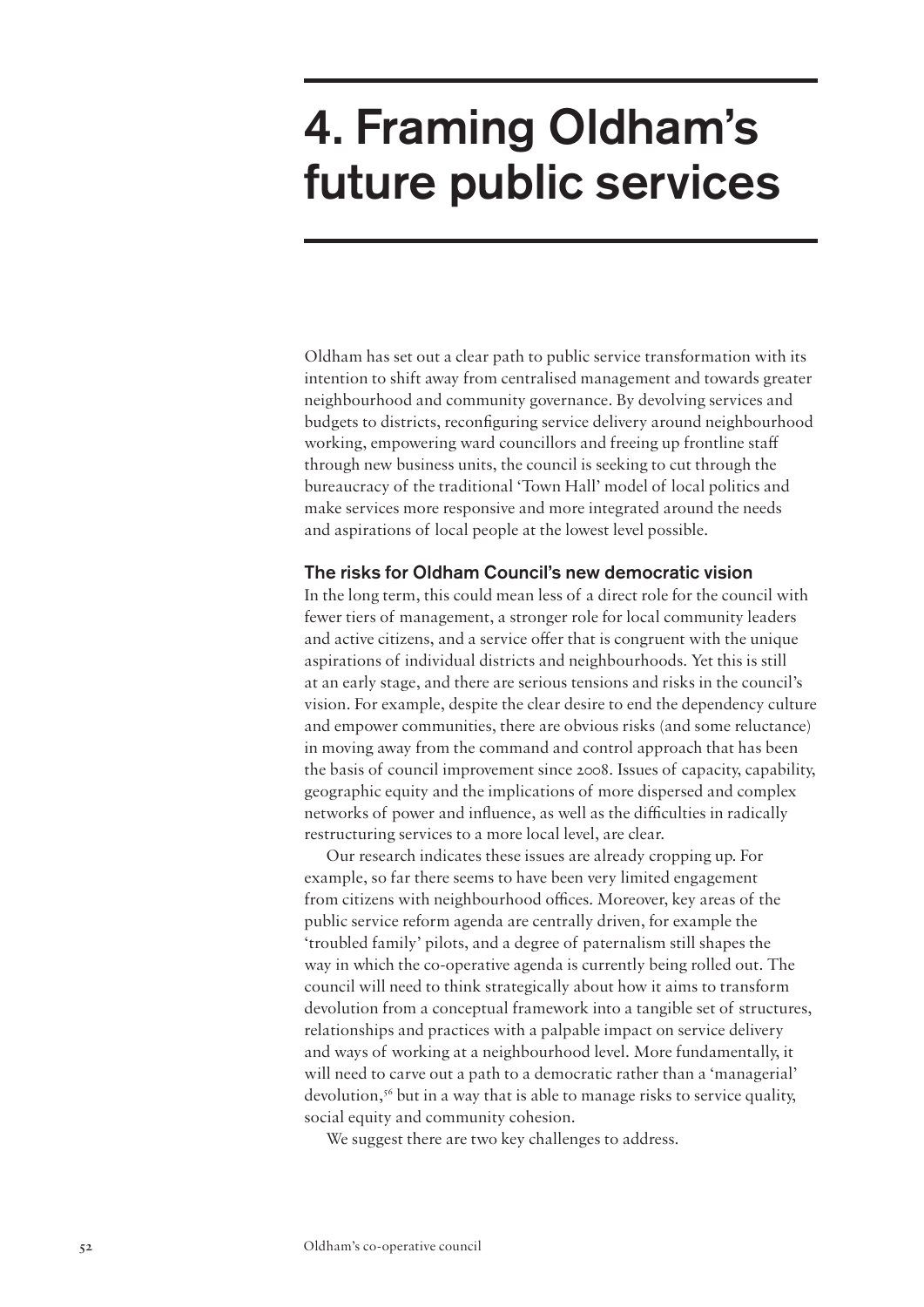#### 1. Moving from command and control to negotiated autonomy

As the devolution pilots wrap up, it is important that serious thought is given to developing a framework for further devolution. Our research indicates that such a model should avoid both centralised control and decentralisation without a structured process of negotiation, democratic transparency and accountability, risk management and capacity building – as well as a clear strategy for managing trade-offs.57

There is clearly a balance to be struck between centralised and neighbourhood governance, each of which has its own set of benefits, drawbacks and risks. For example, while neighbourhood working could strengthen participation and responsiveness, it could also widen geographic inequity if public services are delivered differently across districts and resources are distributed unevenly – possibly leading to micro-level postcode lotteries. Moreover, with truly representative community leadership still a difficult prospect for some councillors in Oldham, the development of smaller, more homogenous units of governance risks crowding out minority voices within wards and districts.58 If not properly managed, it may also lead to or entrench fragmentation, inter and intraneighbourhood divisions, competition or conflict, mismanagement of budgets and public goods, and capture by unrepresentative individuals or groups. These risks are likely to be higher in a borough like Oldham, with existing ethnic and economic divisions and relatively low levels of bridging social capital.59

#### Sensible devolution

Some of those we interviewed expressed particular concerns that greater devolution could potentially compromise focusing on the big strategic questions facing the borough, such as poverty, social exclusion and the impact of austerity and central government welfare reforms. They argued that as the neighbourhood agenda moves forward, it should be framed by a process of "sensible devolution".

"There is a concern that as more powers, budgets and services are devolved, there could be less of an appetite for addressing the thornier and less 'popular' issues, such as poverty, welfare reform and social equality. A sensible devolution should provide safeguards against losing sight of these important questions."

# Third sector leader

"We deliver our services out in the community, and there is a tangible sense of coherence to DPs and our role in devolution. A key question is: how do you devolve responsibility for services while still retaining a helicopter view of the borough and the council as a whole, with some agreed sense of central retention and strategic direction?" CEO of third sector service provider

Some of those we spoke to also argued that commissioning at a district partnership level was "reactive" and potentially "very informal," with a lack of a "scientific" or "systematic" understanding of local need. At the same time, most of those we interviewed also agreed that there are tangible benefits to stronger devolved working – including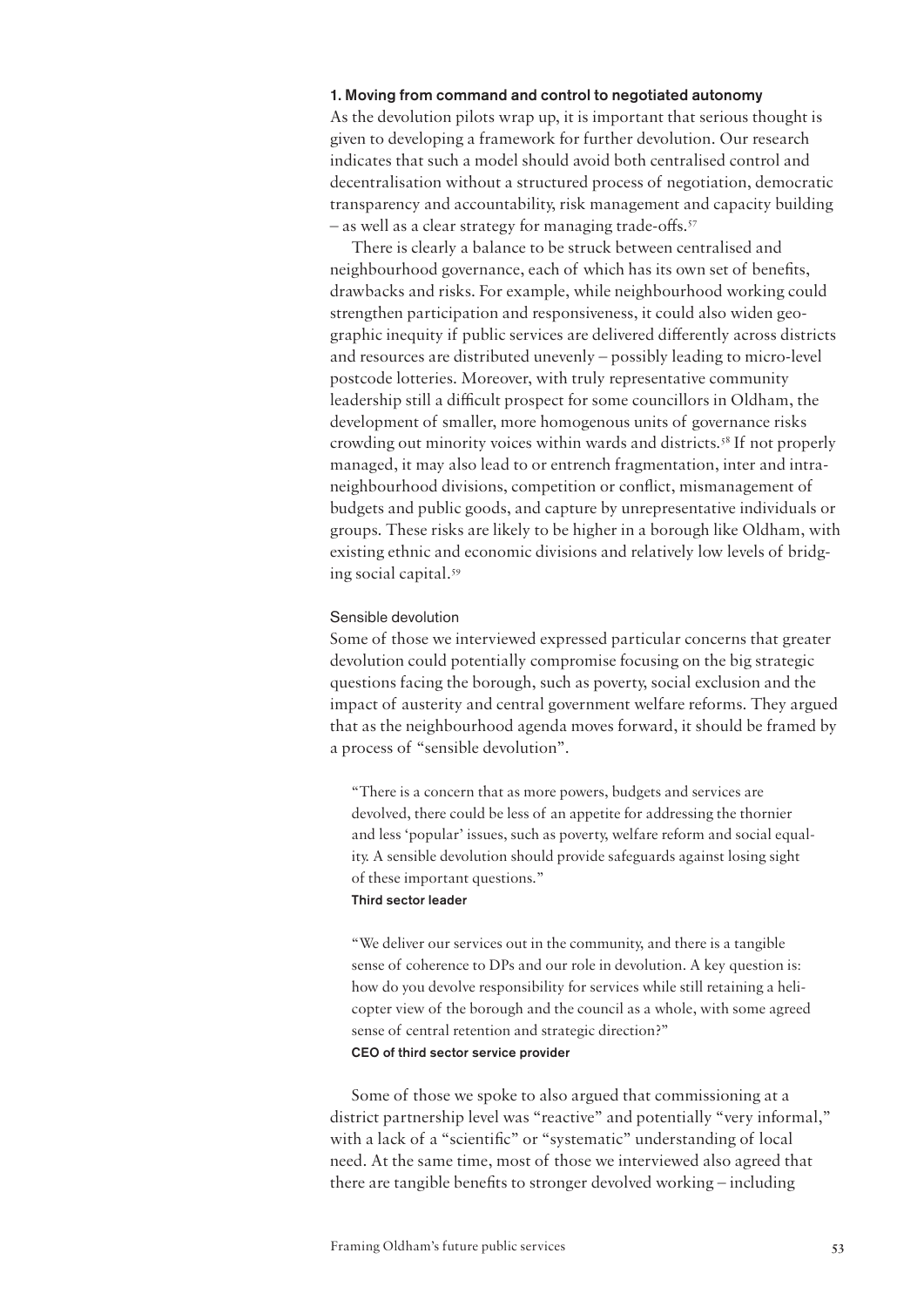greater responsiveness to local need and aspiration; a closer integration of services and stronger potential for frontline innovation and flexibility; a renewed role for ward councillors and other community leaders; increased opportunities for civic participation; and in some respects a more effective use of public resources.

Getting the correct balance between devolving power and retaining a degree of centralised influence will be fundamental to the future success of the devolution programme. On the one hand, it is imperative that the council is not too risk-averse, and recognises that creative experimentation and (sometimes) failure will have to be tolerated as districts and local communities take greater responsibility for services.<sup>60</sup> On the other hand, there should be certain borough-wide standards and commitment to equality, social inclusiveness, tackling poverty and deprivation, and other key priorities. How the council leverages its community leadership will be key here. As one interviewee asked, "it is a question of to what degree the relationship between the centre and district partnerships is defined by guidance, as opposed to control. Will it be light touch influence, or will the central leadership help 'steer' districts along a certain path?"

This is a difficult question, and currently the central leadership is retaining a strong degree of control over the process – all budgets and decisions are delegated by the council, and neighbourhood (district) plans are expected to be in line with the council's corporate objectives. However, as the programme of devolution rolls out, it is important that the process is less centrally determined, and increasingly driven by a model of 'negotiated autonomy.'

Rather than the central leadership determining the scope, scale and parameters of devolution, this approach would see further devolution as an outcome of a process of strategic dialogue between individual district partnerships and the centre. Districts would be given the opportunity to request greater powers over budgets and local services, and the central leadership would evaluate this against borough-wide strategic objectives and a clear set of benchmarks, with a presumption towards devolving. At the same time, there would be a degree of central retention so that districts are obliged to dedicate a certain percentage of their budgets to 'core' borough-wide priorities, such as tackling poverty. In addition to this ring-fencing of some elements of devolved budgets, the central leadership could also continue to determine how public resources are distributed across districts to ensure that need is met.

As the above suggests, a local model of 'negotiated autonomy' would require a clear and transparent set of benchmarks against which the readiness of district partnerships to take on new powers is assessed, and potentially along with some performance indicators for continued assessment. These might include:

- The quality of community leadership in the district for example the attendance rate of the district's ward councillors in the Local Leaders Programme modules.
- The quality of opportunities available for citizens to get engaged, and the levels of participation in neighbourhood governance from citizens.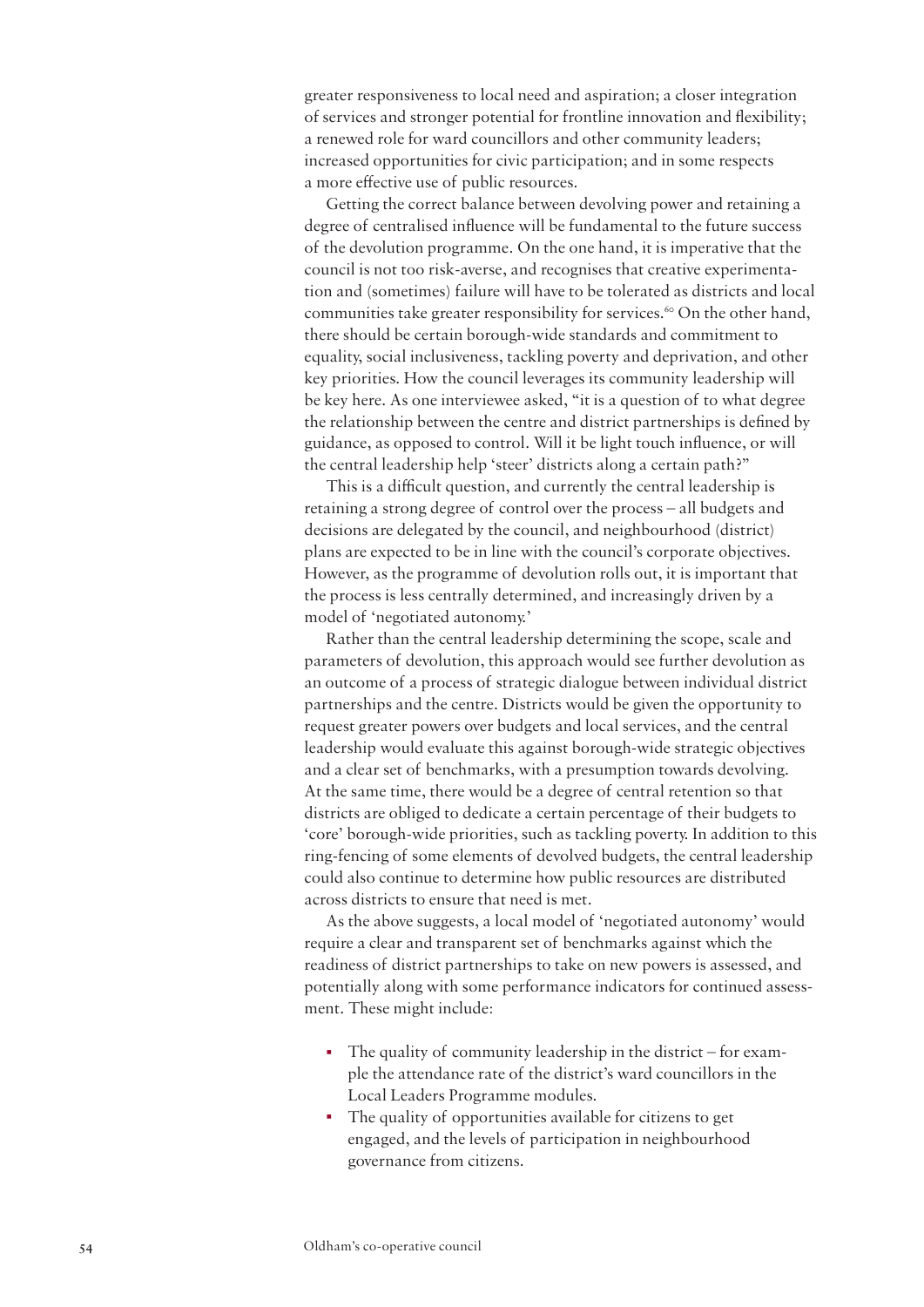- The financial and policy awareness and aptitude of decisionmakers in district partnerships.
- The strength of community development in the district and attempts to build social capital and community cohesion.
- Clear forms of accountability and transparency in local governance arrangements, ensuring that neighbourhood working is responsive, open, and representative.
- How well the district is or is planning to mitigate against the risks of devolution – for example promoting cohesion and understanding between communities, having appropriate governance structures and strategies for communicating with communities.

Importantly, this will have to be constructed carefully to ensure that the process does not become overly bureaucratic or centralised. Moreover, there will have to be strong forms of capacity building to ensure that ward councillors, local partners, community groups and citizens have the resources, knowledge and confidence to engage with the devolution agenda. It is also likely that devolution through negotiated autonomy will still lead to a certain degree of differentiation between districts, and the risks of this – such as potential competition or conflict – will have to be carefully managed.

### 2. Developing an 'Oldham model' for local services

As the co-operative agenda moves forward, the council will need to think about what a transformative 'Oldham model' for local services might look like. The changes implemented or proposed so far indicate a slimmer, more strategic centre, with increasingly autonomous and empowered district service ecosystems that cut through central bureaucracy and bring citizens tangibly closer to services – enabling greater frontline engagement at a neighbourhood level; more effective 'front door' demand management; and a local service offer that is more congruent with local aspirations.

Alongside this spatial service reconfiguration, Oldham's model also indicates a qualitative shift in services and the nature of the relationship between citizens and the council: away from managerialism and towards greater co-production and more citizen responsibility for the design, delivery and integrity of local services. But there are several questions to answer if a truly transformative model of local services is to emerge. The first is a question of how change is implemented.

## Making change happen

As the expert on public services Elke Loeffler argues when discussing the record of systematic co-production in public services, "involving service users and communities in public services is still sporadic rather than standard."61 While Oldham is still at an early point of its journey of transformation, we heard similar arguments about the often sporadic as opposed to coherent and systematic nature of reforms. For example, many of the co-operative initiatives are at a pilot stage, and there appears to be no discernable process for translating effective pilots or reform proposals into borough-wide change on the ground – and this makes the vital task of establishing examples or case studies of the co-operative model even more difficult.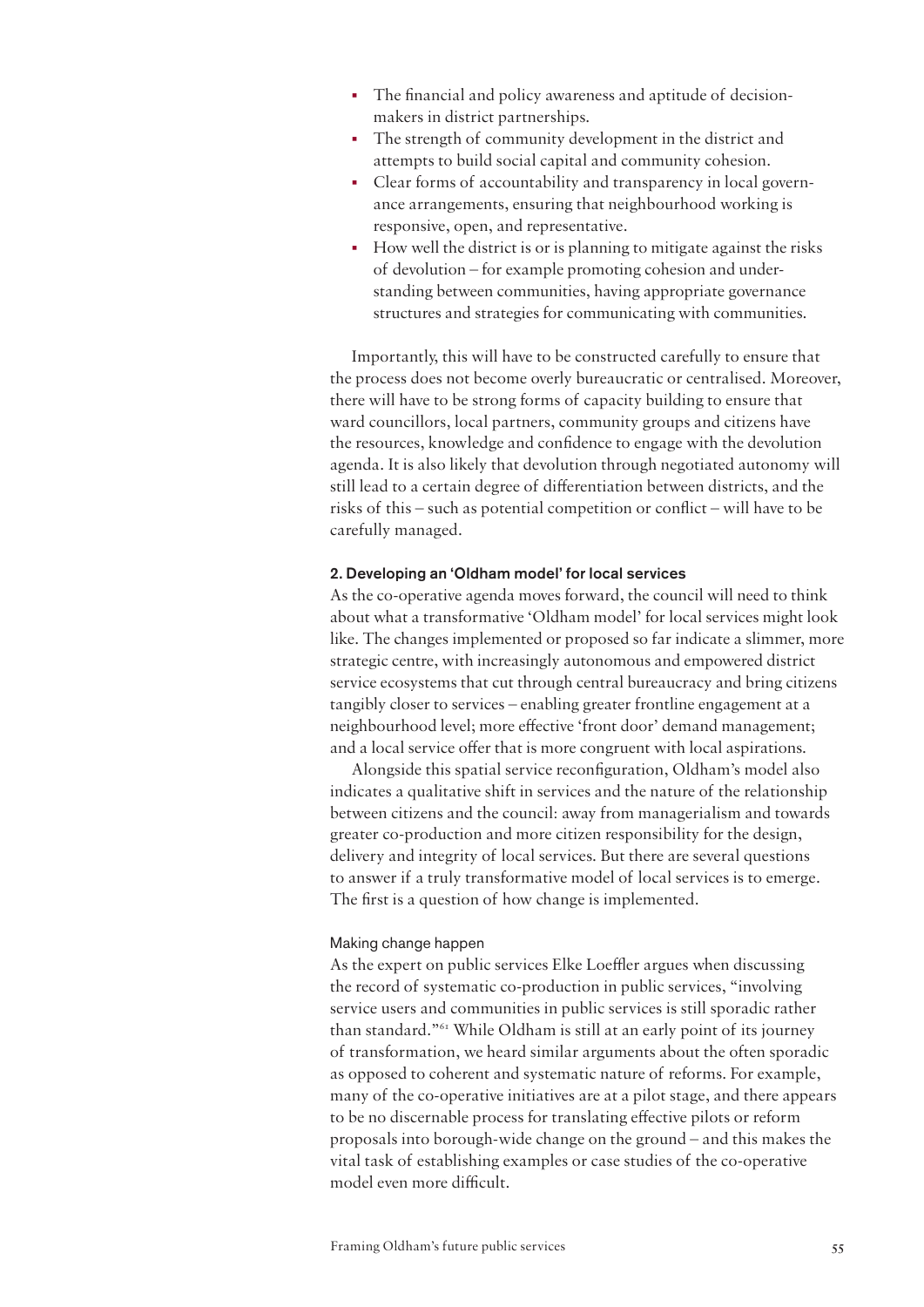Some of those we interviewed argued that it is vital to "cut through bureaucracy" and simplify the process, so that there is a direct link between effective pilots or proposals and mechanisms for change.

"We have a clear ambition to devolve as many services as possible, where we can. But we need to move a lot quicker, and change needs to be quicker. Once we have established that a pilot works, we need to move forward and cut out the bureaucracy that slows it down."

Oldham Council Senior Cabinet Member

## A new public service landscape

Understandably for an agenda that is still at a relatively nascent stage, Oldham's co-operative approach lacks precise details of what specific public service models and markets might emerge and how these might be joined up or integrated. It is important the council considers questions such as:

- How specifically might services be integrated at a local level?
- Could there be a model of 'responsive local services', as there is in Sunderland, for pulling together service teams across individual silos – and how might district town halls and ward councillors help shape the process so that service response is directly connected to citizen need and aspiration?
- Could budgets be pooled to provide a 'whole-place' approach to integrating services at a district level?
- What potential is there for services to be directly commissioned by communities in collaboration with ward councillors, district teams, commissioners and other service partners as part of Oldham's emerging integrated commissioning hub?
- Could local services be integrated and commissioned at a single point, with communities and district partnerships – and strong local leadership – at the centre of the process?
- And what sort of markets might emerge around these changes for example could social and micro enterprises drive new mixed models of delivery?

Exploring these opportunities will require some clarity from the council about its approach to diversifying service provision. Currently it holds no presumption towards outsourcing services and values a strong public sector but we have also heard that services could be opened up if new providers adhere to the ethical framework that is shaping the council's procurement process. The council could think more constructively about what this might look like, and how it could shape devolved services in a way that is linked up to new commissioning frameworks.

There is a strong need to join these questions up and develop a coherent co-operative public service model. This will require new thinking that moves beyond the narrow confines of current debates, which tend to be limited to binary distinctions between in-house and outsourced services (and the relative merits and drawbacks of both as the primary model of service provision), and which stifle a broader and more creative and evidence-based exploration of what future public services might look like.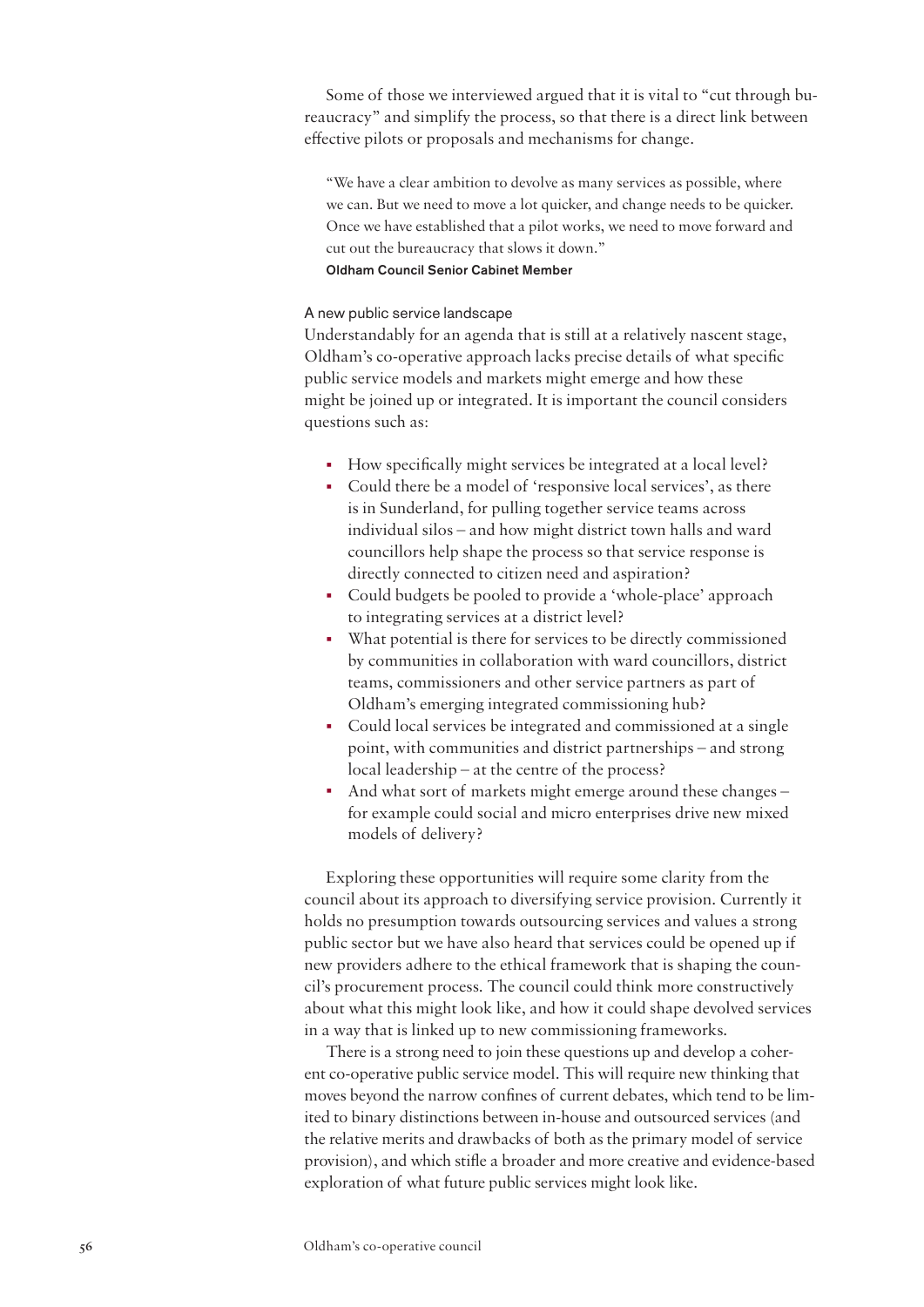# 5. Building productive partnerships

Building effective partnerships is fundamental to the success and integrity of Oldham's co-operative model. As demand grows and budgets shrink, strong partnerships across the borough will be vital to building resilience within communities and ensuring that community and public resources are used in the most effective way to drive improved outcomes, manage demand and achieve better economic and social growth.

The council's reduced footprint and its commitment to replacing direct control with a greater community leadership role based on becoming a strategic enabler and influencer will mean that local partnerships and networks will need to flourish if they are to take on greater responsibility. District partnerships, emerging district community networks, the Co-operative Commission, partnership working across silos and between services providers, and new regional relationships provide a complex backdrop to this.

# The potential of partnership

The council recognises it must respond to a number of difficult questions:

- As LSPs and the 'community governance' structures of the New Labour period decline in relevance, replaced with a new central government focus on more direct community control and 'opened up' public services, what will better partnerships look like in an Oldham context?
- How will the borough balance the desire for stronger local networks with the need for sufficient scale?
- How might this emerging ecosystem of partnerships that cut across different districts, neighbourhoods and service areas be driven by co-operation rather than competition?
- Most importantly, how can partnerships be built in a way that drives and sustains the council's commitment to core co-operative principles such as mutual social responsibility, a rebalanced council-citizen relationship and a stronger and fairer local economy?

If the aim is to lever the productive potential of Oldham's assets, rather than just manage decline, our research suggests three challenges are key.

## 1. Engagement and community buy-in

The council will need to think strategically about how it engages partners at different levels. Through our interviews we have got a sense that while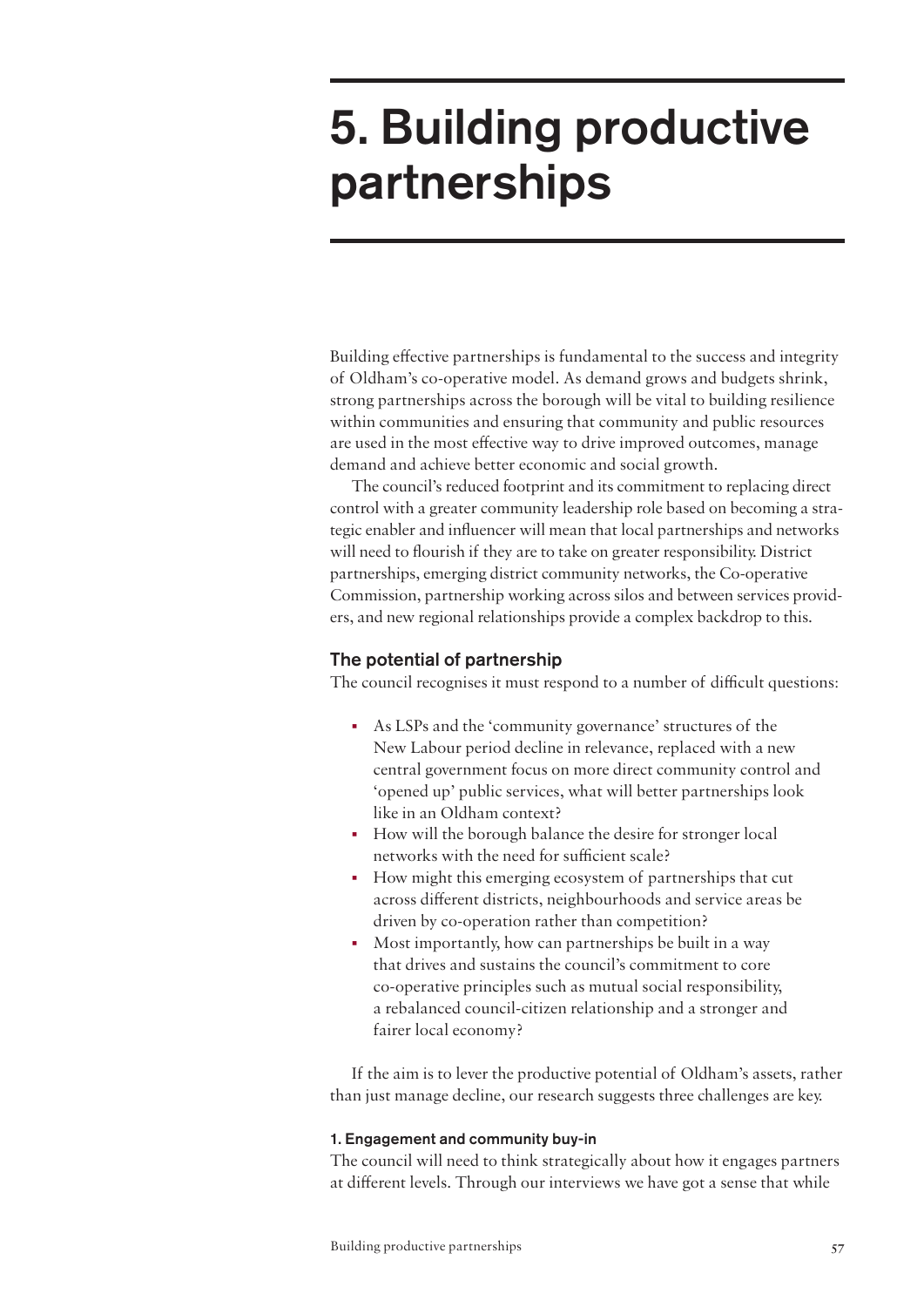the co-operative agenda is shifting the focus of relationships inside the council, the buy-in from external partners and groups has been more limited. For example, we have heard that some service providers are only engaging with District partnerships and neighbourhood-level governance in a limited and patchy way, despite the greater focus in the borough on driving neighbourhood delivery. Private and third sector organisations we have interviewed have spoken positively of a greater willingness to constructively engage with them under the new political leadership, but have also hinted at a lack of creative engagement from the council beyond traditional consultation and the formulaic structures of the past, which fall short of the council's own co-operative vision for future partnerships. There are also fears that the new partnership structures, such as district networks, could overlay existing community networks.

The suggestions from senior councillors on how to address this underscore the complexity of the challenge one cabinet member argued for funding conditionalities to get commissioned service providers more actively involved in district partnerships and co-operative working, while another cabinet member suggested that it may even be desirable for the district partnership meeting structure to be abolished altogether in favour of engagement and governance frameworks that are less formal and more effective at working with the grain of communities.

The latter is especially important in a neighbourhood context, when local change will depend not only on collaboration with large, established borough-wide organisations and VCS groups, but also on highly localised, informal 'below the radar' community groups that are often unknown to the council but are critical to incubating local social value.<sup>62</sup> Our research unearthed several examples of such groups and the council's lack of awareness about their activities and civic potential.

"Some very vibrant and active community groups go unnoticed – we must make sure we provide them with a platform to get engaged and recognise their critical role in driving local change" Senior Oldham Council Cabinet member

There are two important questions the council could look at here: What type of engagement is most effective at getting buy-in and driving co-operative change, and how will this engagement reach a diverse pool of partners and groups at both a borough-wide and a very local level?

## Blending 'soft' and 'hard' power

The first question, and the cabinet member's frustration at the lack of engagement from key service providers, is emblematic of wider problems around local government's networked community governance approach, which has shaped partnerships at a local level, for example with Local Strategic Partnerships (LSPs). This has seen the role of local government as that of a 'network co-ordinator,' bringing together local service providers through moral persuasion, but with very little 'hard power' to effectively engage partners and achieve joint goals.<sup>63</sup>

If Oldham's new partnership architecture – built around district partnerships and the co-operative commission – is to stimulate collective local action, the councillor's suggestion to apply funding conditionalities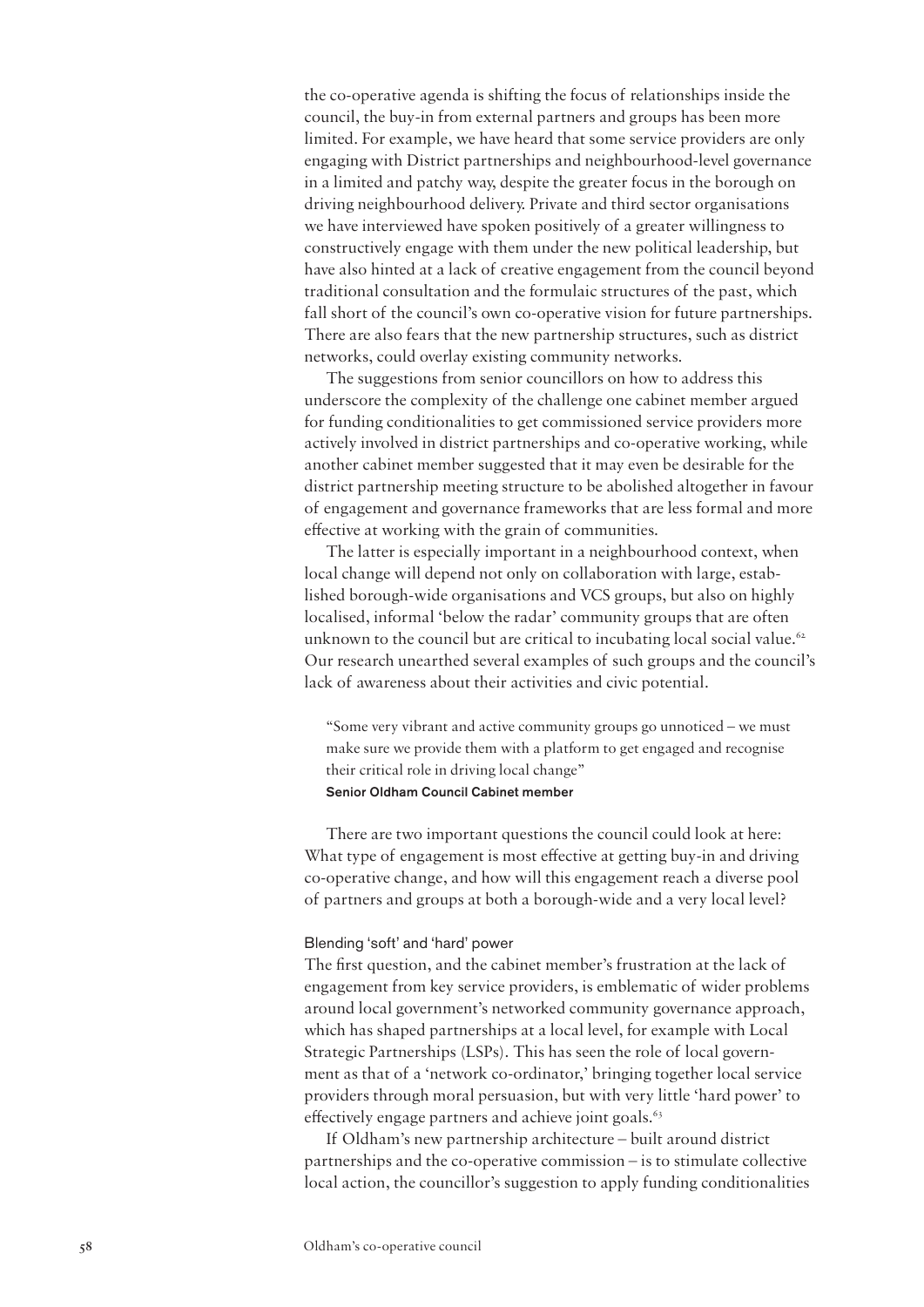to contracts may be the type of 'hard power' the council could leverage to drive stronger and more effective partnerships. As New Local Government Network (NLGN) argues, 'government by dealmaking' is beginning to replace 'governance by network,' as councils rely less on the goodwill of local partners and instead negotiate deals and contracts to bind communities more strongly together through interdependence.<sup>64</sup> As devolution progresses, the council and its six District Partnerships could think more strategically about what sort of 'hard power' could be applied to reinforce local networks, and how this might shape the form and substance of partnerships. The increasing prominence of the council's corporate social responsibility agenda and its exploration of shaping procurement to maximise social value already point to this at a borough-wide level.

"The private sector makes an important contribution to driving economic improvement and social change. But it hasn't yet had the right type of support and engagement from the council for its community-based rather than just economic activities, and there isn't much joining up despite the creative potential."

#### Senior Representative from Not for Profit Provider

However, our research indicates that this should be combined with a focus on new forms of engagement that move beyond the formulaic structures of the past, which is especially important as the council recognises the growing importance of its 'productive place' narrative. This is partly about seeing the value of a local partner not only in terms of their role in delivering services, but also identifying the ways in which they have been or might be generating wider social or productive value and leveraging this where appropriate.

We were informed of a range of initiatives undertaken by *First Choice Homes* to strengthen the wellbeing and social capital of residents, for example by having a positive, visible presence in communities – but with no real council awareness or involvement, despite the clear ways in which it could contribute to local priorities.<sup>65</sup> Similarly, the crucial role played by small, localised community groups has often been overlooked. In addition to reconfiguring local engagement so that it looks beyond delivery goals and recognises the ways in which partners can drive new forms of social and economic value, part of the answer could also lie in a systematic mapping of assets and community groups across the borough's districts, which could form a core part of the 'Oldham offer' – helping the council, its partners and local communities collectively lever the often untapped resources and assets in the borough to drive better social outcomes despite fiscal pressures, and use public money more strategically and innovatively, for example by spotting opportunities where 'light-touch' support can have significant community benefit.<sup>66</sup>

District teams at a neighbourhood level will be central to engaging and cohering local partners around shared outcomes and mapping local assets. It is crucial that they are given the tools to do this, along with some form of structure. The community development officers we have spoken to are currently mapping their districts by simply being out in their communities and gathering local intelligence. This in itself is highly valuable, but there could be opportunities here to adopt more systematic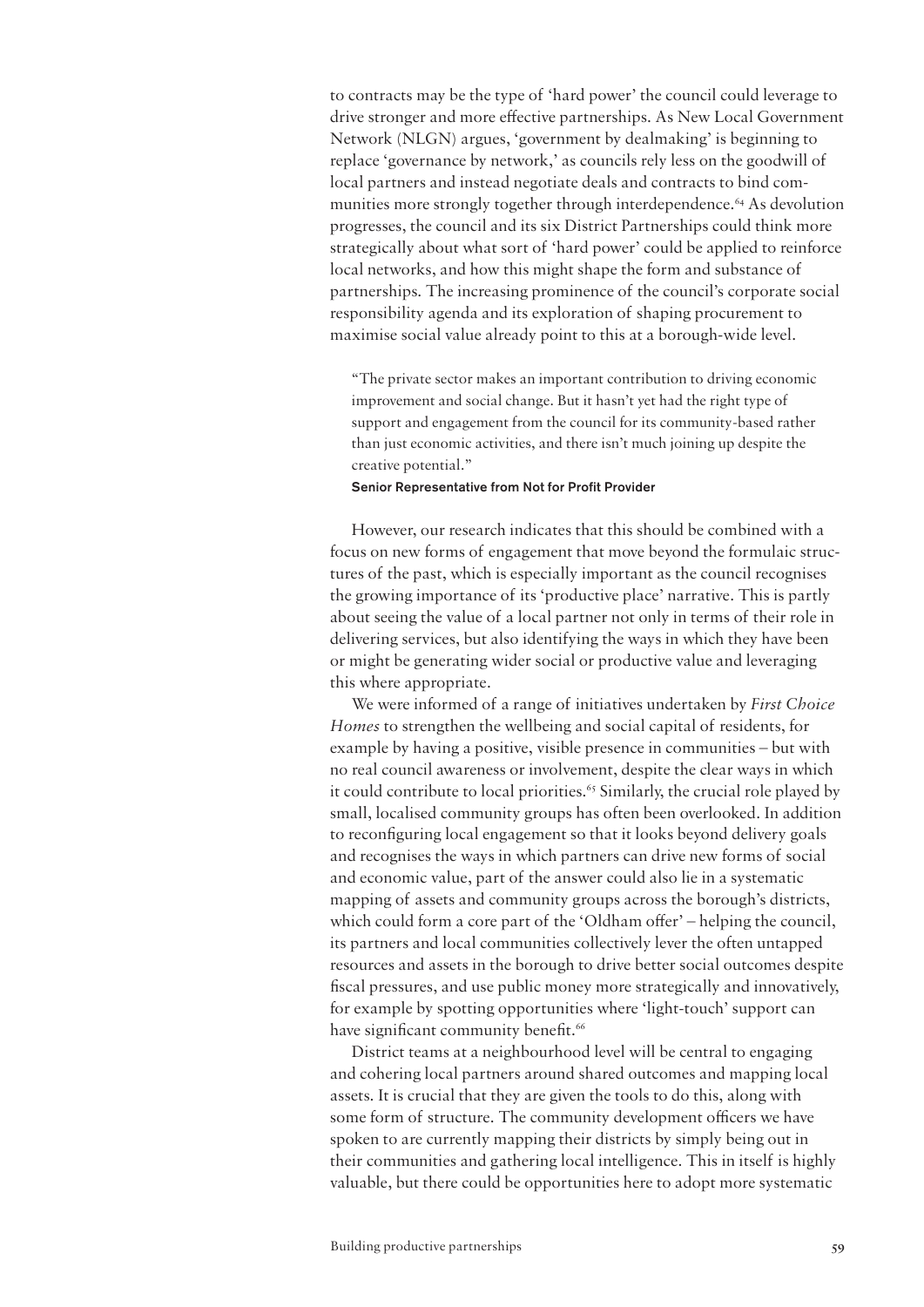tools and approaches, for example by using social network analysis or asset mapping techniques.<sup>67</sup> This could also be essential to ensuring that previously below the radar groups become an active part of emerging district community networks. Crucially, these district networks could potentially become platforms for new forms of engagement: complementing the formal district partnership structures with new, less formulaic partnership networks built more explicitly around community development and actively engaging partners to drive social productivity across neighbourhoods.

There are two key challenges for district teams as they establish these district networks. Firstly, to avoid formulaic engagement it may be important that the new networks are not strictly restricted to the formal boundaries of individual district partnerships, particularly since social networks naturally cut across centrally determined administrative divisions, for example forming 'communities of interest'. Mapping social networks and communities of interest, and not just communities of place, will be very challenging but could be vital to building stronger, co-operative partnerships in the borough.68 A second challenge is to build on – rather than overlay – existing community networks. Some of our interviewees argued there was a danger of possible duplication and suggested that existing networks, for example those provided by Voluntary Action Oldham, such as the MySociety network, should play a key role in helping to shape district networks.

The role of ward councillors will also be key. Through their renewed community leadership functions, frontline councillors will be essential to brokering neighbourhood partnerships, engaging with area action teams, advocating on behalf of community groups and ensuring buy-in from a wide range of local partners and community leaders. With a greater focus on stimulating productivity, ward councillors may also need to be more engaged with wider economic questions and form constructive links with the private sector, exploring imperatives around jobs and growth, but also being knowledgeable about business start-ups, SMEs and the informal economy, and how these might be linked to their place-shaping roles.

#### 2. Driving collaborative service partnerships

In becoming a co-operative council, Oldham will need to think strategically about how partnerships could be formed between sectors and across service silos. This will involve questions about how stronger partnerships could re-balance efficiencies with outcomes, redefine and reinvigorate integrated commissioning through bottom-up engagement, and cut through the complexity of neighbourhood working with a new form of partnership-based civic entrepreneurship.

As the council takes on a greater commissioning role and explores opportunities for new forms of provision, it could establish more robust partnerships with private and third sector providers, with a cultural as well as a structural reconfiguration being key. Part of this will involve seeing large contracts not only as drivers of efficiency and economies of scale, but also as potential opportunities to form new social value partnerships through community benefit clauses – potentially enabling significant capacity transfer from larger providers to smaller community organisations, and thereby cushioning the impact of cuts and empowering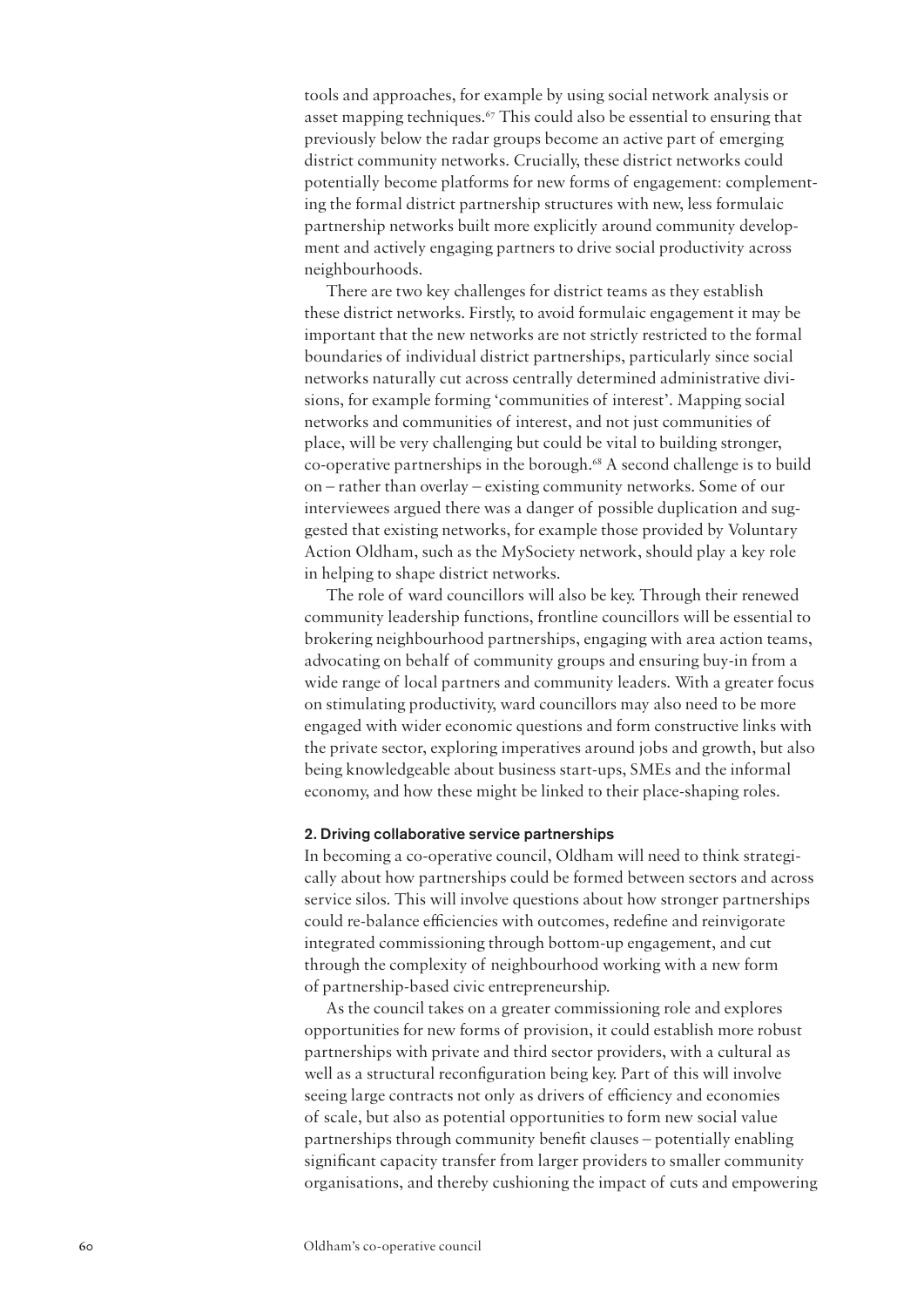communities during a period of financial squeeze.<sup>69</sup>

Oldham is already taking positive steps in this direction with its ethical framework and by looking at how procurement can be redesigned to maximise social value. As this agenda moves forward, the council could work collaboratively with service providers and citizens to develop a procurement and commissioning compact outlining what co-operative outcomes public service contracts will aim to deliver. This will require a new approach to procurement – one where contractual relationships are transformed into meaningful partnerships with service providers. This could mean a deeper engagement with large providers throughout the commissioning and tendering process, supported by more training for officers in contract management, especially in the context of social value tendering.

This could potentially see schemes such as the council's employee volunteering programme extended to private providers through agreements to pool volunteering capacity and encouraging large providers to align their CSR frameworks with those of the council. It may also involve engaging with the VCS MySociety network to ensure that small community groups are gaining new capacity through networking with larger third sector organisations.

## Better outcomes – and more efficient

Given their central community leadership and development roles, the capacity transfer process could also be connected to the devolution programme and co-ordinated by ward councillors and district teams, potentially strengthening emerging district community networks. As the Local Government Information Unit notes, service partnerships framed around community investment could unlock new capacity for communities to become empowered to take on greater responsibility for services.<sup>70</sup>

The council will also need to balance the traditional focus of partnerships on improving outcomes (for example with LSPs and LAAs) with the current government's emphasis on partnerships driving productivity through greater efficiency and value for money.<sup>71</sup>

Part of the answer to this is exploiting the significant areas of overlap between outcomes and productivity such as by maximising opportunities around placed-based budgets and better aligning and pooling resources. The council is already doing this with its involvement in the government's community budget pilots, as well as its 'total place' pilots and focus on finding ways to avoid duplication in public services in order to better manage demand and make efficient use of resources while improving outcomes.

But greater creativity and boldness may be needed. For example, the council could explore ways for partnerships to act as catalysts for public service *transformation*, providing a clear path from pilots to boroughwide change. It could also devolve parts of this agenda to districts, enabling community leaders and neighbourhoods to have a greater role. Community commissioning will be crucial in this context, and a key measure of success will be how well it is embedded into the council's integrated commissioning framework and programme of devolution.

Local partnerships could provide crucial coherence and structure to the process: acting as the intermediary between commissioners and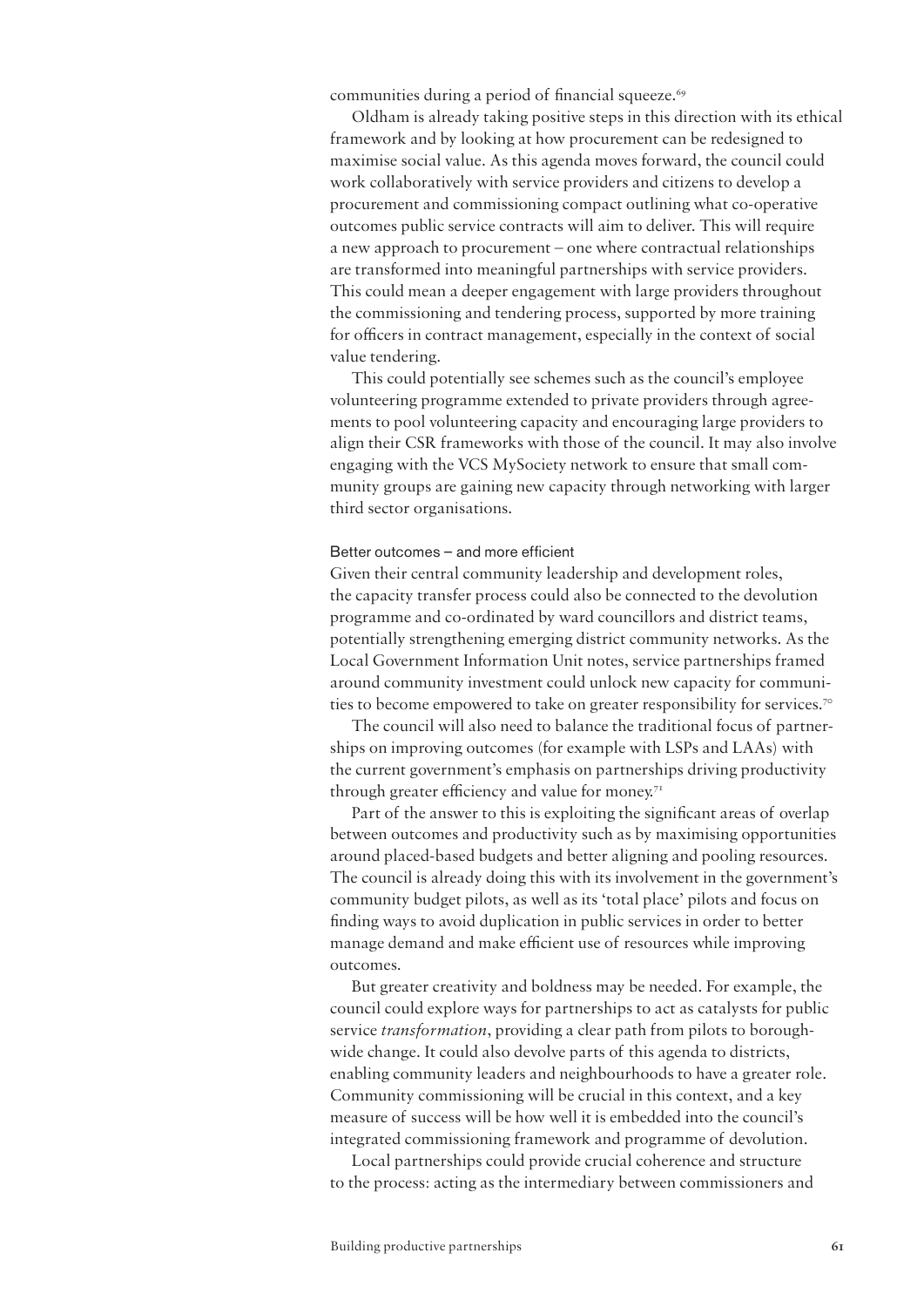communities, and ensuring that any potential community commissioning body has strong links with district partnerships and ward councillors, the co-operative commission and council's wider co-operative repositioning programme.72

Perhaps the most important ingredient for success will be a long-term strategic vision showing how to get from small budgets and quick wins to community commissioning that transforms public services and opens up opportunities for creative decommissioning.73 Those we have spoken to have also hinted that this could ensure commissioning at a district partnership level is effective and not reactive.

"Our experience of DPs and commissioning is that it has tended to be reactive or response-led; it will need to be preventative. Councillors and local partners will need to think long-term, building on their (existing) strong understanding of what local commissioning priorities should be." Third sector leader

Neighbourhood partnerships will provide much of the 'glue' that binds these agendas together. As the council's programme of devolution moves forward, some key questions might include how partnership working at a neighbourhood level could help drive the objectives of devolution and neighbourhood delivery; how ward councillors and district teams can unlock enterprising solutions to complex neighbourhood problems; and how creating space for frontline innovation can bring services together, streamline delivery and facilitate socially productive relationships between citizens and services.

As a recent ten-year study by JRF shows, effective neighbourhood and partnership working can create the conditions for 'civic entrepreneurs' to use intuitive local knowledge and creative problem-solving skills to navigate the 'messy' realities and complex structures of competing interests and players that exist at a neighbourhood level. Localised working can free up community leaders and 'street level bureaucrats' to establish flexible structures and strong, personal relationships at a very local level, which could contribute to new forms of trust and engagement, more effective joined-up working and avoidance of duplication, and more flexibility for frontline staff and local leaders to enact change with less apprehension about performance targets and risk avoidance from senior managers.74

Our interviews suggest that some of this is already being felt in Oldham, with several officers speaking of the growing impact of devolution on their work, and offering evidence of less duplication and more opportunities for joint working. But there is also a sense that there could be more coherence to the process, with the missing ingredient currently being a lack of citizen knowledge and awareness of devolution and the co-operative agenda. Addressing this through new forms of mediation, brokerage and engagement will be vital if neighbourhood working and partnerships are to have a legitimate democratic foundation.

Core district teams and ward councillors could play an important role here by co-ordinating district staff and getting communities involved, and negotiating with senior management to create a better enabling environment for civic entrepreneurship. The rewards for the council are potentially huge, including giving the co-operative agenda much needed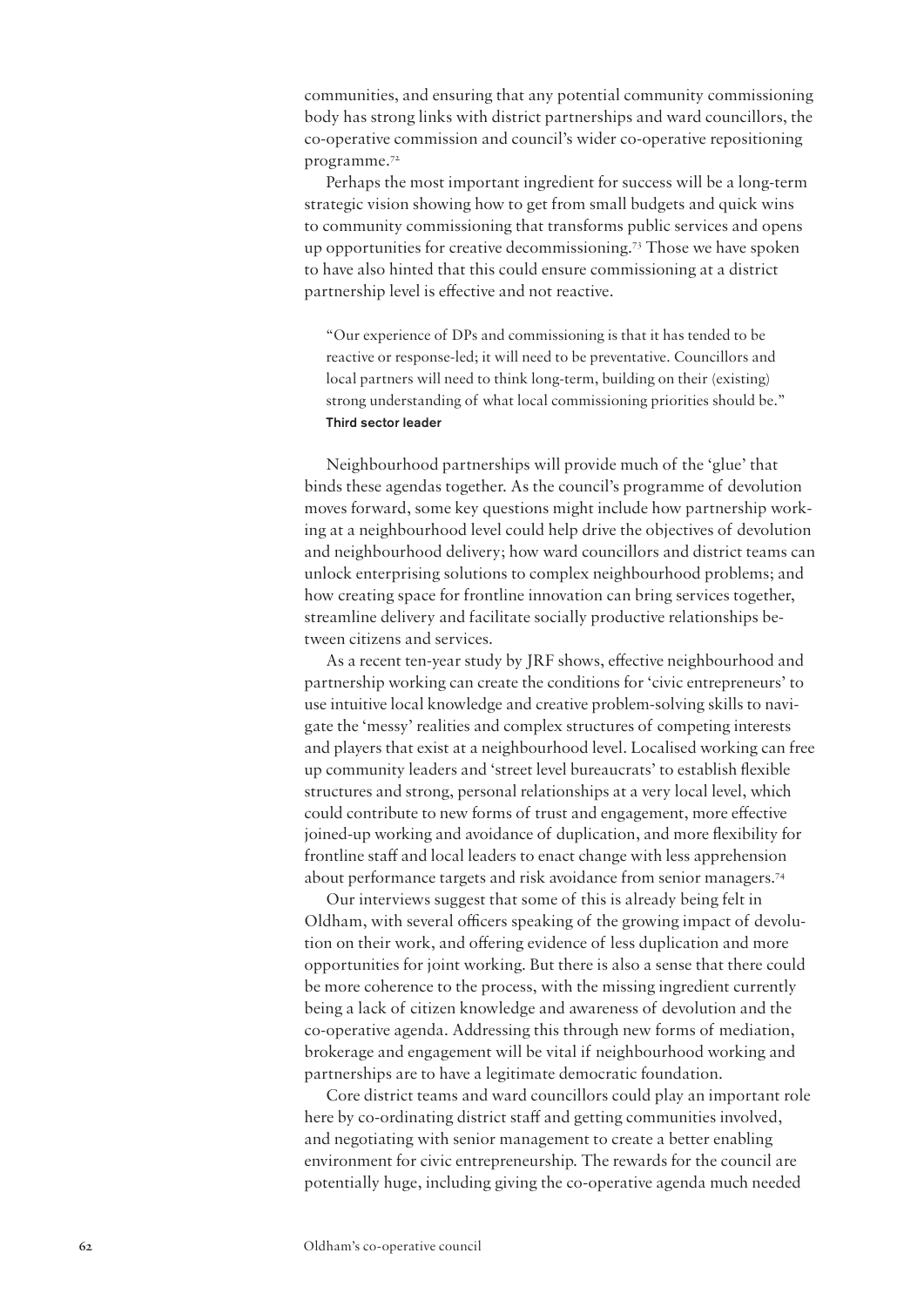practical relevance by offering the translation of top-line co-operative objectives into meaningful change on the ground; and by enabling 'civic entrepreneurs' to use their local knowledge to apply the co-operative agenda to the 'messy' mishmash of structures, interests and relationships at a neighbourhood level.

"There could be stronger relationship building and co-ordination with other district staff… [but] also better community engagement so that communities are confident and empowered enough to understand and shape the co-operative agenda."

District co-ordinator

### 3. Developing a new type of partnership governance

Clarifying the governance structures and principles behind existing and emerging partnerships is essential given the radically changing national context. The current Government has abolished Local Area Agreements (LAAs) and markedly scaled back centralist performance frameworks and indicators. It has put forward a new form of localism that purports to move away from top-down prescription by radically decentralising and shifting power away from central government and from local authorities down to communities and mutuals, co-operatives and social enterprises, with the aim of reducing bureaucracy and allowing active citizenship to flourish.

#### Emerging opportunities

Along with new forms of influence, for example through Health and Wellbeing Boards, councils also have to contend with greater central prescription in some areas such as education. In this complex landscape, the relevance of the partnership governance model established in the previous decade – built around LSPs, LAAs, CAAs, PSAs and a strong degree of central management – is fast declining. Partnership working is being refocused around 'outward accountability' to citizens; a devolution of power to the lowest possible level; and encouraging a greater enabling role to put active and responsible citizens in the driving seat of change. For LSPs this means less hard power and an inevitable change in form and shape.<sup>75</sup>

Our research gives the impression that partnership working in Oldham is in a degree of flux. It is unclear what role the LSP (the Oldham partnership) is playing, especially in influencing the co-operative agenda. Our interviews suggest its role is now largely marginal as a result of the abolition of the statutory structures that previously underpinned it. New centres of partnership working have emerged around district partnerships, but there seems to be no equivalent of a borough-wide strategic partnership. While district partnerships in important ways represent a step up from an LSP, for example by having hard power influence or control over local (delegated) budgets and decision-making, it may be useful for the council to explore how its LSP might be renewed with a new form and function. How the council chooses to position itself within the governance structures of Greater Manchester could also be an important part of the conversation here. The emerging opportunities around City Deals, LEPs and developments in AGMA and GMCA – as well as new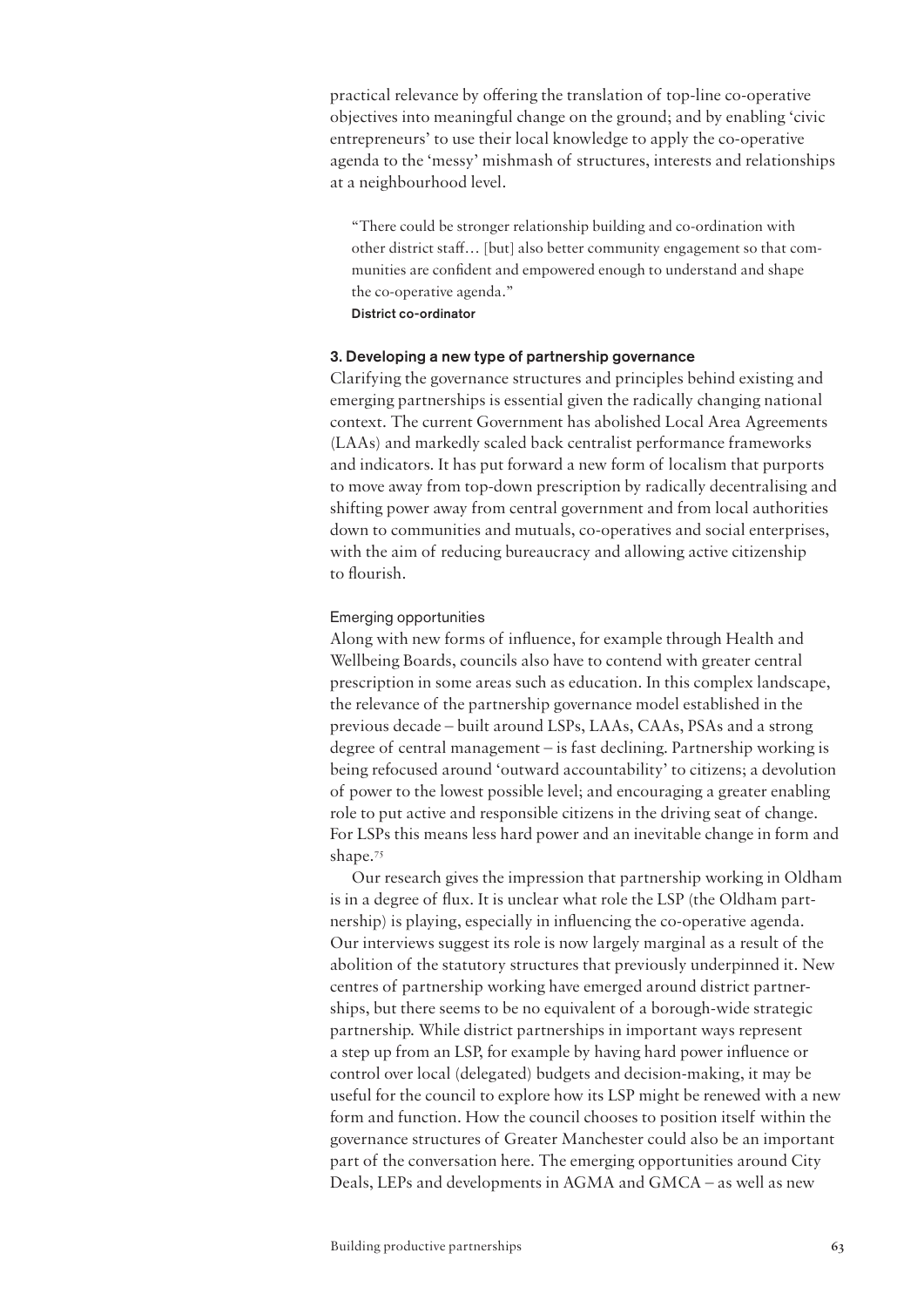options for shared service arrangements and service trading – should be considered carefully and creatively.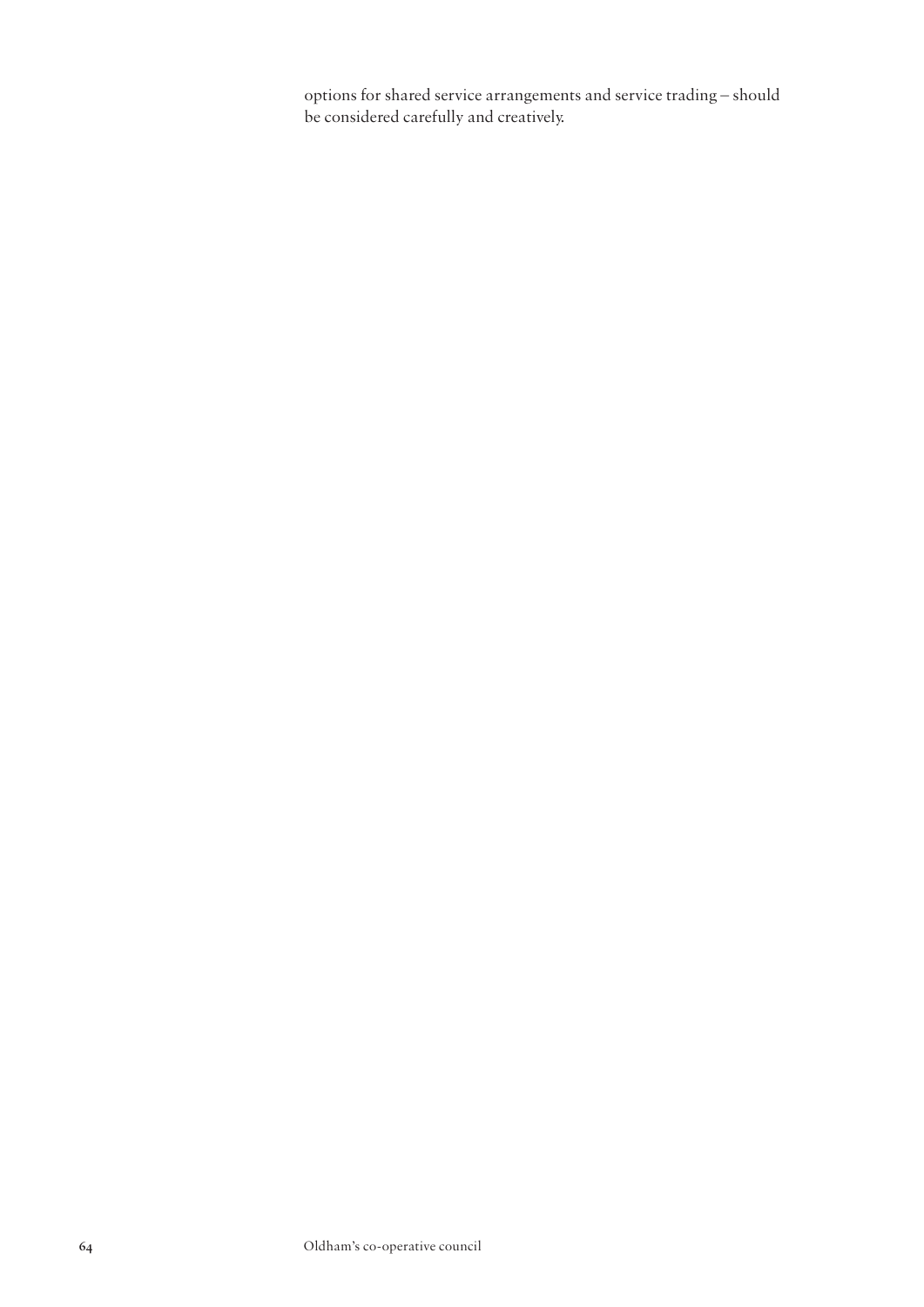# 6. Driving internal change: Turning council improvement into social change

Oldham's repositioning as a co-operative council and borough is at an early stage. The council's change programme, including its corporate plan and change framework ('Repositioning Oldham'), has set out a medium to long-term strategy that is expected to drive significant change in a ten year period.

This programme of change includes parallel processes: a repositioning of the council along co-operative lines, which is planned to take five years to effectively establish; and a transformation of Oldham as a *place*, which is expected to be a ten-year process that will marry public service transformation with a strong growth agenda and a push towards more (and smarter) investment, jobs, regeneration and economic fairness and progress – part of Oldham's increasingly important *productive place* narrative. The council's corporate plan for 2012–2015 has already put the wheels in motion, setting out an action plan of specific policies and initiatives for achieving the council's key co-operative objectives.

# The need for change, consensus and coherence

The new organisational framework and operating model for the council, part of its Repositioning Oldham change framework, sets out a more immediate timeline of twelve to eighteen months and provides crucial guidance on how the 'business' of the council is being re-configured to align itself with the co-operative model and imperatives around a more flexible workforce, more responsive services at a neighbourhood level and more effective demand management. This new organisational arrangement is being underpinned by a stronger community leadership role and less direct control of services, as well as an acknowledgement that the council will be a smaller organisation with a significantly reduced financial base.

"The transformation of Oldham – both the council and borough – will take time and patience, and the journey will not follow a straight line. We're not after a fixed product, but a new framework for doing things radically differently, and we are are already laying the foundations for this." Oldham Council Chief Executive, Charlie Parker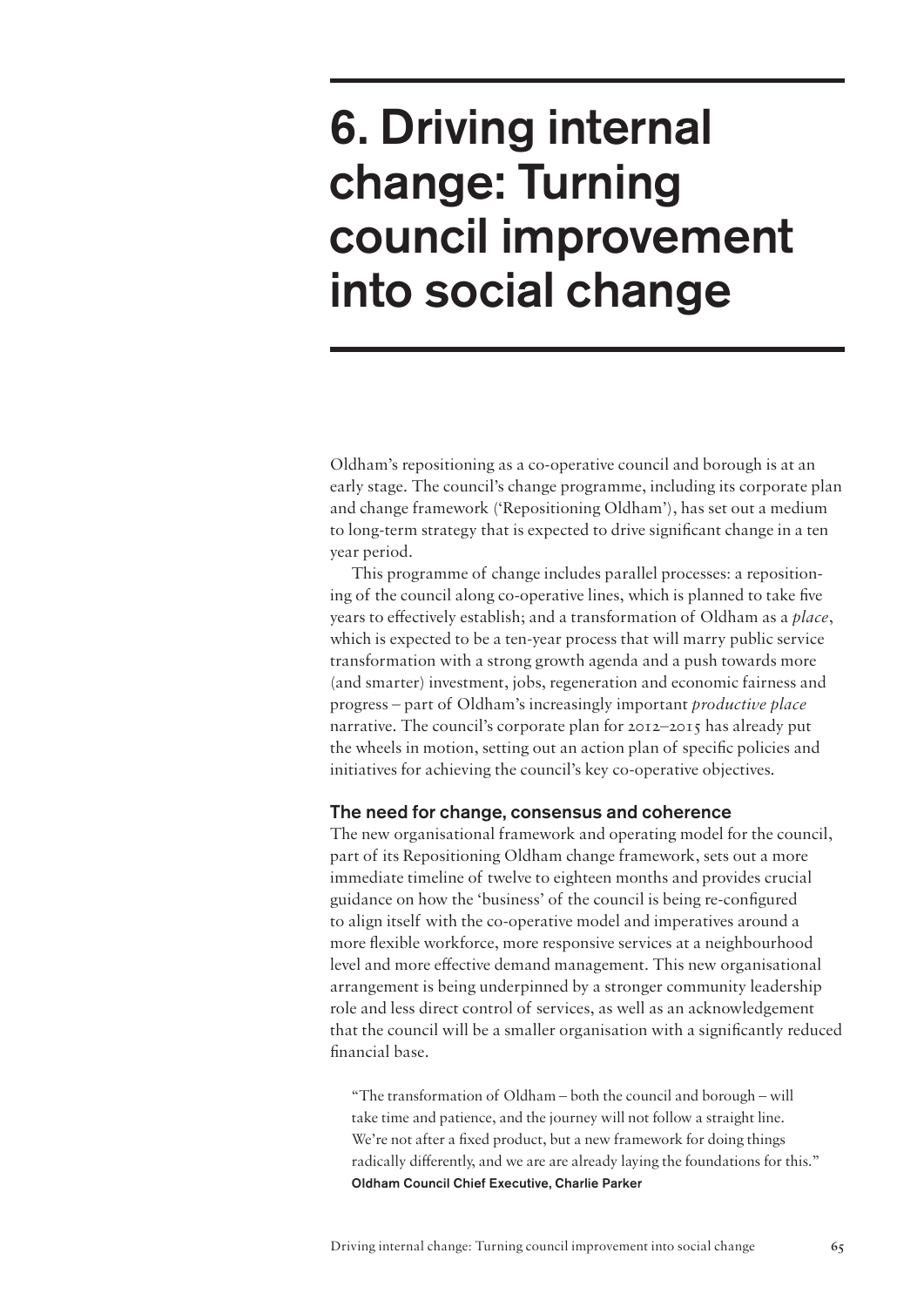Driving internal change will be crucial to building a successful co-operative model, but it will be far from easy. Since 2008 the council has achieved a remarkable turnaround, transforming a dysfunctional, poorly managed organisation with weak accountability and governance into a competently managed business with significantly improved services and financial sustainability, against a backdrop of recession and central government cuts. But this recovery and improvement phase had a very effective enabling environment built around an 'Oldham first' ethos, including cross-party consensus and agreement to avoid making political capital out of the process; an acknowledgement of the need for radical organisational change; an agreed period of significantly centralised command and control recovery to 'get the shop right'; and an improvement period shaped by an independently chaired board.

Council members and officers were able to integrate around a 'One Council' behaviour-setting approach, which was part of the 'Trust Oldham' change programme. In addition to better management and business practices and success in getting broad buy-in, a key reason for such effective change was that the recovery and improvement programme was essentially apolitical, with all stakeholders recognising the dangers of insolvency or collapse if the organisation failed to change.

While the previous political leadership focussed its energies on ensuring the survival and viability of the council, the leadership under Jim McMahon has set out a bold polemical vision of future transformation. Yet this comes with its own set of risks, challenges and barriers. On the one hand, those we have interviewed have said the need for change is undeniable and stronger community leadership, more responsible and empowered citizens and greater neighbourhood and partnership working is uncontroversially supported across the board. On the other hand, the co-operative council vision is a Labour narrative with less consensus and more ambition about the wider purpose of the council than the 'apolitical' organisational transformation that defined the period of recovery and improvement.

For this reason, some will perceive it as a risky challenge to the competence and stability gained under centralised control and management. Others will see it as lacking practical application, especially in the context of cuts, job losses and Oldham's history of 'yo-yo' politics where grand ideas have rarely survived electoral cycles.

Some will point out the various points of friction: between councillors and officers on the pace and scale of change; between service providers and the council on how social value should be delivered; between citizens and local leaders on assuming greater civic responsibility; between districts articulating their own understanding of the co-operative model and the council trying to maintain some borough-wide coherence; and between the council's bold aims and the economic realities of Oldham. It is clear that repositioning to a co-operative council and borough will not garner as much agreement as during the recovery and improvement period. Yet we have also heard that the changes underpinning the co-operative model are widely perceived as being steps in the right direction, with a potential for long-term change in the borough. As Charlie Parker, the Chief Executive of Oldham Council, told us, "change is part of Oldham's DNA." But to drive the internal change needed for this transformation, it is important to address two key challenges, explored below.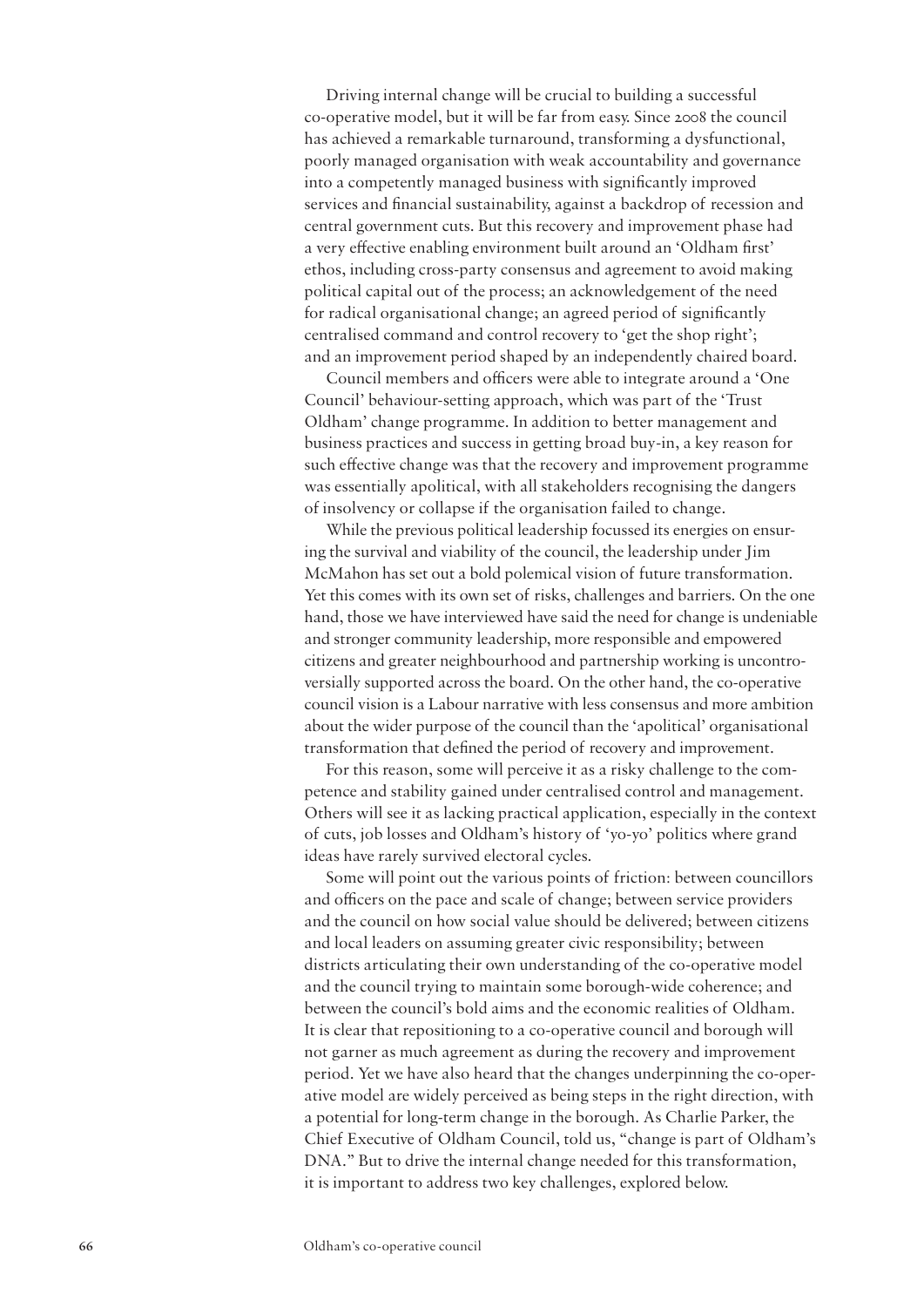## 1. Achieving coherence

Despite the clear contextual differences, our research indicates that the council needs to aim to replicate the coherence of the preceding recovery and improvement period and its 'Trust Oldham' programme of change. This could involve a mixed model of engagement, communication, member and employee support, collaborative milestones and organisational realignments.

Achieving the coherence of the preceding programme, but through an entirely different leadership style with far less centralised control, will be highly challenging. However, there has already been some clear progress. For example, the co-operative council concept is embedded into the council's key strategies including the corporate plan, service, managerial and financial strategies, policy documents and budget proposals. Greater neighbourhood working and the Local Leaders Programme are also helping councillors to constructively engage with the agenda of change. Moreover, the council's CSR agenda, employee volunteering programme and ethical framework are having an increasingly tangible impact on the business of the council, as well as the work of elected members, employees and service providers, for example through new accountability and governance frameworks.

Our research also suggests that there has been a profound communications effort and a careful management of the process to ensure that key messages are simply and effectively communicated across the council and borough, which can be seen in the Co-operative Charter. Staff (and partner) briefings and workshops, online forums and district partnership meetings are also helping drive this internal (and external) dissemination. There are also positive indications, especially among senior officers, of a strong degree of harmony between the aims and aspirations of the political leadership and those of the senior management team. As one senior officer put it, long-term change is more likely to succeed because of the "compelling vision and personal integrity of the political leadership, and the impetus within the council and its managerial structures to become a co-operative organisation." The same senior officer also emphasised that the process of internal change is being driven democratically around the vision of elected members, rather than through "managerial leadership." This degree of coherence and positive division between members and officers is reflected in the clearly defined co-operative objectives of the council's organisational change framework and corporate plan.

In addition to this, our research has also shown evidence of cross-party buy-in and engagement. For example Leader Jim McMahon has held regular meetings with the leaders of the other two parties, there have been a greater number of cross-party engagement opportunities through CAPs, and there are indications from our interviews that a number of Liberal Democrat councillors support (in principle) some of the key strands of the co-operative model. This all suggests a degree of clarity and coherence to the process of internal change, with multiple strands – conceptual, policy-based, organisational, relational and political – cohering around a vision of co-operative repositioning that is beginning to be shared more effectively across the council and its partners – helping to align various (sometimes competing) priorities, structures and objectives.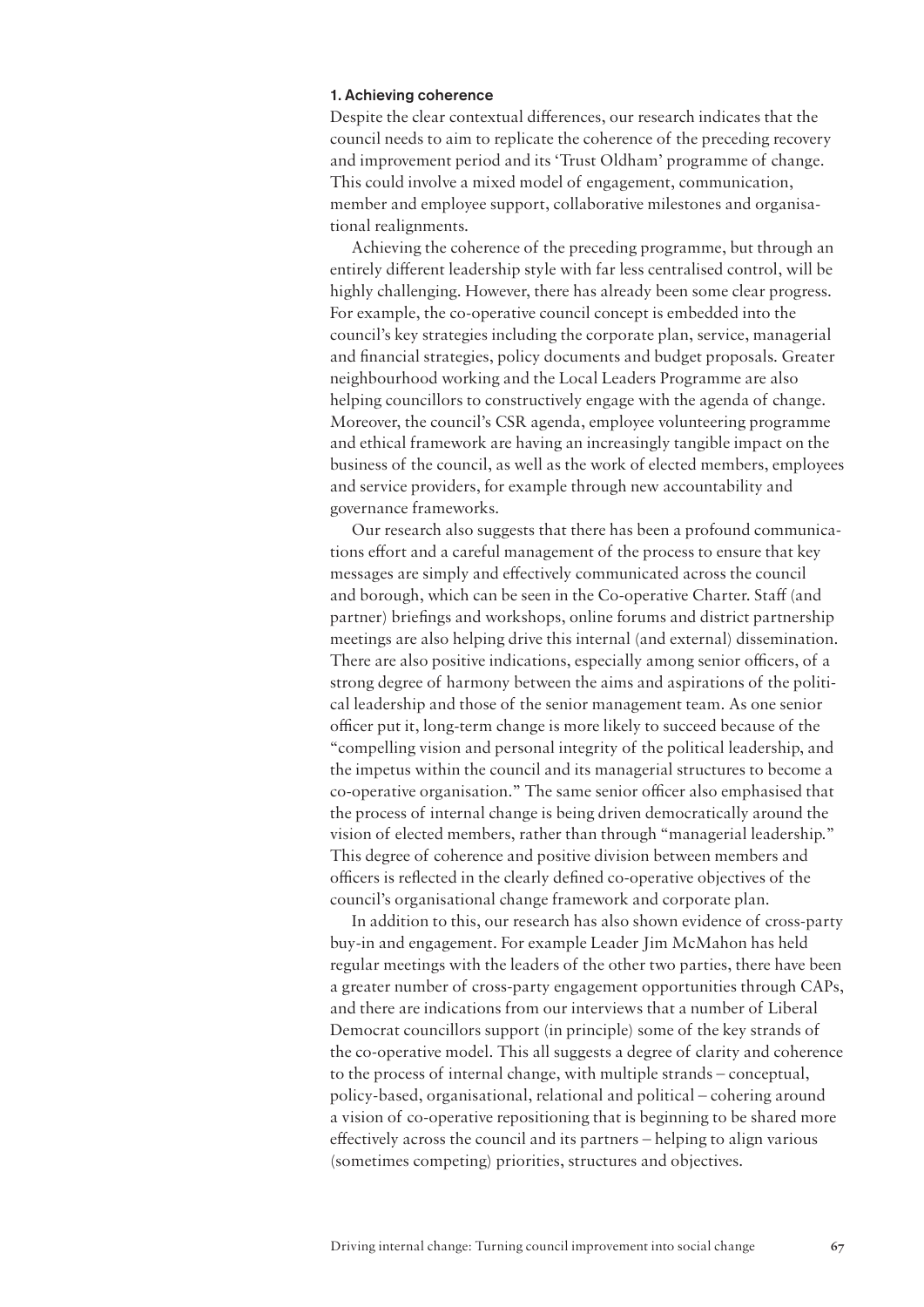## Getting the right tools

Yet despite this progress, our research has highlighted a number of tensions and significant challenges. Many of those we have interviewed have observed a mixed response among elected members, officers and staff to the co-operative repositioning. While there has been a strong understanding of the model within the senior political leadership and senior management team, and among service providers in the voluntary sector, a large core group of those closest to the frontline – ward councillors, council staff, service teams, mid-level officers, and some partners in district partnerships – are less clear about the co-operative idea. For some, there is a degree of cynicism and an issue of trust. As one interviewee put it, "[some feel] it is just a restating of the Big Society concept – encouraging more personal and community responsibility but with less central support and a shrinking financial base."

The context of cuts and plans for a smaller organisation with fewer directly employed staff has also generated a sense of job insecurity and a fear of cuts among many in the council, which we have heard has tempered enthusiasm for a co-operative council. For most, however, it is less an issue of cynicism and a conservative resistance to change, and more a result of a visible gap between the theory of the co-operative council and what is being felt on the ground. This is partly due to the co-operative repositioning being at a relatively early stage, but it is also about a lack of real, *tangible* examples of what the co-operative model means in practice at different levels of the organisation and across different service areas, districts and communities. Without collective trust and practical frameworks of change, there is a danger that fragmentation and misunderstanding could limit internal coherence.

To meet these challenges, a stronger infrastructure to support change could be built, which, as one senior officer put it, "would provide the tools needed to demonstrate a co-operative difference." This could include specialised frameworks to support change for different layers of the council, with a set of 'core behaviours and values,' key milestones and agreed action plans and outcomes – building on what was achieved with the 'Trust Oldham' programme. This could also be combined with more individual tools, for example by encouraging council members and staff to make use of 'reflection models' to help them reflect on situations they encounter in practice and how they might have made a co-operative difference. For councillors, the Local Leaders Programme could be adjusted to reflect the need for concrete examples of what a co-operative council could mean for their day-to-day work.

A strong engagement framework will be essential to support these changes, and our research has highlighted encouraging signs that Oldham's Co-operative Commission is being reshaped as a more active resource and platform for informing practice, effectively engaging staff and familiarising those within the council about the co-operative model and what it means in practice. There is considerable potential for the Co-operative Commission to become a crucial intermediary network by helping to facilitate an ongoing two-way strategic conversation between the senior political leadership and management team, and those closest to the frontline of neighbourhoods – combining central direction and aspiration with knowledge of what works locally, and consequently generating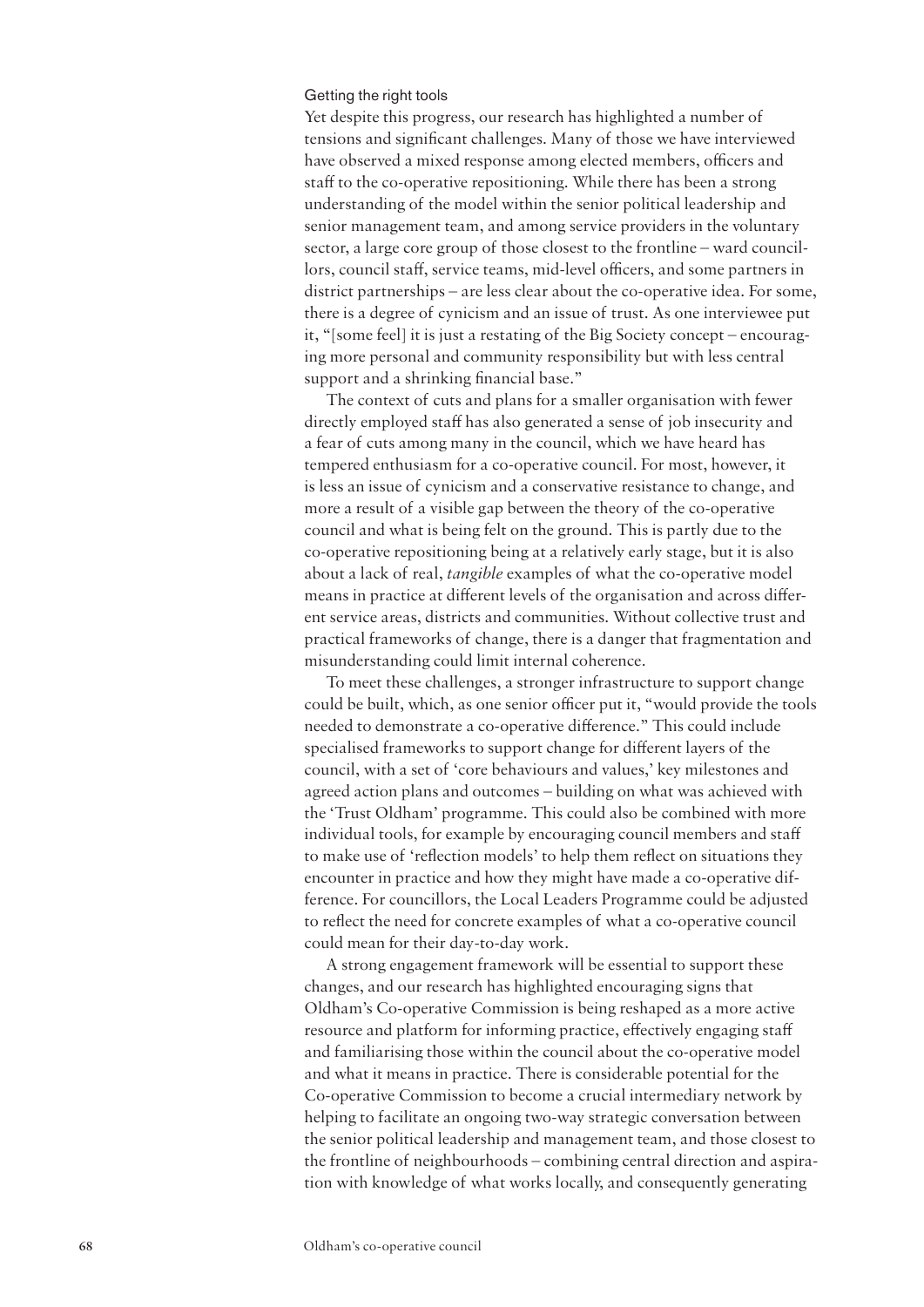'real' examples of co-operative change, along with a shared vision that cuts across various organisational and service silos. One long-term aim of this might be to simultaneously embed a co-operative way of working into the *intuitive* and *reflexive* practices of those in the council, so that it becomes an ordinary part of their core work, and also ensure that cooperative change is a dynamic, adaptable and evolutionary process.

It is also important that the engagement process is two-way, with genuine member and staff involvement and ownership. Opportunities around staff-led programmes, forums and meetings, and the use of 'champions' and ambassadors of change could be expanded, and research suggests this form of two-way engagement is valuable in boosting morale, building trust and accountability, helping the council achieve its objectives and driving internal change, even during periods of cuts and economic uncertainty.76 As one senior manager told us, it may also be crucial to building up shared business intelligence, where people come together across silos and strategically link co-operative aims to traditional imperatives around understanding local need, applying community intelligence, improving practice and making services more responsive.

One senior officer also told us that the council could adopt a stronger 'systems' approach to managing change – devising a 'big picture', 'outside-in' understanding of council systems, processes and people by focussing on generating shared principles and outcomes and then integrating services and internal structures around these. A mixed model of engagement, communication and organisational change could be crucial to driving the effective and coherent internal change needed for a shift to a co-operative council model.

#### 2. Renegotiating ownership of change

Our research suggests there are perceptions, especially among elected members, of a democratic deficit in the machinery of local government in Oldham. This is directly connected to the managerialist approach of the council, which was inherited from the previous administration and the command and control period of 'getting the shop right.' One interviewee argued that while this is beginning to change, there is still a degree of 'paternalism' from the senior management, which risks slowing the pace of co-operative change. This is partly to do with the relationship between senior officers and elected members (including perceptions from the latter of 'too much bureaucracy' slowing down change), and also between the centre and district partnerships. A key challenge for the council will be striking the right balance between ceding greater control through a stronger 'strategic enabler' role, and managing the risks of democratising and devolving responsibility for reform – including by rebalancing relationships between senior officers and the political leadership; between the council and district partnerships; and between the council and communities.

Part of meeting this challenge could involve reconfiguring the council's level of risk tolerance and opening up the processes of risk management associated with determining the feasibility of implementing change. As a recent study by Local Government Information Unit and Zurich Municipal highlights, risk management in local authorities across the UK appears to be principally officer-driven and concerned with avoiding,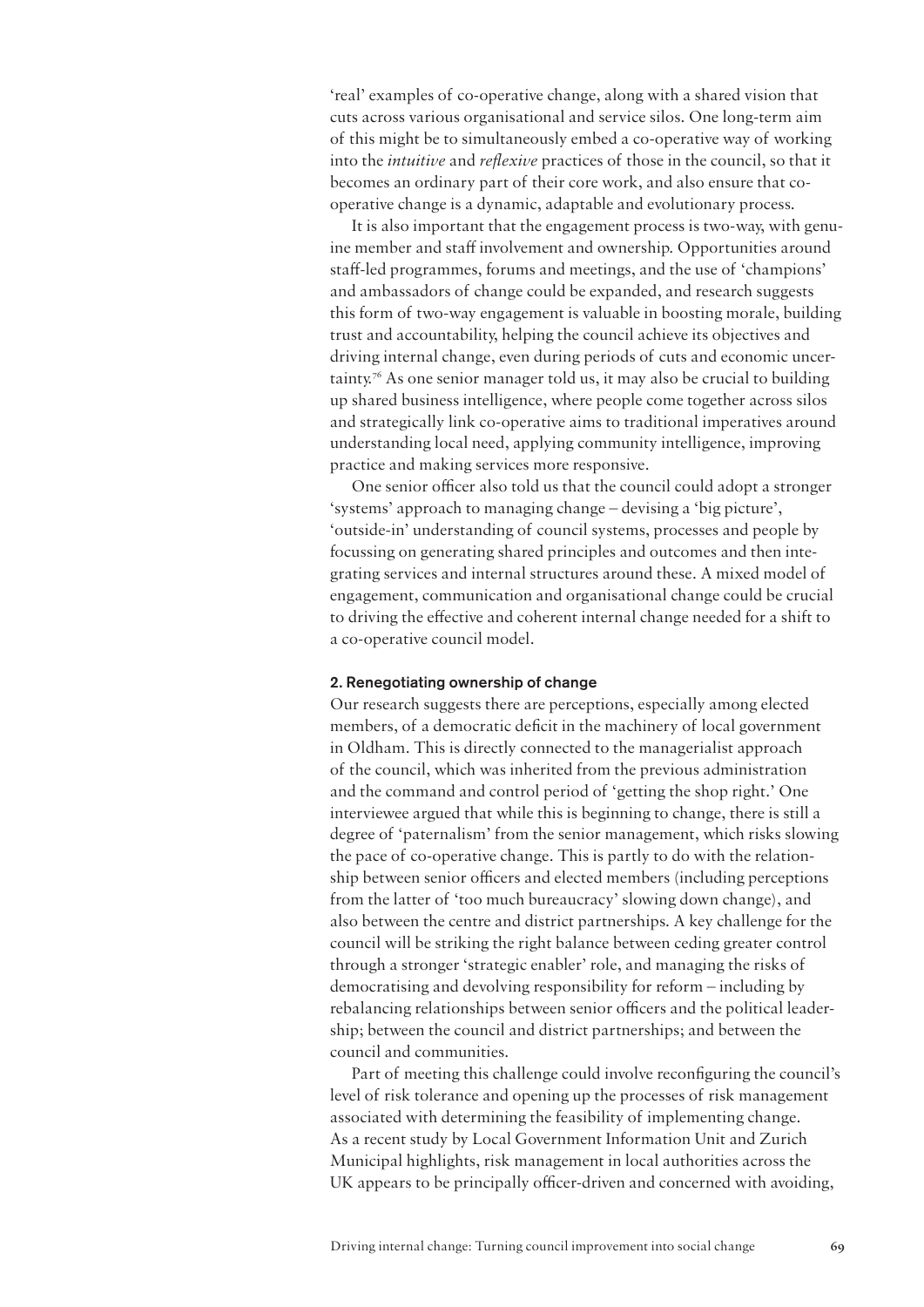rather than strategically managing, risk. The role of elected members is also seemingly restricted to monitoring risk through scrutiny panels, rather than helping to construct the frameworks of risk management that shape processes of council change and reform.77 Oldham council could think about what role ward councillors and district partnerships might play in managing risk and taking greater responsibility for service reform at a local level. This will be less officer-driven, more risk tolerant and less paternalistic.

For this shift to be successful there needs to be a commitment from senior managers to frame the council's emerging enabling role not exclusively or principally around demand management (for example stepping back from certain areas of provision to encourage behaviour change and community responsibility, such as in relation to fly tipping), but as part of a more transformative vision that empowers elected members and community leaders to drive change across a wide range of service areas and different layers of local government.

Part of this will inevitably require a new approach to public management, including serious thought on issues such as the relative balance between democratic creativity and technical efficiency; between innovation and service performance; and between policy-making or service design as a collaborative, 'socialised' process embedded in a networked web of relationships (consisting of elected members, managers, frontline officers, partners and citizens); or as a top-down operation carefully managed to fulfil narrowly defined functions and organisational objectives.

Clearly, the new public management paradigms swung the balance of power too far in favour of a managerial leadership shaped by marketbased mechanisms and a disproportionate focus on efficiency and targets. This reduced the role of elected politicians to allocating resources effectively and evaluating performance, with a relatively minimal role in translating political vision or policies into substantively new models for local services, while senior officers were free to manage the organisation relatively autonomously.78 These paradigms also reinforced the passivity of citizens and their dependency on the council by regarding them as customers confined to a transactional relationship with the local authority: paying (through tax) in return for quality, value-for-money services.

The senior managers in Oldham we interviewed have indicated that the organisation is moving away from this managerial leadership and towards community leadership by being committed to the political vision of the senior elected leadership and embedding innovation into the business of the council, for example with greater co-production and more frontline flexibility through a 'business unit' ethos. But there are still uncertainties about how substantial this shift is, with particular questions over how far the processes of change are being opened up, and to what degree the implementation of policy is congruent with the aspirations of elected members.

Addressing this is not about radically rethinking the relationship between politicians and managers by framing it around the traditional public administration model of governance, which depicts a clear separation of functions between elected members and senior officers and sees politicians as effectively controlling public managers by creating, in a top-down manner, the bureaucratic structures in which they operate.79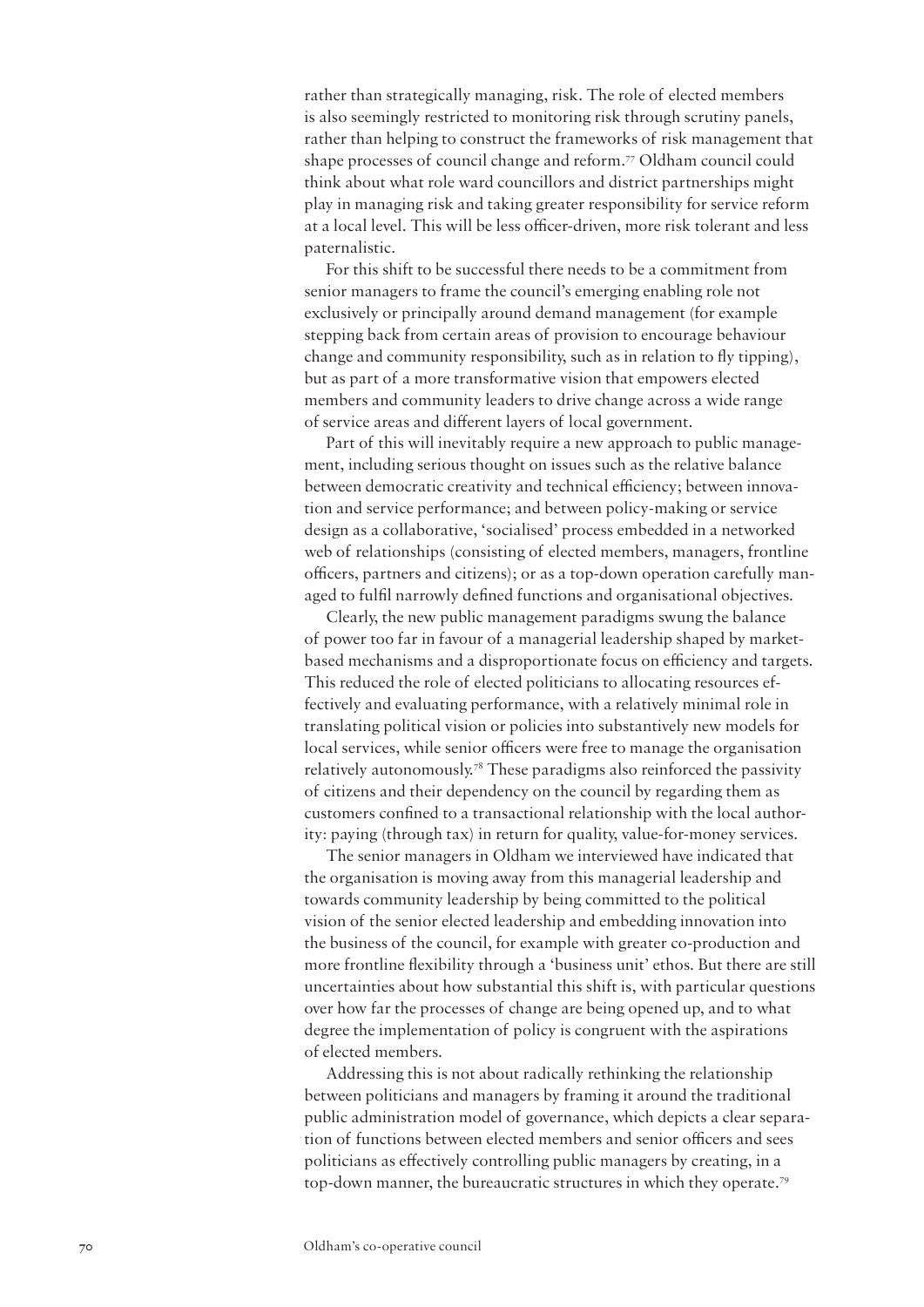The councillors we have spoken to strongly value the effectiveness of the senior management, particularly in driving the significant improvement seen since 2008, and it is clear they do not want to endanger this organisational competence. What Oldham appears to be moving towards under the co-operative repositioning is a cautiously collaborative model defined by "reciprocal restraint", as described by Mountjoy and Watson:

"…While elected officials could dominate administrative practice… they are constrained by a respect for administrative competence and commitment. [Similarly]… administrations could use their considerable resources to become self-directed, but they are restrained by a commitment to accountability in the complementary relationship."<sup>80</sup>

Politicians in Oldham value the competence of the senior management, while senior officers recognise the clear mandate of the political leadership and the clarity of its reform vision. An important challenge will be transforming this from a largely pragmatist relationship based on 'reciprocal restraint' to a value-laden model of 'reciprocal reconfiguration' – with far less managerialism, a rebalancing of delivery goals, and a shift from command and control public management to new forms of public value shaped by a socialised process of change and service innovation.<sup>81</sup>

Public value management perspectives provide a useful framework for combining these democratic imperatives with the traditional, albeit redefined, requirements of efficiency, accountability and equity. They challenge the marketisation of public service management and propose governance models involving "networks of deliberation and delivery in pursuit of public value" – that is, value that looks past delivery goals and seeks to advance democratically determined social and economic outcomes.<sup>82</sup>

Crucially, these networks value flexibility and innovation, and they broaden the legitimate sources of change and decision-making to include, for example, community leaders, frontline officers, business and third sector partners, service users and citizens. Efficiency and accountability take on new meanings, with less focus on performance measurement and greater emphasis on the degree to which they achieve broader goals that are articulated through a social process of negotiation and exchange with partners, rather than through managerially driven techniques for understanding the 'customer'. Politics and management become partners, with senior managers recognising that effective delivery and implementation requires the meaningful participation of a wide range of stakeholders. While not becoming politicised, managers nevertheless adopt stronger roles as democratic facilitators that are more firmly embedded within communities and more competent at engaging effectively with citizens in a way that does not actively bypass elected members and community networks.83 Some of our interviewees suggested that in Oldham there is a particular disconnect between managers and certain communities in the borough. The adoption of a more enterprising facilitative and community enabling role by managers could be a key ingredient for addressing this.

Our model of social productivity builds on public and social value approaches and provides a framework with a set of questions about how change can be managed and delivered in a socially productive and facilitative, rather than managerial or prescriptive, way. It promotes a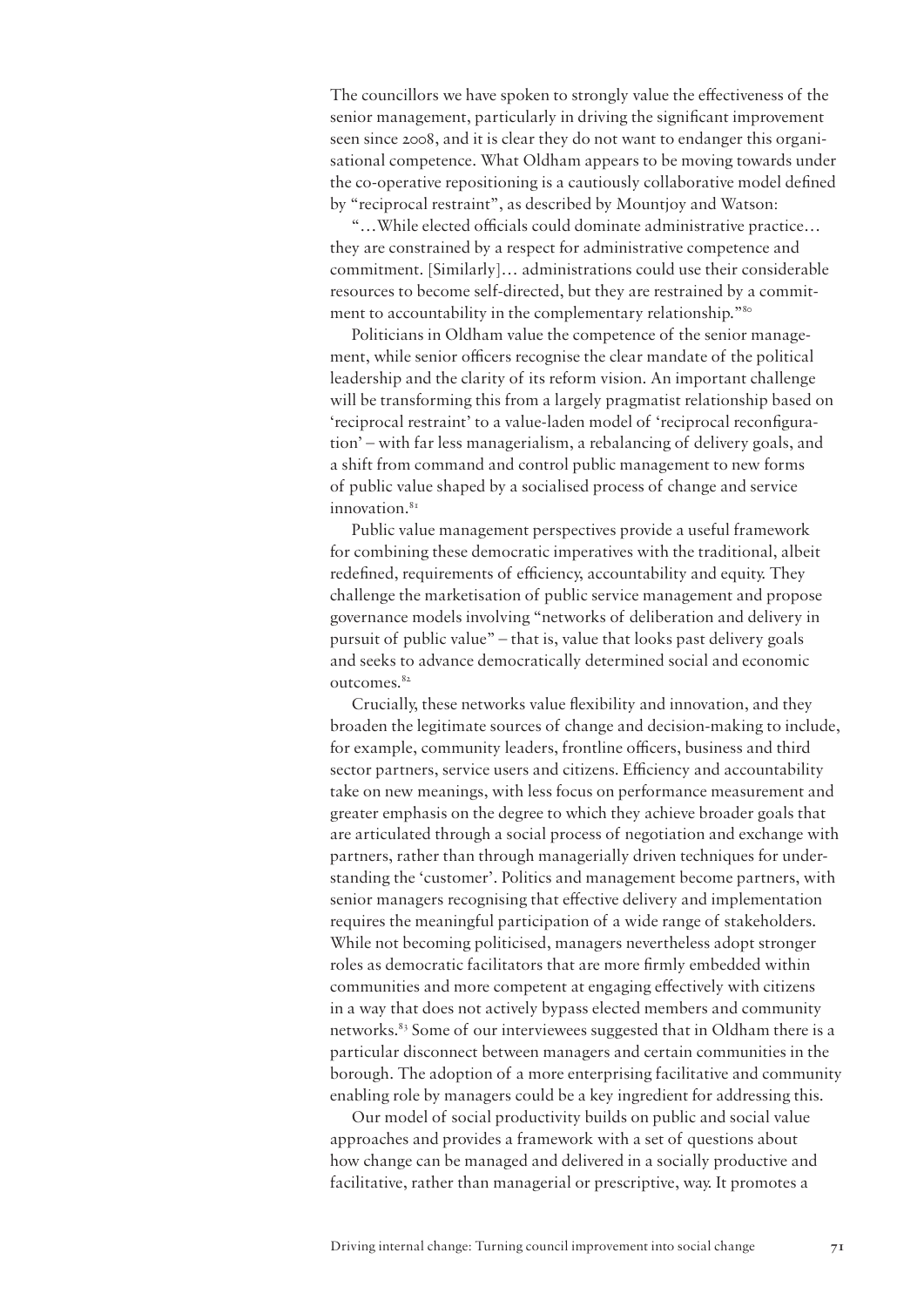management paradigm that finds sources of change and innovation (and evidence to support change) not only in satisfaction surveys or systems of performance and service data, but equally in the vast but often untapped reserves of intuitive local knowledge and local aspiration held by frontline staff, citizens, community groups, the third sector, local businesses, and ward councillors. Managers collaborate with the political leadership to develop co-productive platforms for tapping into this 'hidden wealth' – for example through community commissioning, service devolution and analysing and mobilising social networks, community assets and bottomup resources.

This type of approach provides a far richer picture of what citizens truly want from local services, and of what type of change they see as desirable. Under a model of social productivity, service management and innovation becomes more of a bottom-up process, beginning from the perspective of individuals and communities and integrating the service offer around them. This opens up the possibility of diverse forms of management (including devolved community and neighbourhood management) and different layers of influence and ownership of change. For example, at an individual level citizens could actively shape local service markets by directly commissioning and delivering services, which can be seen in adult social care with personal budgets and the role played by micro enterprises. At a broader community level, innovation could be shaped collectively through community commissioning. In other cases, where the issue is highly complex and impacts on the entire borough, change could be managed by the senior leadership.84

A central theme of Oldham council's narrative of change is a progression from managerialism and centralised control (to achieve organisational competence) to transformation through embedding innovation into the core business of the council. Yet it is clear that this will not be without challenge, and the council could draw on tools such as City University's Local Councils' Innovation Framework and NESTA's innovation surveys to ensure that innovation is applied systematically across the organisation and is actively shaped by a range of local stakeholders. $85$ A socially productive change and innovation framework for the council based on these insights could consider:

- A rebalanced relationship between elected members and senior managers. Are councillors being supported effectively enough to have their policies and political visions implemented?
- A new approach to risk management.
- Organisational culture. Is it being redefined to encourage innovation?
- Co-production and co-design. Is it being applied systematically and shaping the strategic direction of change in the council?
- Are citizens, neighbourhood teams, district partnerships, delivery partners and frontline teams (for example through 'business units') being supported effectively enough to become 'leading edge' innovators? And is the council investing in building this capacity and enabling democratic ownership of the co-operative reform agenda?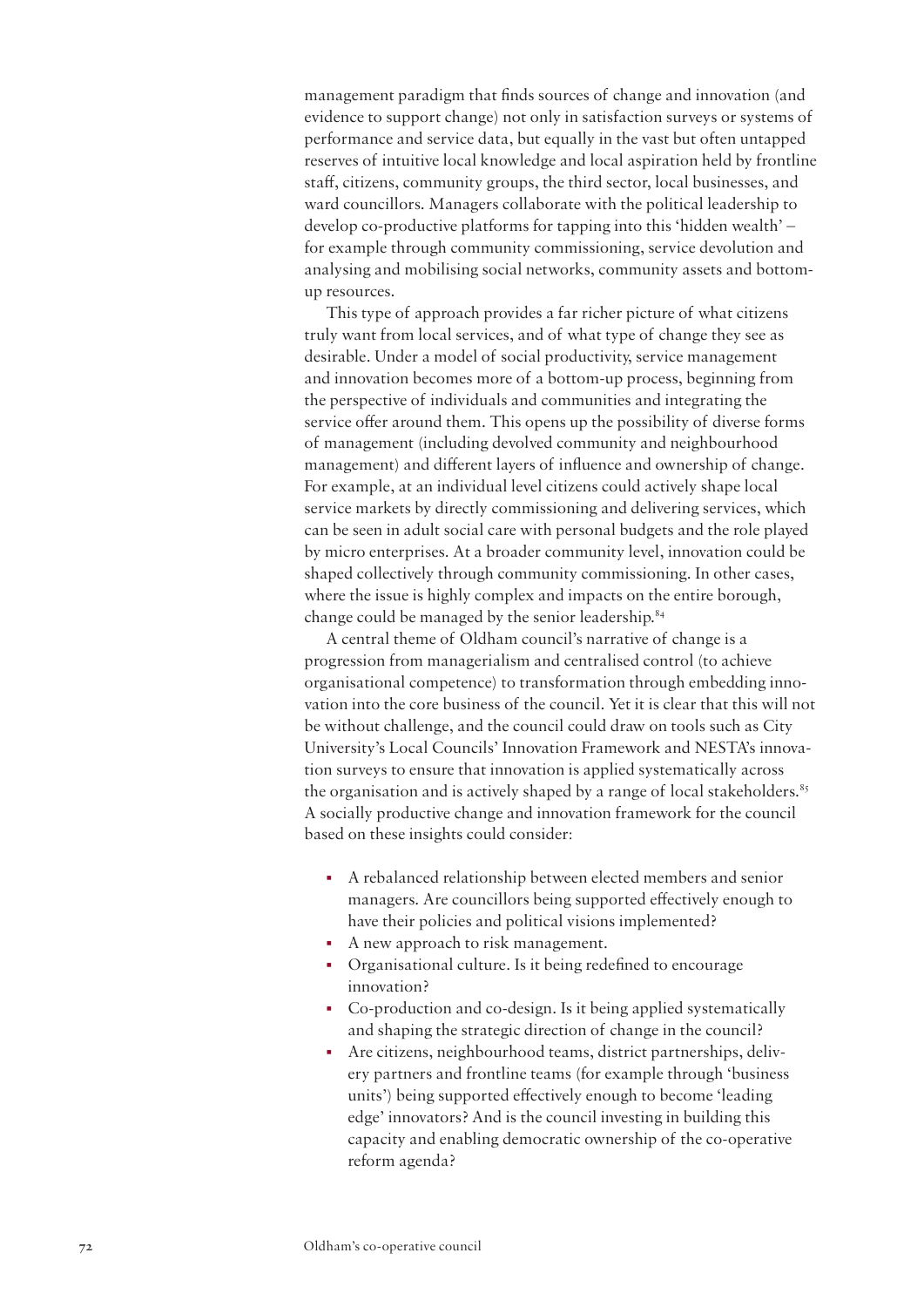• What processes and mechanisms could be introduced for judging and effectively delivering innovation and proposed changes? And what will be the balance of power and responsibility between managers, elected members, frontline staff and communities in shaping these?

#### More representative at the top

Our research suggests that the routinely dysfunctional relationship between citizens and the council is not only due to residents' dependency on council services, but is also the result of a more fundamental cultural disconnection between senior decision-makers and managers and the communities they are intended to serve. In particular, several interviewees pointed to the lack of representativeness of the senior leadership, and the absence of their constructive interaction with certain communities, particularly Asian communities in deprived wards.

This was identified as a particular challenge for senior managers, many of whom are from outside Oldham and live outside of the borough. In important respects this is understandable: The senior management team was recruited to ensure the viability of the council and it has done a remarkable job in achieving and sustaining organisational competence. Yet as the previous section highlighted, it is important that public managers adopt a wider, democratic facilitative role beyond just the implementation of policy and the delivery of services. For the co-operative model to be truly transformative, it is vital for the senior leadership and management team to be truly embedded within the borough's communities and, over the long term, more representative of the borough.

Part of this will be about maximising the opportunities that will be provided by the co-operative agenda – for example through ensuring strong strategic linkages between the centre and districts by empowering ward councillors, engaging with district networks, strengthening neighbourhood working and generating a deeper knowledge and understanding of Oldham's communities.

Indeed, greater devolution is likely to have a positive impact on the future direction and make-up of the council, for example by equipping ward councillors with financial and executive decision-making skills, potentially opening up opportunities for future leadership roles. Similarly, frontline teams and junior officers (who are typically more representative of Oldham's population) could gain valuable experience in combining and balancing an innovative community focus with traditional imperatives around service efficiency – a skill set that could be highly desirable when recruiting the future generation of senior officers.

The council could also think about how it might actively support these potential opportunities through new approaches and strategies for recruitment and selection, training, skills and career development, employee support, and strategies for attracting the growing professional class in Oldham that largely chooses to work outside of the borough.

Adopting this agenda will not be without challenges and risks, particularly at a time of reduced funding when the need for organisational stability is paramount. Nevertheless, a cadre of senior leaders who are more embedded in the community and, over the long term, more representative will be vital to the success and integrity of the co-operative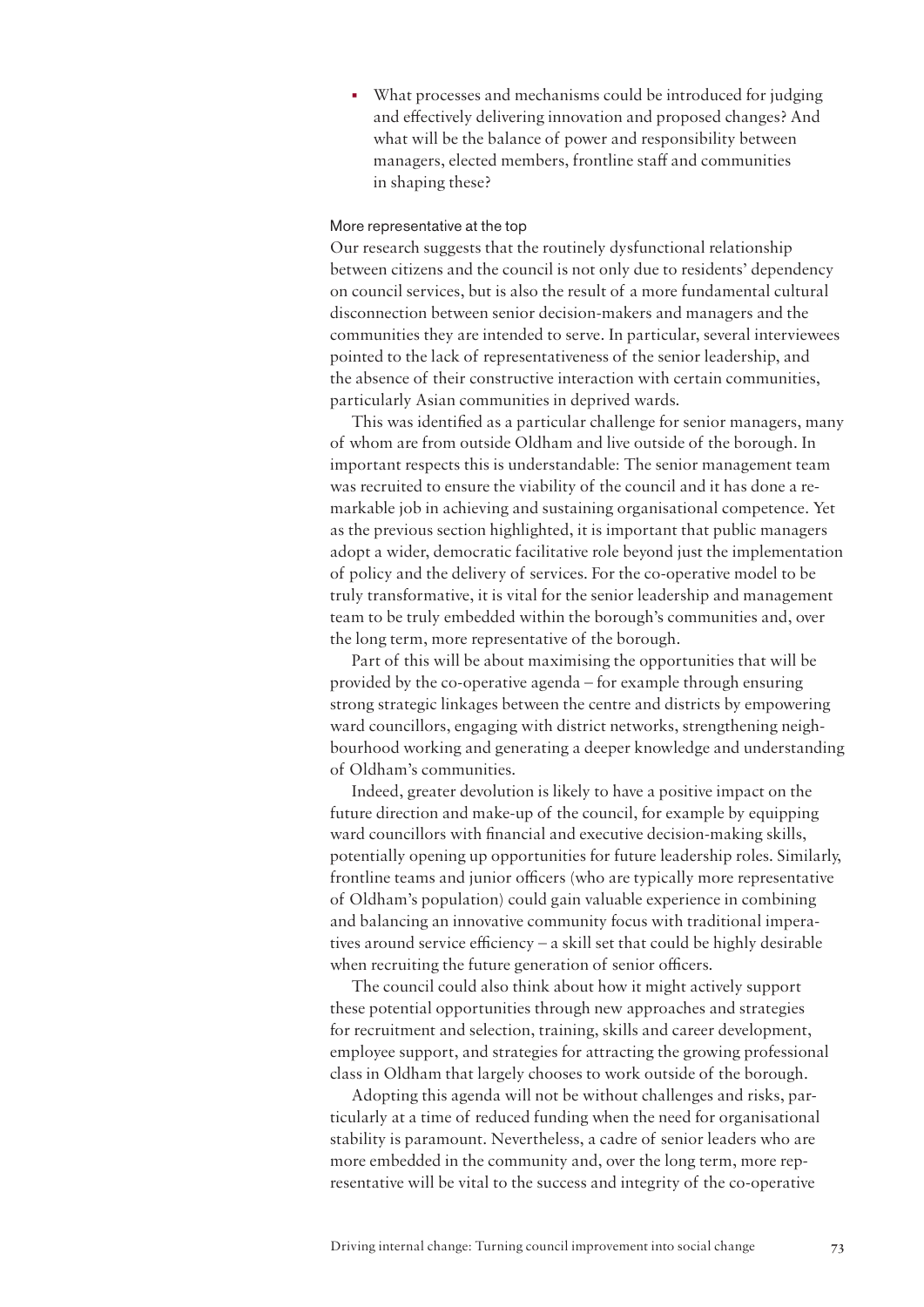agenda. The council often promotes the legitimacy of its co-operative agenda and its reputation as a co-operative council by pointing out that the vast majority of council employees live in and around the borough. However, this is not true of the top cadre of leaders and decision-makers – and putting in place long-term strategies to address this imbalance could be an important goal for the council.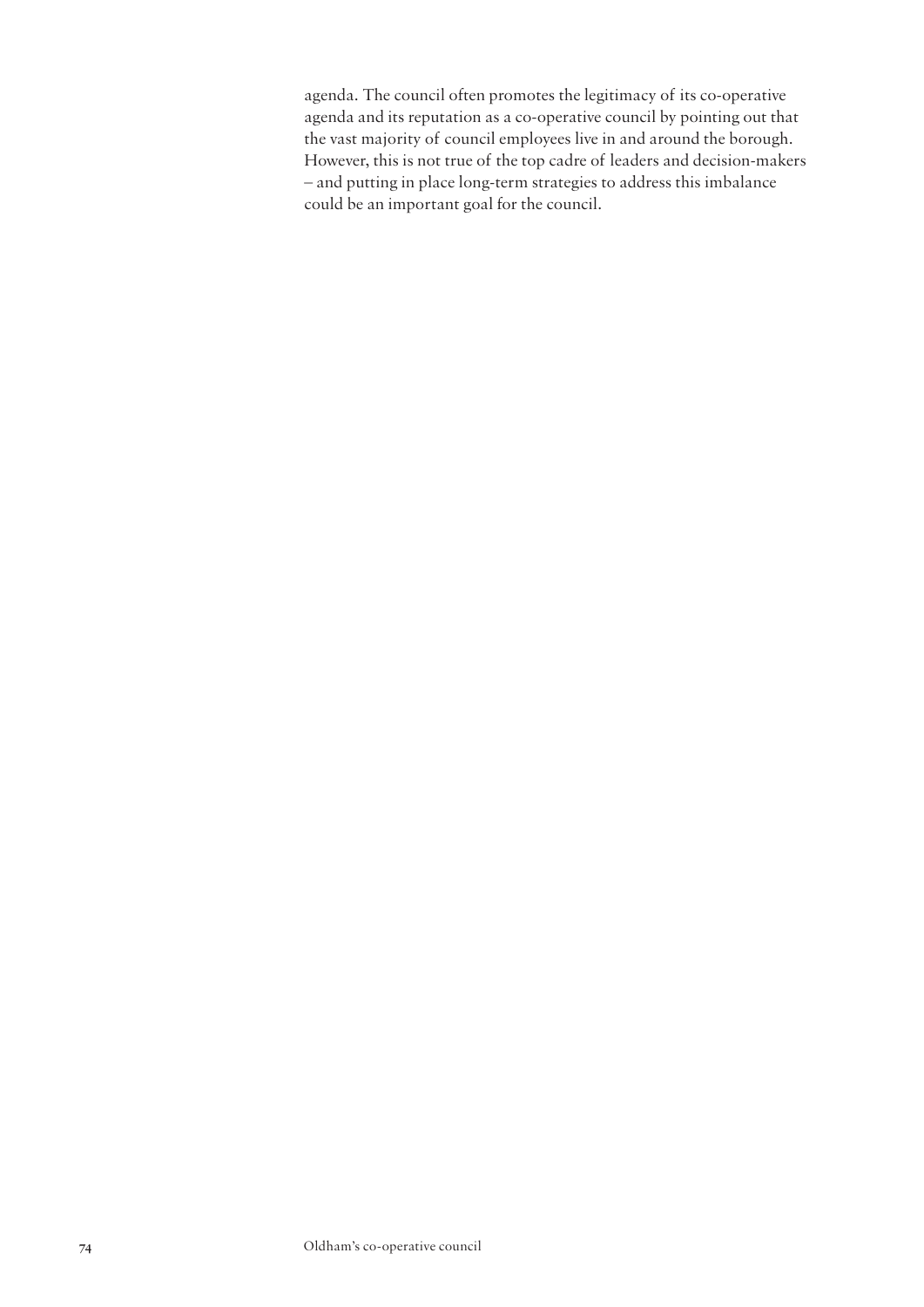# 7. Oldham's co-operative challenge: A social productivity model

Social productivity is 2020 Hub's approach to public service reform and social change. Our work with local authorities and other public sector organisations builds on social productivity as:

- An analytical framework for making sense of social and economic change over the long-term.
- A set of analytical and strategic tools to begin reshaping public service policy and practice.
- A means to re-think the role of the council within a changing ecosystem of public services and an economic context in flux.

Social productivity is about sustained culture change in public services – shifting from a culture of top-down, silo-based service delivery, to a culture that recognises that social value is co-created between the service and user. It is an approach that puts engagement, co-production and civic responsibility at the heart of public services and civic organisation – creating sustainable systems that build social capacity, foster community resilience, and work with the grain of people's lives.

According to the Commission on 2020 Public Services, social productivity is the idea that "public services should explicitly be judged by the extent to which they help citizens, families and communities to achieve the social outcomes they desire".<sup>86</sup> This means less focus on the particular services that are being – or have always been – delivered, and more focus on how the confluence of citizen agency, civil society and the state can collaboratively create the right conditions to improve social outcomes. It means thinking less ideologically about the role of the state, focusing instead on how citizens can be engaged, and how state, market and society can work together to solve public problems.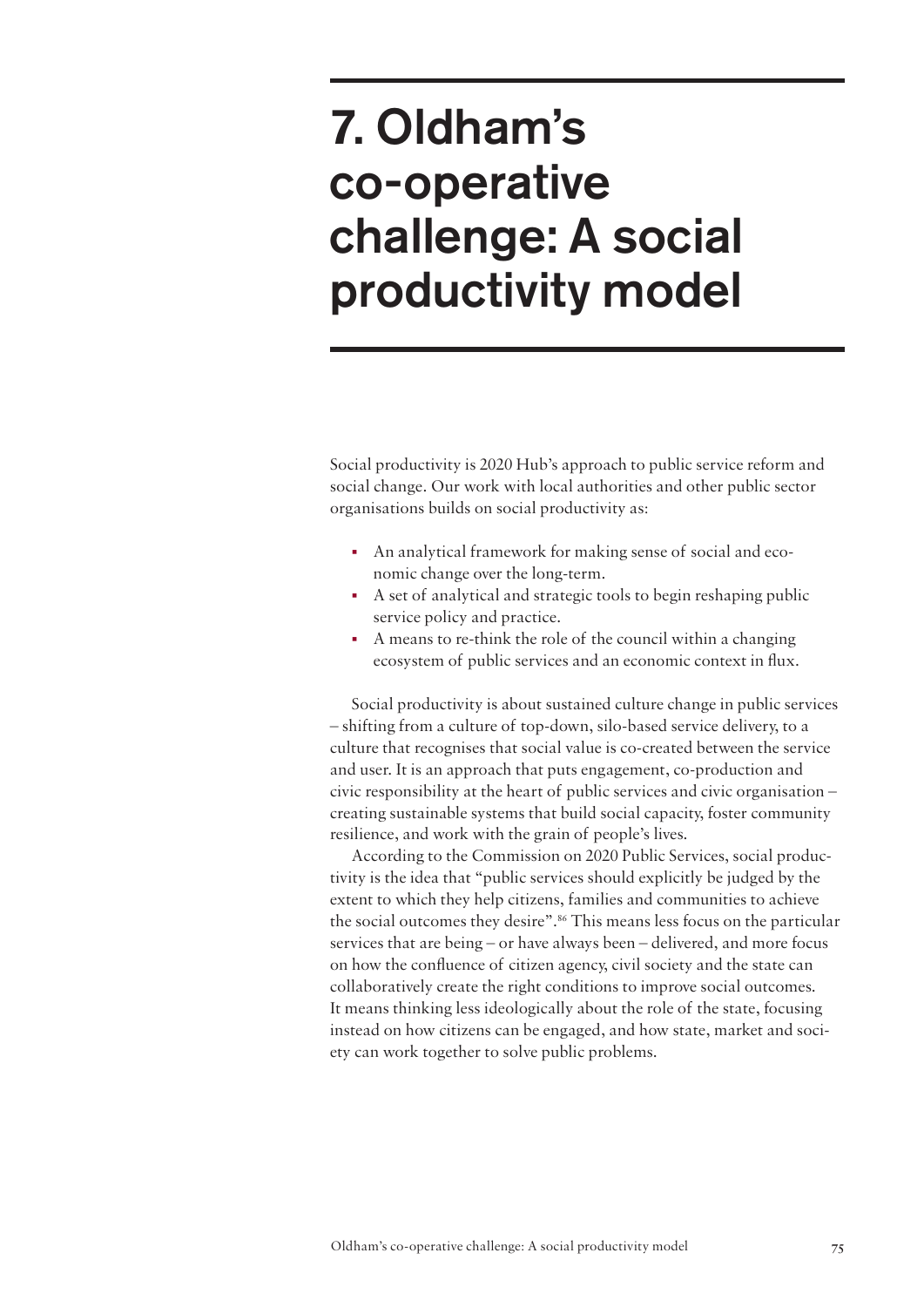# How can social productivity help address the challenges facing Oldham?<sup>87</sup>

- **•** The need for a different account of economic growth. The relationship between citizens, state and society is already being rebalanced as the UK economy struggles to recover. We need a new model. This means a more significant share of growth must come from SMEs, social enterprise and new businesses embedded within local communities. Local authorities must play an enabling and catalysing role, and public services must be a driver of social and economic growth.
- **•** The need to nurture the 'hidden wealth' of citizens. Social productivity is about services that are built around the capabilities citizens have, and the outcomes they want. Over the long term, this means holistic, integrated approaches that hold local commissioners to account for the needs of people and communities, not only the services being delivered. New models of local service governance can drive this.
- **•** The need to get 'more with less' from public services. The principle of co-production is key. This recognises that value can be generated more efficiently from more co-operative and collaborative relationships between the service being delivered, and the citizens and communities consuming it. More from less is about driving efficiency and productivity through a new way of working that embraces different delivery models, and innovates within the public sector.
- The need to foster community coherence and civic responsibility. Different people and places start from different points in terms of their needs, resources and capabilities. This means that the local state and public services will need to play a strong role in building capacity and supporting collective capacity where it is needed. The need is particularly acute in places like Oldham, where inequalities along social, economic and ethnic lines have been stubborn and in some cases mutually reinforcing.
- **•** The need to find more sustainable ways of managing future demands. Future social and economic demands – such as from an ageing society and a climate change – cannot be met through our existing delivery model. So public services must get better at unlocking resources, building long-term community resilience, and encouraging behaviour change. Local authorities must take the lead in doing this.
- The need to be reflexive to changing citizen behaviours. Patterns of living, learning and working are changing. For new demands to become opportunities, local authorities must get better at working with the grain of people's lives, mobilising a broader range of public, private and social resources, and deploying them more intelligently within communities.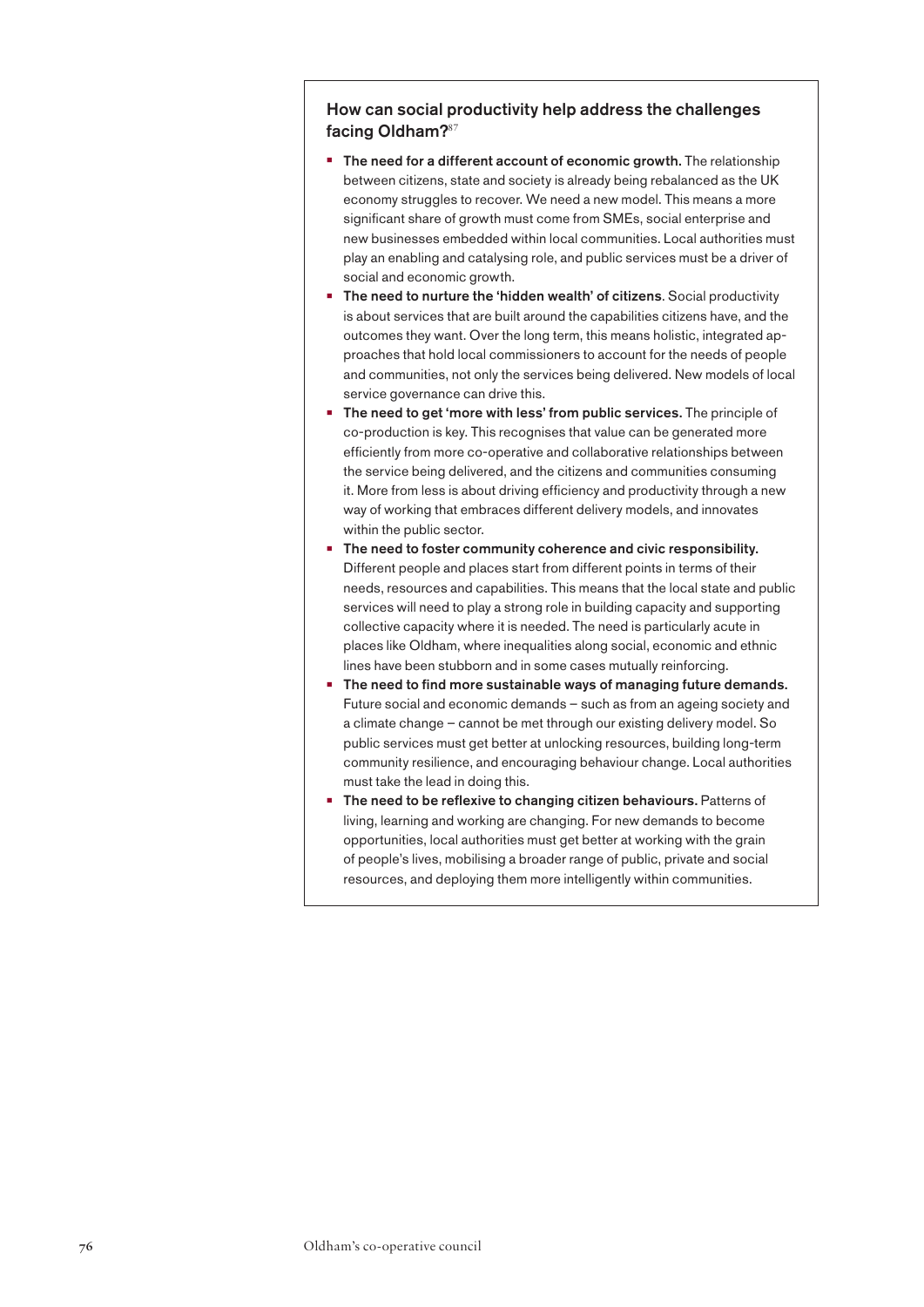

A social productivity model for Oldham – Challenges and priorities

The scale of the change implied by a co-operative model for local governance cannot be overestimated. It involves very different operating principles to those which have guided municipalism for the last hundred or so years, turning the relationship between citizens and councils on its head. Oldham Council has achieved a significant amount of change since the initial policy and strategy building blocks were put in place last year. But in terms of its ambition it has some way still to go. The next round of service devolution will see pilots on youth services and highways. There is a commitment to develop a comprehensive strategy for helping to shape a more productive local economy. More work is also being planned to explore the potential for extending social value through the promotion of mutual and co-operative service delivery vehicles. 2020 Hub was asked not just to describe what has been achieved so far but to assess what challenges the council faces, how these might be addressed, and how community leadership can help knit a future strategy together. We set out below what we see as being some of the major challenges that need to be addressed,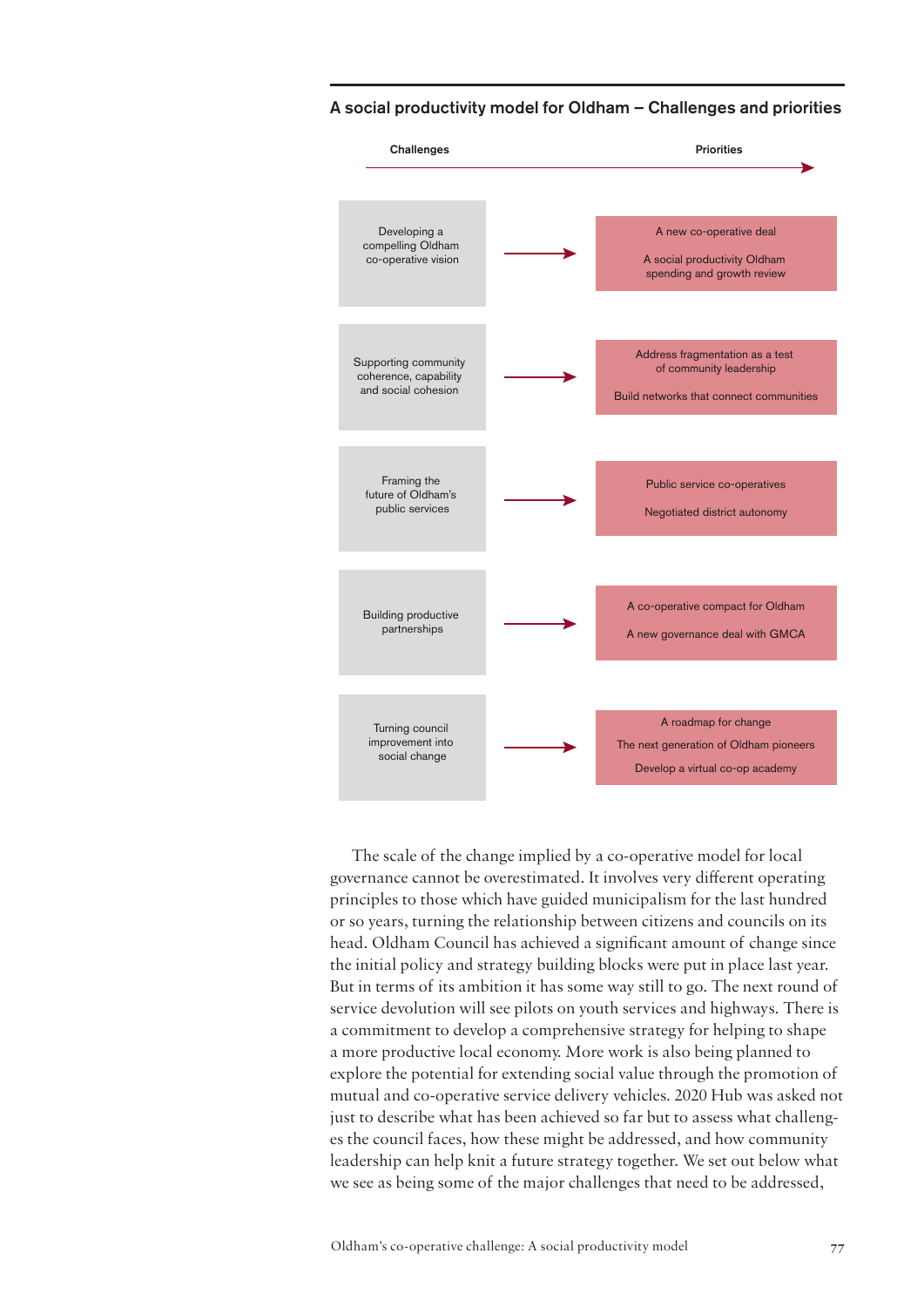along with some recommendations about how these can be resolved as part of the next phase of co-operative reform.

# Challenge 1 – Developing a compelling Oldham co-operative vision

Whilst many people who we spoke to in the town like the general idea of a co-operative borough, they feel that it needs more depth and clarity. In particular it needs to be focused more strongly around the big issues facing the borough – for example, poverty, economic recession and the impact of welfare reform.

#### A new co-operative deal

Oldham needs to begin codifying the terms of a new deal which should be extended to citizens, public sector organisations, civil society organisations and businesses. This should be ambitious in scope, and should set out the commitments expected from each party to build a more socially and economically productive town.

The council should consider developing this in the form of a 'membership club', featuring a range of negotiated benefits. For individuals this could include cheaper transport (fares), collectively negotiated heating and electricity bills and an extension of the Oldham Card discount scheme. For businesses and civil society, the council should explore a commitment to inclusive procurement and local supplychain development, and a commitment to voluntary sector capacity development. Our research also uncovered interest in a future role for the council in the financial and mortgage sector – offering brokerage and access to finance for those marginalised from mainstream personal finance and business development opportunities.

## A social productivity Oldham spending and growth review

Effective co-operative working will be contingent on awareness of the resources and relationships within the borough, and a strategic approach to managing them. We therefore propose a local social productivity spending and growth review, in the run up to HM Treasury's 2013 Spending Review. This would build on and broaden Total Place pilot work (which analysed the receipt and distribution of public money within 13 geographical areas as part of an H.M. Treatury initiative in 2010) to examine the resources, networks and relationships which make up Oldham's social and political economy, include extensive public consultation about priorities for spending and integration and set out the basis of a new growth model for Oldham.

# Challenge 2 – Community cohesion and capability

Often the elephant in the room when discussing change in Oldham is the reality of fragmentation; along both ethnic and socio-economic lines. Moreover, in a relatively small town it is striking how prevalent 'urban myths' are about the behaviour and values of different communities. A key priority should therefore be to drive community cohesion. This should be built from the ground up rather than from the town hall – a process that should go to the heart of co-operation, developing social capital and building frameworks for trust and accountability.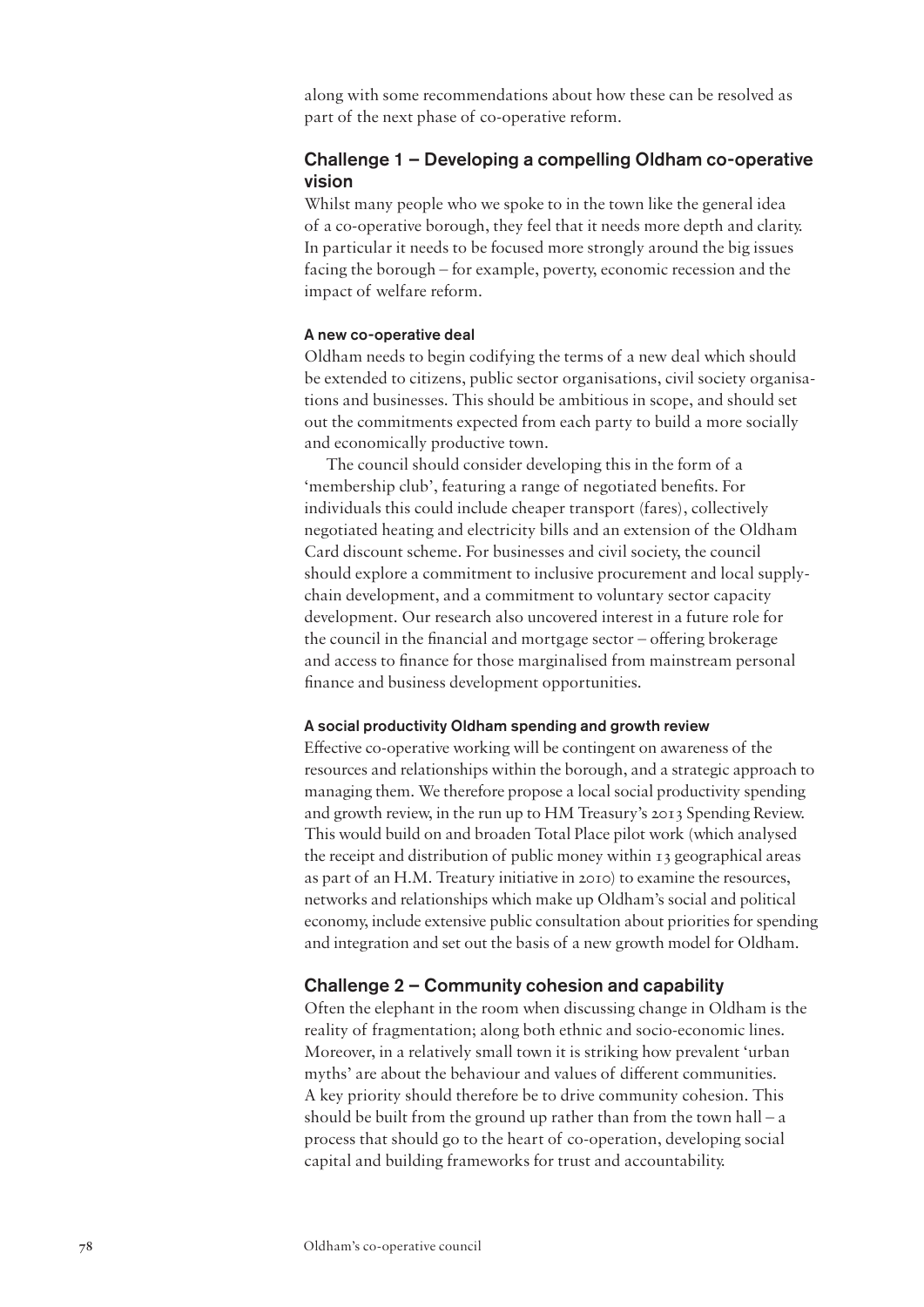### Addressing fragmentation as a test of community leadership.

This is about explicitly and openly addressing some of the most difficult issues in Oldham – many of which emanate from a lack of understanding or a lack of connection between and within the borough's communities. From the centre, this means carefully demonstrating an even handed approach on social issues such as fly tipping across all communities, whilst at the same time myth busting about behavioural differences. We heard, for example, a number of different and contradictory accounts about flytipping that had created confusion and resentment within different parts of the council and the community.

The extent to which elected members can help address these issues is a key test of community leadership in Oldham. Ward councillors must be open about the behavioural and cultural challenges within their communities, and be honest and better-informed about the problems within others. If Oldham's residents are being asked to take greater responsibility for their own behaviour, then councillors must lead the way and help change the shape of often arbitrary demand for council action. This means that future iterations of the Local Leaders Programme must give them the tools to do so.

#### Building networks that connect communities

Whilst devolution to the six districts is a critical component of cooperative Oldham, this must not be allowed to arbitrarily sever networks which extend across those boundaries. The districts should be part of a matrix of governance that extends across Oldham, and the new community development officers must tap into existing social networks and help connect these across districts. The development officers should combine customer insight technology drawn from neighbourhood town hall services with social network analysis and micro-mapping of hyper-local community groups to develop an assets, values and deficits social map of their districts.

Social and community network analysis is a nascent area of policy research, but initiatives such as the RSA's Connected Communities and ChangeMakers programmes can help to identify the social 'hubs', 'connectors' and power relationships that define communities. The local voluntary sector itself is also a resource with valuable information about community organisation, local value networks and a strong sense of place that will be vital to the effective working of district partnerships within the wider community. It is important that, as community development officers build their own picture, they use all the tools at their disposal to create rigorous network maps that can form the basis of smarter local working.

# Challenge 3 – The future of Oldham's public services

The co-operative approach implies some very big changes to public services in Oldham but there isn't yet a coherent picture of what this will mean for the public service delivery landscape. If demand management, co-production and social and economic growth are the priorities then this will need more than efficiency, responsiveness and devolution.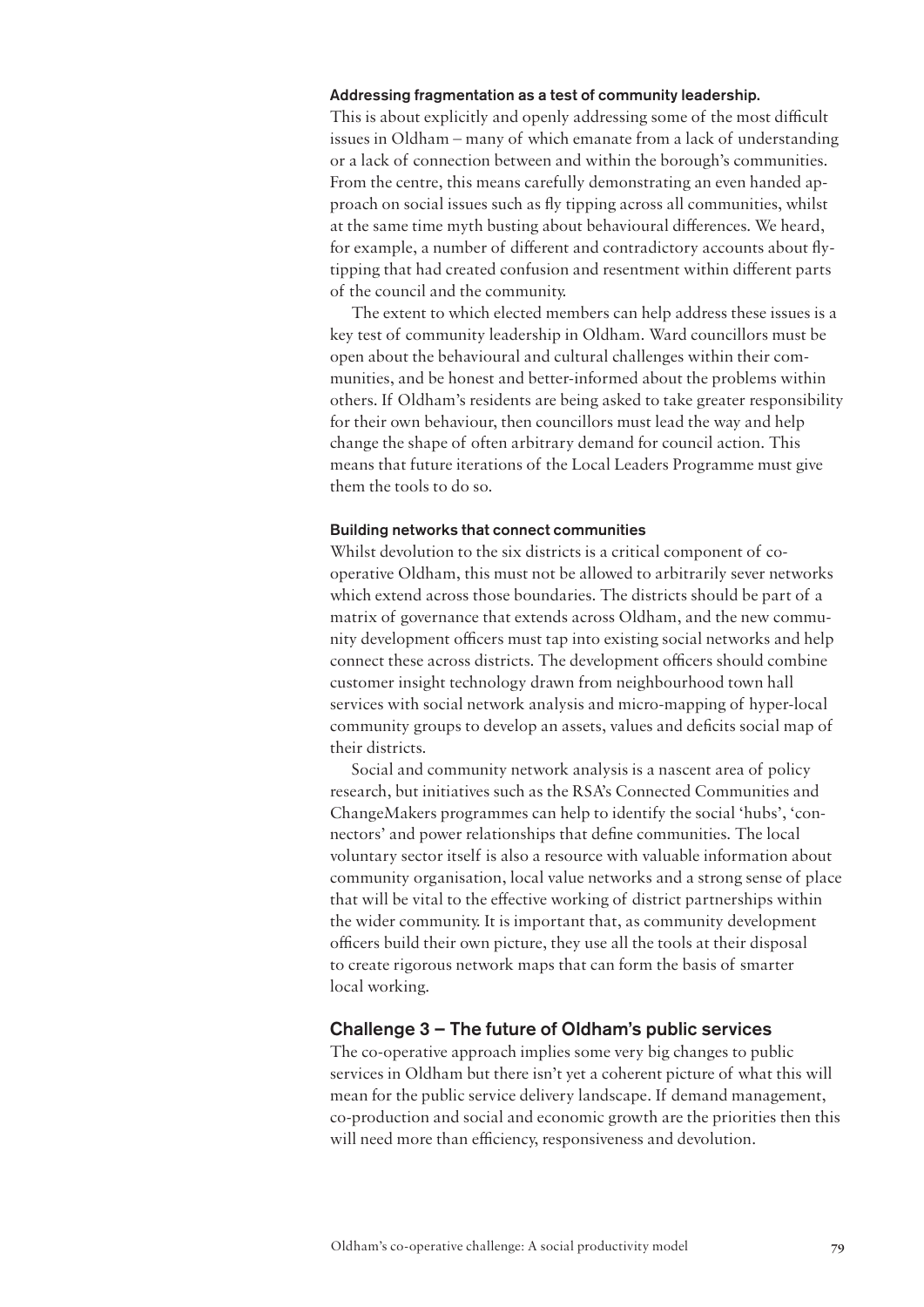### Public service co-ops

The next stage of service change will need to develop new delivery models that can help square the circle between cost saving, co-operative working and building value. That will mean enabling the development of cooperative ownership models with employees and local communities which can catalyse new markets and respond to demand opportunities outside the scope of the public sector. Our research uncovered real sensitivities about the trajectory of co-operative reform, and the specific threat of outsourcing for a council steeped in public sector values. So it will be important to clearly distinguish the features of a co-operative approach from traditional outsourcing. This will require ingenuity and policy innovation in order to develop co-operative service delivery models that can create social value, maintain jobs and promote social productivity.

#### Negotiated district autonomy

Each district should negotiate its own service and budget devolution deal, based on a demonstrable economic and social value case, as well as evidence of capability and support from councillors, and the local community. Negotiated autonomy must be a 'deal' – flexible to the realities of particular districts, and should include commitments around service delivery, demand management and budget allocation. A comparative macro-model is offered by the current Cabinet Office round of city deals, where city regions (notably including Greater Manchester) have taken a differentiated approach that leverages the comparative advantage of their cities. At a neighbourhood level negotiated autonomy will need to trade off greater budget discretion against commitments to improve social outcomes and service responsiveness.

# Challenge 4 – Building productive partnerships

Oldham is in a different position from some of the other towns and cities that are pioneering new models of local governance, because it is part of the wider public service and political landscape of Greater Manchester (a city region which already has a very clear direction of travel). This limits the scope of hard power available to the council to drive its agenda for change. On the other hand, it puts a great premium on soft power, which is a major facet of community leadership. The challenge for Oldham is to blend the two – to cajole, negotiate, broker with and enthuse its public service and local government partners, just as it is already doing with its local citizens.

# A co-operative compact for Oldham

A co-operative compact, should signify a new way of working – setting out how health, policing, schools and FE should work together with businesses, voluntary sector organisations and district partnerships. The key partner organisations should be drawn into the work of the Co-operative Commission whose mission should be to enshrine a more collaborative and integrated way of working across Oldham.

Oldham is already moving in this direction, but codifying this on paper is a commitment device that can help shift organisational behaviour over the long term. Again, there are national mirrors: chair of Compact Voice Simon Blake has recently argued in a national context that a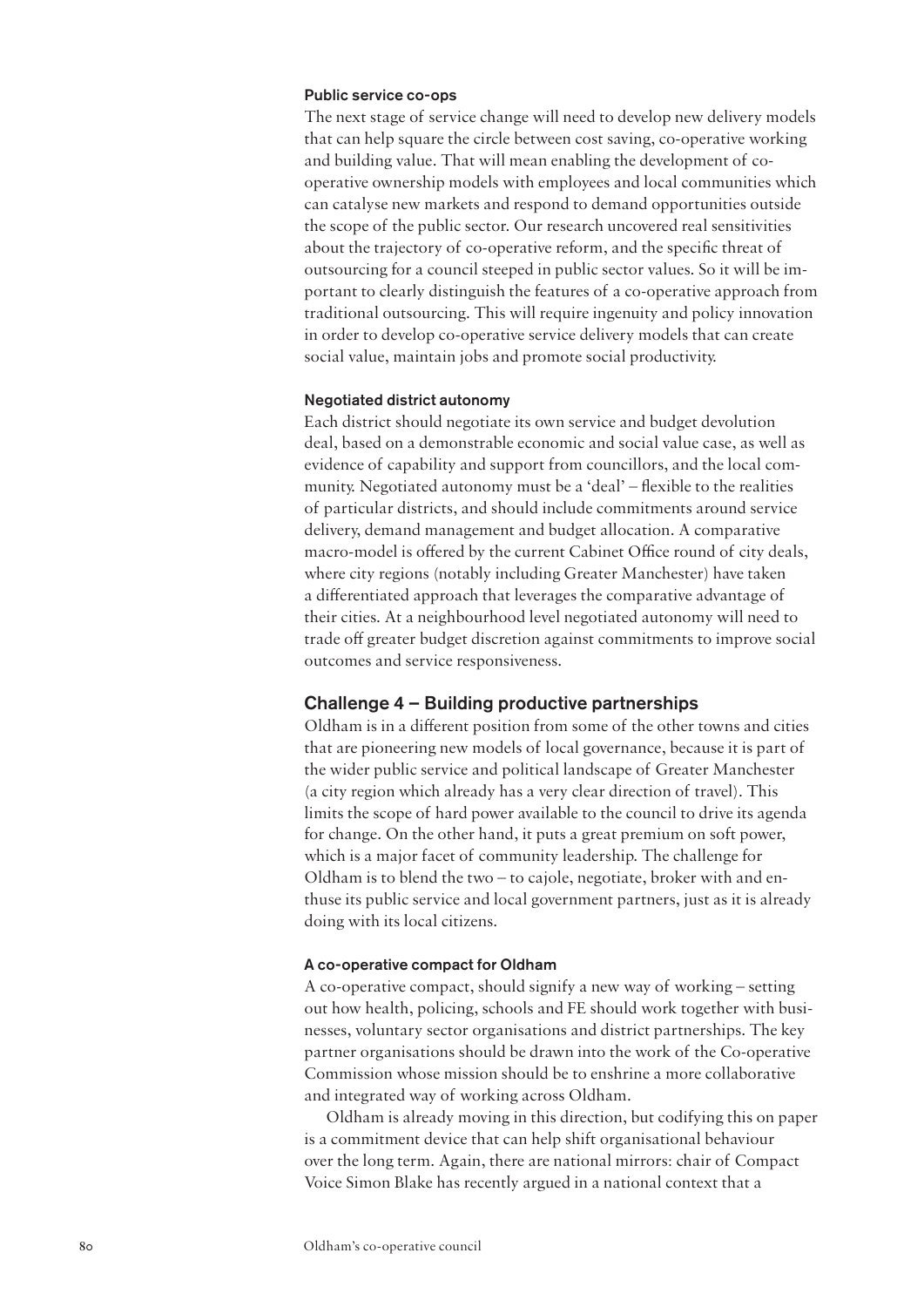'compact with teeth' is required to 'know, and stick by, the 'rules of the game'. This need is no less at a local level, and the potential is there for the Co-operative Commission to use a new compact to increase the pace of change in the borough.

# A new governance deal within GMCA

Oldham should lead the development of smarter working within the new governance landscape of Greater Manchester. The twin drivers of neighbourhood decentralisation and conurbation wide strategic co-ordination beg some important questions about the need to maintain separate administrative and management functions across the boroughs. Building on the GMCA city deal the opportunity exists to limit duplication and integrate structures and capabilities across boroughs. Oldham should take the opportunity to lead from the edges of the metropolis.

# Challenge 5 – Turning council improvement into social change

One of the major challenges which Oldham Council faces is to embody the change it wants to see in the borough. The council had a strong change architecture in place to drive the council's recovery during its improvement phase, but this was a classic command and control model. You can't drive co-operation in the same way. Instead bottom up drivers are needed, which are embedded in local communities, in democratic politics and in social entrepreneurship. At the same time these need to be connected to other similar change processes which are happening elsewhere across the country, because the co-operative way of doing things takes Oldham into relatively uncharted waters, and beyond the comfort zone of traditional administrative orthodoxies. So experiences need to be shared with change makers both inside and outside Oldham. This will pose challenges to the way in which councillors and Officers see their roles and how they interact with local communities.

# A roadmap for change

A roadmap for change with clear milestones can build confidence and help maintain momentum. It can help provide a sense of shared purpose between the co-operative partners and it can give citizens and others the means to scrutinise and hold to account the progress towards a co-operative Oldham. Our research highlighted the need for this greater sense of clarity and direction both outside the council, but also internally, for officers who are committed to the ideal, but less sure of the tangible direction of reform.

#### The next generation of Oldham pioneers

In the medium term the aim should be to nurture and develop entrepreneurial staff who are locally based, so that they can become agents of social productivity and co-operation in their communities. At the same time the political parties will need to reassess the way in which elected members are selected, trained and supported.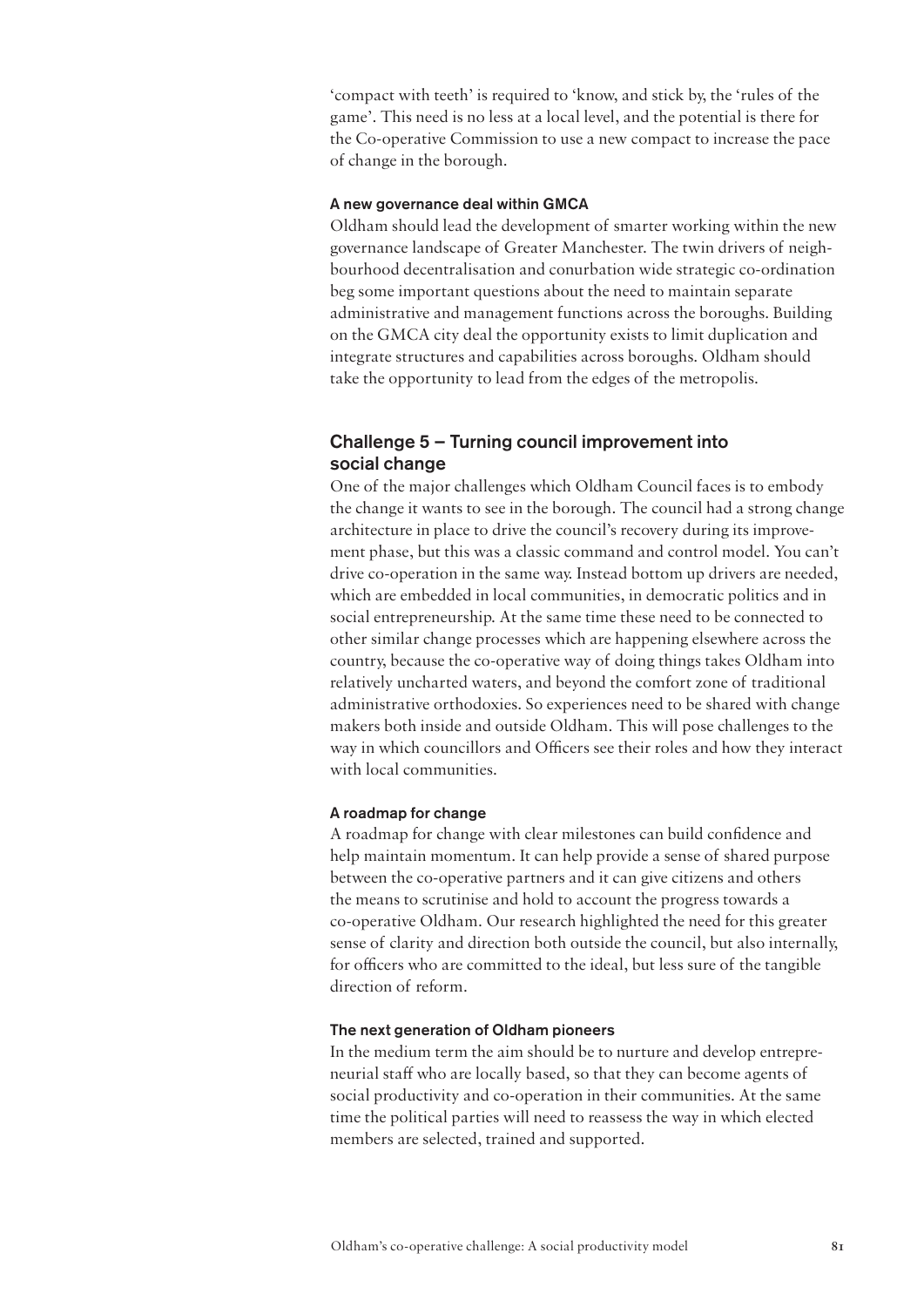# Developing a Virtual Co-op Academy

Co-operative working requires a co-operative approach to policy development and change management. So the council should explore avenues to broaden the stakeholder base for local policy development, drawing on the resources and policy networks that already exist in the borough, the broader Greater Manchester city region and beyond. Greater Manchester's higher education institutions, Oldham's FE colleges and a wider network of progressive local authorities and policy partners could be brought together as part of a co-operative policy unit that could support the design and implementation of Oldham's future policy agenda. Many of these educational institutions will already be providing vocational and professional training for Oldham's future workforce, including council staff. The establishment of a Virtual Co-op Academy could help provide a clearer framework for this relationship with the local social economy. It could also be a centre for sharing research and ideas about emerging co-operative and co-production best practice, together with applied research on social value metrics and outcomes. Additionally, it could provide a local base for councillor and officer training and development.

#### The role of community leadership in driving change

Our analysis of the challenges and opportunities for Oldham began by looking through the lens of community leadership. The changing role of councillors is not only central to the sustainability and resilience of Oldham's communities, it is the glue that can knit the strands of Oldham's co-operative council model together. So we end with some specific recommendations for Oldham's Local Leaders Programme.

- More structured support for councillors. This is about ensuring that elected members are fully supported in their changing roles, and are given the tools to become effective community leaders. Segmented, personalised support is key. District caseworkers currently offer support to members, but the council should explore allocating account managers to councillors on a 1:2 basis to provide personalised support in accessing information, responding quickly and effectively to residents, and navigating new ways of working. Drawing on the experience of Sunderland City Council's successful community Leadership Programme, account managers could be recruited voluntarily as part of the leadership development of younger officers – mirroring the way fast-track civil servants are seconded to Ministerial private offices as a key element of continuing professional development.
- **Leverage the potential of new technology** digital technology is a relatively untapped opportunity within the Local Leaders Programme. Ward, district and council-wide news can be relayed in online bulletins and made smartphone ready for councillors to access quickly and easily. A directory of services and key contacts – a vital part of dealing with residents' queries – can be stored online and updated in realtime, giving councillors a ready resource. Member satisfaction can be measured regularly through online pulse surveys, which can provide a means of accounting for the effectiveness of change and a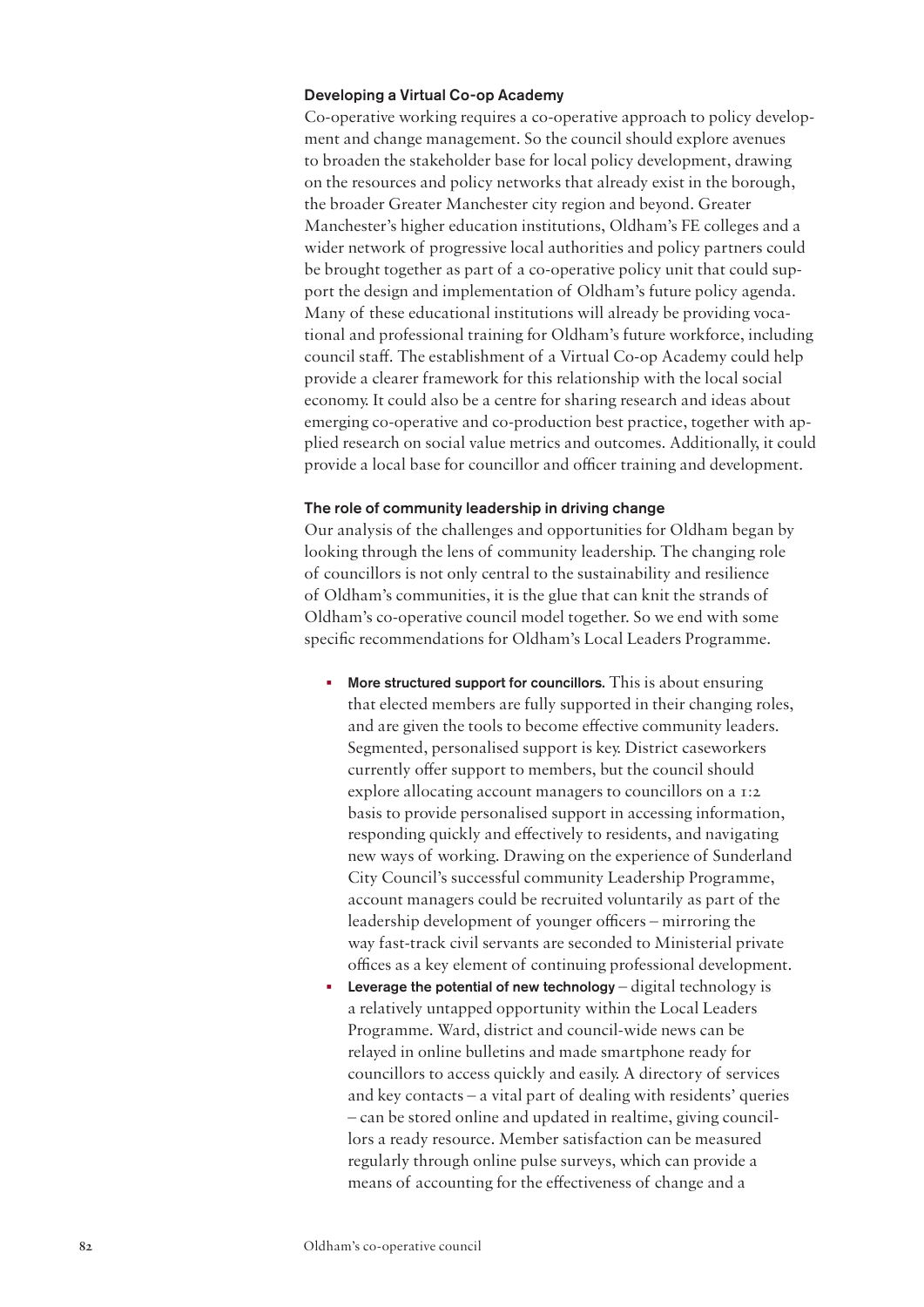measure of council responsiveness. The account manager roles introduced above will be a crucial support function for those councillors unused to digital and mobile working.

- **Recruitment and skills development** this is about planning and providing for the next generation of councillors. Stronger links with Oldham's Youth Council – including the fast-tracking of 'star' candidates – should be encouraged. Targeted open days and online resources can introduce people to the changing role of councillor in Oldham, ensuring that the public perception of the role reflects the evolving reality of community leadership and devolved working. The council should also explore more explicit opportunities to work with political parties in pre-selection – again ensuring that candidates are elected with open eyes, and awareness of their responsibilities and the leadership role they will be expected to play.
- **Commissioning** a particular focus on councillor development in the future will need to be placed on commissioning. Here councillors will need to be able deploy skills that enable them to help their communities determine the services and support they need, whilst at the same time being able to facilitate the integration of these around hubs that relate to the grain of people's lives. They will need to ensure that neighbourhood commissioning doesn't just end in fragmentation and/or the reinforcement of existing community divisions. And they will need to be able to lead a process of community dialogue which enables demand management, social justice and community cohesion to be reflected in the new service deals for districts. This will require training, talent development and peer group learning and should ideally be facilitated through the Co-operative Academy proposed above.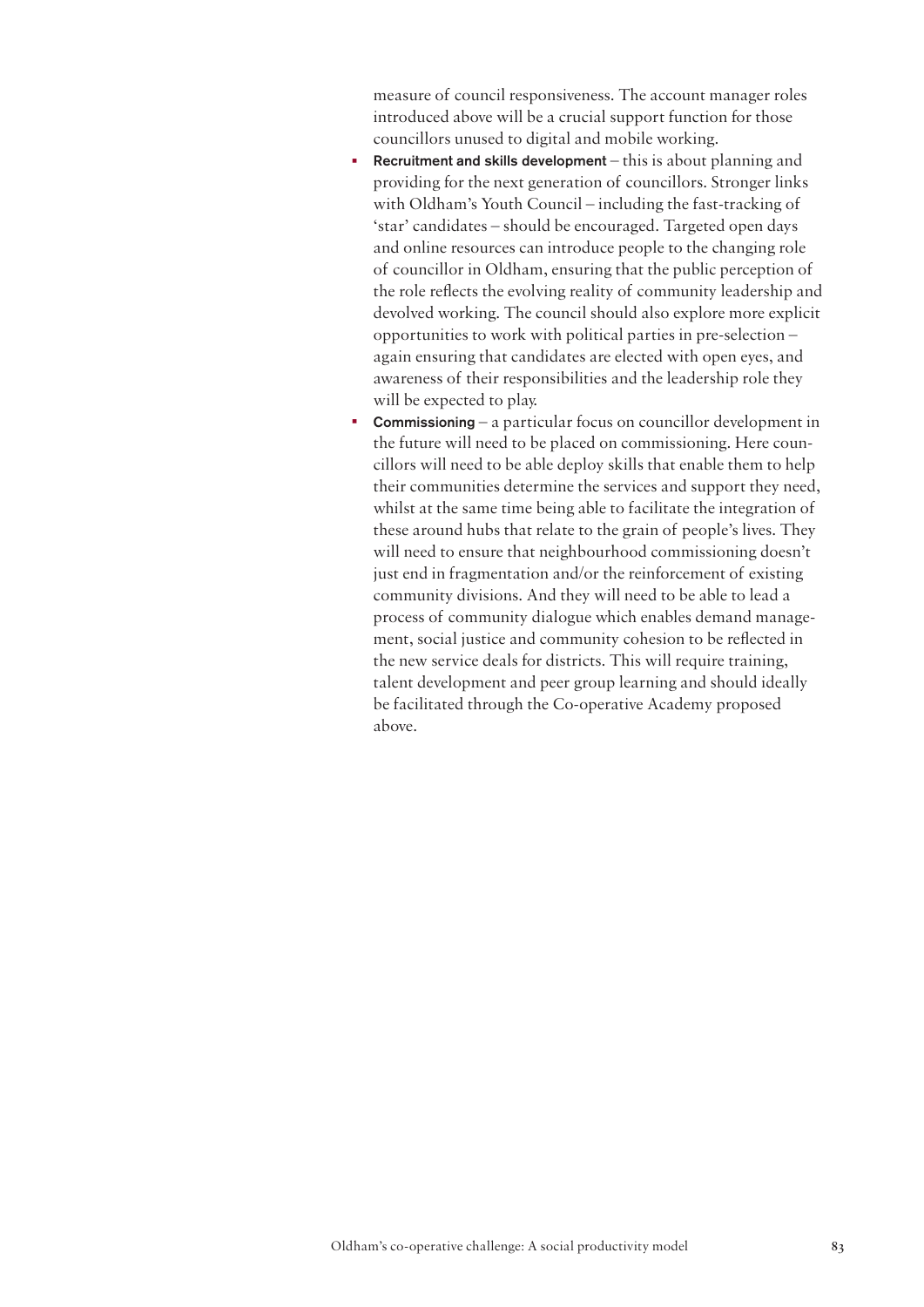# Appendix

# Methodology

2020 Hub at the RSA was commissioned by Oldham Council, with half of the funding coming from the Leadership Centre for Local Government, to undertake a research study with a final standalone paper to review and contribute to the development of Oldham Council's nascent co-operative model of local government.

In particular, we were asked to:

- Examine how the co-operative model has developed so far, with key emerging themes and opportunities for development and how these might fit into current and future strategic aims and priorities for the council.
- Look at the key strands of the co-operative council model, particularly its focus on strong local leadership and the programme of devolution.
- Situate these changes within a wider local and national social, economic and public policy context, including by drawing on key concepts such as co-production, behaviour change, public service reform and social productivity.
- Set out what the key challenges will be for the council as it moves towards the next phase of its co-operative repositioning.
- Make recommendations about how these challenges might be met.

The research process has involved the following:

- A literature review of the co-operative council model, community leadership and public service reform in a local government context.
- Desk research and analysis of trends in local government, localism, and how councils across the country have responded to the radically changed fiscal and public policy environment – including case studies covering devolution, councillor development, community leadership and public service reform and innovation.
- Analysis of Oldham Council strategy, policy and finance papers.
- Analysis of the Leader's blogs and media articles and interviews.
- In-depth, semi-structured interviews with key stakeholders, including:
	- Council Leader
	- Deputy Leader
	- Chief Executive
	- Assistant Chief Executive
	- Senior officers and elected members with responsibility for key strands of the co-operative model and the council's policy agenda
	- Cabinet members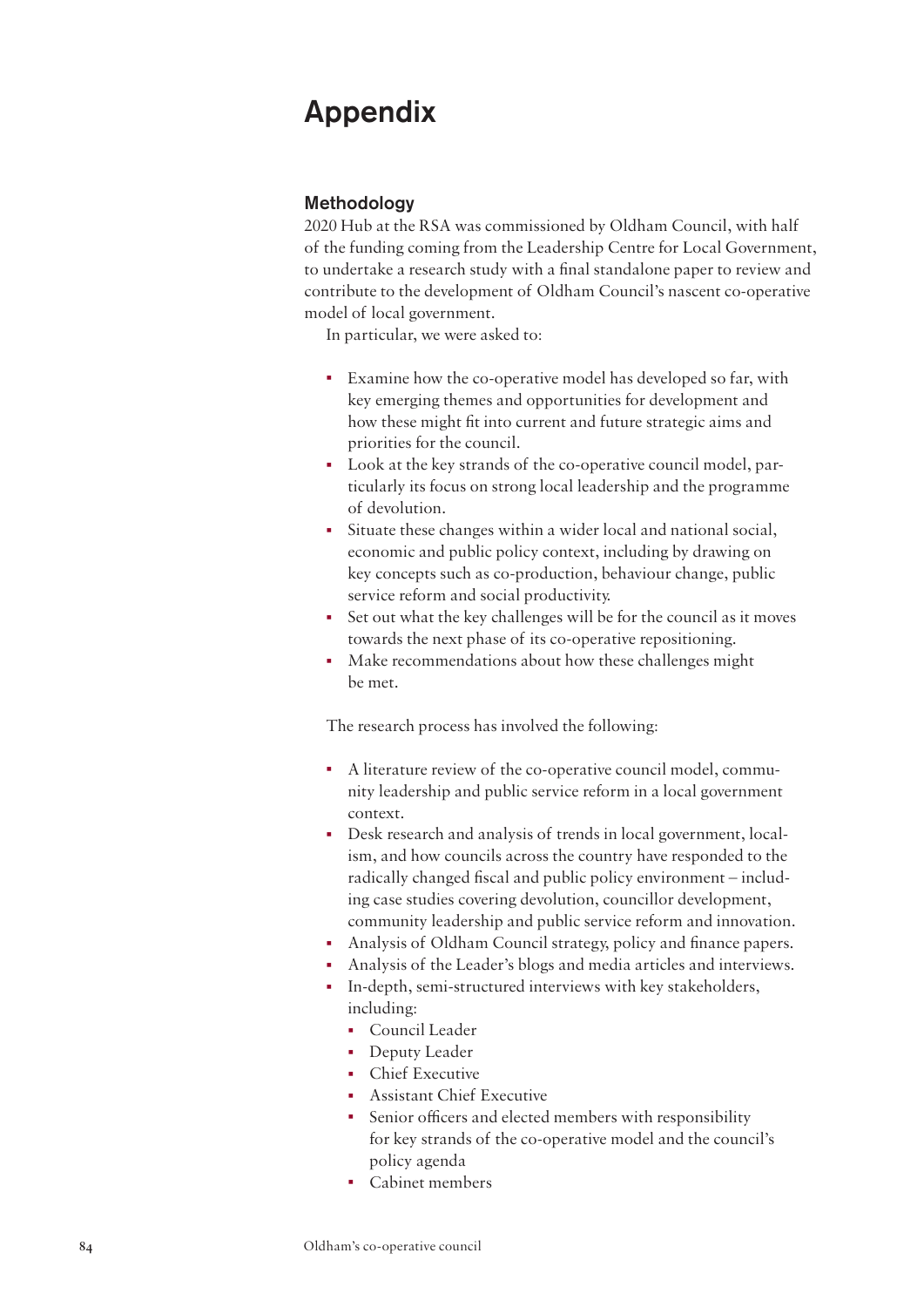- Ward and parish councillors
- Members of district teams and partners in two diverse district partnerships (West Oldham and Royton, Shaw and Crompton) including councillors, a community development officer, a caseworker, a district co-ordinator and service officers
- Local Voluntary Sector leaders
- A major third sector service provider
- A major not for profit housing association

The research was carried out between May and September 2012 and will contribute to the next stage of the Local Leaders Programme and the co-operative council reform agenda.

# Limitations

Despite the broad range of interviews we were able to undertake (around 20 in total) with a diverse pool of stakeholders in Oldham, this was nevertheless a relatively small scale study with expected limitations in time, resource and capacity. Moreover, there were some gaps in our final sample of interviewees which could have influenced our findings. This was partly due to the explosion in Shaw and the understandable unavailability of some councillors, as well as the general unavailability of some key stakeholders and issues of time and capacity. Some of these gaps are as follows:

- Business leaders
- Citizens and local community groups (e.g. faith based groups or leaders)
- A larger, cross-party sample of ward councillors, including a chair of a district partnership
- An additional district team and partners from a third District Partnership (Failsworth and Hollinwood)

It should also be noted that this project was designed to be the beginning of a broad strategic conversation on the future direction of the co-operative council model and was not intended to be a large-scale, systematic analysis and evaluation of the council's reform programme; nor was it asked to produce a set of policy 'solutions'. In this respect, the scope and breadth of the research was consistent with the aims of the project.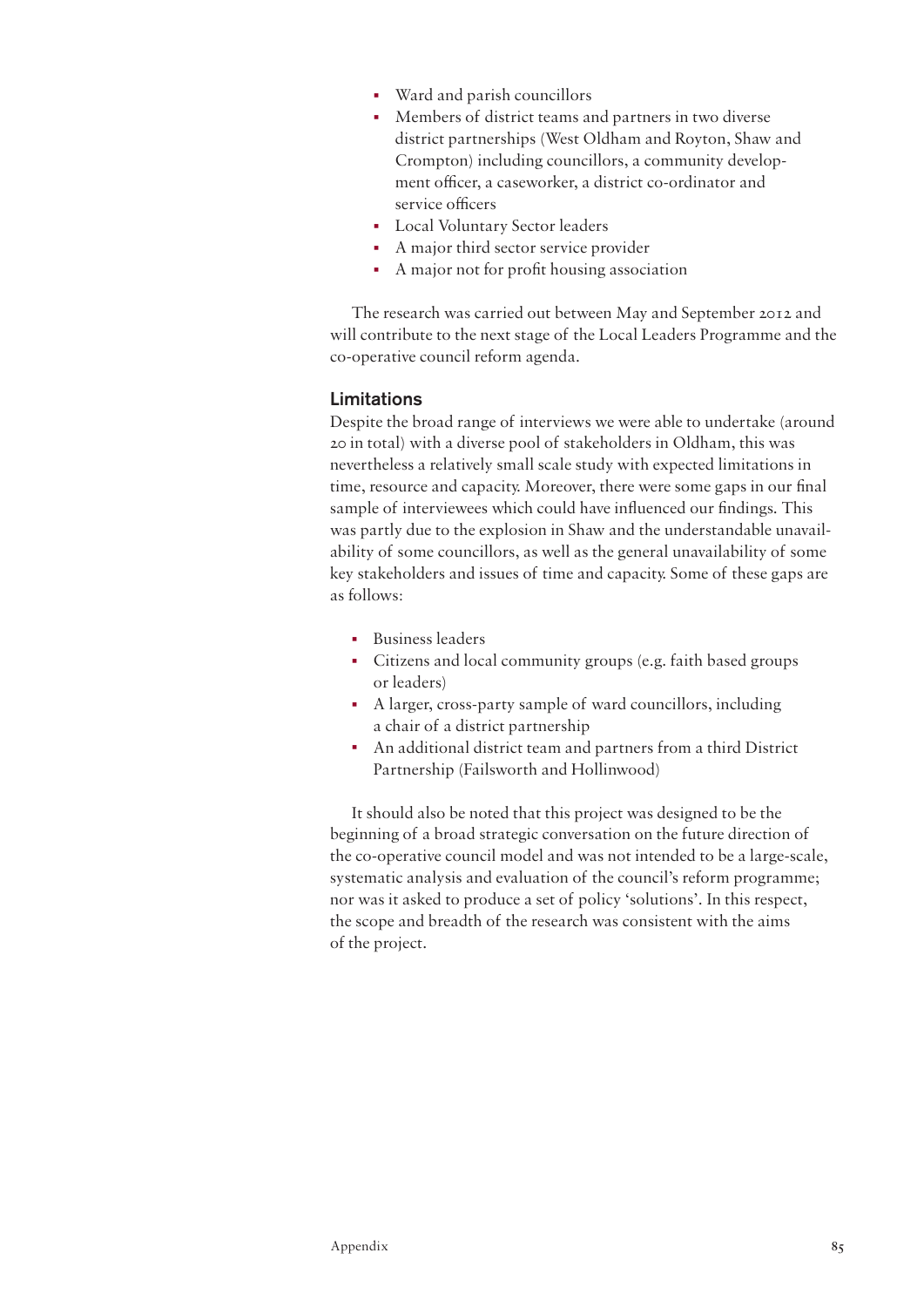# Endnotes

- 1. See the Guardian, 'Co-operative councils ask residents to design the public services they need', May 2012. [www.guardian.co.uk/local-government](www.guardian.co.uk/local-government-network/2012/may/18/co)[network/2012/may/18/co](www.guardian.co.uk/local-government-network/2012/may/18/co)-operative-councils-residents-design-public-services
- 2. Local Government Leadership and LGA Labour Group (2010), 'Cooperative Communities: Creating a shared stake in our society for everyone', p. 3. Accessed at: [www.labourgroup.lga.gov.uk/lga/aio/](www.labourgroup.lga.gov.uk/lga/aio)14235605
- 3. See Ibid. and the Co-operative Councils Network site at [www.councils.](www.councils.coop) [coop/](www.councils.coop). Also see Maurice Glasman, 'Labour's answer to David Cameron's Big Society is the Good Society. So what would it mean in practice?', LSE Blogs, June 2011. Accessed at: [http://blogs.lse.ac.uk/politicsandpolicy/2011/06/10/](http://blogs.lse.ac.uk/politicsandpolicy/2011/06/10/big) [big](http://blogs.lse.ac.uk/politicsandpolicy/2011/06/10/big)-society-blue-labour/
- 4. See B. Lucas's chapter on citizens and the co-operative council in a forthcoming pamphlet to be published by the Co-operative Councils Network
- 5. See Oldham Council's submission to the House of Commons Communities and Local Government Committee's inquiry into the Co-operative Council (2012–2013), at [www.publications.parliament.uk/pa/cm201213/cmselect/](www.publications.parliament.uk/pa/cm201213/cmselect/cmcomloc/writev/112/m06.htm) [cmcomloc/writev/112/m06.htm](www.publications.parliament.uk/pa/cm201213/cmselect/cmcomloc/writev/112/m06.htm)
- 6. See the Guardian's interview with Leader Jim McMahon, 'Is the Oldham Model the future for town halls under the financial cosh?', September 2011. Accessed at: <www.guardian.co.uk/uk/the-northerner/2011/sep/26/oldham>manchester-jim-mcmahon-labour-lambeth-barnet
- 7. Oldham Council, 'Public Service Reform' policy discussion paper, January 2011. Also see the Council's submission to the Parliamentary call for evidence cited earlier, available at: [www.publications.parliament.uk/pa/](www.publications.parliament.uk/pa/cm201213/cmselect/cmcomloc/writev/112/m06.htm) [cm201213/cmselect/cmcomloc/writev/112/m06.htm](www.publications.parliament.uk/pa/cm201213/cmselect/cmcomloc/writev/112/m06.htm)
- 8. <http://oldhamcouncil.wordpress.com/2012/09/18/the>-health-of-the-high-street/
- 9. These are some of the key priorities set out in the Council's Corporate Plan 2012–2015.
- 10. This chapter is based on primary research and also draws substantially on what the council has articulated in its policy documents. Some of these key documents are: 'Building a Co-operative Oldham' (2012), 'Oldham: a Co-operative council', 'Building a Co-operative Oldham: Strengthening Democracy in Oldham' (2012), 'Building a Co-operative Oldham: Devolution to the Districts' (2012), 'Building a Co-operative Oldham: Improvement Journey' (2012).
- 11. <http://committees.oldham.gov.uk/documents/s3285/Public>%20Benefit%20 and%20Added%20Value%20the%20role%20for%20Corporate%20 Social%20Responsibility%20in%20Oldham%<20Council.pdf>
- 12. Except West Oldham, which has had difficulty determining where a new town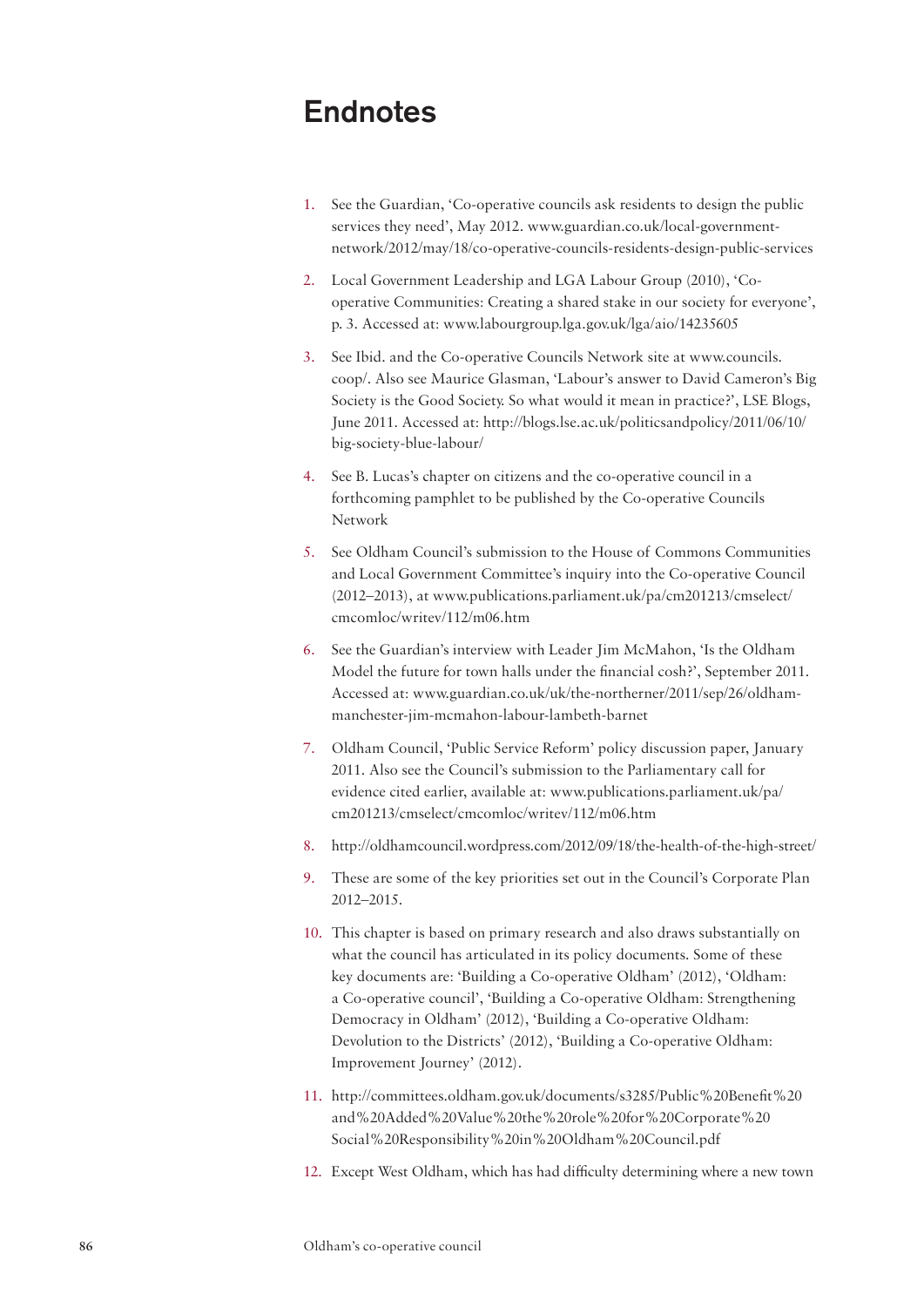hall might be based, and whose team is currently based in the Civic Centre.

- 13. This was also a strong theme under the previous leadership.
- 14. See Leader Jim McMahon's blog 'When is fare not fair?', July 26 2012. <http://oldhamcouncil.wordpress.com/2012/07/26/when>-is-fare-not-fair/
- 15. Oldham Council, 'Medium Term Financial Strategy: 2012/13 to 2015/16', p. 9. Available at <www.oldham.gov.uk>
- 16. [http://oldhamcouncil.wordpress.com/2012/03/21/oldham-](http://oldhamcouncil.wordpress.com/2012/03/21/oldham)council-needs-you/
- 17. See for example Stella Creasy, 'We must champion egalitarian devolution', Fabian Review, July 2012. Available at: [www.fabians.org.uk/champion](http://www.fabians.org.uk/champion-egalitarian-devolution/%20%20)[egalitarian-devolution/](http://www.fabians.org.uk/champion-egalitarian-devolution/%20%20)
- 18. See for example Oldham Council's 'Administrative Budget Proposals A Cooperative Future for Oldham 2012/13', available at [www.oldham.gov.uk.](www.oldham.gov.uk) See also the Council's 'Medium Term Financial Strategy: 2012/13 to 2015/16' cited above. Also see <http://oldhamcouncil.wordpress.com/2012/07/11/what>does-local-government-look-like-in-2020/.
- 19. Oldham Council and ICM (2011), 'Oldham Local Democratic Engagement Survey 2011'.
- 20. For example, Leader Jim McMahon mentions this in an interview with the Guardian, available at: [www.guardian.co.uk/society/2012/jun/26/jim](www.guardian.co.uk/society/2012/jun/26/jim-mcmahon-leader-oldham-council)mcmahon-leader-oldham-council
- 21. See Leader Jim McMahon's blog 'When is fare not fair?', July 26 2012. <http://oldhamcouncil.wordpress.com/2012/07/26/when>-is-fare-not-fair/
- 22. Plans for this are summarised in the Council's Corproate Plan 2012–2015.
- 23. Cited in [http://oldhamcouncil.wordpress.com/2012/07/26/when-](http://oldhamcouncil.wordpress.com/2012/07/26/when)is-fare-notfair/
- 24. See for example a recent report from the independent Incomes Data Services (IDS), for UNISON, 'Crowding out: fact or fiction?', July 2012. Available at: [www.unison.org.uk/file/IDS](www.unison.org.uk/file/IDS%20research%20report%20for%20UNISON%20on%20crowding%20out%20July%202012%20%282%29.pdf)%20research%20report%20for%20 UNISON%20on%20crowding%20out%20July%202012%20%282[%29.pdf](29.pdf)
- 25. [http://oldhamcouncil.wordpress.com/2012/07/11/what-](http://oldhamcouncil.wordpress.com/2012/07/11/what)does-localgovernment-look-like-in-2020/
- 26. See for example Solace and BDO (2011), 'New Finance for a New World: How local government can harness social investment for social goals'.
- 27. See T. Neumark et al. (2012), 'The Community Footprint: Shared value for businesses and communities', RSA Action and Research Centre, available at: [www.thersa.org/\\_\\_data/assets/pdf\\_file/0010/569494/The-Community-](www.thersa.org/__data/assets/pdf_file/0010/569494/The-Community-Footprint.pdf)[Footprint.pdf](www.thersa.org/__data/assets/pdf_file/0010/569494/The-Community-Footprint.pdf)
- 28. <http://oldhamcouncil.wordpress.com/2012/01/25/co>-operative-working-inbusiness-and-leisure/
- 29. See for example the Final Report of the Commission on the Future of Local Government, July 2012, pp. 26–27. Available at: [http://civicenterpriseuk.](http://civicenterpriseuk.files.wordpress.com/2012/07/final-commission-on-the-future-of-local-government-electronic.pdf)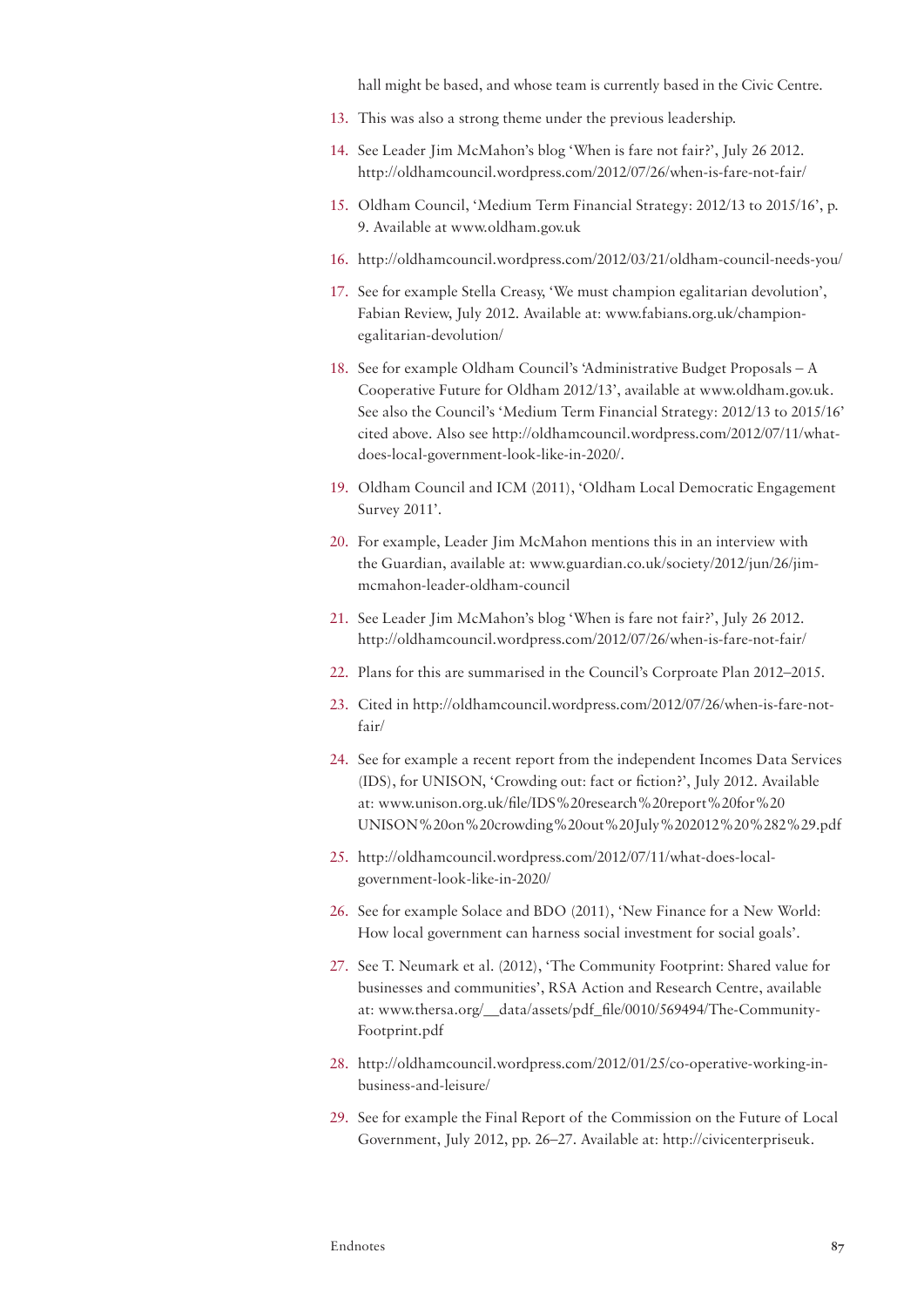[files.wordpress.com/2012/07/final-commission-on-the-future-of-local](http://civicenterpriseuk.files.wordpress.com/2012/07/final-commission-on-the-future-of-local-government-electronic.pdf)[government-electronic.pdf](http://civicenterpriseuk.files.wordpress.com/2012/07/final-commission-on-the-future-of-local-government-electronic.pdf)

- 30. On Business in the Community Frameworks, see for example Business in the Community's 'Community Impact' resources, available at: [www.bitc.](www.bitc.org.uk/community/index.html) [org.uk/community/index.html.](www.bitc.org.uk/community/index.html) For 2020 Hub's 'shared spaces' concept, see H. Kippin et al. (2012), 'Business, Society and Public Services: a social productivity framework', 2020 Public Services Hub at the RSA. Available at <http://2020psh.org>
- 31. L. Richardson (2012), 'Working in Neighbourhoods, active citizenship and localism', Joseph Rowntree Foundation. Available at: [www.jrf.org.uk/](www.jrf.org.uk/publications/working) [publications/working](www.jrf.org.uk/publications/working)-in-neighbourhoods
- 32. See M. Hothi, 'Does social media really empower local communities?', The Guardian community action hub, March 2012. Available at: [www.guardian.](www.guardian.co.uk/voluntary-sector-network/community-action-blog/2012/mar/01/social) [co.uk/voluntary-sector-network/community-action-blog/2012/mar/01/social](www.guardian.co.uk/voluntary-sector-network/community-action-blog/2012/mar/01/social)media-empower-communities. See also E. Brodie et al. (2011) 'Pathways through participation: What creates and sustains active citizenship?', Involve, available at: [www.involve.org.uk/pathwaysthroughparticipation/](www.involve.org.uk/pathwaysthroughparticipation). Also see T. Neumark (2010), 'Engaging with communities: lessons from the frontline', Community Development Foundation. Available at: [www.cdf.](www.cdf.org.uk/content/research/publications) [org.uk/content/research/publications](www.cdf.org.uk/content/research/publications). On the importance of moving beyond formal/formulaic structures, see M. Hothi et al. (2007) 'Neighbourliness + Empowerment = Wellbeing: Is there a formula for happy communities?', The Young Foundation. Available at [www.youngfoundation.org/files/images/](www.youngfoundation.org/files/images/N_E_W_web_v4.pdf) [N\\_E\\_W\\_web\\_v4.pdf](www.youngfoundation.org/files/images/N_E_W_web_v4.pdf)
- 33. Cited in [http://oldhamcouncil.wordpress.com/2012/01/25/co-](http://oldhamcouncil.wordpress.com/2012/01/25/co)operativeworking-in-business-and-leisure/
- 34. See for example A. Soteri-Proctor (2011), 'Little big societies: micromapping of organisations operating below the radar'. Working Paper, Third Sector Research Centre. Available at: [http://epapers.bham.ac.uk/1550/1/](http://epapers.bham.ac.uk/1550/1/WP71_Little_Big_Societies_-_Soteri-Proctor_Nov_2011.pdf) [WP71\\_Little\\_Big\\_Societies\\_-\\_Soteri-Proctor\\_Nov\\_2011.pdf](http://epapers.bham.ac.uk/1550/1/WP71_Little_Big_Societies_-_Soteri-Proctor_Nov_2011.pdf).
- 35. S. McLean and B. Dellot (2011), 'The Civic Pulse: Measuring Active Citizenship in a Cold Climate', RSA Action and Research Centre. Available at: [www.thersa.org/\\_\\_data/assets/pdf\\_file/0018/408006/RSA-Civic](www.thersa.org/__data/assets/pdf_file/0018/408006/RSA-Civic-pulse_2011.pdf)[pulse\\_2011.pdf](www.thersa.org/__data/assets/pdf_file/0018/408006/RSA-Civic-pulse_2011.pdf)
- 36. N. Pecorelli and C. Harding (2011), 'Social networks in Roundthorn Salem'. Also see N. Pecorelli and C. Harding (2011), 'Value Modes analysis for St. Mary's and Coldhurst Wards'. The Campaign Company.
- 37. On the importance of capacity building and transfer, see for example The Young Foundation (2006), 'What is the role for the community in neighborhood governance?' Available at: [www.youngfoundation.org/files/](www.youngfoundation.org/files/images/community_nhood_governance.pdf) [images/community\\_nhood\\_governance.pdf](www.youngfoundation.org/files/images/community_nhood_governance.pdf)
- 38. See The Institute for Community Cohesion (2006), 'Review of Community Cohesion in Oldham: Challenging Local Communities to Change Oldham', available at<www.oldham.gov.uk>
- 39. Oldham Council and ICM (2011), 'Oldham Local Democratic Engagement Survey 2011'.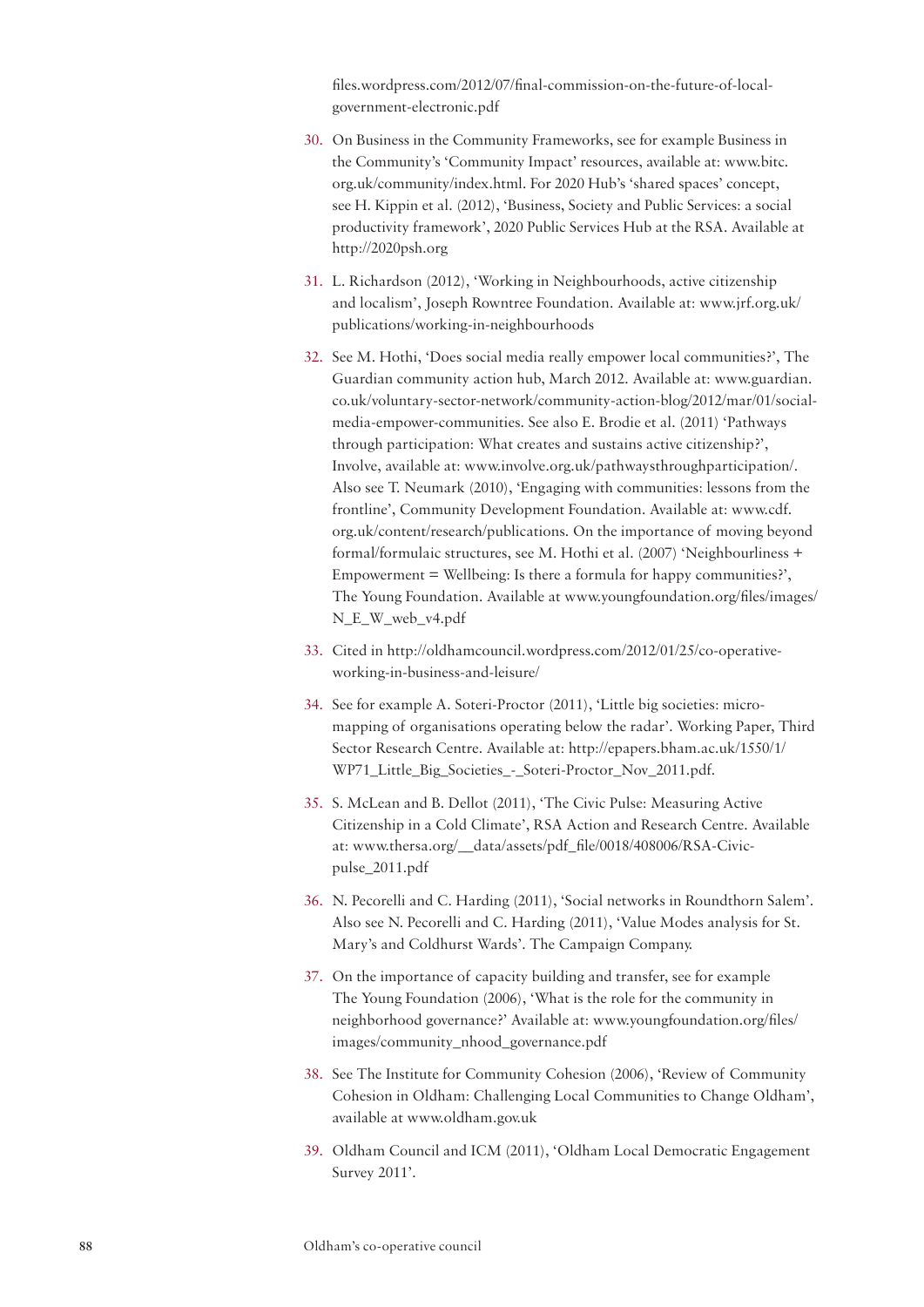- 40. This suggests that some of the key problems identified by the 2001 Cantle report are still present. See Cantle, T. (2001), 'Community cohesion: A report of the Independent Review Team', Home Office.
- 41. N. McInroy, 'Localism needs to deliver on community cohesion', Local Government Chronicle, February 2011. Available at: [www.lgcplus.com/](www.lgcplus.com/localism-needs-to-deliver-on-community-cohesion/5025296.blog) [localism-needs-to-deliver-on-community-cohesion/5025296.blog](www.lgcplus.com/localism-needs-to-deliver-on-community-cohesion/5025296.blog)
- 42. See for example Ryan Shorthouse, 'The 'big society' must be more than a professional feelgood exercise', the Guardian *Comment is Free*, 4 September 2010. Accessed at:<www.guardian.co.uk/commentisfree/2010/sep/14/big>society-community-projects
- 43. The Institute for Community Cohesion (2006), 'Review of Community Cohesion in Oldham: Challenging Local Communities to Change Oldham', available at <www.oldham.gov.uk>
- 44. See S. Hughes et al. (2010), 'Cohesive communities the benefits of effective partnership working between local government and the voluntary and community sector', The Young Foundation. Available at: [http://](http://cohesioninstitute.org.uk) [cohesioninstitute.org.uk](http://cohesioninstitute.org.uk). Also see the RSA's Connected Communities work at [www.thersa.org/action-research-centre/public-services-arts-social-change/](www.thersa.org/action-research-centre/public-services-arts-social-change/connected) [connected](www.thersa.org/action-research-centre/public-services-arts-social-change/connected)-communities. In particular, see D. Morris and A. Gilchrist (2011), 'Communities Connected: Inclusion, Participation and Common Purpose', RSA Action and Research Centre. Available at: [www.thersa.org/\\_\\_data/](www.thersa.org/__data/assets/pdf_file/0011/518924/RSA_Communities-Connected-AW_181011.pdf) [assets/pdf\\_file/0011/518924/RSA\\_Communities-Connected-AW\\_181011.pdf](www.thersa.org/__data/assets/pdf_file/0011/518924/RSA_Communities-Connected-AW_181011.pdf)
- 45. For the difference between 'social goods' and 'public goods' see Barry Quirk's insights in J. Rowson et al. (2010), 'Connected Communities: How social networks power and sustain the Big Society', RSA Action and Research Centre, p. 9–10. Available at: [www.thersa.org/\\_\\_data/assets/pdf\\_](www.thersa.org/__data/assets/pdf_file/0006/333483/ConnectedCommunities_report_150910.pdf) [file/0006/333483/ConnectedCommunities\\_report\\_150910.pdf](www.thersa.org/__data/assets/pdf_file/0006/333483/ConnectedCommunities_report_150910.pdf)
- 46. Ibid. p. 10–11.
- 47. On frontline workers as 'civic entrepreneurs', see L. Richardson (2012), 'Working in neighbourhoods, active citizenship and localism', Joseph Rowntree Foundation. Available at:<www.jrf.org.uk/publications/working>-inneighbourhoods
- 48. Professor H. Beider (2011), 'Community cohesion: The views of white working-class communities', Joseph Rowntree Foundation. Available at: <www.jrf.org.uk/sites/files/jrf/working-class-community-cohesion-full.pdf>
- 49. This is based on ward 'profile' information provided in<www.oldham.gov.uk>
- 50. Oldham Council, 'Administrative Budget Proposals A Cooperative Future for Oldham 2012/13', available at<www.oldham.gov.uk>.
- 51. See in particular the LGA's cautions and the cited danger that reserves could become depleted in five years if councils use them for filling in funding gaps for services. See<www.guardian.co.uk/society/2012/sep/01/council>-reserveswill-run-dry
- 52. See for example the findings and research cited in The Islington Fairness Commission's final report, 'Closing the gap', June 2011, available at: [www.](www.islington.gov.uk/publicrecords/documents/CouncilandDemocracy/Pdf/fairness_commission/IFC_final_report_closing_the_gap.pdf) [islington.gov.uk/publicrecords/documents/CouncilandDemocracy/Pdf/](www.islington.gov.uk/publicrecords/documents/CouncilandDemocracy/Pdf/fairness_commission/IFC_final_report_closing_the_gap.pdf)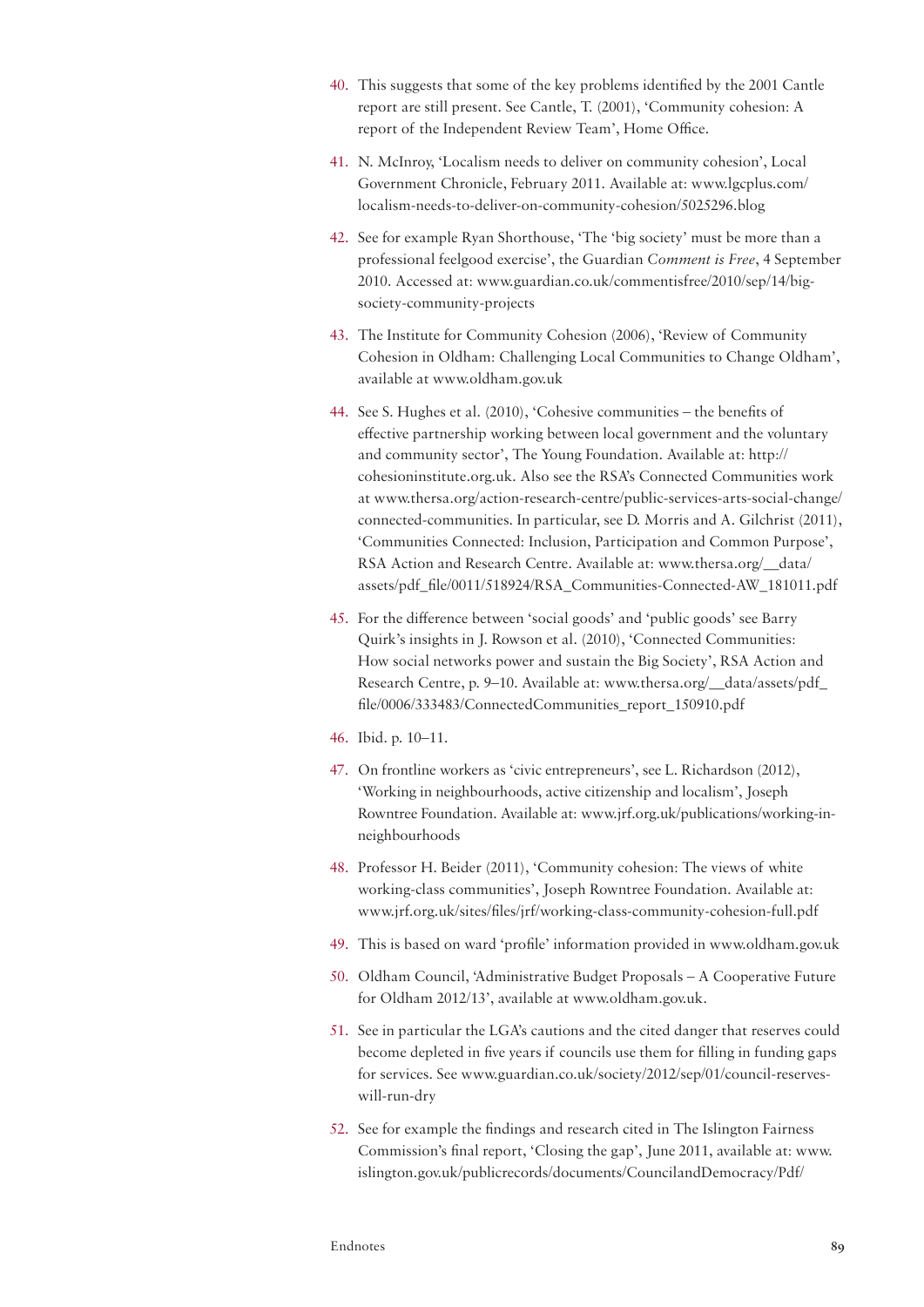[fairness\\_commission/IFC\\_final\\_report\\_closing\\_the\\_gap.pdf.](www.islington.gov.uk/publicrecords/documents/CouncilandDemocracy/Pdf/fairness_commission/IFC_final_report_closing_the_gap.pdf) Also see K. Pickett (2010), 'The Spirit Level: Why Equality is Better for Everyone' (London: Penguin).

- 53. For Islington's Fairness Commission see [www.islington.gov.uk/about/](www.islington.gov.uk/about/fairness-commission/Pages/default.aspx) [fairness-commission/Pages/default.aspx](www.islington.gov.uk/about/fairness-commission/Pages/default.aspx). For Camden's Equality Taskforce, which was launched in July 2012 see [http://camden.gov.uk/ccm/content/](http://camden.gov.uk/ccm/content/community-and-living/your-local-community/equalities/camden-equality-taskforce.en) [community-and-living/your-local-community/equalities/camden-equality](http://camden.gov.uk/ccm/content/community-and-living/your-local-community/equalities/camden-equality-taskforce.en)[taskforce.en;](http://camden.gov.uk/ccm/content/community-and-living/your-local-community/equalities/camden-equality-taskforce.en)jsessionid=814843E744E89BE49850410AF07576AF. On its progress, see N. Eisenstadt, 'Using public services to tackle inequality in Camden', the Guardian, 18 July 2012. Available at: [www.guardian.co.uk/](www.guardian.co.uk/local-government-network/2012/jul/18/public) [local-government-network/2012/jul/18/public-](www.guardian.co.uk/local-government-network/2012/jul/18/public)services-tackle-inequalitycamden
- 54. Cited in 2020 Public Services Trust at the RSA, '2020 Welfare: Life, Work Locality', pp. 28–20. Available at: [http://clients.squareeye.net/uploads/2020/](http://clients.squareeye.net/uploads/2020/documents/2020_welfare_web.pdf) [documents/2020\\_welfare\\_web.pdf](http://clients.squareeye.net/uploads/2020/documents/2020_welfare_web.pdf)
- 55. Ed Miliband launched Labour's 'predistribution' plan in September 2012. For an elaboration of what it means for public services and the economy, see M. O'Neill, 'Predistribution: an unsappy name for an inspiring idea', the Guardian *Comment is Free*, 12 September 2012. Available at: [www.](www.guardian.co.uk) [guardian.co.uk](www.guardian.co.uk)
- 56. On the need to avoid a 'managerial devolution', see for example Involve, 'Is there a future for Total Place under the new government?', May 2010, available at:<www.involve.org.uk/is>-there-a-future-for-total-place-under-thenew-government/
- 57. On the latter point, see the findings from ESCR/AHRC Connected Communities Public Policy Workshop Series (December 2011), 'Workshop 2 – Neighbouthood and community involvement in public services', available at:

[www.esrc.ac.uk/\\_images/Neighbourhood%](www.esrc.ac.uk/_images/Neighbourhood)20and%20Community%20 Involvement%20in%20Public[%20Services\\_tcm8-20113.pdf](20Services_tcm8-20113.pdf)

- 58. For example see Ibid.
- 59. On these risks, see for example The Young Foundation (2006), 'Managing the risks of neighbourhood governance', available at: [www.youngfoundation.org/files/images/](www.youngfoundation.org/files/images/ingtherisksofneighbourhoodgovernance25_10_06.pdf) [ingtherisksofneighbourhoodgovernance25\\_10\\_06.pdf](www.youngfoundation.org/files/images/ingtherisksofneighbourhoodgovernance25_10_06.pdf)
- 60. This point is emphasised by the JRF in the final report of their ten-year neighbourhoods study. L. Richardson (2012), 'Working in Neighbourhoods, active citizenship and localism', Joseph Rowntree Foundation. Available at: [www.jrf.org.uk/publications/working-](www.jrf.org.uk/publications/working)in-neighbourhoods
- 61. See E. Loeffler, 'A transformation strategy for councils' in C'llr magazine. Available at: <www.lgiu.org.uk/wp-content/uploads/2012/04/Cllr-38-final.pdf>
- 62. See for example A. Soteri-Proctor (2011), 'Little big societies: Micromapping of organisations operating below the radar'. Working Paper, Third Sector Research Centre. Available at: [http://epapers.bham.ac.uk/1550/1/](http://epapers.bham.ac.uk/1550/1/WP71_Little_Big_Societies_-_Soteri-Proctor_Nov_2011.pdf) [WP71\\_Little\\_Big\\_Societies\\_-\\_Soteri-Proctor\\_Nov\\_2011.pdf](http://epapers.bham.ac.uk/1550/1/WP71_Little_Big_Societies_-_Soteri-Proctor_Nov_2011.pdf). Also see A. McCabe (2010), 'Below the Radar in a Big Society? Reflections on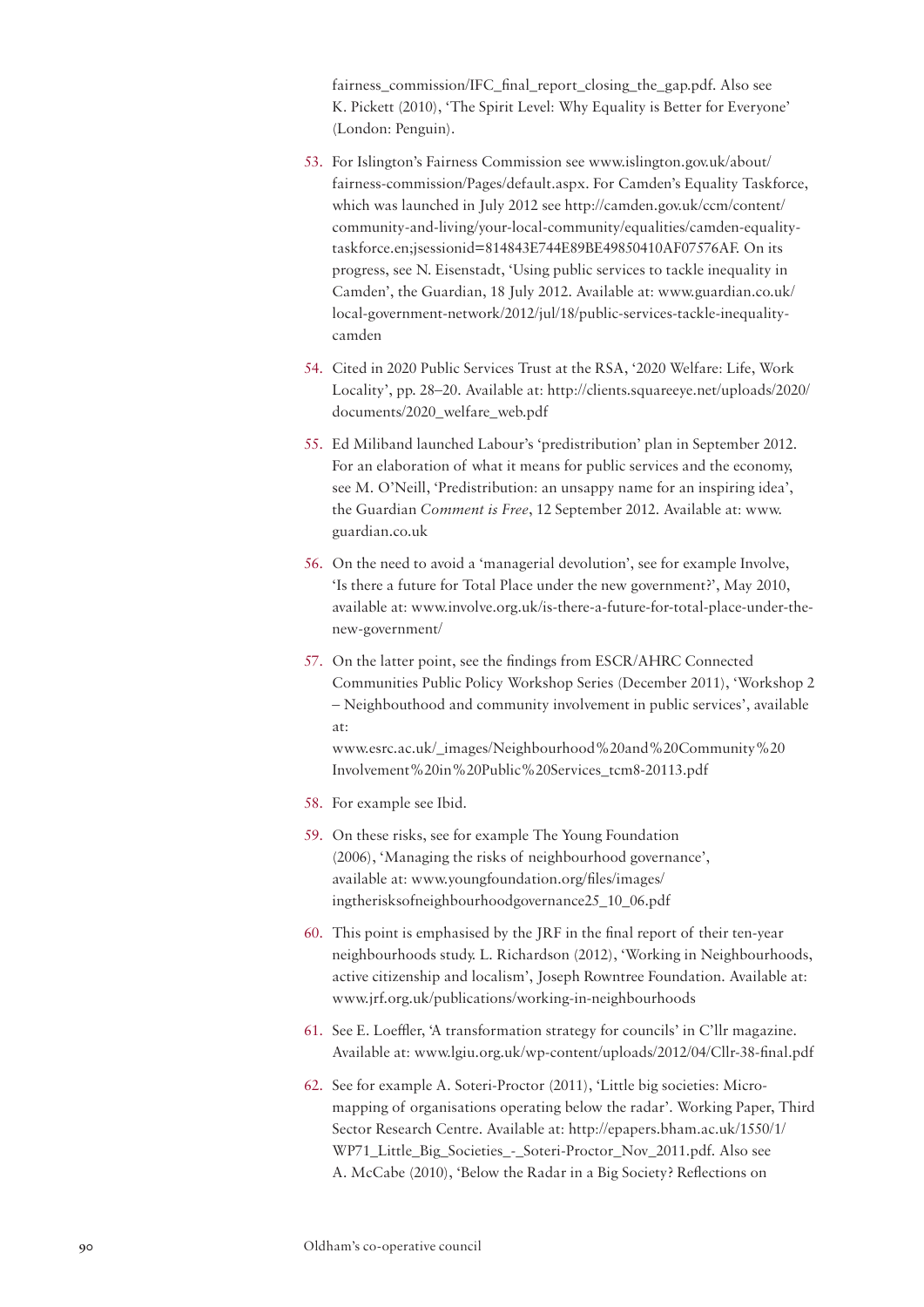community engagement, empowerment and social action in a changing policy context', Working Paper 51, Third Sector Research Centre. Available at<www.tsrc.ac.uk/LinkClick.aspx>?fileticket=OMbpEZaAMKI=

- 63. Stoker, G. (2011) "Was Local Governance Such a Good Idea?" Public Administration Vol. 89, No. 1
- 64. NLGN (2012) "The Localist Manifesto: The report of the commission on next localism", June 2012.
- 65. However, this does seem to be changing as district partnerships develop. For example in East Oldham, First Choice Homes is working on a new neighbourhood strategy which will be aligned with district partnership priorities and seek to join local services in collaborative relationships and assess the impact of Welfare reforms. See [http://committees.oldham.gov.uk/](http://committees.oldham.gov.uk/documents/s26784/Minutes) [documents/s26784/Minutes%](http://committees.oldham.gov.uk/documents/s26784/Minutes)20of%20Previous%<20Meeting.pdf>
- 66. On the value of 'light touch' support, see for example M. Taylor et al. (2007), 'Changing neighbourhoods: The impact of 'light touch' support in 20 communities', Joseph Rowntree Foundation. Available at: [www.jrf.org.](www.jrf.org.uk/publications/changing) [uk/publications/changing](www.jrf.org.uk/publications/changing)-neighbourhoods-impact-light-touch-support-20 communities
- 67. We have been informed that one ward, Roundthorn Salem, has commissioned a social network analysis. See N. Pecorelli and C. Harding (2011), 'Social networks in Roundthorn Salem'.
- 68. See for example C. Durose et al. (2011), 'Towards the 'Big Society': What role for neighbourhood working? Evidence from a comparative European study', Centre for Analysis of Social Exclusion, LSE. This study also distinguishes between 'invited spaces' produced by the state and 'popular spaces' created by people, and explores how the two can be balanced and combined to promote inclusion in opportunities for participation and coproduction.
- 69. See L. Lucas and J. Carr-West (2012), 'Future Service Partnerships: How the private and community sectors can generate social value together', LGiU. Available at: [www.lgiu.org.uk/future-](www.lgiu.org.uk/future)service-partnerships-how-the-privateand-community-sectors-can-generate-social-value-together/
- 70. L. Lucas and J. Carr-West (2012), 'Future Service Partnerships', cited above.
- 71. On the increasing importance of this balance (and particularly the current Government's focus on productivity), see<www.idea.gov.uk/idk/aio>/23885112
- 72. On the importance of effective and democratic partnership governance structures for community commissioning, see for example the Cabinet Office's case studies of a Local Integrated Services (LIS) approach to community commissioning, available at: [www.cabinetoffice.gov.uk/resource](www.cabinetoffice.gov.uk/resource-library/community-commissioning-case-studies)[library/community](www.cabinetoffice.gov.uk/resource-library/community-commissioning-case-studies)-commissioning-case-studies
- 73. See Ibid. Also see L. Bunt and Charles Leadbeater (2012), 'The Art of Exit: In search of creative decommissioning', NESTA. Available at: [www.nesta.](www.nesta.org.uk/library/documents/ArtofExit.pdf) [org.uk/library/documents/ArtofExit.pdf](www.nesta.org.uk/library/documents/ArtofExit.pdf)
- 74. L. Richardson (2012), 'Working in Neighbourhoods, active citizenship and localism', Joseph Rowntree Foundation. Available at: [www.jrf.org.uk/](www.jrf.org.uk/publications/working)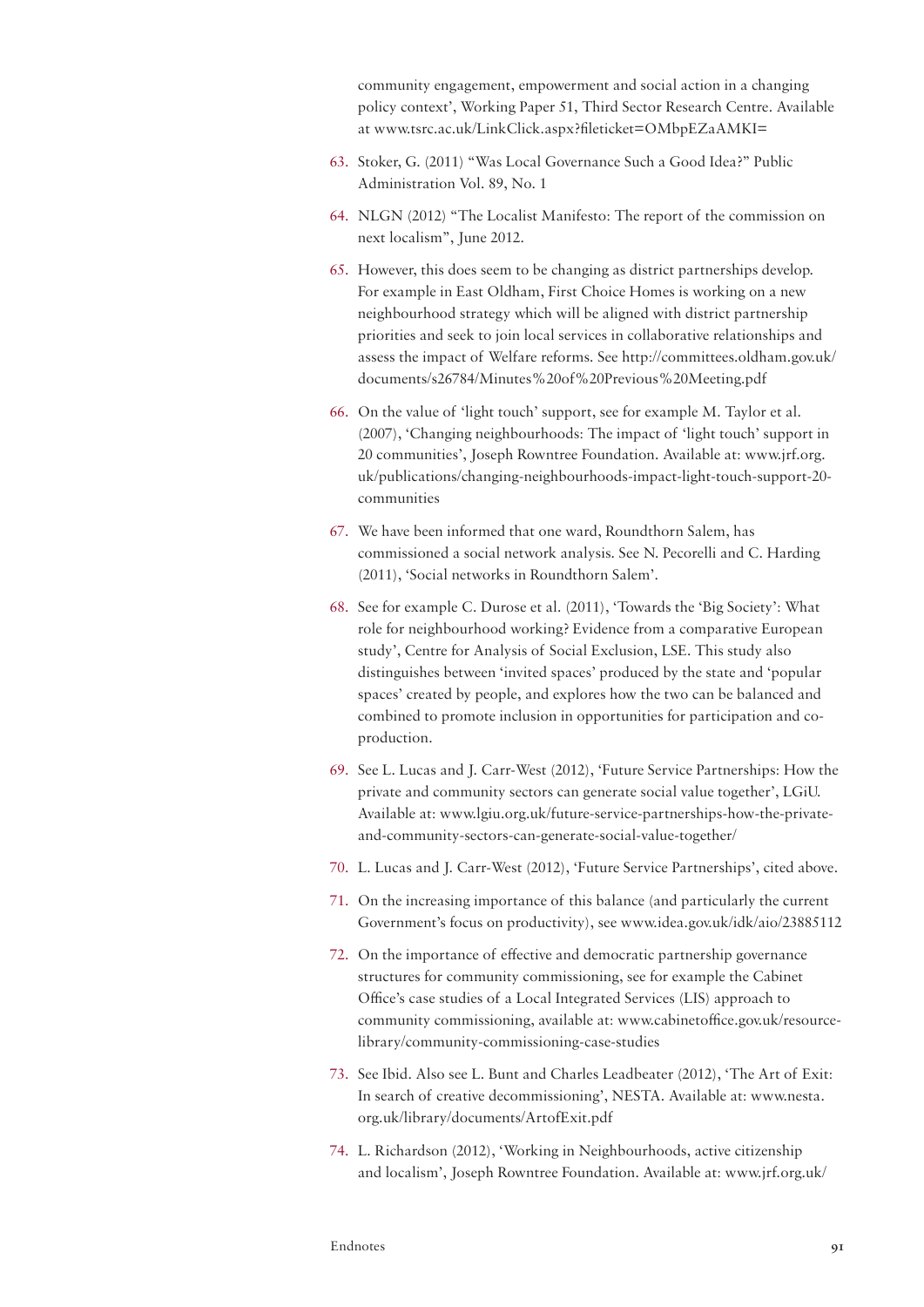[publications/working](www.jrf.org.uk/publications/working)-in-neighbourhoods

- 75. See Local Government Improvement and Development (2010), 'Reshaping the Partnership Landscape', Briefing Note 1. Available at: [www.idea.gov.uk/](www.idea.gov.uk/idk/aio) [idk/aio](www.idea.gov.uk/idk/aio)/23885112
- 76. See for example I&DEA's 'Internal communications' resource at [http://](http://webarchive.nationalarchives.gov.uk/20100402134053/idea.gov.uk/idk/core/page.do?pageid=7816302.) [webarchive.nationalarchives.gov.uk/20100402134053/idea.gov.uk/idk/core/](http://webarchive.nationalarchives.gov.uk/20100402134053/idea.gov.uk/idk/core/page.do?pageid=7816302.) [page.do?pageid=7816302.](http://webarchive.nationalarchives.gov.uk/20100402134053/idea.gov.uk/idk/core/page.do?pageid=7816302.) Also see North East Derbyshire District Council's experience with this at [www.cipr.co.uk/sites/default/files/MID-12114013.](www.cipr.co.uk/sites/default/files/MID-12114013.pdf) [pdf.](www.cipr.co.uk/sites/default/files/MID-12114013.pdf)
- 77. LGiU (2012), 'Risk and Reward: Local Government and Risk in the New Public Realm', available at: [https://www.zurich.co.uk/NR/rdonlyres/](https://www.zurich.co.uk/NR/rdonlyres/D08A7B23-7371-4DCE-A4A6-43E77EB632C4/0/RiskandRewardFinal.pdf) [D08A7B23-7371-4DCE-A4A6-43E77EB632C4/0/RiskandRewardFinal.pdf](https://www.zurich.co.uk/NR/rdonlyres/D08A7B23-7371-4DCE-A4A6-43E77EB632C4/0/RiskandRewardFinal.pdf)
- 78. On this, see for example R. Blaug et al. 'Public value, politics and public management: a literature review', The Work Foundation. Accessed at: [www.](www.theworkfoundation.com/downloadpublication/report/117_117_politics_lit_review.pdf) [theworkfoundation.com/downloadpublication/report/117\\_117\\_politics\\_lit\\_](www.theworkfoundation.com/downloadpublication/report/117_117_politics_lit_review.pdf) [review.pdf](www.theworkfoundation.com/downloadpublication/report/117_117_politics_lit_review.pdf)
- 79. This is a view espoused by, for example, the 'principal-agent' theory. See ibid. p. 10.
- 80. Mountjoy R S and Watson D J, 'A Case for Reinterpreted Dichotomy of Politics and Administration as a Professional Standard in Council-Manager Government', *Public Administration Review*, Vol 55 No 3, pp. 231–239, 1995. Cited in Ibid. p. 14.
- 81. On the need for public management and public services to become more 'socialised', see Matthew Taylor, 'NPM – RIP', September 2011. Accessed at:<www.matthewtaylorsblog.com/thersa/npm>-rip/
- 82. Gerry Stoker (2006), 'Public Value Management: A New Narrative for Networked Governance?', The American Review of Public Administration', Vol. 36, No. 1, p. 47.
- 83. See Ibid. and R. Blaug et al. 'Public value, politics and public management' (full citation above).
- 84. 2020 Public Services Trust, 'From social security to social productivity: a vision for 2020 Public Services', September 2010. Also see H. Kippin & B. Lucas (2011) 'From Big Society to Social Productivity' RSA & 2020 Public Services Hub.
- 85. See City University's Local Councils' Innovation Framework at [http://](http://creativity.city.ac.uk/accelerating_local_govt_innov.html) [creativity.city.ac.uk/accelerating\\_local\\_govt\\_innov.html.](http://creativity.city.ac.uk/accelerating_local_govt_innov.html) For NESTA's innovation surveys, see for example A. Hughes et al. (2011), 'Innovation in Public Sector Organisations: A pilot survey for measuring innovation across the public sector'. Available at [www.nesta.org.uk/library/documents/](www.nesta.org.uk/library/documents/Innovation_in_public_sector_organisations_v9.pdf) [Innovation\\_in\\_public\\_sector\\_organisations\\_v9.pdf](www.nesta.org.uk/library/documents/Innovation_in_public_sector_organisations_v9.pdf)
- 86. Commission on 2020 Public Services, 'From Social Security to Social Productivity: A vision for 2020 Public Services', London, 2020 PST
- 87. This box represents strands of 2020 Hub's work with local authorities, central government, national service sectors and the voluntary and private sector.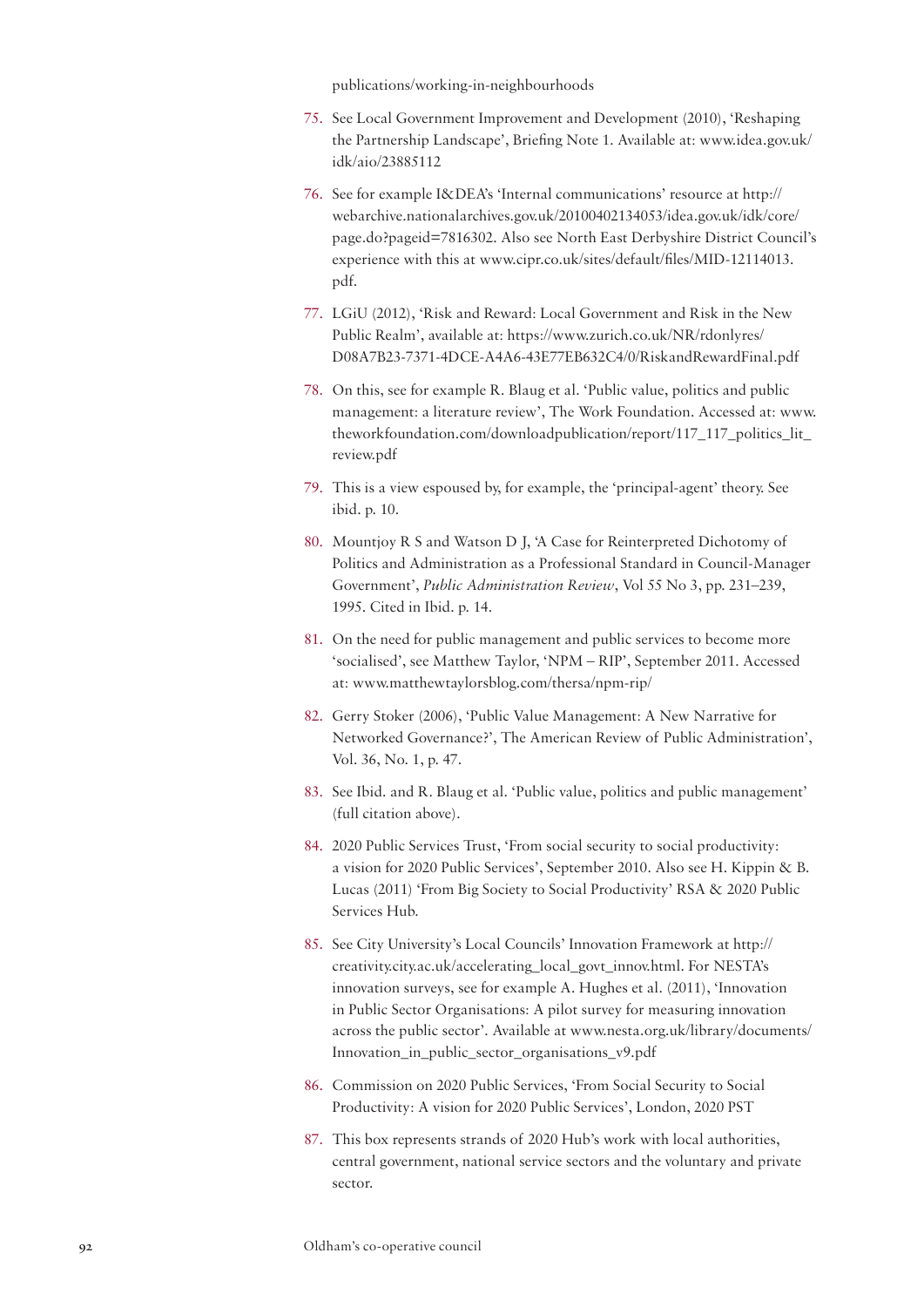The energy switching initiative below is an example of Oldham Council campaigning on behalf of residents:



# Oldham's Collective Energy Switching Campaign

"We all know that increasing energy bills are one of the biggest concerns for our residents.

Oldham Council, in association with Ichoosr, have developed a ground breaking scheme which can deliver significant savings in energy bills. By working together as local councils we can all do our bit to help our residents in these hard times"

**Cllr Jim McMahon** Leader of Oldham Council



# Key Facts

**The more authorities who participate the greater the benefit to all – a true example of co-operative values.**

**The scheme will deliver savings of up to £150 per year for individual households.**

**The scheme allows for those on pre-payment meters to participate – giving real choice to some of our most hard pressed households.**

**Unlike other schemes the finder's fee is retained by participating authorities allowing for the creation of local community benefit schemes.**

**Ichoosr are an experienced operator and have an excellent track record of working with local councils.**

For more information on the Oldham scheme contact Adam Hackett at adam.hackett@oldham.gov.uk or call 0161 770 3438

For details on the Ichoosr switching product please visit their web site www.ichoosr.com/en/ or email filip.vissers@ichoosr.com